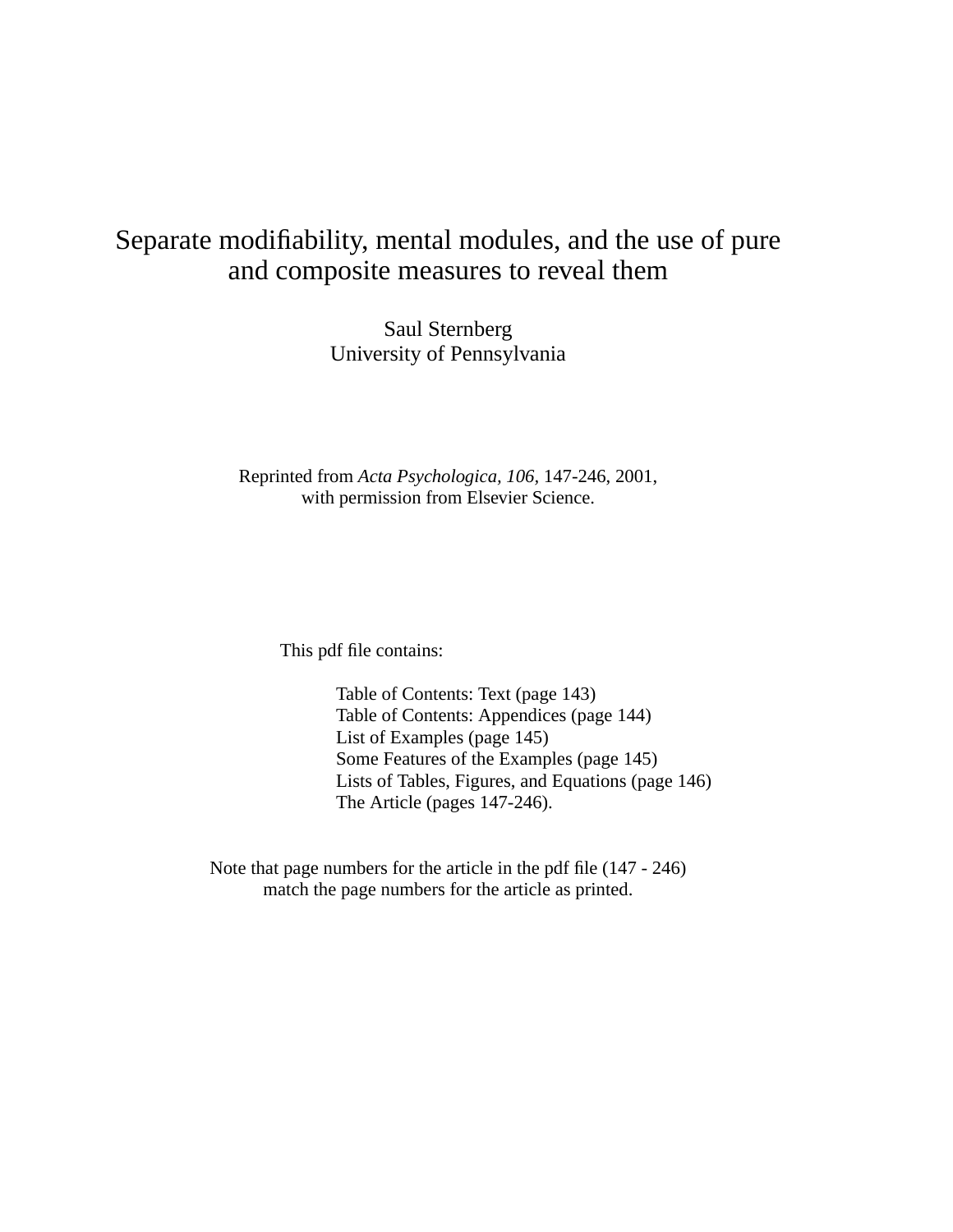| 148 | 1. Introduction                                                                                                                       |
|-----|---------------------------------------------------------------------------------------------------------------------------------------|
|     | 1.1 Antecedents                                                                                                                       |
|     | 1.2 Notation                                                                                                                          |
|     | 1.3 Twofold partition as an initial step in understanding a complex process                                                           |
|     | 1.4 Processes, measures, factors, and selective influence                                                                             |
|     | 1.5 Statistical issues                                                                                                                |
|     | 1.6 Process decomposition versus task comparison                                                                                      |
|     | 1.7 Relevance of brain measurement to process decomposition                                                                           |
|     | 1.8 Organization of the paper                                                                                                         |
| 155 | 2. Pure measures: Definitions and inferential logic                                                                                   |
|     | 2.1 Selective influence of factors on processes and their measures                                                                    |
|     | 2.2 Hypothesis, prediction, and inference for pure measures                                                                           |
|     | 2.3 Why all four properties are important                                                                                             |
| 158 | 3. Composite measures: Definitions and inferential logic                                                                              |
|     | 3.1 Composite measures based on summation                                                                                             |
|     | 3.1.1. Illustration: The Additive-Factor Method.                                                                                      |
|     | 3.2 Composite measures based on multiplication                                                                                        |
|     | 3.3 Factorial experiments                                                                                                             |
| 163 | 4. Introduction to three examples of inference based on derived pure measures                                                         |
| 164 | 5. Isolation of a timing module in the rat (Example 1)                                                                                |
|     | 5.1 Two kinds of elaboration of the two-module analysis                                                                               |
|     | 5.2 Comments                                                                                                                          |
| 167 | 6. Parallel neural modules revealed by the lateralized-readiness potential (Example 2)                                                |
|     | 6.1 Comments                                                                                                                          |
| 172 | 7. Separation of sensory and decision processes by signal detection theory (Example 3)                                                |
|     | 7.1 Why has SDT failed in this respect?                                                                                               |
|     | 7.2 An approximation to full modularity of sensory and decision processes when reinforcer ratio is controlled                         |
|     | 7.3 Comments                                                                                                                          |
| 178 | 8. Introduction to three examples of inference based on direct pure measures                                                          |
| 179 | 9. Evidence for modular spatial-frequency analyzers from selective adaptation (Example 4)                                             |
|     | 9.1 Comments                                                                                                                          |
| 182 | 10. Evidence from individual neurons for temporally-delimited (serial) neural modules (Example 5)                                     |
|     | 10.1 Estimation of stage durations                                                                                                    |
|     | 10.2 Relation of these findings to the demonstration of separate modifiability                                                        |
|     | 10.3 Comments                                                                                                                         |
| 186 | 11. Evidence from fMRI for modular neural processes implemented by anatomically delimited processors (Example 6)                      |
|     | 11.1 Comments                                                                                                                         |
| 190 | 12. Introduction to four examples of inference based on composite measures                                                            |
| 191 | 13. Evidence for modular spatial-frequency analyzers from 'probability summation' at threshold (Example 7)                            |
|     | 13.1 Justification of a multiplicative combination rule for non-detection probability                                                 |
|     | 13.2 Three tests of the joint hypothesis                                                                                              |
|     | 13.3 Comments                                                                                                                         |
| 196 | 14. Evidence from amplitude of the event-related potential for modular neural processes (Example 8)                                   |
|     | 14.1 The additive-amplitude method                                                                                                    |
|     | 14.2 Application of the additive-amplitude method to word classification                                                              |
|     | 14.3 Comments                                                                                                                         |
| 200 | 15. Multiplicative combination rule for response rate (Example 9)                                                                     |
|     |                                                                                                                                       |
|     | 15.1 A plausible systematic deviation from additivity measured by multiplicative interaction of scaled factor levels<br>15.2 Comments |
| 206 | 16. Reaction time as a composite measure: Selective effects of sleep deprivation (Example 10)                                         |
|     | 16.1 Comments                                                                                                                         |
| 210 | 17. General Discussion                                                                                                                |
|     |                                                                                                                                       |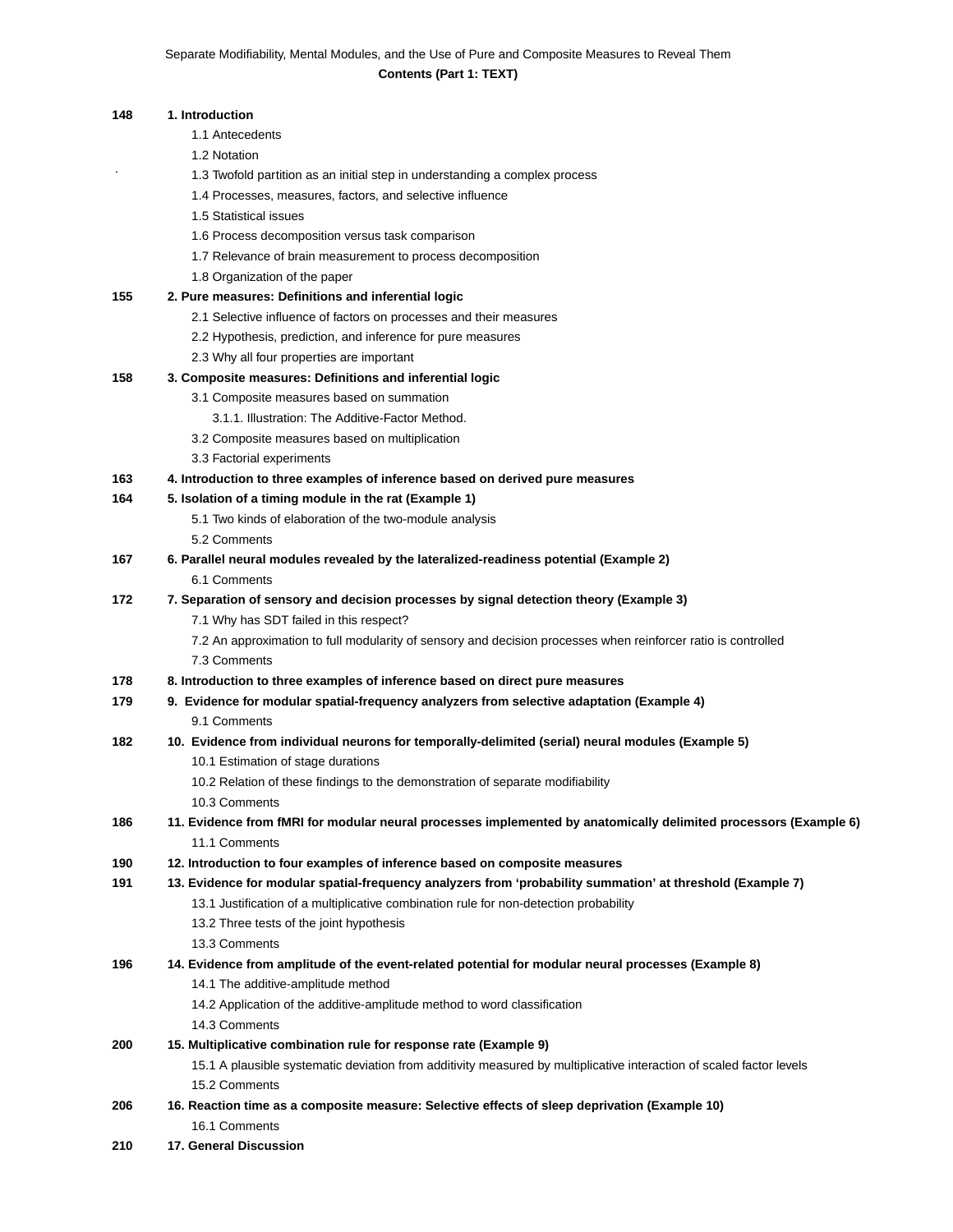Separate Modifiability, Mental Modules, and the Use of Pure and Composite Measures to Reveal Them **Contents (Part 2: APPENDICES, GLOSSARY, ACKNOWLEDGEMENTS, REFERENCES)** 

| 213 | Appendix A1. Process decomposition versus task comparison                                                   |
|-----|-------------------------------------------------------------------------------------------------------------|
|     | A1.1 Introduction                                                                                           |
|     | A1.2 Qualitative task comparison                                                                            |
|     | A1.2.1 Behavioral studies of memory.                                                                        |
|     | A1.2.2 Effects of sleep deprivation                                                                         |
|     | A1.2.3 Task-specific effects of localized brain lesions.                                                    |
|     | A1.2.4 Task-specific effects on localized brain activation.                                                 |
|     | A1.3 Quantitative task comparison: Subtraction and division methods                                         |
|     | A1.3.1 Donders' subtraction method.                                                                         |
|     | A1.3.2 Jacoby's division method.                                                                            |
|     | A1.3.3 Derived pure measures from subtraction and division methods.                                         |
| 221 | Appendix A2. Considerations in the choice of factors                                                        |
|     | A2.1 Unitary factors and qualitative process invariance                                                     |
|     | A2.2 Manipulated versus selective factors                                                                   |
|     | A2.3 Inferential logic when hypotheses about modules specify the factors                                    |
| 223 | Appendix A3. Composite measures, combination rules, and stochastic independence                             |
|     | A3.1 Measures, combination rules, and plausibility                                                          |
|     | A3.2 Multiplication as combination rule: Implications for data analysis of the zero-correlation requirement |
|     | A3.3 Stochastic independence of process contributions as further evidence of modularity                     |
| 226 | Appendix A6. Evidence for neural and functional modules that correspond                                     |
| 228 | Appendix A7. Details of the analysis of brightness discrimination by pigeons                                |
|     | A7.1 Support for the equal-variance Gaussian detection model                                                |
|     | A7.2 Evaluation of an alternative measure of the decision process                                           |
| 229 | Appendix A9. Factorial experiments and multiple-level factors with pure measures                            |
|     | A9.1 Advantages of a factorial design.                                                                      |
|     | A9.2 Advantages of multiple factor levels.                                                                  |
| 231 | Appendix A10. Inferring neural processing stages from single-unit recordings                                |
|     | A10.1 Classification of neurons                                                                             |
|     | A10.2 Combining activation times over neurons                                                               |
|     | A10.3 Effects of stimulus and response factors on stage durations                                           |
| 233 | Appendix A11. fMRI and modular processes: Requirements and statistical issues                               |
|     | A11.1 Requirements for a process-decomposition study                                                        |
|     | A11.2 Statistical issues                                                                                    |
| 235 | Appendix A13. Fitting and testing one-channel and two-channel models of detection                           |
| 236 | Appendix A15. Numerical scaling of factor levels for multiplicative and hybrid combination rules            |
| 237 | Appendix A16. Processing stages as modules                                                                  |
|     | A16.1 Multiplicative combination rule for the proportion of response omissions                              |
|     | A16.2 What is a 'stage'?                                                                                    |
|     | A16.3 Additive effects of factors on mean reaction time: Alternative interpretations                        |
|     |                                                                                                             |

### **240 ACKNOWLEDGEMENTS**

**241 GLOSSARY**

.

**242 REFERENCES**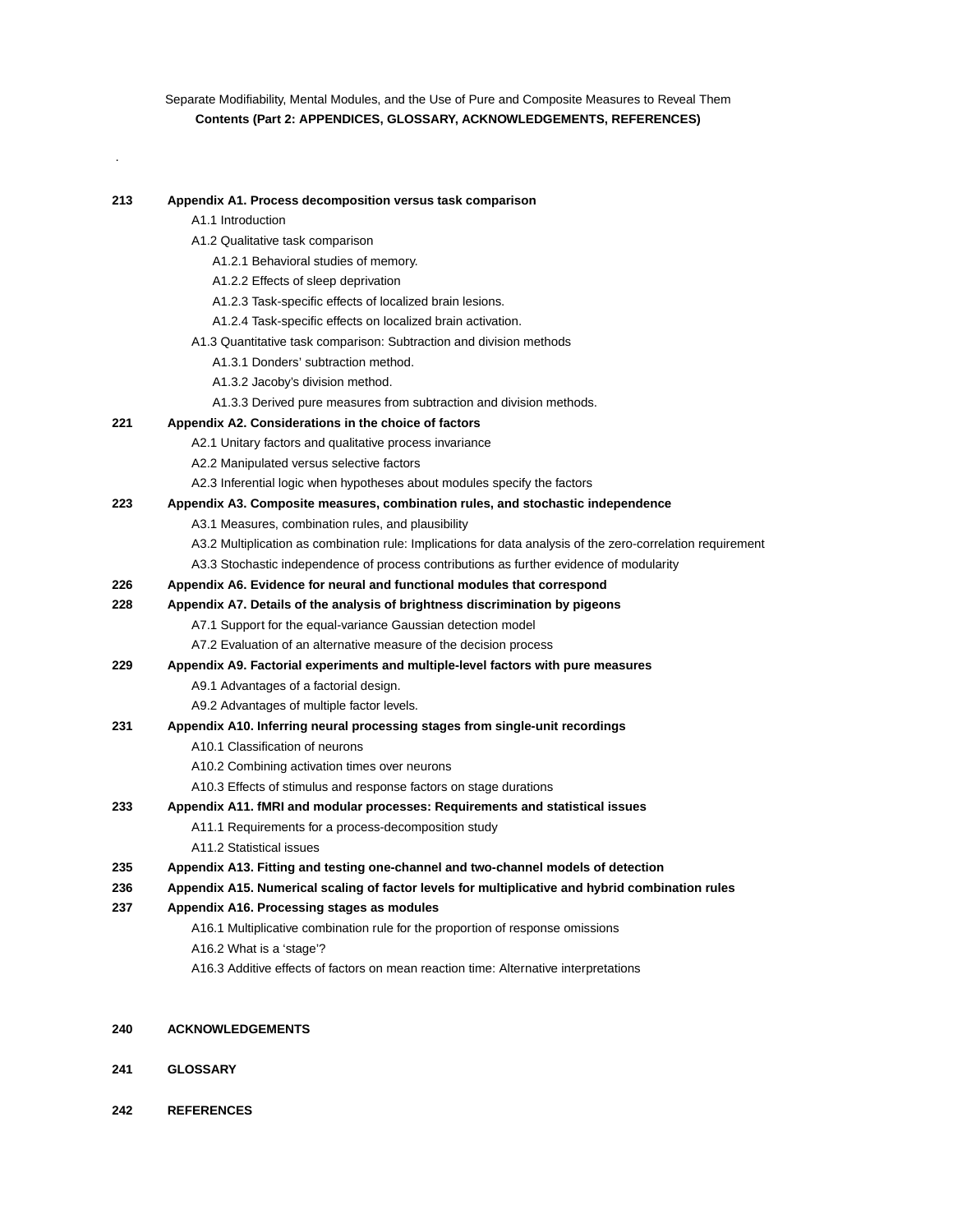### **Examples**

| Ex.# | <b>Example</b>                                                                                      |      | <b>Pages</b> |  |
|------|-----------------------------------------------------------------------------------------------------|------|--------------|--|
|      |                                                                                                     | TEXT | <b>APPX</b>  |  |
| 1    | Isolation of a timing module in the rat                                                             | 164  |              |  |
| 2    | Parallel neural modules revealed by the lateralized-readiness potential                             | 167  |              |  |
| 3    | Separation of sensory and decision processes by signal detection theory                             | 172  | 228          |  |
| 4    | Evidence for modular spatial-frequency analyzers from selective adaptation                          | 179  | 229          |  |
| 5    | Evidence from individual neurons for temporally delimited (serial) modules                          | 182  | 231          |  |
| 6    | Evidence from fMRI for modular neural processes implemented by<br>anatomically delimited processors | 186  | 233          |  |
| 7    | Evidence for modular spatial-frequency analyzers from 'probability<br>summation' at threshold       | 191  | 235          |  |
| 8    | Evidence from amplitude of the event-related potential for modular<br>neural processes              | 196  |              |  |
| 9    | Multiplicative combination rule for response rate                                                   | 200  | 236          |  |
| 10   | Reaction time as a composite measure: Selective effects of sleep<br>deprivation                     | 206  | 237          |  |
| (11) | Evidence for neural and functional modules that correspond                                          |      | 226          |  |
| (12) | Frequency of response omissions as a composite measure                                              |      | 237          |  |

(Examples 11 and 12 are not numbered in the text.)

## **Some Features of the Examples**

|                                                     | <b>Modules</b>                    | Measure(s)                    |                              |                |                            |
|-----------------------------------------------------|-----------------------------------|-------------------------------|------------------------------|----------------|----------------------------|
| <b>Example</b>                                      | <b>Functional(F)</b><br>Neural(N) | <b>Derived</b><br><b>Pure</b> | <b>Direct</b><br><b>Pure</b> | Com-<br>posite | <b>Combination</b><br>Rule |
| 1. Timing (rat)                                     | F                                 | $\star$                       |                              |                |                            |
| 2. LRP & parallel processes (human)                 | N                                 | $\ast$                        |                              |                |                            |
| 3. SDT & luminance (pigeon)                         | F                                 | $^\star$                      |                              |                |                            |
| 4. Selective adaptation & spatial frequency (human) | F                                 |                               | $\star$                      |                |                            |
| 5. Single units & serial processes (monkey)         | N                                 |                               |                              |                |                            |
| 6. fMRI (hypothetical; human)                       | N                                 |                               | $\star$                      |                |                            |
| 7. Detection of compound gratings (human)           | F                                 |                               |                              | $^\star$       | Multiplication             |
| 8. ERP amplitude (human)                            | N                                 |                               |                              | $\star$        | Summation                  |
| 9. Response rate (rat)                              | F                                 |                               |                              | *              | Multiplication             |
| 10. Reaction time / sleep (human)                   | F                                 |                               |                              | $^\star$       | Summation                  |
| (11) LRP & serial processes (human)                 | <b>F&amp;N</b>                    |                               | $\star$                      | $\star$        | Summation                  |
| (12) Response omissions (human)                     | F                                 |                               |                              | $\star$        | Multiplication             |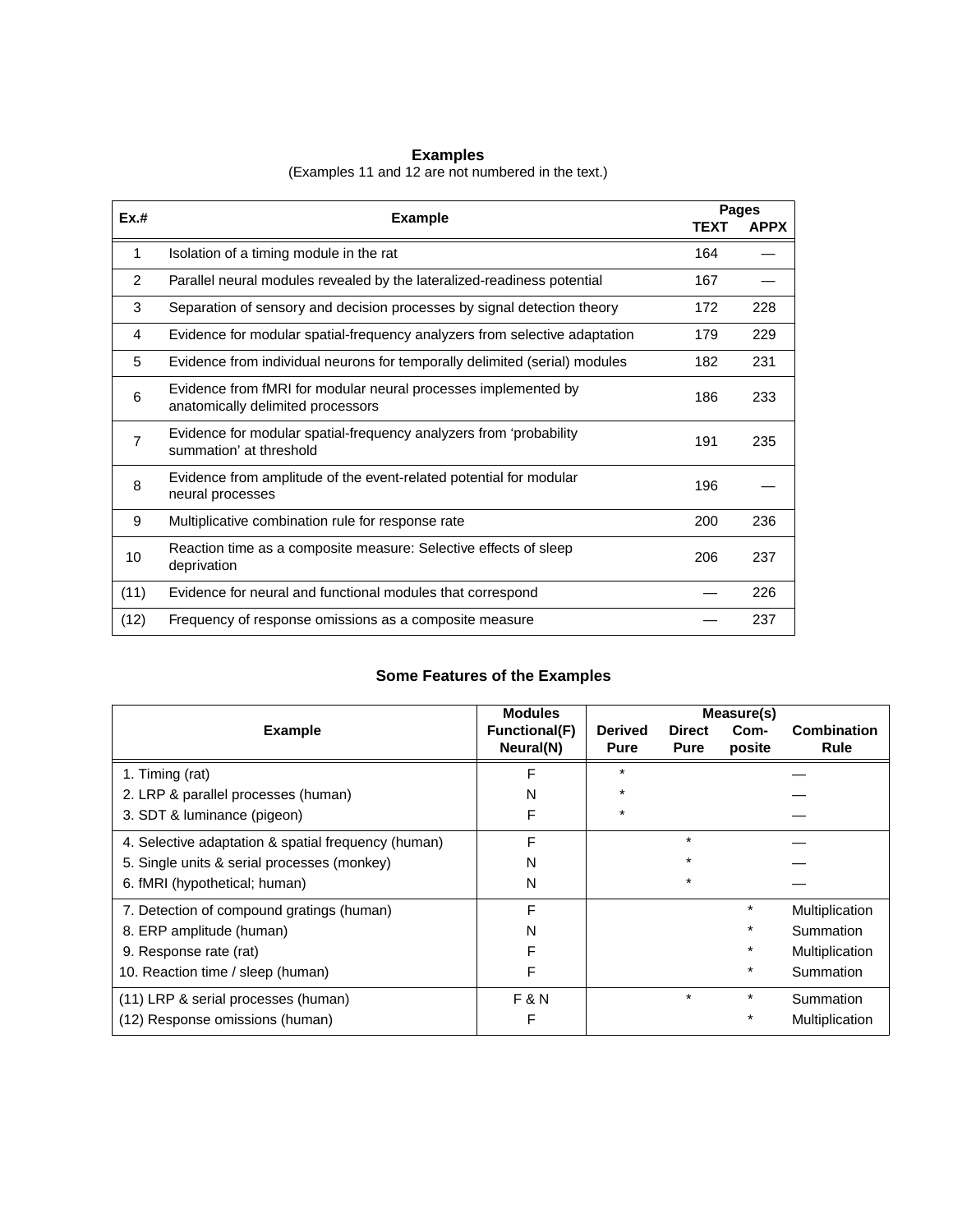### **Tables**

| Table          | Page | <b>Title</b>                                                                                              |  |
|----------------|------|-----------------------------------------------------------------------------------------------------------|--|
| 1              | 156  | The hypothesis of selective influence of factors<br>on processes, and its implications for pure measures. |  |
| 2              | 157  | Inferential logic for pure measures.                                                                      |  |
| 3              | 160  | Inferential logic for a composite measure<br>with summation as the combination rule.                      |  |
| 4              | 161  | Inferential logic for a composite measure<br>with multiplication as the combination rule.                 |  |
| 5              | 165  | A $2\times 2$ factorial design.                                                                           |  |
| 6              | 173  | "Yes-No" signal-detection experiment:<br>Data matrix and three payoff matrices.                           |  |
| $\overline{7}$ | 222  | Alternative inferential logic for pure measures.                                                          |  |
| 8              | 223  | Alternative inferential logic for a composite measure<br>with summation as the combination rule.          |  |
| 9              | 230  | A factorial design with each factor at two levels.                                                        |  |
| 10             | 231  | A factorial design with each factor at four levels.                                                       |  |

## **Figures**

## **Equations**

| <b>Figure</b>  | Page | <b>Example</b> |
|----------------|------|----------------|
| 1              | 165  | 1              |
| $\overline{c}$ | 166  |                |
| $\overline{3}$ | 169  | 2              |
| $\overline{4}$ | 170  |                |
| 5              | 176  | 3              |
| 6              | 180  | $\overline{4}$ |
| $\overline{7}$ | 183  | 5              |
| 8              | 184  |                |
| 9              | 188  | 6              |
| 10             | 194  | $\overline{7}$ |
| 11             | 198  | 8              |
| 12             | 199  |                |
| 13             | 202  | 9              |
| 14             | 208  | 10             |
| 15             | 227  | (11)           |

| <b>Equation</b> | Page |
|-----------------|------|
| 1               | 159  |
| 2               | 159  |
| 3               | 159  |
| 4               | 161  |
| 5               | 162  |
| $\overline{6}$  | 162  |
| $\overline{7}$  | 162  |
| 8               | 193  |
| 9               | 193  |
| 10              | 193  |
| 11              | 201  |
| 12              | 202  |
| 13              | 204  |
| 14              | 205  |
| 15              | 206  |
| 16              | 220  |
| 17              | 220  |
| 18              | 220  |
| 19              | 235  |
| 20              | 236  |
| 21              | 236  |
| 22              | 236  |
| 23              | 237  |
| 24              | 237  |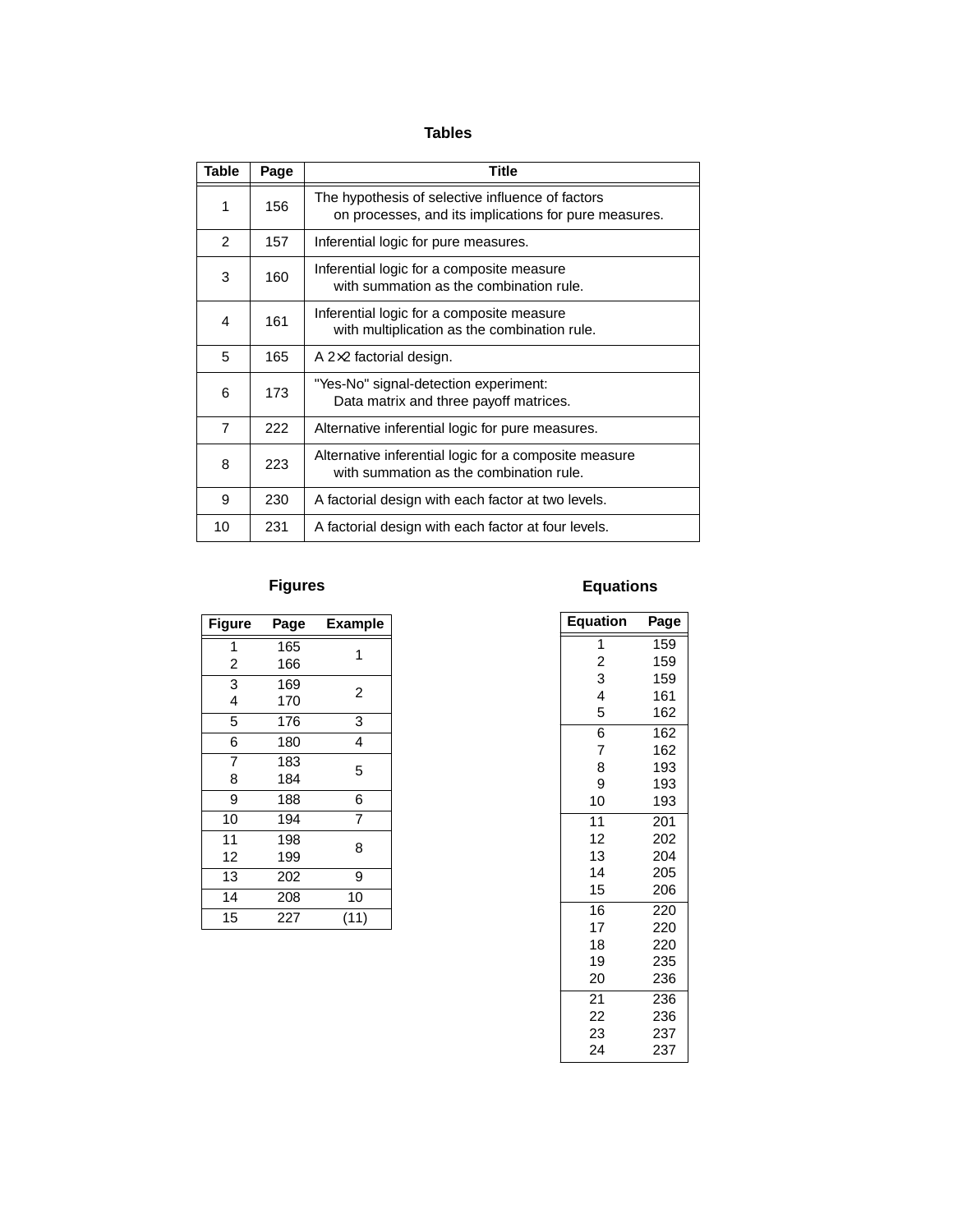

Acta Psychologica 106 (2001) 147-246



www.elsevier.com/locate/actpsy

## Separate modifiability, mental modules, and the use of pure and composite measures to reveal them

#### Saul Sternberg

University of Pennsylvania, Philadelphia, PA 19104-6196, USA

#### Abstract

How can we divide a complex mental process into meaningful parts? In this paper, I explore an approach in which processes are divided into parts that are *modular* in the sense of being *separately modifiable*. Evidence for separate modifiability is provided by an instance of selective influence: two factors F and G (usually experimental manipulations) such that part A is influenced by F but invariant with respect to G, while part **B** is influenced by G but invariant with respect to  $F$ . Such evidence also indicates that the modules are functionally distinct. If we have pure measures  $M_A$  and  $M_B$ , each of which reflects only one of the parts, we need to show that  $M_A$  is influenced by F but not G, while  $M_B$  is influenced by G but not F. If we have only a composite measure  $M_{AB}$  of the entire process, we usually also need to confirm a *combination* rule for how the parts contribute to  $M_{AB}$ .

I present a taxonomy of separate-modifiability methods, discuss their inferential logic, and describe several examples in each category. The three categories involve measures that are derived pure (based on different transformations of the same data; example: separation of sensory and decision processes by signal detection theory), *direct pure* (based on different data; example: selective effects of adaptation on spatial-frequency thresholds), and *composite* (examples: the multiplicative-factor method for the analysis of response rate; the additive-factor method for the analysis of reaction time). Six of the examples concern behavioral measures and functional processes, while four concern brain measures and neural processes. They have been chosen for their interest and importance; their diversity of measures, species, and combination rules; their illustration of different ways of thinking about data; the questions they suggest about possibilities and limitations of the separate-modifiability approach; and the case they make for the fruitfulness of searching for mental modules.  $\oslash$  2001 Elsevier Science B.V. All rights reserved.

E-mail address: saul@psych.upenn.edu (S. Sternberg).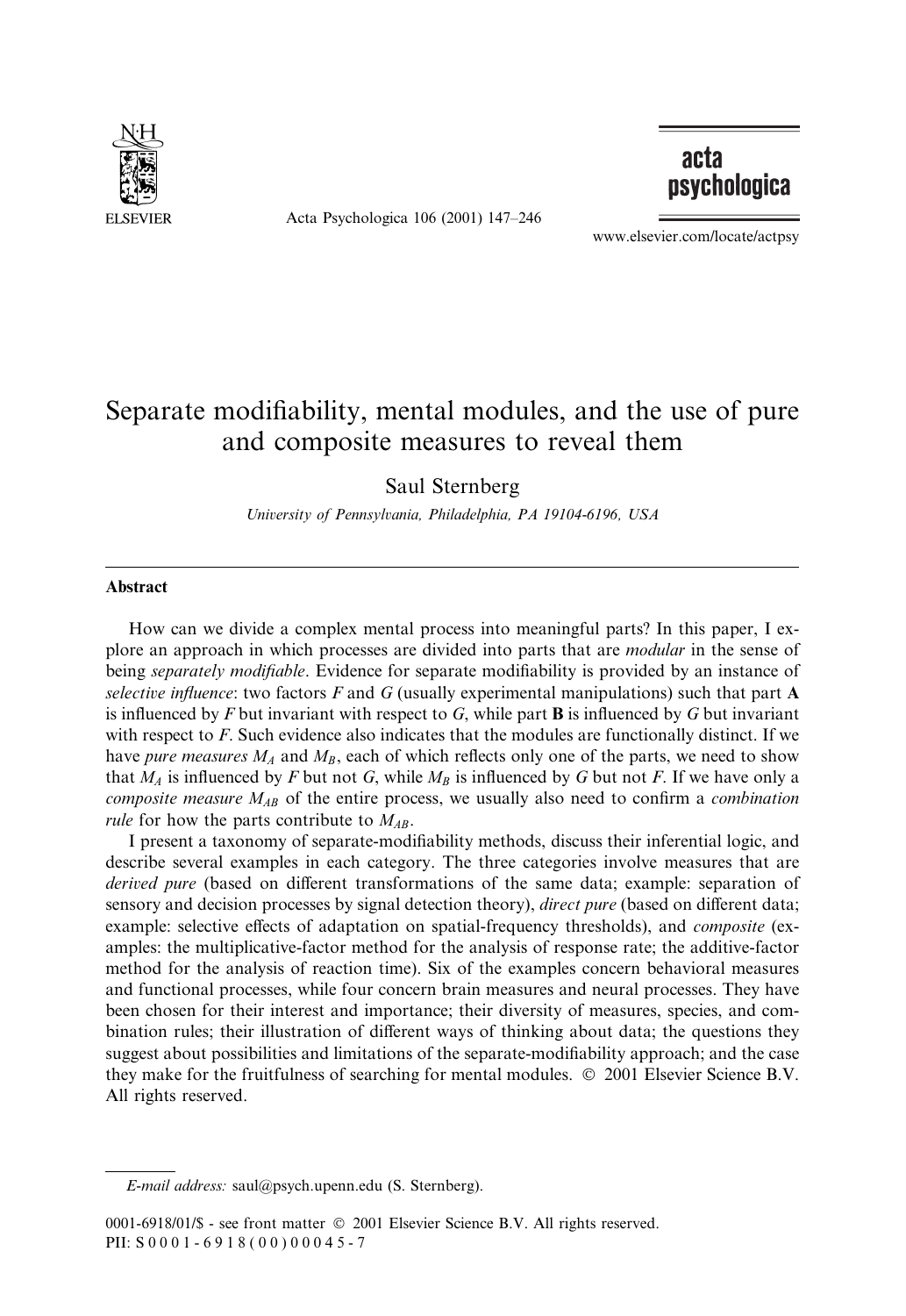#### PsycINFO classification: 2260; 2300; 2400; 2520; 2530

Keywords: Cognitive processes; Perceptual motor processes; Neurosciences; Methodology; Models

#### 1. Introduction

How can we divide a complex process into meaningful parts, or "modules"? I start by considering a general criterion for characterizing the modules of a complex process, a criterion that reflects recent thinking within psychology. Focusing on it provides a new taxonomy that unifies and relates diverse approaches to module identification. The criterion is *separate modifiability*, a kind of independence: if two processes are modules, then it should be possible to change each process without changing the other. Thus, we can find mental modules by searching for pairs or sets of mental processes that are separately modifiable. At present, the taxonomy encompasses three kinds of experiment that use separate modifiability to search for modules; I illustrate the taxonomy with a set of 10 diverse examples.  $<sup>1</sup>$ </sup>

The principle has been applied in two situations, which correspond to the two main categories of the taxonomy. In one, we believe or hypothesize that we have a pure measure of each of the hypothesized modules. Within this category there are two sub-categories: we can have *direct* pure measures, each depending on different data, or we can have *derived* pure measures, which depend on different aspects or functions of the same data. Perhaps the most famous case of pure measures comes from signaldetection theory (SDT), which is claimed to "separate" a sensory process from a decision process (Ex. 3). Here, the data might consist of the proportions of "hits" and "false alarms" in a detection or discrimination experiment. These proportions can be transformed and combined in different ways to create derived pure measures of discriminability (reflecting the sensory process) and of bias (reflecting the decision process). With pure measures, the hypothesis that the measures are indeed pure must usually be tested, along with separate modifiability.

In the second main category of experiments we have a composite measure of two or more hypothesized modules. That is, we have a measure to which we believe or hypothesize each module makes a contribution, such as detection probability (Ex. 7), amplitude of the event-related potential (ERP) (Ex. 8), or response rate (Ex. 9). Here, to evaluate separate modifiability, we need something more: we have to know or hypothesize a combination rule that tells us how the modules contribute to the composite measure. For example, in the *additive-factor method* (AFM) (Sections 3.1.1, 16; Appendix A.16.3), the hypothesized combination rule is summation: the composite measure, reaction time  $(RT)$ , is the sum of the contributions from the modules. With a composite measure, the combination rule must usually be tested,

 $1$  "Example" and "Examples" will be abbreviated "Ex." and "Exs.", respectively.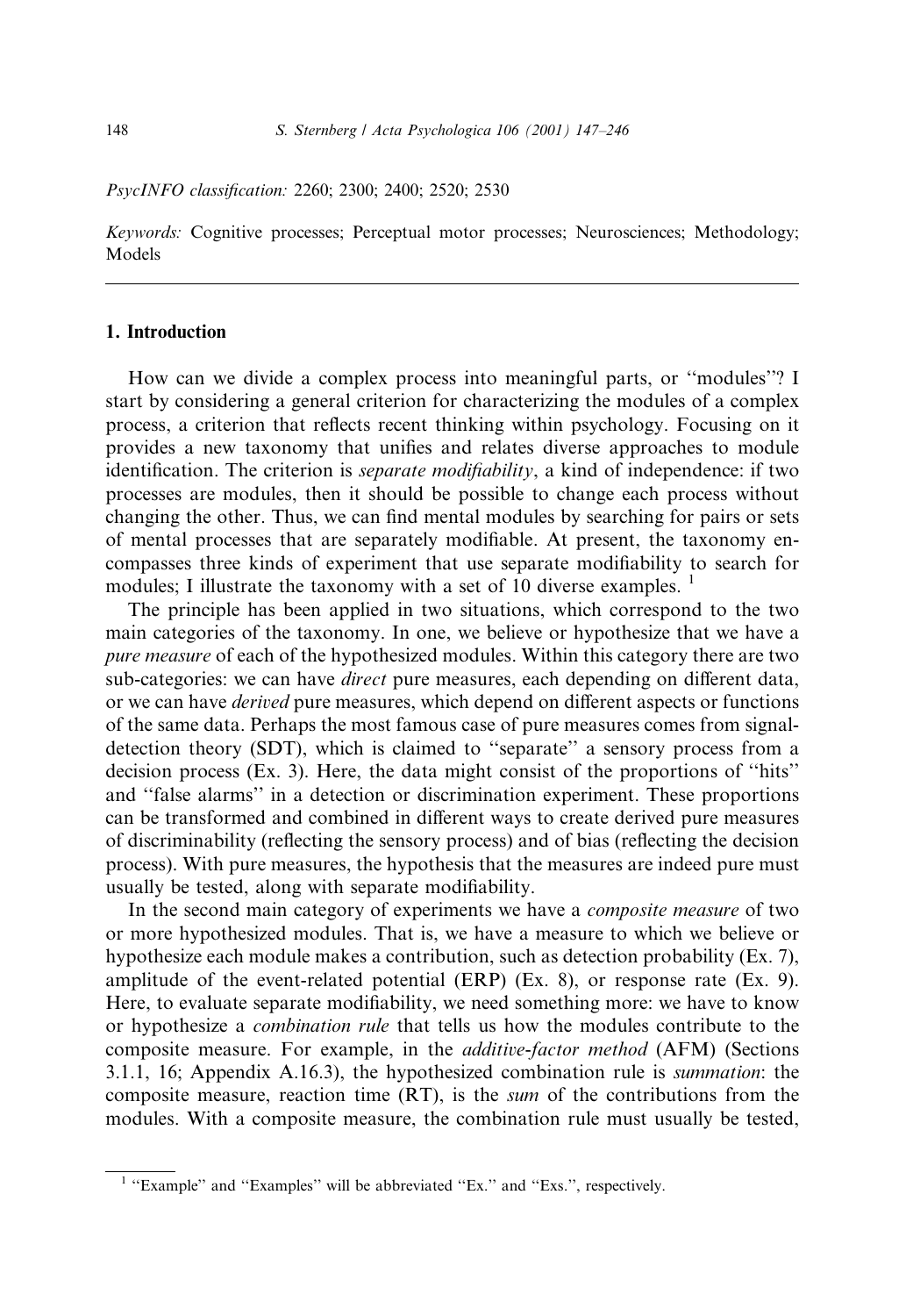along with separate modifiability. However, if the combination rule is known (as in Ex. 8, where it is known from physics), separate modifiability can be evaluated on its own.

Separate modifiability of component processes and their functional distinctness. These two ideas are closely related. "Functional distinctness" is not well defined, so its implications are not clear, but it at least suggests separate modifiability: if two parts of a process serve different functions (e.g., representing sensory information vs making a decision based on that representation), then it seems plausible that if they can be changed at all, one can be changed without the other (e.g., by manipulating the stimulus vs the costs and benefits of alternative decisions). Conversely, if we have demonstrated that the two parts are separately modifiable by finding different factors that influence them selectively, this is evidence for their being functionally distinct; if they were not, the same factors should influence them. Moreover, as additional factors are found that do not jointly influence them, the nature of the sets of factors that do and do not influence each process should provide information that helps to further specify its distinct function. In short, modules defined by separate modifiability are plausibly processes we would regard as functionally distinct (another criterion for modularity), and tests of separate modifiability can elucidate their distinctness.

The goal of the present paper is to explicate the separate-modifiability approach to process decomposition, and to demonstrate its fruitful use in diverse areas and in the analysis of both functional and neural processes.

#### 1.1. Antecedents

The approach to understanding complex systems and processes by dividing them into functionally distinct parts is an old one. Bechtel and Richardson (1993) discuss examples from biology dating as far back as the 18th century. Within psychology, an early example is the decomposition of RT into functionally distinct and separately modifiable *stages* of mental processing, postulated and investigated by Donders (1868) and pursued by many modern psychologists. (See, e.g., Christie & Luce, 1956; Luce, 1986; Meyer, Osman, Irwin, & Yantis, 1988; Sanders, 1998; Sternberg, 1969, 1998b; Townsend & Ashby, 1983.) Shallice suggest that "modularity is a basic principle that we often use to understand natural systems'' (1988, p. 20). Arguments for modular organization in the design of artifacts and algorithms and their speculative extension to design in nature have been advanced by Simon (1962) and also, in his "principle of modular design", by Marr (1976).  $2$ 

<sup>&</sup>lt;sup>2</sup> In 1983, Fodor introduced and discussed a concept of modularity (narrower than those of Simon and Marr and the one advanced here) that has had a large impact in some areas of psychology, but is outside the scope of the present paper. In the context of his argument for neuroanatomical and functional modularity, Shallice (1988, Section 2.1) argues that Fodor's criteria are too restrictive.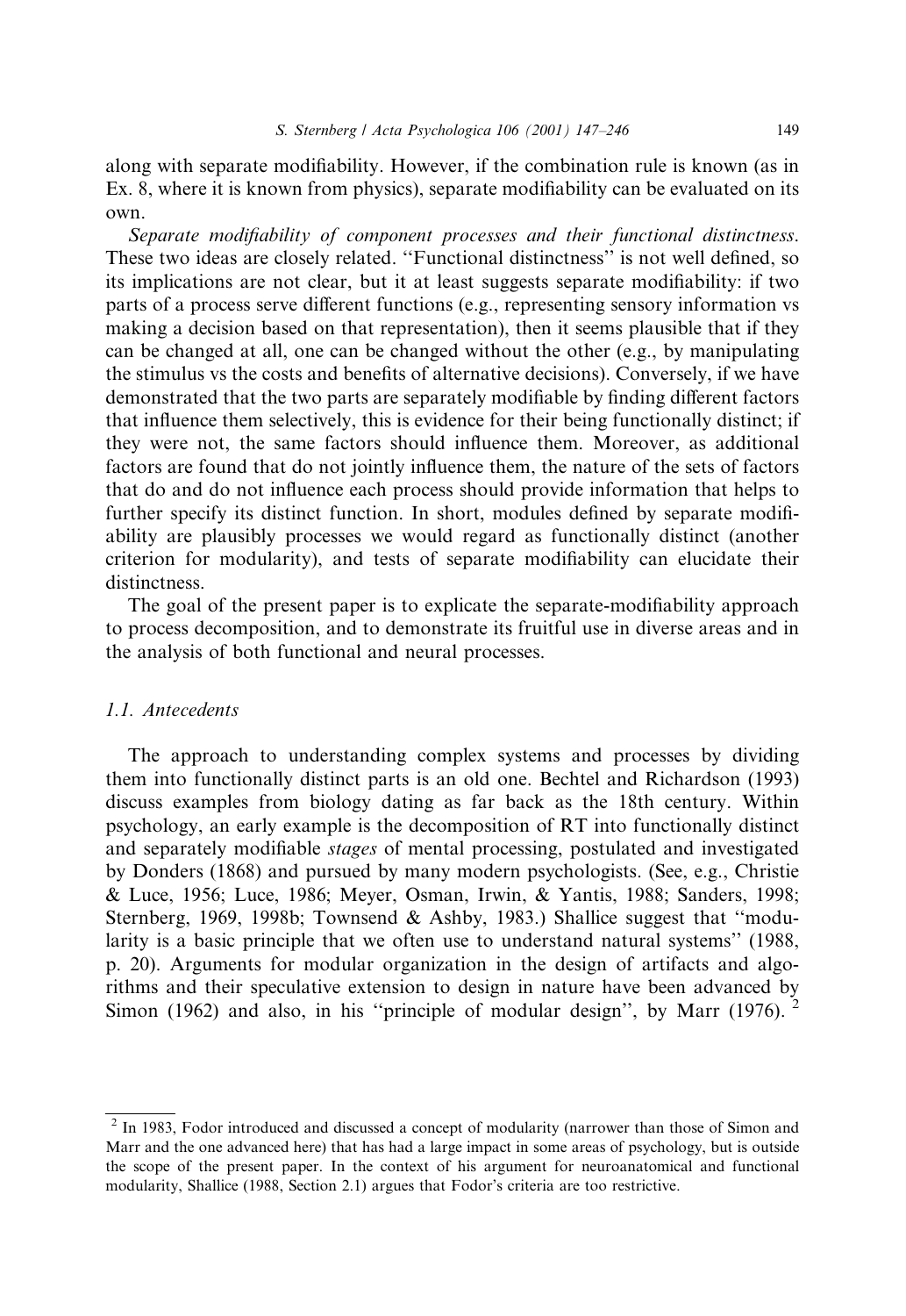Studies of artificial neural networks have suggested that an arrangement of functionally specialized sub-networks may have advantages over a non-modular architecture (Happel & Murre, 1994), and may develop during learning if short neural connections are favored (Jacobs & Jordan, 1992). Researchers have also explored other conditions under which sub-networks develop functional specialization (Jacobs, 1997; Jacobs, Jordan, & Barto, 1991; Jacobs, Jordan, Nowlan, & Hinton, 1991).

Evidence for functional localization in the real brain, from the effects of lesions (Shallice, 1988) and from single-cell studies (e.g., Van Essen, Anderson, & Felleman, 1992), has contributed to the argument for processing modules, based on the idea that ``anatomically distinct subsystems exist to carry out separate micro-functions'' (Shallice, 1988 p. 19), and that "computational independence is made easier by separability of physical processes in the brain'' (Shallice, 1981). Cowey (1985, pp. 55-56) has linked Marr's (1976) argument for functional modularity of processes to anatomical localization of neural processors, based on the localization of a processor facilitating the selective inhibition of the process it implements, and on the importance of the shortness of interneurons in excitatory and inhibitory interactions within a processor. Such arguments suggest the hypothesis that operations carried out by anatomically localized processors implement functionally modular neural processes.

Roberts' independent-measures method. Some of the ideas in this paper reflect those of Seth Roberts. What I call the application of the separate-modifiability criterion to derived pure measures (different measures based on the same set of data; Section 2) is the same as his "independent-measures method", which he applied in several studies starting with Roberts (1981) and has discussed extensively since (1983, pp. 351-356; 1987, pp. 165-167; 1993; and 1998, Section 2.2).

#### 1.2. Notation

Boldface roman letters,  $A, B, \ldots$ , will be used to name hypothesized functional modules, which we learn about from behavioral measures that may be pure (e.g.,  $M_A$ ) or composite (e.g.,  $M_{AB}$ ). If **A** and **B** are influenced by changes in the levels of factors F and G, respectively, this may be made explicit by expressions such as  $M_A(F)$  and  $M_{AB}(F, G)$ . The contributions of **A** and **B** to  $M_{AB}$  may be described, respectively, as  $u_A$  and  $u_B$ , or, making explicit their dependence on F and G, as  $u_A(F)$  and  $v_B(G)$ , sometimes abbreviated  $u(F)$  and  $v(G)$ . Neural processes, which we learn about from brain measures, will be denoted by greek letters  $\alpha, \beta, \ldots$ , with measures such as  $M_{\alpha}$ and  $M_{\alpha\beta}$ . The result of changing the level of a factor will be described in one of two ways. One is as a *difference*, the other as a *ratio*. Consider a pure measure  $M_A$  that depends on a factor F with levels  $\{F_i\}$ , and let  $\overline{M}_A$  be its mean. Consider the result of changing from level  $F_1$  to level  $F_2$ . We define the *effect* of F on  $\overline{M}_A$  as the *difference*  $\overline{M}_A(F_2) - \overline{M}_A(F_1)$ ; the proportional effect ("p.effect") as the ratio  $\overline{M}_A(F_2)/\overline{M}_A(F_1)$ . A quantity such as  $RT_{\bullet k}$ , in which the subscript *j* in  $RT_{ik}$  is replaced by a dot, represents the mean of  $RT_{ik}$  over all values of j.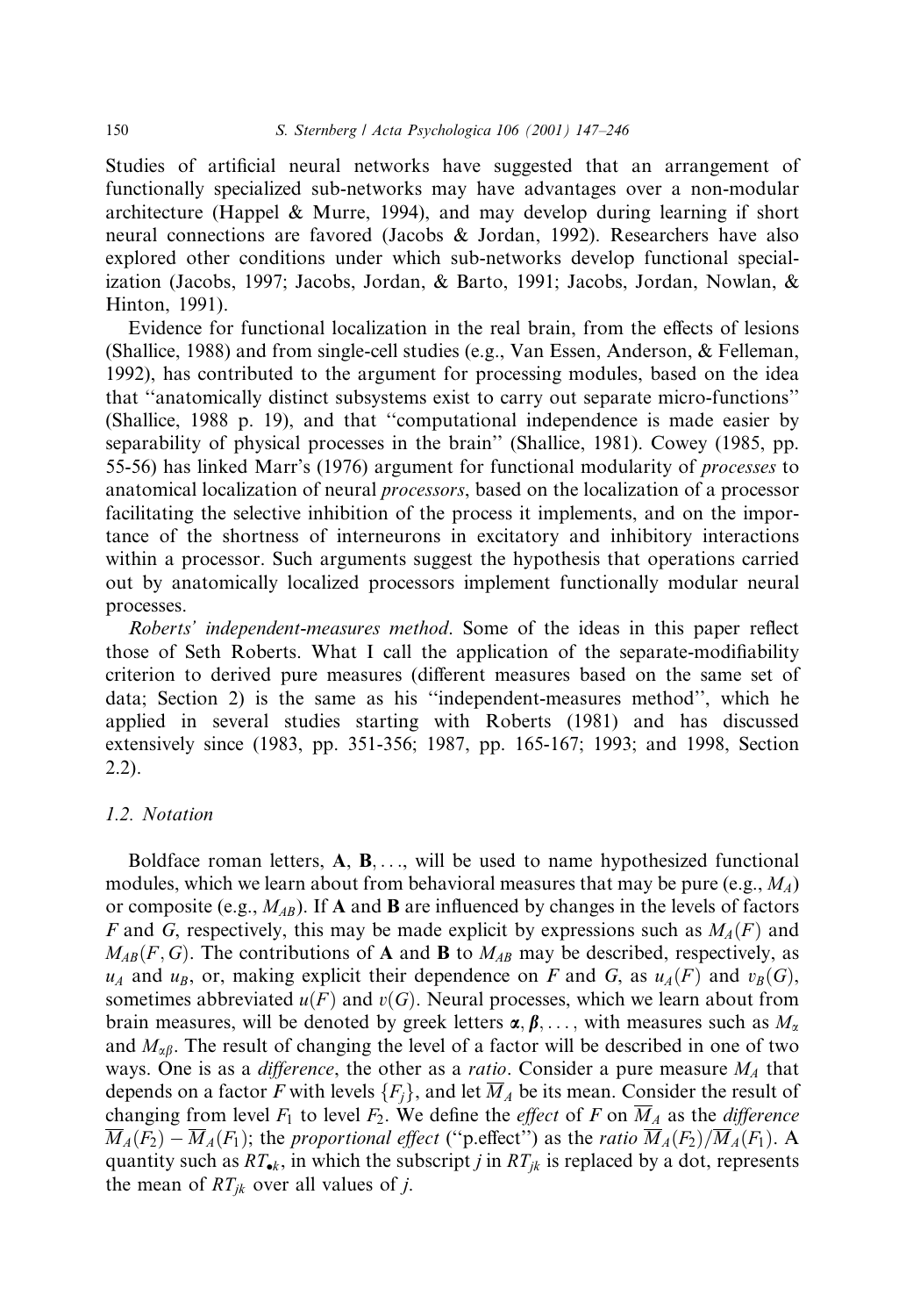#### 1.3. Twofold partition as an initial step in understanding a complex process

For simplicity we shall mainly consider dividing a process into just two modules, which requires just two factors. Such a twofold partition may often be a reasonable starting point in decomposing a process.  $3 \text{ In general, extending the argument to}$ more than two modules is straightforward: one or both of the modules already identified may be further partitioned into sub-modules. In another kind of elaboration, the functions of the identified modules can be further specified by considering the pattern of effects of additional factors. Such elaborations of an initial analysis (which may also serve to test it) are discussed in connection with Exs. 1 and 10.

If a process consists of modular sub-processes, then it would seem important to discover what they are and to roughly characterize their distinct functions. But this is only an initial step in understanding the process, which requires knowing in greater detail what the modules do, how they are organized, and how their effects combine.

#### 1.4. Processes, measures, factors, and selective influence

More formally, two parts (sub-processes)  $\bf{A}$  and  $\bf{B}$  of a complex (mental) process are defined as modules if and only if they are *separately modifiable*. Evidence favoring separate modifiability is provided if we find an instance of *selective influence*, that is, find two factors F and G (usually experimental manipulations – independent variables) that influence **A** and **B** selectively: a change in the level of F influences **A** but leaves **B** invariant, while a change in the level of  $G$  influences **B** but leaves **A** invariant. However, we can observe only one or more *measures* of a process, not the process itself. If we have pure measures  $M_A$  and  $M_B$ , each of which reflects only one of the component processes, we need to show that  $M_A$  is influenced by F but invariant with respect to G, while  $M_B$  is influenced by G but invariant with respect to F. To demonstrate separate modifiability if we have only a *composite measure*  $M_{AB}$  of the entire process usually requires us also to test a *combination rule* for how the modules contribute to  $M_{AB}$ .

The generality of selective influence. In the absence of a compelling argument for why it should be otherwise, we would regard the property of selective influence of factors on processes or their measures as being satisfied only if the required invariances are general, within appropriate ranges of the levels of  $F$  and  $G$ . For example, the invariance of  $M_A$  with respect to G has to obtain at all levels of F.<sup>4</sup> The

<sup>&</sup>lt;sup>3</sup> It is possible, however, for a process to contain parts whose modularity would not be revealed by a twofold partition. Suppose a process consists of three modules  $A$ ,  $B$ , and  $C$ , and we find three factors F, G, and H such that F influences A and B but not C, G influences B and C but not A, and H influences A and C but not **B**. Separate modifiability would then have been demonstrated for each pair of subprocesses, and hence for the set of three. But it would not have been demonstrated for any twofold partition. For example, suppose a twofold partition separates  $A + B = X$  from C. Then, because all three factors influence X, both of the factors (G and H) that influence C would also influence X; thus X and C would not have been shown to be separately modifiable.

<sup>4</sup> With pure measures, explicit testing of such generality requires a factorial design (Section 3.3), often not used; with composite measures, factorial designs are required for other reasons.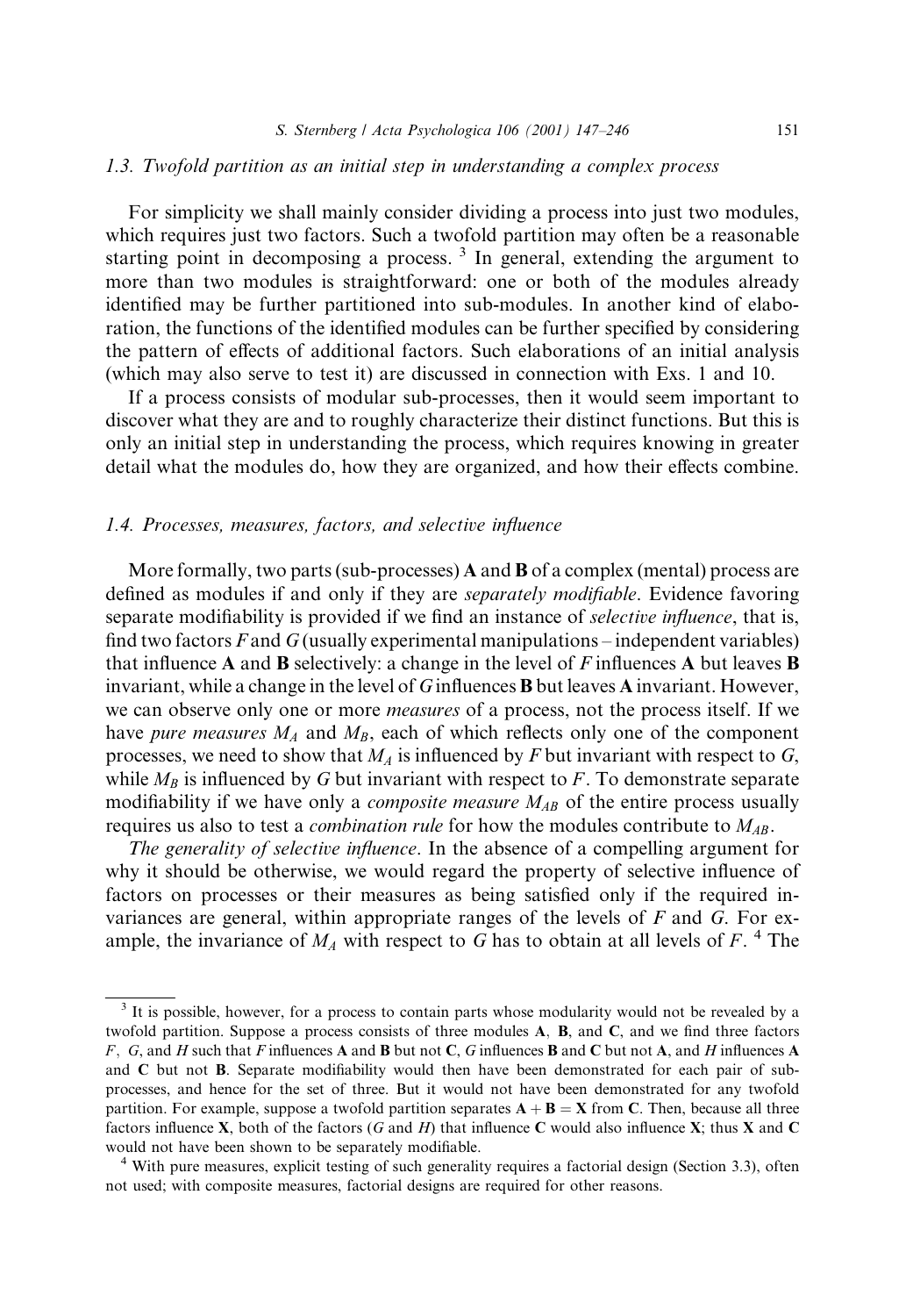reason for this desideratum is to avoid drawing strong conclusions based on accidents of particular factor levels. However, in the present context, selective influence can be persuasive evidence for separate modifiability even if such generality fails (Appendix A.9.1).

#### 1.5. Statistical issues

The tests of statistical significance that are most familiar to psychologists are asymmetric: they force us to assume that there is no effect of a factor  $-\frac{1}{2}$  invariance, the  $\lq$ "null hypothesis"  $\lq$  unless the contrary can be proved. However, the demonstration of selective influence (e.g., of F on  $M_A$ ) relies as strongly on showing that  $M_B$ is invariant with respect of  $F$  as on showing that it is influenced by  $G$ . The conclusion of invariance should not be permitted to be drawn by default, simply because data are insufficiently precise. One useful guide, applied in the examples below, is obtained by expressing the magnitude of deviations from invariance as a one-dimensional quantity (easy if  $F$  is studied at only two levels), and providing an estimate of its precision such as its standard error (S.E.). We are then forced to consider the power of the test: how large the deviations would have to be in order to be detected. (A supplementary precaution is to check that the effect of  $F$  on  $M_A$  is significantly greater than the effect of G, and the converse for  $M_B$ .) In Ex. 3 (pure measures), the factors have more than two levels, which permits such one-dimensional quantities to be defined so as to be sensitive to the degree to which deviations from invariance are systematic. In Ex. 9 (composite measure), where a failure of invariance would be revealed as failure of additivity of the effects of factors with multiple levels, a similar quantity is defined. <sup>5</sup> Statistical issues are further discussed in Appendix A.11.2.

#### 1.6. Process decomposition vs task comparison

The focus of the present paper is on methods for discovering the parts (subprocesses) of the complex process used to carry out a particular task. It is central in these methods to find factors that influence these sub-processes selectively. And it is therefore important that factors be selected such that their variation changes the process quantitatively but not qualitatively: that is, factors should influence the

 $5$  A possibly better approach, not integrated into the present paper, is to apply the kind of *equivalence* tests (Berger & Hsu, 1996) that have been developed to answer the question of the bioequivalence of drugs, tests that reverse the asymmetry of the more traditional ones. Here the null hypothesis asserts that two drugs are not equivalent; the risk described by the significance level is that equivalence (i.e., approximate invariance across drugs) will be asserted when it is false. To perform such a test it is necessary to define an interval around zero (the alternative hypothesis) such that if a one-dimensional measure of the true effect fell within that interval, invariance could be declared. Interactions can be treated similarly: for example, the alternative hypothesis can be an interval around zero for a one-dimensional interaction measure. Formal incorporation of such intervals into inference is rare in psychology, but we often use them informally; it seems desirable to make them explicit, recognizing that opinions about the appropriate interval may differ and may change.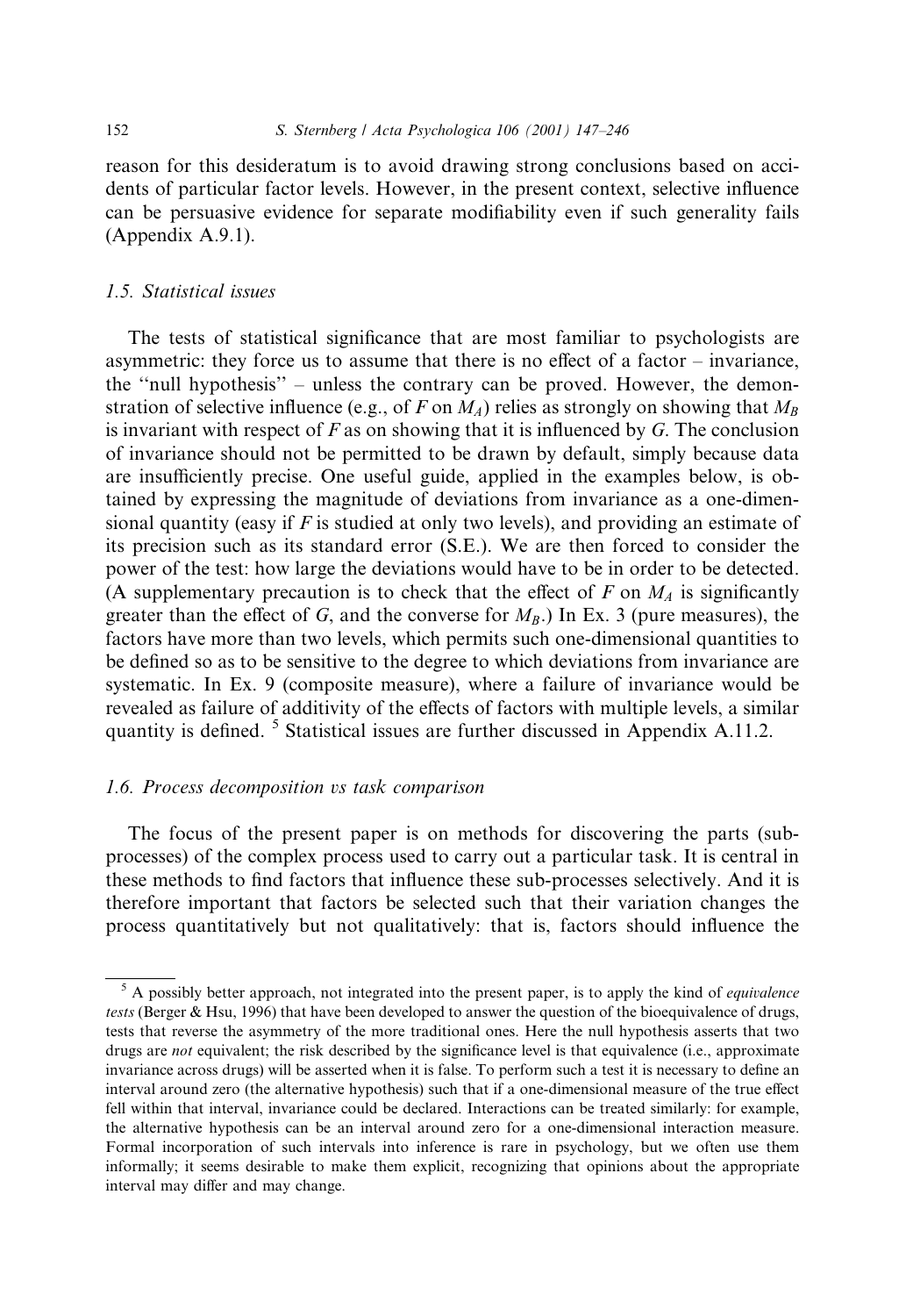execution of sub-processes, but not cause them to be added, deleted, or replaced. One feature of these separate-modifiability methods is that they provide evidence that bears on the validity of the *task theory* that guides their use  $-\alpha$  hypothesis about the structure of the complex process used to carry out a task.

These separate-modifiability methods should be distinguished from the formally similar task-comparison method often used in psychological research, where the interest is in finding factors that selectively influence measures of performance in different tasks, each involving a different complex process, and the finding of greatest interest is *double dissociation* of tasks. Using such findings to identify the parts of the associated complex processes usually requires a theory for each task, theories that gain at most weak validation from the results, which in general provide no information about the separate modifiability of the hypothesized parts. It is important to distinguish the task-comparison method (Appendix A.1) from the methods discussed below, whose goal is to partition the one complex process used to carry out one particular task.

#### 1.7. Relevance of brain measurement to process decomposition

The methods of cognitive neuroscience that use brain measurements taken during performance of a task offer great promise for helping us to understand the functional organization of mental processes, as well as the anatomical organization of the processors that implement them. For this reason I included, among the ten examples, four that involve such brain measures. As we shall see, the inferential logic that applies to *functional* processes  $(A, B, \ldots)$  inferred from *behavioral* measures) can also be applied to *neural* processes  $(\alpha, \beta, \ldots)$  inferred from *brain* measures). Inference from brain measurements to functional processes raises several difficult issues (Meyer et al., 1988; Rugg  $& Coles$ , 1995; Sarter, Berntson,  $& Cacioppo$ , 1996). One is based on the observation that systematic changes in a brain measurement that are associated with task variations provide only correlational information; they do not necessarily reflect brain events that are *required* to perform the task ("task-essential''). <sup>6</sup> Caution is thus needed in their interpretation, whether in the context of task comparison (Appendix A.1.2.4) or process decomposition. A second issue is the relation between the modularity (that might be inferred from behavioral measures) of functional processes, and modularity of the neural processes assumed to implement them – modularity that might be inferred from brain measures. That these two kinds of modularity are associated seems plausible if the performance of a task depends on a set of distinct functional processes and if the neural processors that implement them are functionally specific. But does one kind of modularity necessarily imply the other (Section 11.1)? Much depends on the validity of correspondences that are assumed, e.g., that the latency of a brain measurement is temporally linked to some significant time point during a functional process (Sections  $6$ ,  $10$ ;

 $6$  Unlike brain *measures*, this problem does not arise with brain *factors* (such as lesions, or transcranial magnetic stimulation) used together with task factors and behavioral measures.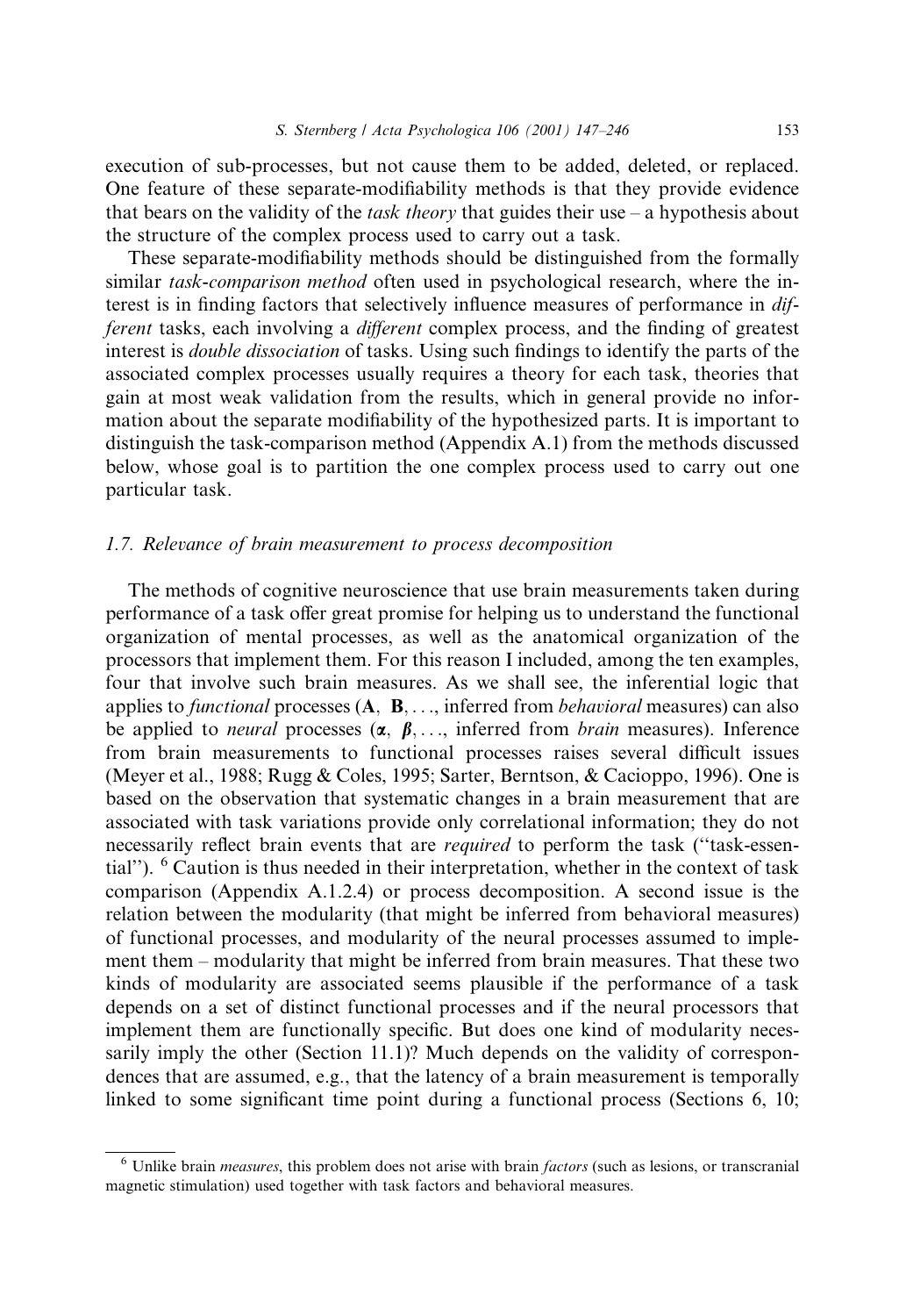Appendix A.6); or that the level of activation of a brain region reflects the amount of "work" associated with implementing a process (Section 11; Appendix A.11).  $^7$ 

Different sources of reassurance about task essentiality are available for different brain measures. Examples include the following: It is helpful to look for (and find) the same patterns of selective factor effects on brain and task-performance measures (Section 11; Appendix A.6), acknowledging that these may not always be available (Section 6). In measures of single-neuron activity, where individual trial data are usable (Section 10), we can determine that such activity occurs on every trial (or on every trial when a particular stimulus or response occurs) between stimulus and response, and seldom or never between trials. (In contrast, for measures such as the ERP or functional magnetic-resonance imaging (fMRI) that often require averaging over trials, the measured events may occur on only some of the trials.) Lesion data are helpful when a processor is believed to have been localized, as in some fMRI studies (Section 11). And timing data are helpful when the measure has good time resolution, as in ERP or single-neuron measurements (Sections 6, 10, 14; Appendix A.6), data that, for example, permit us to know whether the measured event occurred during the stimulus–response interval, and when during that interval.

These and related issues are further considered in the context of particular examples.

#### 1.8. Organization of the paper

I discuss the inferential logic associated with these methods and general considerations related to their use in Sections 2 and 3. Section 2 starts by distinguishing between the selective influence of factors on unobservable processes  $A$  and  $B$ , and on observable measures of those processes,  $M_A$  and  $M_B$ , and then explicates the inferential logic associated with the use of pure measures. Section 3 does the same for composite measures  $M_{AB}$  with summation (Section 3.1) and multiplication (Section 3.2) as the combination rules. With the latter combination rule an additional hypothesis must be included: that the contributions of **A** and **B** to  $M_{AB}$  are uncorrelated.

Ten examples are discussed in Sections 4–16, based on measures that are derived pure (Exs.  $1-3$ ), direct pure (Exs.  $4-6$ ), and composite (Exs.  $7-10$ ). Each group is preceded by an introduction (Sections 4, 8, 12); each example concludes with a section containing comments about some of its lessons and limitations. The examples, some flawed and limited, were chosen for their interest and importance, their diversity of measures, species, and combination rules, their illustration of various ways of making inferences from data in this context, the questions they suggest about the possibilities and limitations of the approach, and the extent to which they argue for the existence of modular mental processes and the value of searching for them. The measures are neural, for investigating neural processes (Exs. 2, 3, 5, 8;

 $<sup>7</sup>$  These assumptions are akin to "linking hypotheses" about the connections between perceptual and</sup> physiological states (Teller, 1984; Geisler & Albrecht, 2000).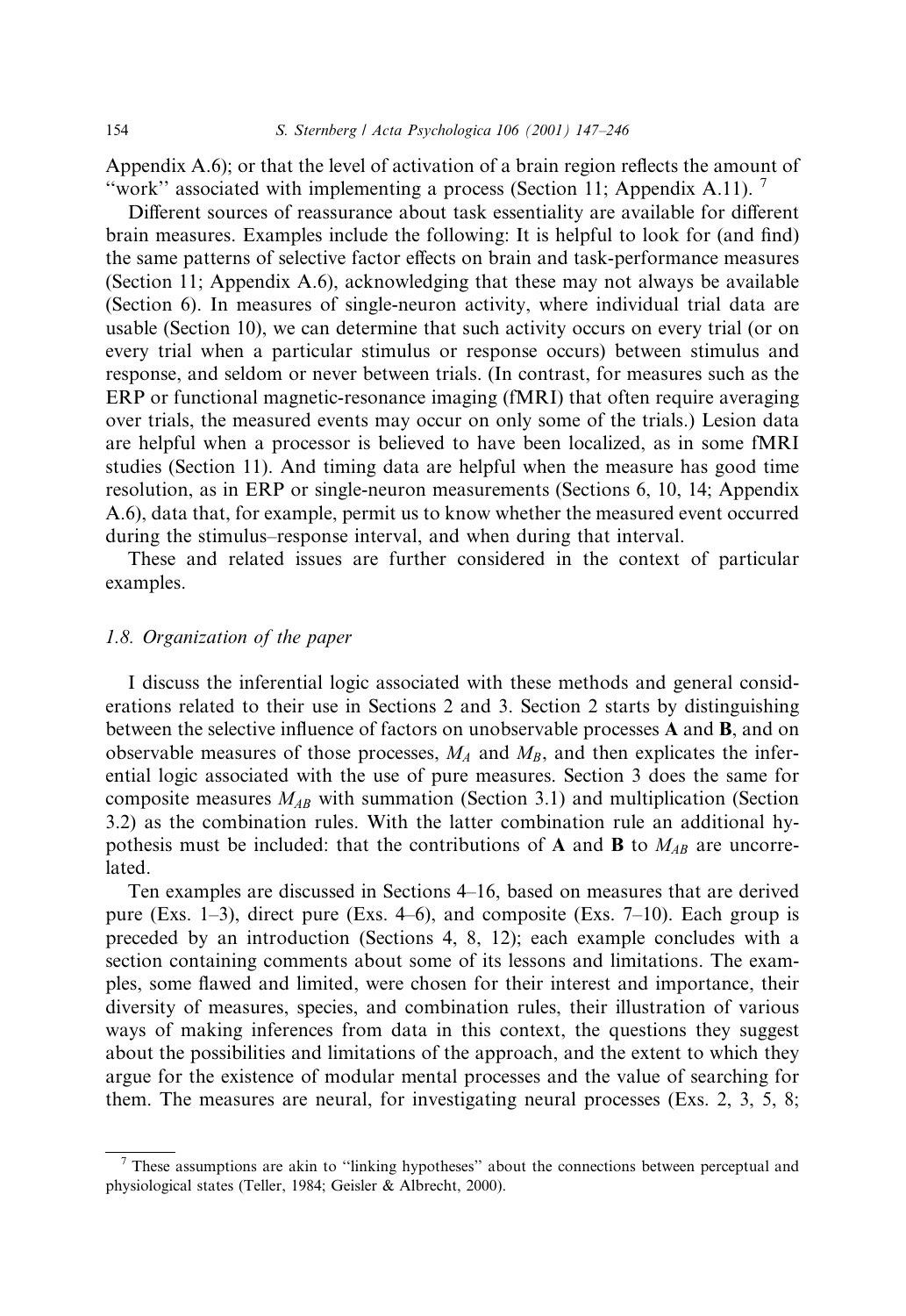Appendix A.6) and behavioral, for investigating functional processes (Exs. 1, 3, 4, 7, 9, 10); species include monkey (Ex. 5), rat (Exs. 1, 9), pigeon (Ex. 3), and human (Exs. 2, 4, 6±8, 10). For several of the examples, only mean data were available, which limited the possible analyses.

A caveat that applies to all the examples but is not reiterated for each is that the inferences from any single application of these methods have to be regarded as tentative. Among the reasons are: First, like all cases where a theory is confirmed by the success of its predictions, the degree of confirmation is moderated by the existence (which can change) of plausible alternative theories that generate the same predictions, along with other knowledge, including results of related experiments. Second, other measures of the same processes might provide different answers. And third, the arguments rest heavily on demonstrations of invariance as factor levels are changed  $-$  of the values of measures, or of the sizes of effects on measures – and persuasive evidence for invariance requires highly precise data, as well as the possibility of assessing the extent to which any deviations are systematic.

The reader is encouraged to skim Sections 2 and 3 to become familiar with terminology and logic, and then return to them after considering a few of the examples. For interested readers, the text is followed by appendices with heading numbers starting with "A" and keyed to corresponding main sections of the text. Because of their similarities, and because task comparison (Sections 1.6, 11) is more common in psychology than process-decomposition methods, the longest appendix (Appendix A.1) attempts to distinguish and relate the two approaches, arguing for the advantages of the separate-modifiability approach for the decomposition of mental processes. Other appendices are concerned with details of particular examples, and others with general issues such as the choice of factors (Appendix A.2), the plausibility of combination rules (Appendix A.3.1), the stochastic independence of contributions of modules to composite measures (Appendices A.3.2, A.3.3), advantages of factorial experiments and multiple-level factors (Appendices A.2.1, A.9), numerical scaling of factor levels (Appendix A.15), and statistical issues (Appendix A.11.2). Two further instances of process decomposition that complement the other examples are briefly described in Appendices A.6 and A.16.1.

Following the appendices is a glossary of the main abbreviations.

#### 2. Pure measures: definitions and inferential logic

Suppose a process is hypothesized to consist of two modules A and B with corresponding hypothesized *pure measures*  $M_A$  and  $M_B$ . They are "pure" in the sense of being selective, or separate: for example,  $M_A$  should not vary with changes in **B**. Examples of measures of a process include its duration, a discriminability measure such as  $d'$  in SDT, an intensity measure such as a rat's peak bar-pressing rate, and for a neural process, the amount of activity in a brain region.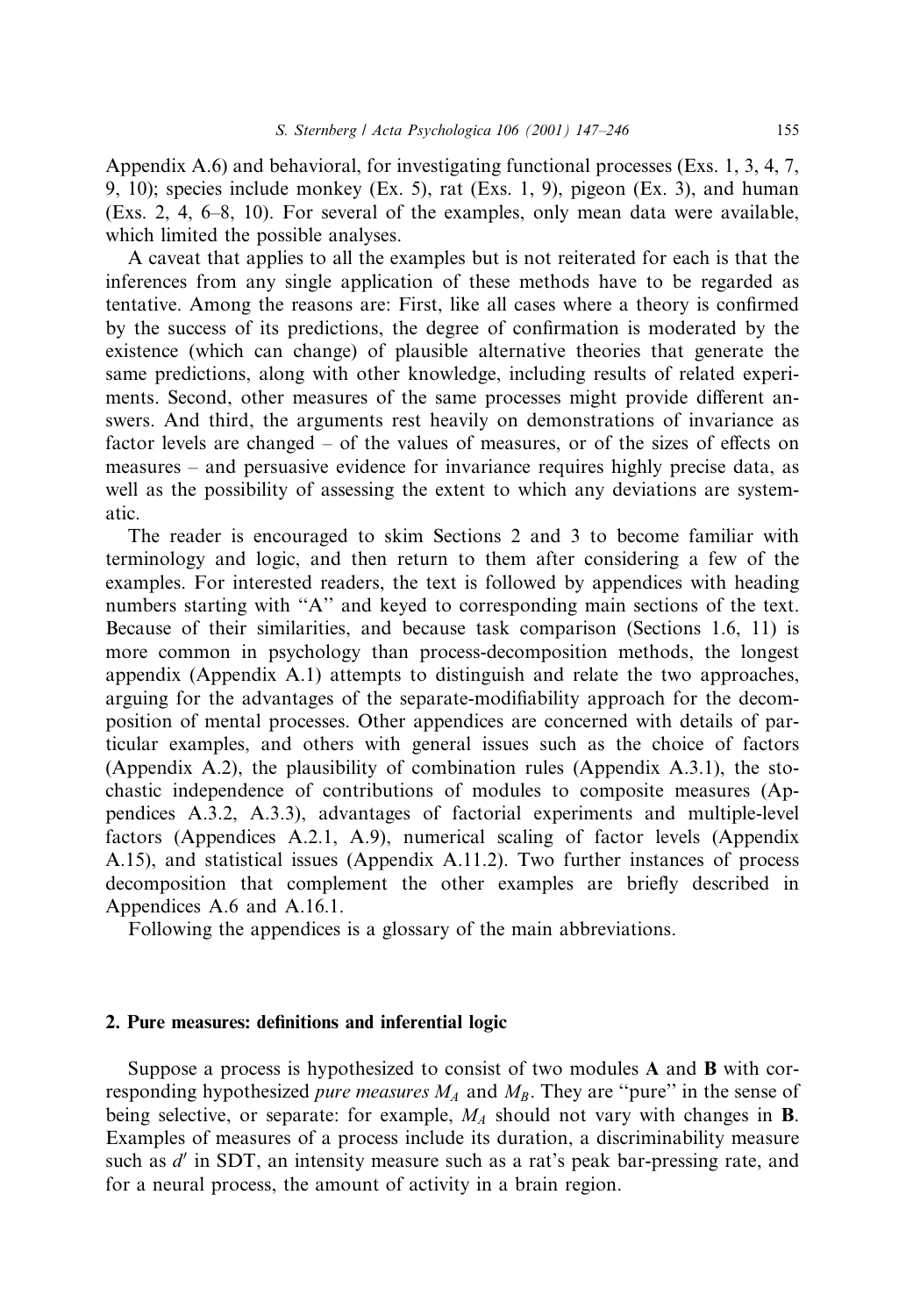### Table 1

| The hypothesis of selective influence of factors on processes, and its implications for pure measures |
|-------------------------------------------------------------------------------------------------------|
|-------------------------------------------------------------------------------------------------------|

| Parts of the Hypothesis                                | <b>Associated Predictions</b>    |  |  |
|--------------------------------------------------------|----------------------------------|--|--|
| Process A is influenced by $F$                         | F is likely to change some $M_A$ |  |  |
| Process A is invariant with respect to $G$             | G changes no $M_A$               |  |  |
| Process <b>B</b> is influenced by $G$                  | G is likely to change some $M_B$ |  |  |
| Process $\bf{B}$ is invariant with respect to $\bf{F}$ | F changes no $M_R$               |  |  |

#### 2.1. Selective influence of factors on processes and their measures

We cannot know about a mental process A as such, but only about one or more *measures,*  $M_A$ , of it. For this reason, we have to consider what the hypothesis of selective influence of factors  $F$  and  $G$  on processes **A** and **B** says about their influence on pure measures of **A** and **B**; the implications are spelled out in Table 1.  $8$  Thus, we test the hypothesis of selective influence of factors on processes by examining the behavior of various measures. Suppose we find that  $M_A$  varies with the level of F but not with the level of G, and that  $M_B$  varies with G but not with F. Using " $\leftarrow$ " for "is influenced by" and " $\leftarrow$ " for "is invariant with respect to", these four properties can be described as  $M_A \leftarrow F$ ,  $M_A \leftarrow G$ ,  $M_B \leftarrow G$ , and  $M_B \leftarrow F$ . Such a finding of selective influence of factors F, G on measures  $M_A$ ,  $M_B$  supports the hypothesis of selective influence of F, G on processes  $A$ ,  $B$ , and thus supports separate modifiability (hence modularity) of **A, B**. It also supports the hypothesis that  $M_A$  and  $M_B$  are pure measures of  $A$  and  $B$ . Note that the choice of measures may influence our findings, and hence our conclusions. That is, two measures of the same process may behave differently, so a claim of invariance of a process may be limited to just the aspect of that process that is reflected by the measure we use. For example, if  $M_A$  is a particular pure measure of A, then, whereas  $M_A \leftarrow F$  implies  $A \leftarrow F$ ,  $M_A \leftarrow G$  does not imply  $A \leftarrow G$ . However, in the absence of arguments to the contrary it is reasonable to start with the idea that if an hypothesized measure of a process is invariant, then so is the process itself.

Suppose process A influences process  $\bf{B}$ , such that a change in  $\bf{A}$  causes a change in  $M_B$ . Then, because any factor that influences **A** should also indirectly influence  $M_B$ , we should be unable to use  $M_B$  to demonstrate separate modifiability of **A** and **B**. Similarly, for a composite measure  $M_{AB}$  we should be unable to find evidence supporting the modularity of **A** and **B** if the contribution of **B** to  $M_{AB}$  is influenced by **A**. Thus, in general, the separate modifiability of modules precludes one influencing the other. As discussed in Section 7.1, however, there may be good reason to regard A and  $B$  as modular even if one "influences" the other in the sense that  $B$  operates on information (the operand) provided by A. (After all, processes arranged sequentially

<sup>&</sup>lt;sup>8</sup> For neural processes, change A to  $\alpha$ ,  $M_A$  to  $M_\alpha$ , etc., in this table and in Tables 2-4, 7, and 8.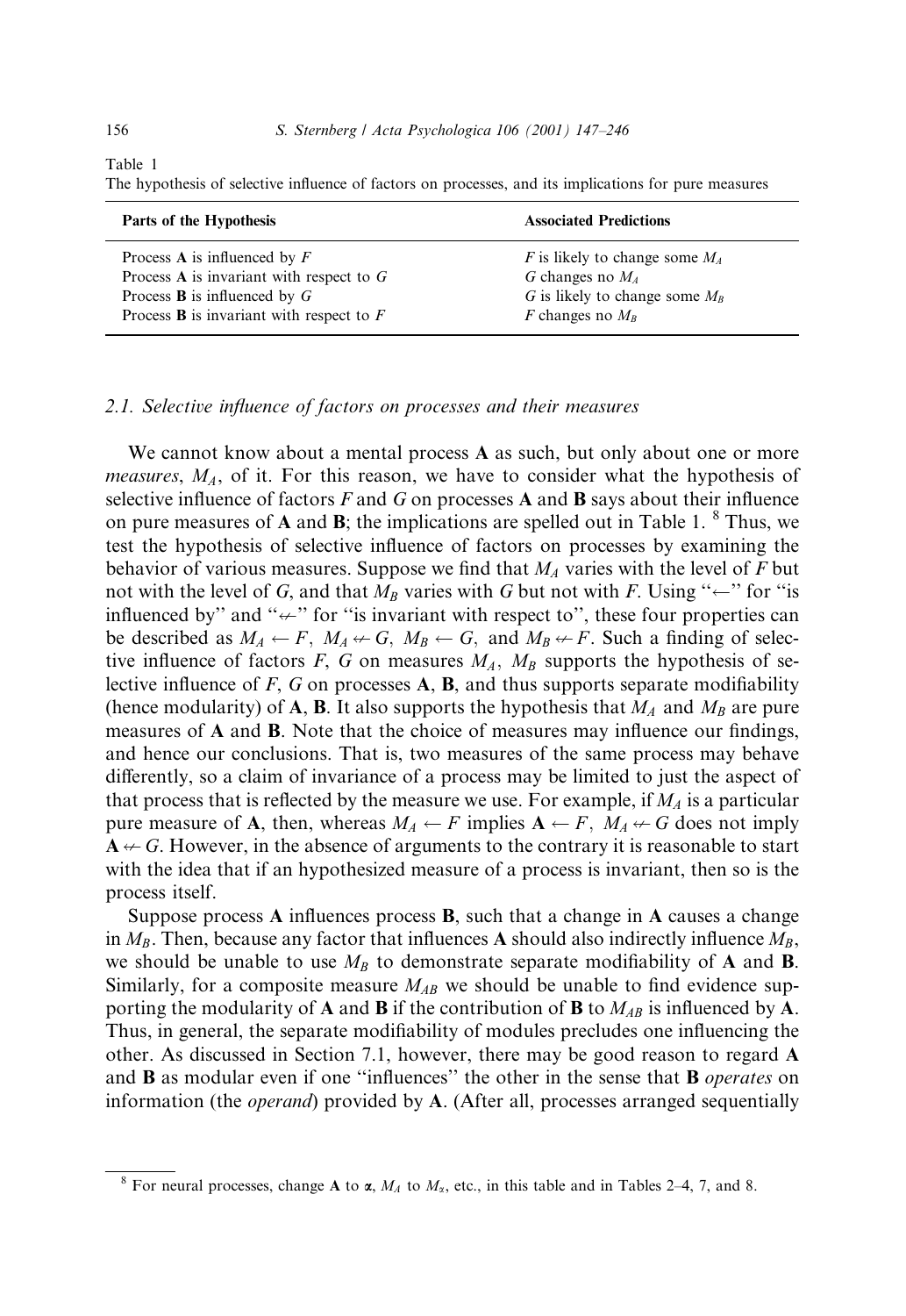#### Table 2 Inferential logic for pure measures

| <b>Joint Hypothesis</b>                                                                                 |  |  |
|---------------------------------------------------------------------------------------------------------|--|--|
| $H1$ : Processes A and B are modules (separately modifiable).                                           |  |  |
| H2: $M_A$ , $M_B$ are pure measures of <b>A</b> , <b>B</b> .                                            |  |  |
| Prediction                                                                                              |  |  |
| We may be able to find factors $F$ and $G$ that                                                         |  |  |
| influence $M_A$ and $M_B$ selectively:                                                                  |  |  |
| $p_1: M_A \leftarrow F$ , $p_2: M_B \leftarrow F$ , $p_3: M_B \leftarrow G$ , $p_4: M_A \leftarrow G$ . |  |  |
| <b>Alternative Results</b>                                                                              |  |  |
| We find factors $F, G$ that                                                                             |  |  |
| We fail to find such factors.<br>influence $M_A$ and $M_B$ selectively.                                 |  |  |
| <b>Inferences</b>                                                                                       |  |  |
| Support for joint hypothesis<br>Refutes one/both of <i>H1</i> , <i>H2</i> , or                          |  |  |
| $HI + H2$<br>we didn't look enough for $F, G$ .                                                         |  |  |

 $-$  as stages – have often been thought to be "data-dependent", with one stage using data furnished by an earlier stage, yet are shown to be separately modifiable using  $M_{AB} = \overline{RT}$ . <sup>9</sup>) In testing for modularity in such a case, a measure  $M_B$  should be sought that reflects not the operand, but properties of the operator.

#### 2.2. Hypothesis, prediction, and inference for pure measures

In Table 2 is outlined the two-part hypothesis associated with pure measures, the prediction to which it leads (which includes the four indicated properties,  $p_1$ ,  $p_2$ ,  $p_3$ , and  $p_4$ ) and the alternative possible findings and associated inferences.  $^{10}$  Here and elsewhere (e.g., Tables 3, 4, 7, and 8) we would of course like to

<sup>&</sup>lt;sup>9</sup> The requirement of "constant stage output" for such processes (e.g., Sanders, 1998; Sternberg, 1969, Section 3.2) must thus be interpreted with some subtlety.<br><sup>10</sup> If the hypotheses about **A** and **B** are sufficiently detailed, then an alternative formulation to the one in

Table 2 (Appendix A.2.3, Table 7) may be more appropriate, in which the joint hypothesis incorporates the specification of factors  $F$  and  $G$ .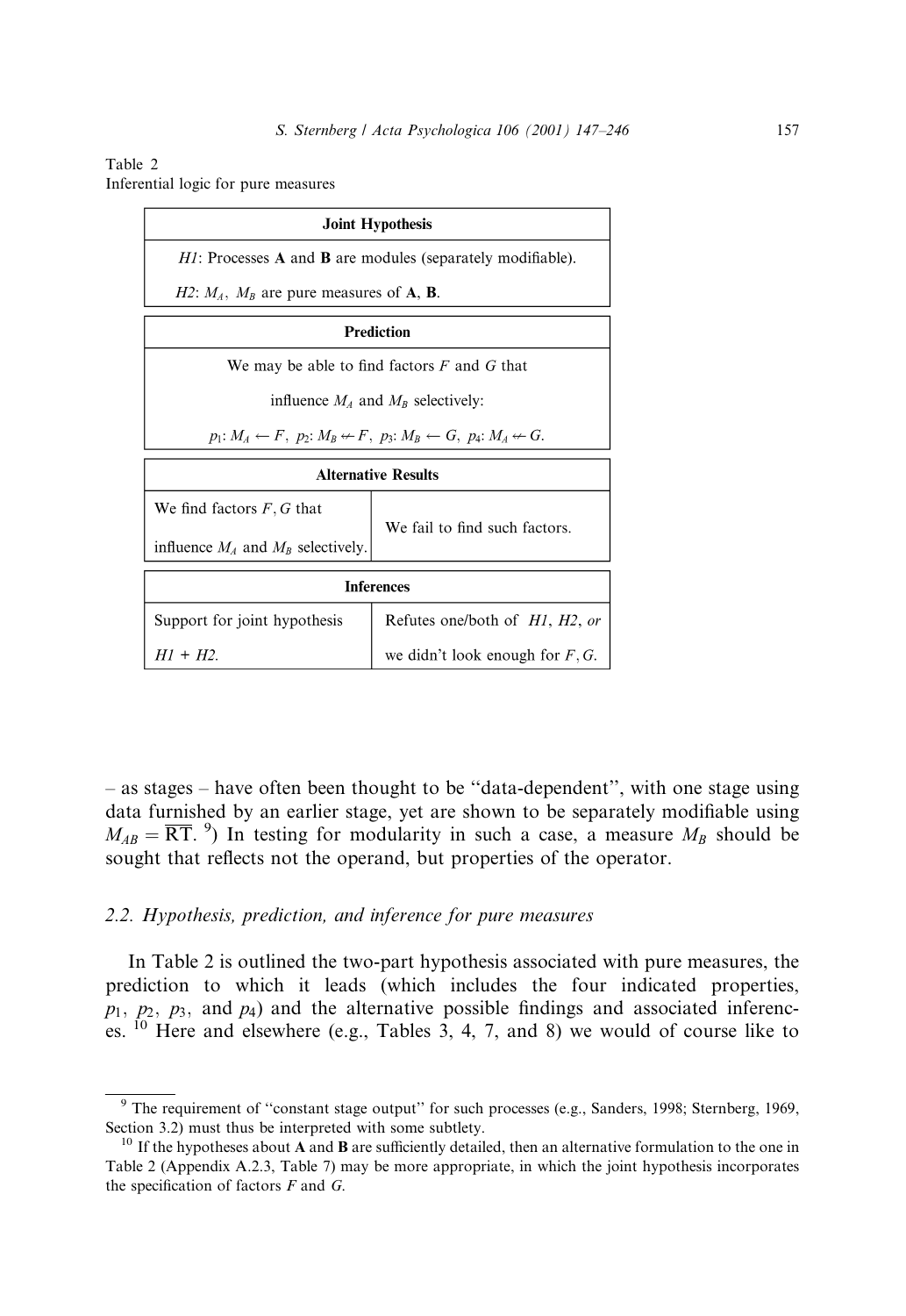ask separately about each part of the joint hypothesis (here  $H1$  and  $H2$ ), but in a single such test we cannot. One consequence is that failure of the prediction may be less informative than success. If factors  $F$  and  $G$  are found not to influence  $M_A$  and  $M_B$  selectively, then, guided by our (revised) beliefs about A and **B**, we can try other factors, or abandon  $H2$  and consider other measures, or abandon H1.

#### 2.3. Why all four properties are important

Suppose we tested for and found only  $p_1$  and  $p_2$  of the four properties listed under Prediction in Table 2: a factor F influences  $M_A$  but not  $M_B$ . Why do we need the others? One reason is that  $M_B \nleftarrow F$  could occur simply because  $M_B$  is not *sensitive*, making the invariance  $M_B \nleftarrow F$  less persuasive. (For example, if the measure  $M_B$  is the duration of process  $\bf{B}$ , then F could modify  $\bf{B}$  without altering its duration.) This possibility is rendered less plausible if we can show that some manipulation can alter  $M_B$ , that is, if we can find a factor G such that  $M_B \leftarrow G$  (property  $p_3$ ). We would then know that both  $M_A$  and  $M_B$  are sensitive. <sup>11</sup> The second reason is that even with  $p_3$ added, we have no support for the hypothesis that  $\bf{B}$  can be modified without  $\bf{A}$ ; for this, we also need  $p_4: M_A \nleftrightarrow G$ . If we added  $p_4$  but not  $p_3$ , our evidence would also be insufficient:  $p_4$  could arise simply because G was not a *potent* factor. This possibility is rendered less likely if we can show that  $G$  can influence *some* process, which we learn from  $p_3$ ,  $M_B \leftarrow G$ . Thus, the four properties together tell us that each factor is potent (can modify some process) and that each measure is sensitive (can be altered by some factor), as well as providing evidence that, for processes A and B, each can be modified without the other.<sup>12</sup>

#### 3. Composite measures: definitions and inferential logic

Suppose we have one measure  $M_{AB}$  that reflects a property of the entire complex process of interest, a process that consists of component processes A and B. That is, we know only the *combined* contributions of **A** and **B** to a measure  $M_{AB}$  that depends on both of them. To make inferences from the data, we must know or hypothesize how the contributions of A and B combine in influencing  $M_{AB}$ . In this paper I consider primarily two combination rules, *summation* and *multiplication*. (Hybrid rules are also briefly considered, in Section 15 and Appendix A.15.) These rules are

 $11$  One limitation of the criterion of separate modifiability is that if a process (and hence all measures of it) is insensitive  $-$  if we cannot modify it  $-$  it will not be revealed as a module. On the other hand, convincing evidence of the non-modifiability of a process in the context of modifiable others might argue for its being functionally distinct, and modular in a different sense.<br><sup>12</sup> Suppose a subset of the properties obtains, such as  $p_1$ ,  $p_3$ , and  $p_4$  (see Ex. 3). This might be

interpreted as "partial modularity", consistent with  $A$  influencing  $B$  but not the reverse; in the taskcomparison method this would be analogous to something between single and double task-dissociation (Appendix A.1.2.1).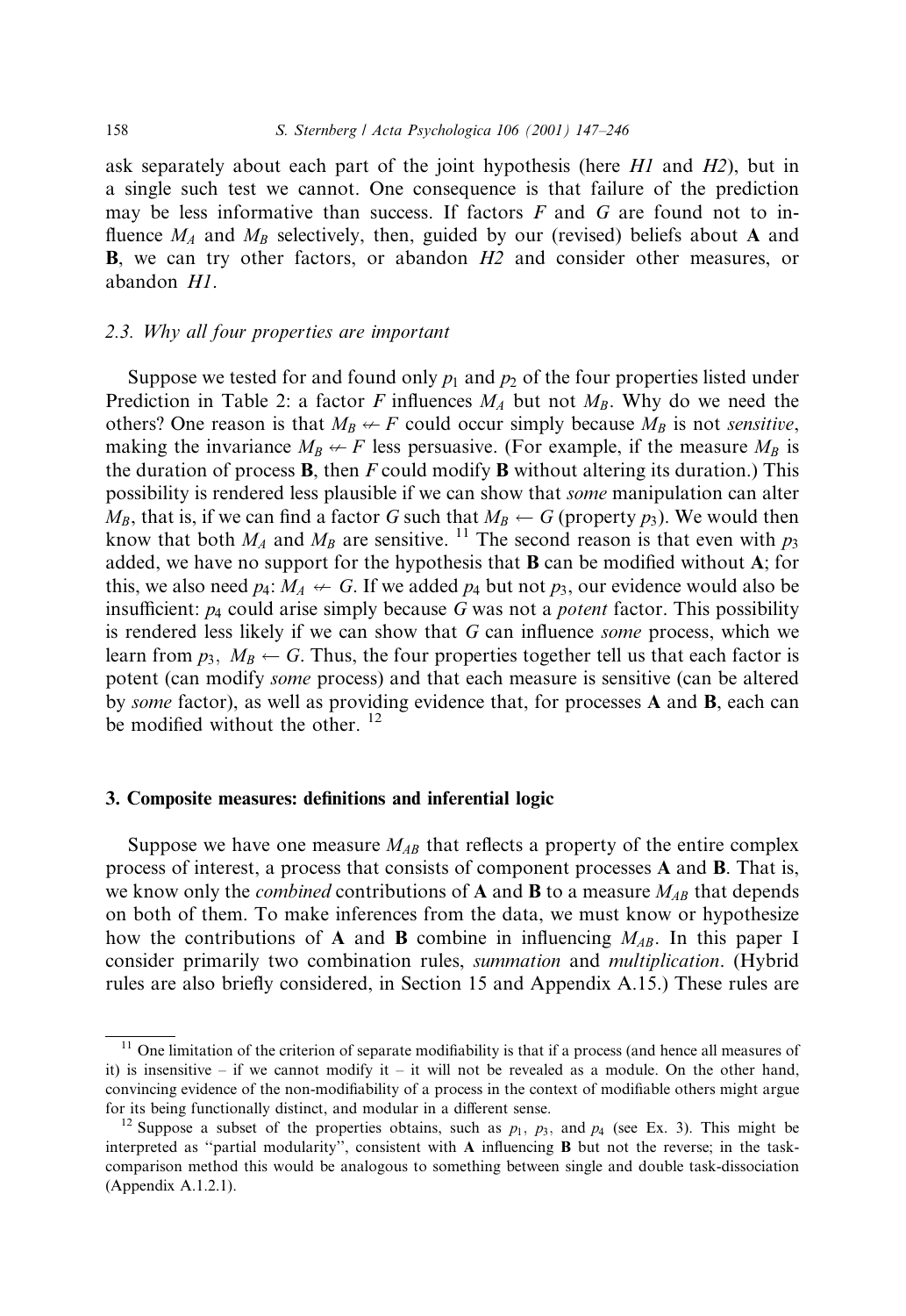associated with the two ways mentioned in Section 1.2 in which the result of changing the level of a factor can be described, as an *effect* for one and as a *p. effect* for the other.  $13$ 

#### 3.1. Composite measures based on summation

Suppose we either know or hypothesize that the combination rule is summation: the combined contribution of processes **A** and **B** to  $M_{AB}$  is the *sum* of their separate contributions, or  $M_{AB} = u_A + v_B$ . Letting  $u \equiv u_A$  and  $v \equiv v_B$ , if factors F and G selectively influence  $A$  and  $B$ , respectively, we have

$$
M_{AB}(F_j, G_k) = u(F_j) + v(G_k), \tag{1}
$$

where, for example,  $u(F_i)$  is a function that describes the relation between the level of F and the contribution of A to  $M_{AB}$ . Now, in general we work with averages rather than individual values of  $M_{AB}$ , and we regard  $u_A$  and  $v_B$  as random rather than deterministic variables. Using  $\overline{M}$ ,  $\overline{u}$ , and  $\overline{v}$  to indicate means (expectations) of these random variables, it is pleasantly convenient that with no further assumptions (such as the stochastic independence of u and v), Eq.  $(1)$  implies

$$
\overline{M}_{AB}(F_j, G_k) = \overline{u}(F_j) + \overline{v}(G_k). \tag{2}
$$

(As we shall see, matters are not so simple if the combination rule is multiplication.) From Eq. (2) it is easy to show that F and G are *additive factors*: the combined effect on  $M_{AB}$  of changing the levels of both F and G is the sum of the effect of changing only  $F$  and the effect of changing only  $G$ . For changes from the first to the second level of each factor,

$$
\begin{aligned} \textit{effect}(F, G) &\equiv \overline{M}_{AB}(F_2, G_2) - \overline{M}_{AB}(F_1, G_1) \\ &= [\overline{u}(F_2) + \overline{v}(G_2)] - [\overline{u}(F_1) + \overline{v}(G_1)] \\ &= [\overline{u}(F_2) - \overline{u}(F_1)] + [\overline{v}(G_2) - \overline{v}(G_1)] \equiv \textit{effect}(F) + \textit{effect}(G). \end{aligned} \tag{3}
$$

Eq. (3) is equivalent to the effect of F on  $M_{AB}$  being invariant over levels of G, and vice versa. In Table 3 is outlined the two-part hypothesis associated with such a composite measure, the prediction to which it leads, and the alternative possible findings and associated inferences.  $14$ 

#### 3.1.1. Illustration: the additive-factor method

One way in which summation can arise as the combination rule is if processes A and **B** are arranged as *stages*  $-$  functionally distinct operations that occur during

 $13$  Care must be taken in the estimation of the p.effect from values subject to sampling error because, in

general,  $E(x)/E(y) \neq E(x/y)$ , where  $E(\cdot)$  is expectation, even when x and y are stochastically independent. <sup>14</sup> Whereas properties  $\{p_k\}$  (Tables 2, 7) apply to observable quantities, analogous properties  $\{p_k'\}$ (Tables 3, 4, 7, 8) apply to contributions to a composite measure that are not directly observable. Also note that if A and B are hypothesized to exhaust the process (in a twofold partition), then in Tables 3 and 4 the fourth line under Prediction can be deleted, and in Table 8, the third line of  $H1^*$ .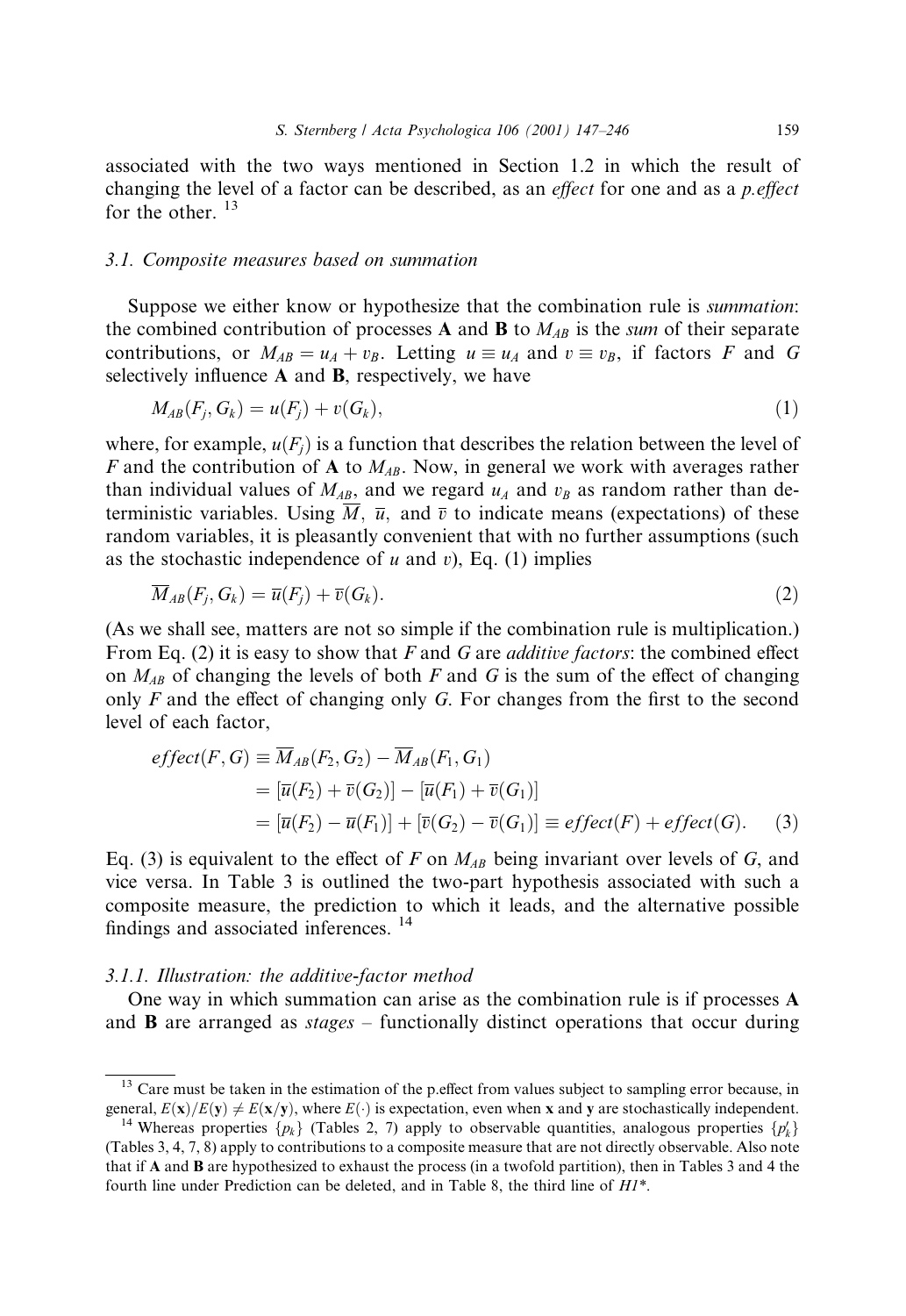Table 3

Inferential logic for a composite measure with summation as the combination rule

| <b>Joint Hypothesis</b>                                                                                     |                                      |  |  |
|-------------------------------------------------------------------------------------------------------------|--------------------------------------|--|--|
| $H1$ : Processes A and B are modules (separately modifiable).                                               |                                      |  |  |
| <i>H3</i> : Contributions $u_A$ , $v_B$ of <b>A</b> , <b>B</b> to $M_{AB}$ combine by <i>summation</i> .    |                                      |  |  |
| <b>Prediction</b>                                                                                           |                                      |  |  |
| We may be able to find factors $F$ and $G$ that                                                             |                                      |  |  |
| influence $A$ and $B$ selectively:                                                                          |                                      |  |  |
| $p'_1: u_A \leftarrow F$ , $p'_2: v_B \leftarrow F$ , $p'_3: v_B \leftarrow G$ , $p'_4: u_A \leftarrow G$ , |                                      |  |  |
| and jointly influence no other process.                                                                     |                                      |  |  |
| If so, their <i>effects</i> on $M_{AB}$ will be <i>additive</i> .                                           |                                      |  |  |
|                                                                                                             | <b>Alternative Results</b>           |  |  |
| We find factors $F$ and $G$ with<br>We fail to find such factors.<br><i>additive effects</i> on $M_{AB}$ .  |                                      |  |  |
| <b>Inferences</b>                                                                                           |                                      |  |  |
| Support for joint hypothesis                                                                                | Refutes one/both of HI, H3,          |  |  |
| $HI + H3.$                                                                                                  | or we didn't look enough for $F,G$ . |  |  |

non-overlapping epochs, and such that the response occurs when both operations have been completed. The measure  $M_{AB} = \overline{RT}$ , the duration of the full process, can be written as the sum of individual process durations,  $T_A + T_B$ . If factors F and G influence processes **A** and **B** selectively, then  $RT = T_A(F) + T_B(G)$ . This implies that the effect of F on  $\overline{RT}$  in an  $F \times G$  factorial experiment (the difference in  $\overline{RT}$  produced by a change in level of  $F$ ) is *invariant* over levels of  $G$ . Also implied is the complement: invariance of the effect of G on  $\overline{RT}$  over levels of F; together, *mutual invariance*. Such invariance is equivalent to the effects on  $\overline{RT}$  of F and G being *additive*, and is one aspect of the AFM, in which the finding of such invariance is used as evidence for H1 and H3 of Table 3. (An example due to Sanders, Wijnen, & Van Arkel, 1982 is described in Section 16.) Indeed, in the present context, the AFM might better be called the "method of invariant factor effects".  $15$ 

<sup>&</sup>lt;sup>15</sup> In an alternative formulation of the inferential logic associated with the AFM, a statement about the selective influence of particular factors is incorporated in the joint hypothesis (Appendix A.2.3, Table 8; Sternberg, 1998b, Section 14.6.3).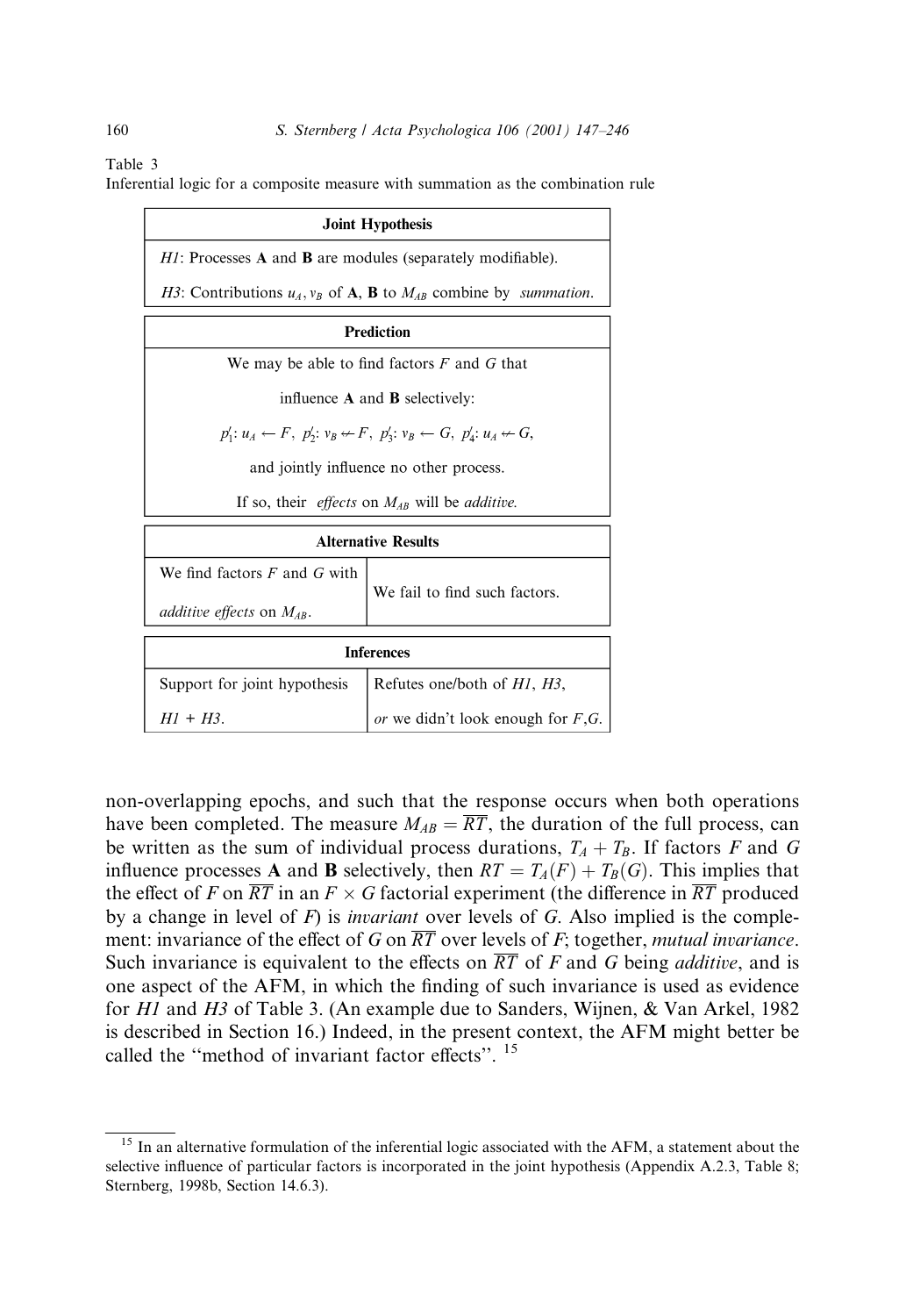#### 3.2. Composite measures based on multiplication

Suppose we either know or hypothesize that the combination rule is *multiplica*tion: the combined contribution of processes A and B is the product of their separate contributions, or  $M_{AB} = u_A \times v_B$ . If factors F and G selectively influence **A** and **B**, respectively, then we have

$$
M_{AB}(F_j, G_k) = u(F_j) \times v(G_k). \tag{4}
$$

As when summation is the combination rule, u and v are random rather than deterministic variables, and we will be working with averages rather than individual values of  $M_{AB}$ . With the multiplicative combination rule, however, an additional hypothesis is needed to permit the derivation of the equivalent to Eq. (2) from Eq. (4): we must assume (*H5* in Table 4) that the contributions from **A** and **B** to  $M_{AB}$  have

Table 4

Inferential logic for a composite measure with multiplication as the combination rule

| <b>Joint Hypothesis</b>                                                                                       |                                 |  |  |
|---------------------------------------------------------------------------------------------------------------|---------------------------------|--|--|
| $H1$ : Processes A and B are modules (separately modifiable).                                                 |                                 |  |  |
| <i>H4</i> : Contributions $u_A$ , $v_B$ of <b>A</b> , <b>B</b> to $M_{AB}$ combine by <i>multiplication</i> . |                                 |  |  |
| <i>H5</i> : Contributions of <b>A</b> and <b>B</b> to $M_{AB}$ are uncorrelated.                              |                                 |  |  |
| <b>Prediction</b>                                                                                             |                                 |  |  |
| We may be able to find factors $F$ and $G$ that                                                               |                                 |  |  |
| influence $A$ and $B$ selectively:                                                                            |                                 |  |  |
| $p'_1: u_A \leftarrow F$ , $p'_2: v_B \leftarrow F$ , $p'_3: v_B \leftarrow G$ , $p'_4: u_A \leftarrow G$ ,   |                                 |  |  |
| and jointly influence no other process.                                                                       |                                 |  |  |
| If so, their <i>proportional effects</i> on $M_{AB}$ will be <i>multiplicative</i> .                          |                                 |  |  |
| <b>Alternative Results</b>                                                                                    |                                 |  |  |
| We find factors $F$ and $G$ with                                                                              |                                 |  |  |
| We fail to find such factors.<br>multiplicative p.effects on $M_{AB}$ .                                       |                                 |  |  |
| <b>Inferences</b>                                                                                             |                                 |  |  |
| Support for joint hypothesis                                                                                  | Refutes one/more of H1, H4, H5, |  |  |
| or we didn't look enough for $F,G$ .<br>$HI + H4 + H5$ .                                                      |                                 |  |  |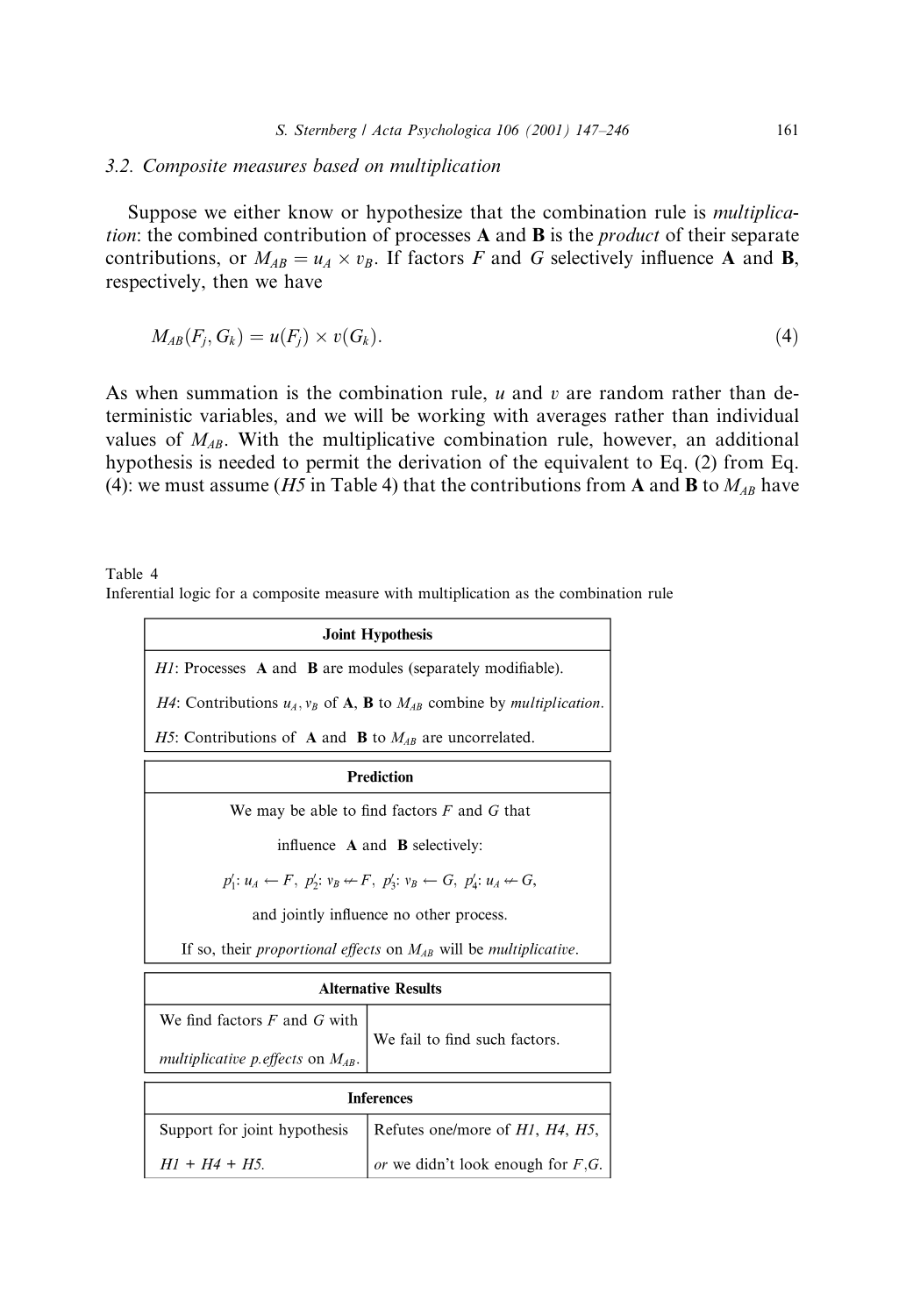zero correlation.  $16$  (The expectation of a product of two random variables is the product of their expectations if and only if they are uncorrelated.)

Using  $\overline{M}$ ,  $\overline{u}$ , and  $\overline{v}$  to indicate means (expectations), and given the additional assumption, it follows from Eq. (4) that

$$
\overline{M}_{AB}(F_j, G_k) = \overline{u}(F_j) \times \overline{v}(G_k). \tag{5}
$$

From Eq.  $(5)$  it is easy to show that F and G are *multiplicative factors*: the p.effect on  $M_{AB}$  of changing the levels of both F and G is the product of the p.effect of changing only F and the p.effect of changing only G.  $^{17}$  For changes from the first to the second level of each factor,

$$
p\text{.effect}(F,G) \equiv \frac{\overline{M}_{AB}(F_2, G_2)}{\overline{M}_{AB}(F_1, G_1)} = \frac{\overline{u}(F_2)\overline{v}(G_2)}{\overline{u}(F_1)\overline{v}(G_1)} = \frac{\overline{u}(F_2)}{\overline{u}(F_1)} \times \frac{\overline{v}(G_2)}{\overline{v}(G_1)}
$$

$$
= \frac{\overline{M}_{AB}(F_2, G_k)}{\overline{M}_{AB}(F_1, G_k)} \times \frac{\overline{M}_{AB}(F_j, G_2)}{\overline{M}_{AB}(F_j, G_1)} \equiv p\text{.effect}(F) \times p\text{.effect}(G). \tag{6}
$$

Illustrations are provided by Exs. 7 and 9. Eq.  $(6)$  is equivalent to the p.effect of F on  $M_{AB}$  being invariant over levels of G, and vice versa. Note that if Eq. (4) is true for  $M_{AB}$ , it is also true for its reciprocal; simply replace  $u(F_i)$  and  $v(G_k)$  by their reciprocals in Eq. (4). Analogs to Eqs. (5) and (6) then follow, as above.  $^{18}$ 

If two modules contribute multiplicatively to  $M_{AB}$ , and their contributions are greater than zero, then they contribute additively to  $log(M_{AB})$ :

$$
log[M_{AB}(F_j,G_k)] = log[u(F_j)] + log[v(G_k)].
$$

Under these conditions, Eq. (6) thus implies

$$
log[p.effect(F, G)] = log[p.effect(F)] + log[p.effect(G)].
$$
\n(7)

By using the logarithm of the composite measure, we can thus transform the multiplicative case into the additive one, which is sometimes convenient (Section 15) and may be very useful (Appendix A.3.2).

#### 3.3. Factorial experiments

We shall be considering (complete) factorial experiments in which each of the  $n_F$ levels of F is tested with each of the  $n_G$  levels of G, thus generating  $n_F \times n_G$  "conditions''. This kind of experiment permits us to determine the extent to which the effect of each factor is modulated by the level of the other. For testing selective influence with pure measures, such experiments are not required, but they do add important information, as demonstrated in Section 7.2 and discussed in Section 11

<sup>&</sup>lt;sup>16</sup> Some of the implications for data analysis of H5 being required are discussed in Appendix A.3.2. <sup>17</sup> For any level G<sub>k</sub> of G, the p.effect on  $M_{AB}$  of a factor F with two levels  $F_1, F_2$  is the value of the measur

<sup>&</sup>lt;sup>18</sup> As shown by Anderson (1996) and Roberts (1987), analyses of such data benefit from numeric scaling of the factor levels; see Sections 13, 15, and Appendix A.15.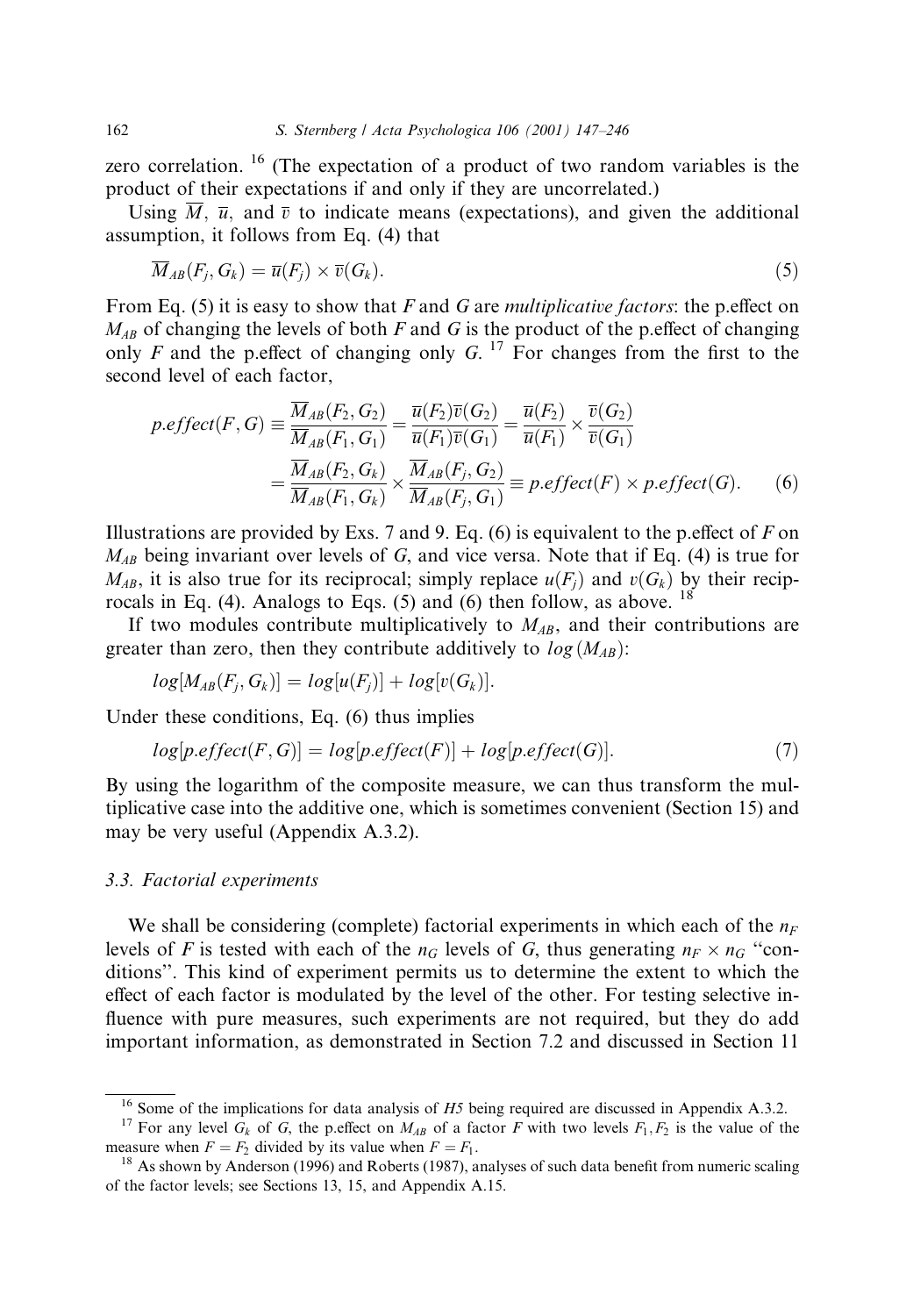and Appendix A.9.1. However, factorial experiments are essential with composite measures, because the predictions take the form of statements about how factor effects combine. For example, if the combination rule is summation, as in Exs. 8 and 10, then selective influence implies that the effect of one factor should be invariant over levels of the other, which corresponds to additive factor effects; such a prediction can be tested only in a factorial experiment.

#### 4. Introduction to three examples of inference based on derived pure measures

In each of the examples of Sections  $5-7$ , different computations on the same set of data provide hypothesized pure measures of two component processes.

**Example 1** (Isolation of a timing module in the rat). Roberts (1981) measured response rate as a function of time from signal onset for rats performing a timediscrimination task (the *peak procedure*); he discovered that two measures based on the response-rate function were influenced selectively by different factors. Further experiments permitted him to confirm and elaborate the inferred decomposition. This example is included because it is simple, clear, and prototypical.

**Example 2** (Parallel neural modules revealed by the lateralized readiness potential  $(LRP)$ ). The LRP is a measure of electrical signals at the scalp that reflects the preparation of a left-hand or right-hand response. With appropriate experiments (Osman, Bashore, Coles, Donchin, & Meyer, 1992), two brain measures have been derived from it, indicators of when the response is selected and of when the decision is made to execute that response. The pattern of factor effects not only indicates the modularity of the two corresponding neural processes, but, in addition, shows that they are arranged in parallel.

**Example 3** (Separation of sensory and decision processes by signal-detection theory (SDT)). SDT is associated with the best known use of derived pure measures of two hypothetical processes (sensory S and decision D) that underlie performance in many tasks. Its measure  $M_s = d^{\prime}$  of the sensory process is influenced by ``sensory factors'' (such as stimulus properties) but not ``decision factors'' (such as rewards and penalties). However, until recently SDT has failed to provide any  $M_D$ that is invariant with respect to sensory factors. Recent work with pigeons (Alsop, 1998; McCarthy & Davison, 1984) suggests that the problem lies not with  $M_D$  but rather with the principle factor used to influence and control  $D$ . By using a different factor, the approximate modularity of  $S$  and  $D$  can be demonstrated. This example, therefore, shows how critical is the choice of factors. Another feature of this example is the examination of more than two levels of each factor, which permits testing the extent to which deviations from invariance are systematic.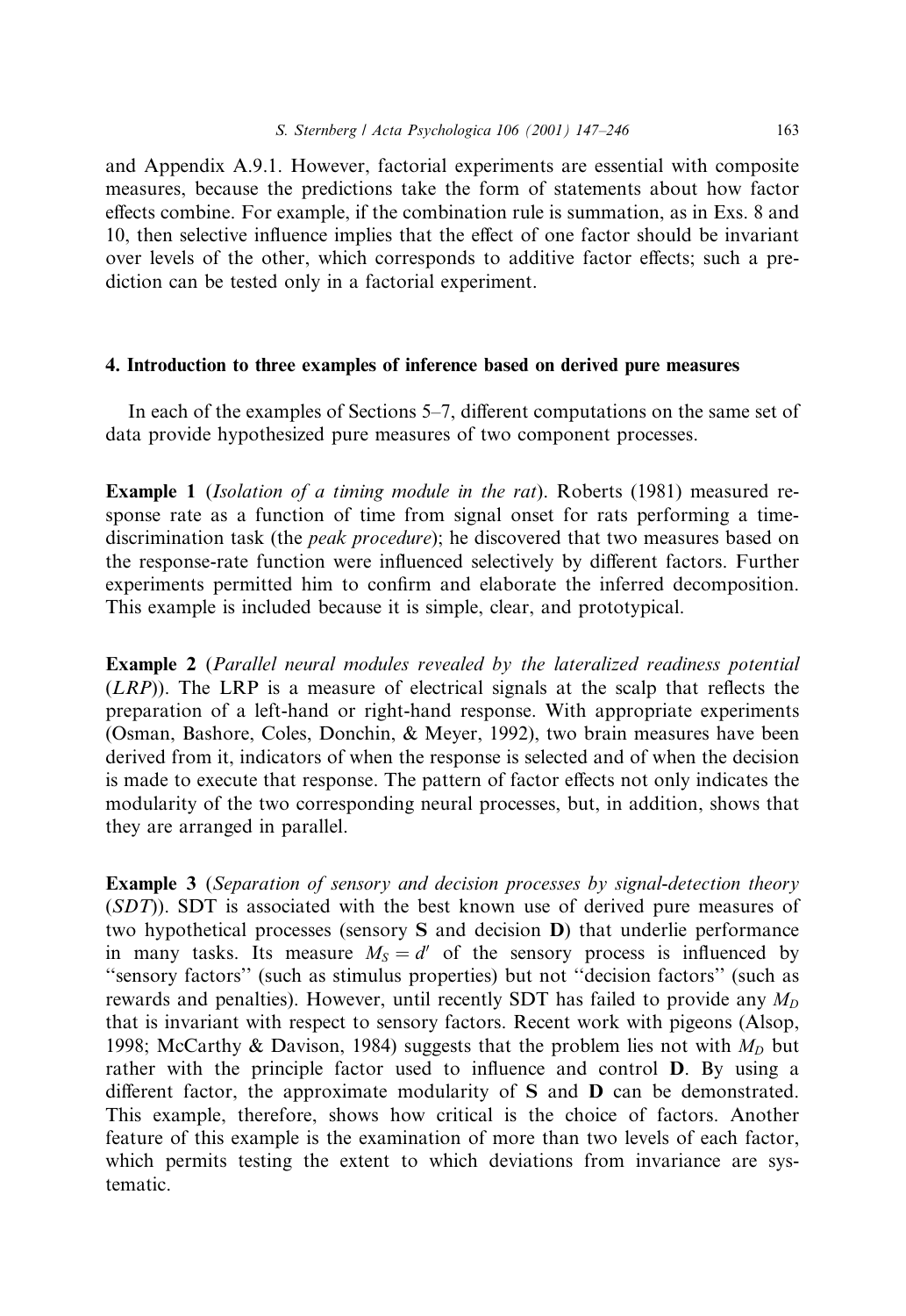#### 5. Isolation of a timing module in the rat (Ex. 1)

In the *peak procedure* as used by Roberts  $(1981)$ , <sup>19</sup> a rat that has learned to press a lever for food is presented, randomly, with two kinds of trial, each starting with the onset of a signal such as a light. On *food trials*, a food reward is "primed" after a fixed interval (such as 20 s) called *time of food*  $(TF)$ , in the sense that the first lever press after TF causes food delivery and signal offset. On empty trials, no food is delivered, and after  $2$  or  $3$  min the signal turns off, independent of the rat's behavior. After a rat is trained, its response rate during an empty trial rises and then falls, reaching a maximum at about the time when food would become available on food trials. Results from this procedure and others suggest that animals have a *clock* process, C, that measures such time intervals. Roberts' goal was to isolate this process, that is, to show that  $C$  can be modified and measured separately from the remainder of the stimulus–response path, which I shall call the *response process*  $\mathbf{R}$ ; Among other functions,  $\bf{R}$  uses information from  $\bf{C}$  in its control of response rate.

For each condition, Roberts started with the function that relates mean response rate to time from signal onset, the *response-rate function*. (See Fig. 1 for examples of mean functions.) From such a function we can derive many properties that might be pure measures; examples are the maximum rate (peak rate), the time at which the peak rate is achieved (*peak time*), the *spread* (width) of the function, and the *tail rate* (rate toward the end of empty trials). Earlier results from a similar procedure (Catania, 1970) had shown in a pigeon that peak rate could be changed without changing peak time. Roberts was interested in the possibility that processes  $C$  and  $R$ are modules associated with pure measures  $M_C$  (peak time) and  $M_R$  (peak rate), respectively.

In one experiment (1981, Exp. 1) Roberts randomly mixed trials on which the signals were light and sound. He varied two factors,  $TF$ , defined above, and the proportion of trials on which food was delivered, *probability of food (PF)*. During Phase 1 of the experiment, PF was fixed at 0.8 while TF varied:  $TF = TF_1 = 20$  s with one of the two signals;  $TF = TF_2 = 40$  s with the other. During Phase 2, TF was fixed at 20 s while PF varied:  $PF = PF_1 = 0.2$  with one of the two signals;  $PF = PF_2 = 0.8$ with the other. In both phases, the two signals occurred randomly and equally often. The conditions studied were thus  $\{(TF_1, PF_2), (TF_2, PF_2)\}\$ in Phase 1, and  $\{(TF_1, PF_1), (TF_1, PF_2)\}\$ in Phase 2 (shown in Table 5, column 2 and row 1, respectively). Response-rate functions after training, averaged over the 10 rats, are shown in Fig. 1. Fig. 2 shows the effects on peak rate and peak time of changing  $TF$  (panel A) and of changing  $PF$  (panel B).

These findings of selective influence (and others: Roberts, 1993, 1998) support the hypothesis that the process that controls response rate can be partitioned into two different modules (C and R) that control peak time  $(M_C)$  and peak rate  $(M_R)$ , respectively, and that  $M_C$  and  $M_R$  are pure measures of these modules.

<sup>&</sup>lt;sup>19</sup> See Roberts (1998) for further discussion and access to other illuminating papers.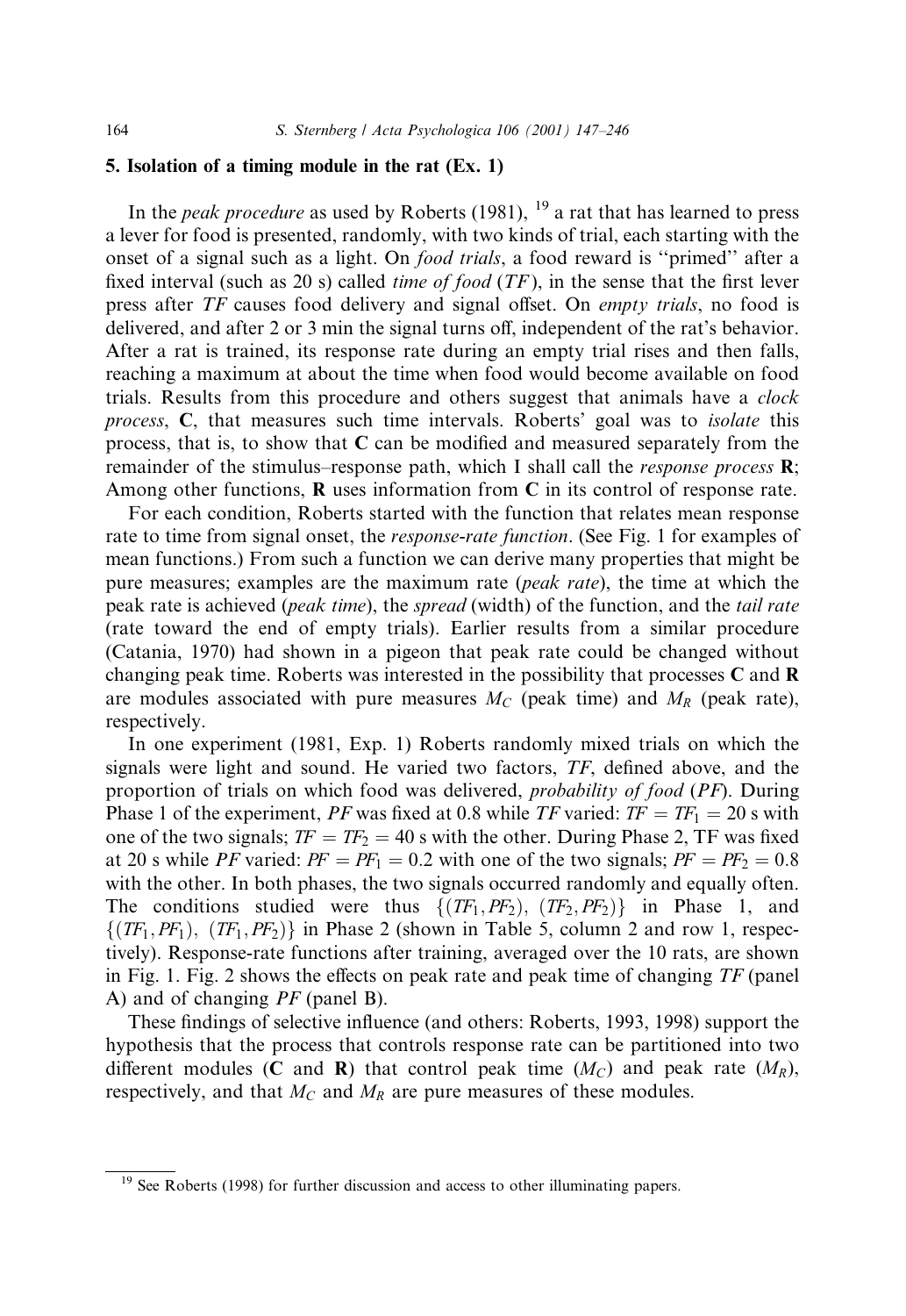#### Table 5 A  $2 \times 2$  factorial design<sup>a</sup>

|                  |               | Probability of food, PF |           |              |       |
|------------------|---------------|-------------------------|-----------|--------------|-------|
|                  |               | $PF_1 = 0.2$            |           | $PF_2 = 0.8$ |       |
| Time of food, TF | $TF_1 = 20 s$ | (20, 0.2)               |           | (20,         | 0.8)  |
|                  | $TF_2 = 40 s$ |                         | (40, 0.2) | (40,         | (0.8) |

<sup>a</sup> Boldface entries show conditions in Exp. 1 of Roberts (1981).



Fig. 1. Mean response rate vs time from signal onset within consecutive 5 s intervals in the two phases of Roberts' (1981) Experiment 1. During Phase 1  $PF$  was fixed at 0.8, and  $TF$  differed for the two possible signals:  $TF_1 = early = 20$  s vs  $TF_2 =$  late  $= 40$  s. During Phase 2 TF was fixed at 20 s, and PF differed for the two possible signals:  $PF_1 = infrequent = 0.2$  vs  $PF_2 = frequent = 0.8$ . These functions are based on the data for both food trials and empty trials. The fitted curves are described by Roberts (1981, pp. 245-246). After Fig. 2.3 of Roberts (1998).

#### 5.1. Two kinds of elaboration of the two-module analysis

Such a two-module analysis can be extended in two ways. First, each additional factor that is found that influences or does not influence  $M<sub>C</sub>$  or  $M<sub>R</sub>$  permits a more refined characterization of the identified modules. Much can be learned about what a (sub-)process does from which of a set of factors influence it (and how), and which do not.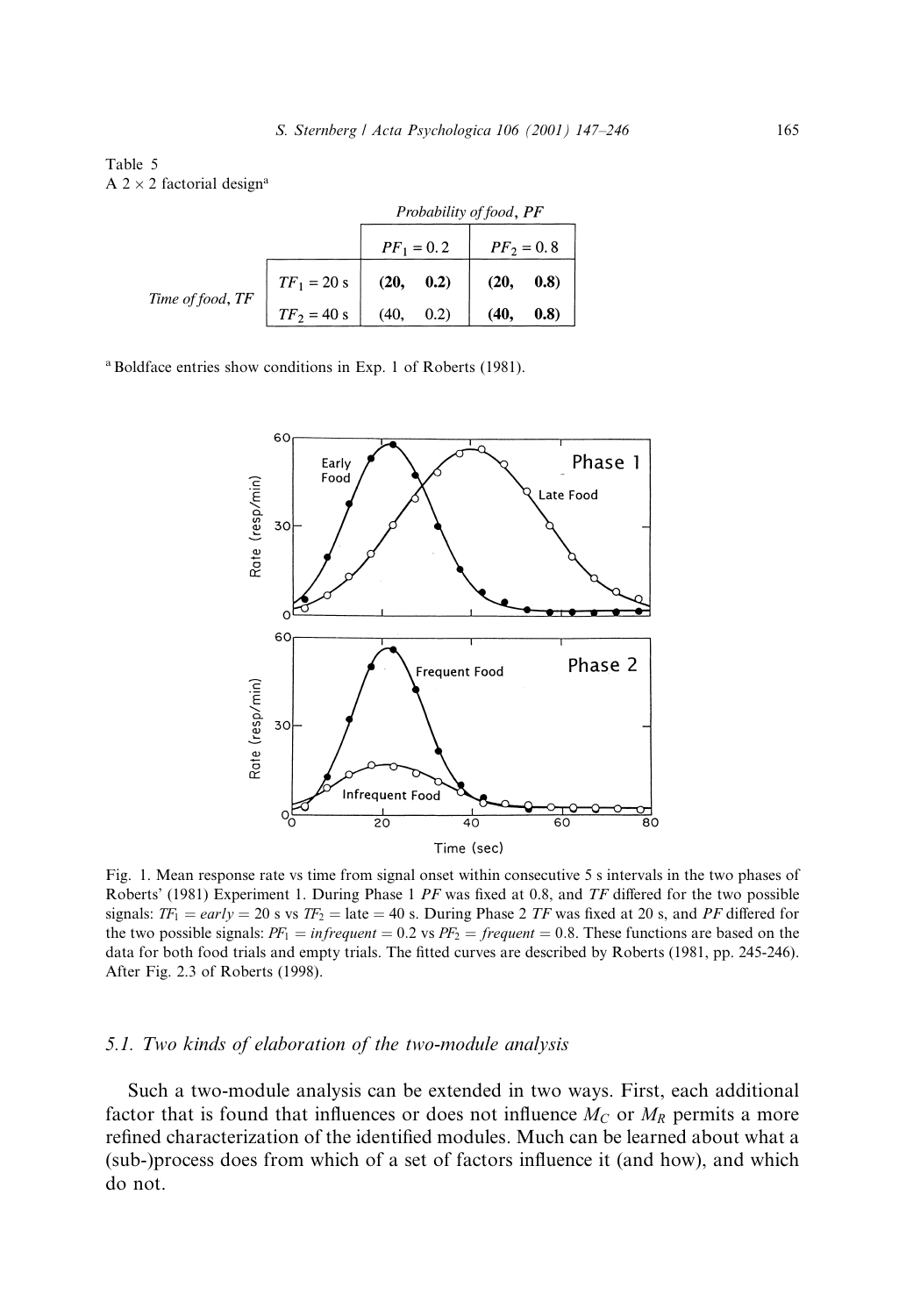

Fig. 2. Panel A: Effects of TF in Phase 1 on peak rate  $(-1.3 \pm 2.5$  responses/min) and on peak time (20  $\pm$  1 s). Panel B: Effects of PF in Phase 2 on peak rate (42  $\pm$  5 responses/min) and on peak time (1.1  $\pm$  1.0 s). Also shown are null-effect models for peak rate in panel A and peak time in panel B. Note that for the conditions on the left in panel A and on the right in panel B (where the levels of  $TF$  and  $PF$  are the same) values of both peak rate and peak time are almost identical; the stability across Phases 1 and 2 is impressive. The differences between the effects of  $TF$  (Phase 1) and  $PF$  (Phase 2) on each of the two measures are highly reliable: for peak rate the difference is  $44 \pm 6$  responses/min; for peak time the difference is  $18 \pm 1$  s. Roberts (1981) used robust and resistant analyses; the values here, derived with methods more familiar to psychologists, differ slightly from his. Variability estimates are based on differences among the ten rats.

Second, the two-module process can be further partitioned, as follows: Suppose we have found that factors TF and PF influence measures  $M_C$  and  $M_R$  selectively, as above. If a third measure  $M_X$  is found that is influenced selectively by a new factor H, but not by TF or PF, and if H influences neither  $M_C$  nor  $M_R$  (adding five properties to  $p_1, \ldots, p_4$  of Table 2), then this indicates the presence of a third module **X**, and a further partition is justified.  $20$ 

Roberts has achieved both kinds of elaboration in his analyses of timing behavior. First, several other findings permit further characterization of processes  $C$  and  $R$ (Roberts, 1981). For example, a "blackout" (signal interruption) early during a trial changes peak time but not peak rate, while, after experience, prefeeding (before the

<sup>&</sup>lt;sup>20</sup> For composite measures, both kinds of elaboration of a two-factor two-module analysis require factorial experiments with two or three factors. Examples of the first kind of elaboration in such a case are described in Section 16.1.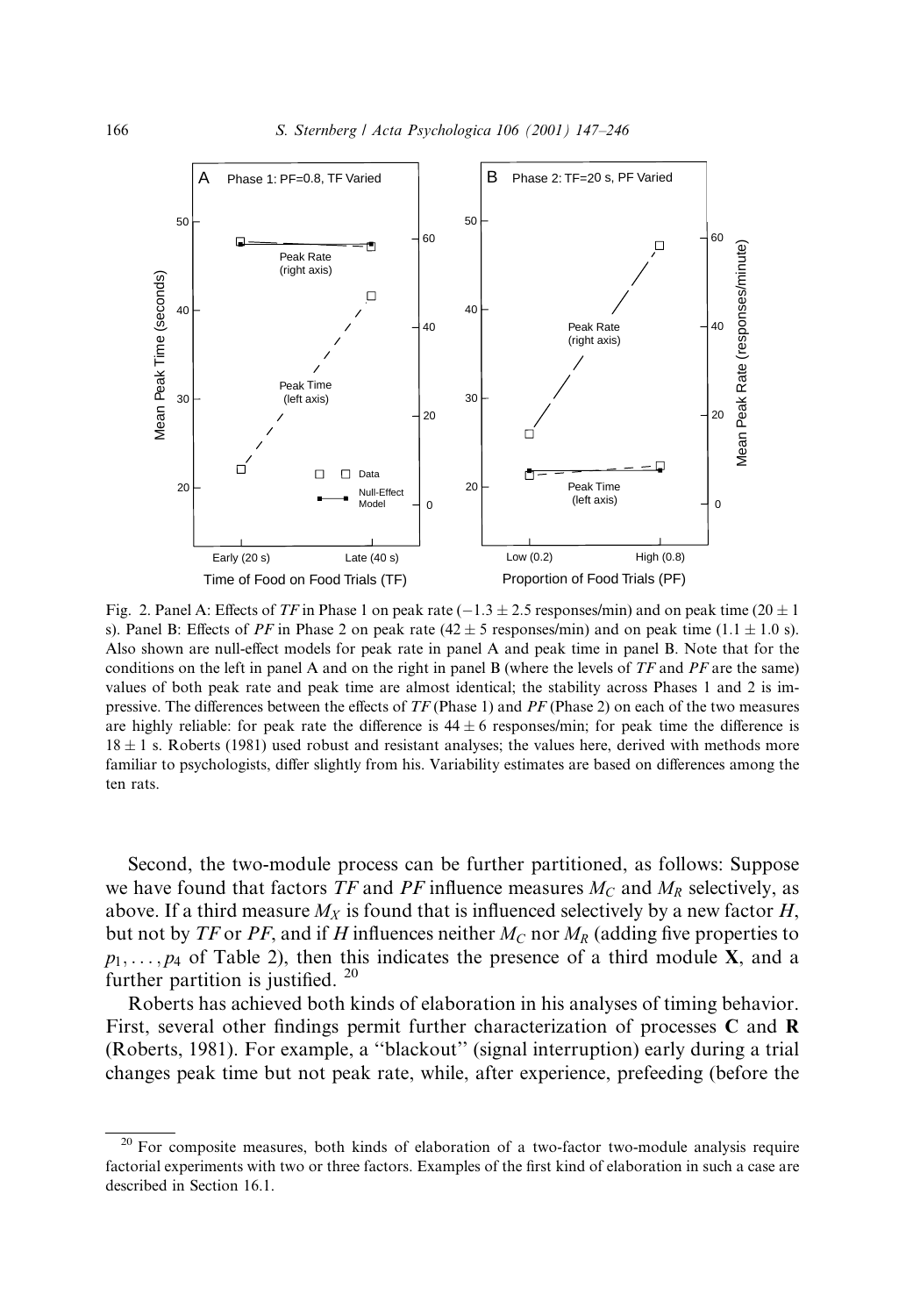session) does the reverse. The inference is that these two manipulations selectively influence  $C$  and  $R$ , respectively. These findings also add support to the conclusion from the results described above that C and **R** are separate modules, and that  $M_C$ and  $M_R$  are pure measures of them. Second, other measures derived from the response-rate function, such as relative spread (width/peak-time), can be changed while peak time and peak rate remain invariant (Roberts, 1982, 1993); this indicates that the S-R path can be partitioned further.  $21$ 

#### 5.2. Comments

In this investigation of separate modifiability, the joint hypothesis (Table 2) includes  $H$ : Processes C and R are modules (separately modifiable) and  $H$ 2: Peak time  $M_C$  and peak rate  $M_R$  are pure measures of C and R, respectively. Roberts' discovery of factors  $TF$  and  $PF$  that influence the two measures selectively supports the joint hypothesis. The peak time and peak rate measures are different aspects of the same data (the response-rate function), rather than aspects of different data; hence these are *derived* rather than *direct* pure measures.

The boldface entries in Table 5 describe the design of Roberts (1981) experiment. As mentioned in Section 3.3, complete factorial experiments are not required when pure measures are available, as in this example, where the condition  $(TF_2, PF_1)$  was excluded. What these results tell us is that when  $PF = PF_2 = 0.8$ ,  $p_1 : M_C \leftarrow TF$ and  $p_2$ :  $M_R \nleftrightarrow TF$  (Phase 1) and that when  $TF = TF_1 = 20$ s,  $p_3$ :  $M_R \nleftrightarrow PF$ , and  $p_4$ :  $M_C \nleftrightarrow PF$ . What would a complete experiment have added? First, two tests of qualitative generality: given selective influence of factors on measures, properties  $p_1$  and  $p_2$  should also be found when  $PF = PF_1 = 0.2$ , and properties  $p_3$  and  $p_4$ should also be found when  $TF = TF_2 = 40$ s (Section 1.4); such implications could be tested. And second, two tests of *quantitative invariance*: given the joint hypothesis, the effect of TF on  $M_C$  should be invariant with respect to PF, and the effect of PF on  $M_R$  should be invariant with respect to TF. Thus, there are internal consistency checks of the method, and here, a complete factorial experiment would permit them.

#### 6. Parallel neural modules revealed by the lateralized readiness potential (Ex. 2)

Consider a trial in a choice-reaction experiment where two alternative responses are made by the two hands. Recall that the part of the motor cortex that controls a hand is contralateral to that hand. When enough information has been extracted from the stimulus to permit selection of the hand, but before any sign of muscle activity, the part of the motor cortex that controls that hand becomes more active than the part that controls the non-selected hand. This asymmetric activity can be

 $21$  Most of these findings and conclusions are summarized in Table 25.1 and Fig. 25.10 of Roberts (1993); see also Roberts (1981).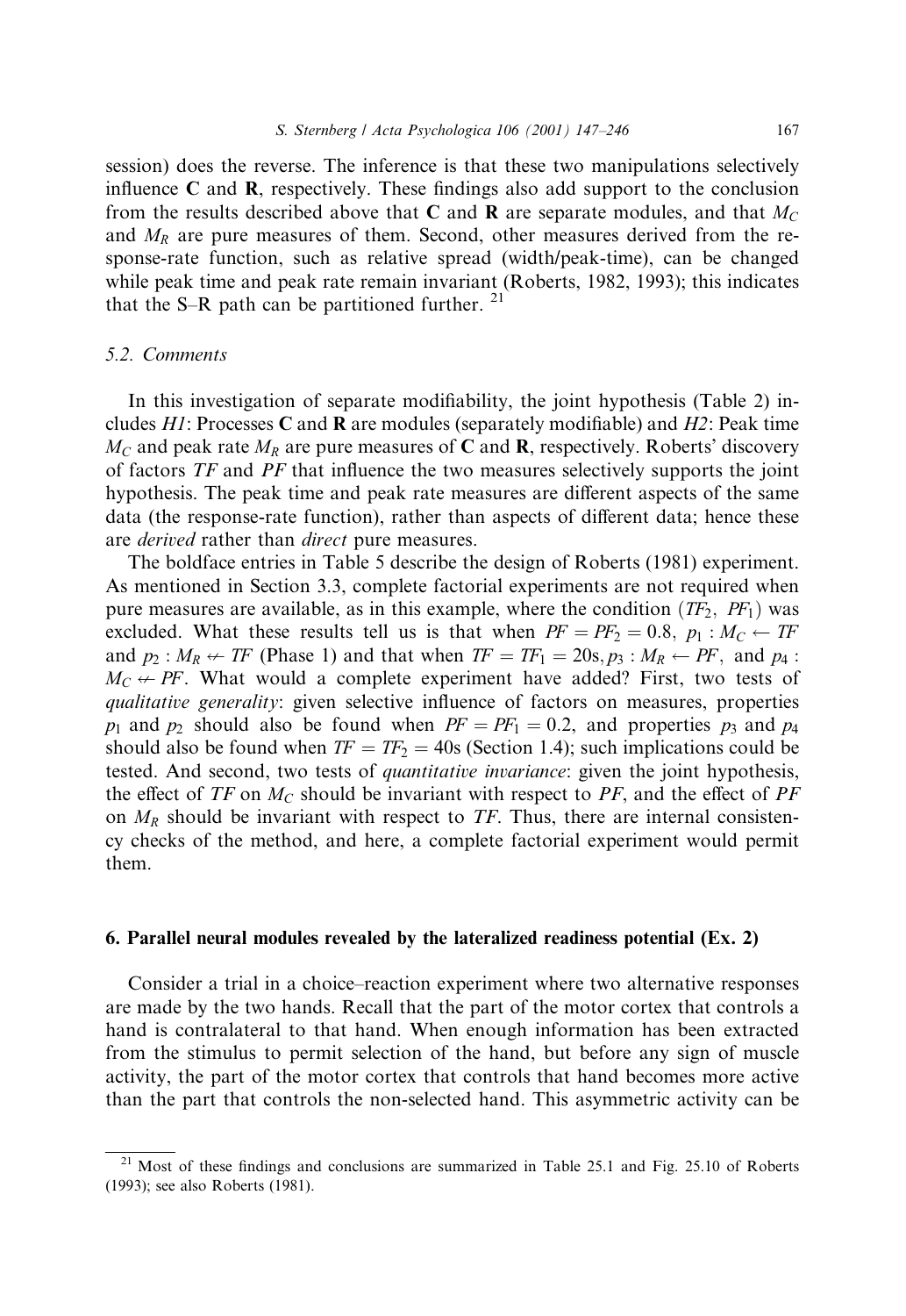detected as an increase in the difference between electrical potentials at the two corresponding scalp locations. Let  $A_{MC}(t)$  (an index of *motor-cortex asymmetry*) express this difference as a function of time from stimulus onset.  $A_{MC}(t)$  is normally zero, but becomes positive when the response hand is selected; the increase of such asymmetry is called the *lateralized readiness potential* (LRP) (see Eimer, 1998 for a review).

I shall use "Event 1" to mean the onset of the LRP; the latency  $T_1$  of Event 1 can thus be used to indicate when the response has been selected. Normally (on "Go" trials)  $A_{MC}$  continues to rise until the overt response is initiated. If a "NoGo" signal tells the subject to inhibit the response before it would otherwise occur, however,  $A_{MC}$  starts falling. <sup>22</sup> The time at which  $A_{MC}(t; NoGo)$  diverges from  $A_{MC}(t; Go)$  – the latency  $T_2$  of "Event 2" – can thus be used to indicate when the NoGo signal is discriminated and response preparation ceases.

Osman et al. (1992 see also Osman, 1998) exploited these properties of  $A_{MC}(t)$  in a study in which the visual stimulus on each trial had two features, *position* and *cat*egory. Its position (left vs right, which was rapidly discriminated) indicated which response to make, should a response be required. Its category (letter vs digit, which was discriminated more slowly) indicated whether this was a Go trial (on which the selected response should be activated) or a NoGo trial (on which any response should be inhibited).

The purpose of the study was to investigate the relation between two processes underlying performance in the task: One is *location discrimination and response se*lection  $(\alpha)$ . The other is category discrimination, and activation vs inhibition of the selected response  $(\beta)$ . Events 1 and 2 indicate the completion of processes  $\alpha$  and  $\beta$ , respectively. Can response preparation start when the position but not the category of the stimulus has been discriminated? And, if so, can category discrimination proceed in parallel with response preparation? To answer such questions, Osman et al. examined the effects of two factors: One (in Exp. 1) is  $Go-NoGo$  Discriminability (GND), which should influence  $\beta$ ; it could be easy (letter and digit with dissimilar shapes,  $GND_1$ ) or *hard* (similar shapes,  $GND_2$ ). The other factor (in Exp. 2) is the stimulus-response mapping (SRM), which should influence  $\alpha$ ; it could be easy (spatially compatible  $SRM$ : respond with the hand on the same side as the stimulus,  $SRM_1$ ) or hard (spatially incompatible  $SRM$ : respond with the hand on the opposite side,  $SRM_2$ ).

Consider the asymmetry function for Go trials,  $A_{MC}(t; Go)$ : this was obtained by linearly combining four different  $ERP(t)$  functions, where  $ERP(t)$  is the average (over an appropriate subset of trials) of scalp potential vs time from stimulus onset. The four  $ERP(t; Go)$  functions were obtained from the left and right motor cortex for each of the two signaled responses on Go trials. They were combined in such a way

 $22$  I use the term "inhibit" informally here, without distinguishing a separate inhibitory process from the mere cessation of preparation.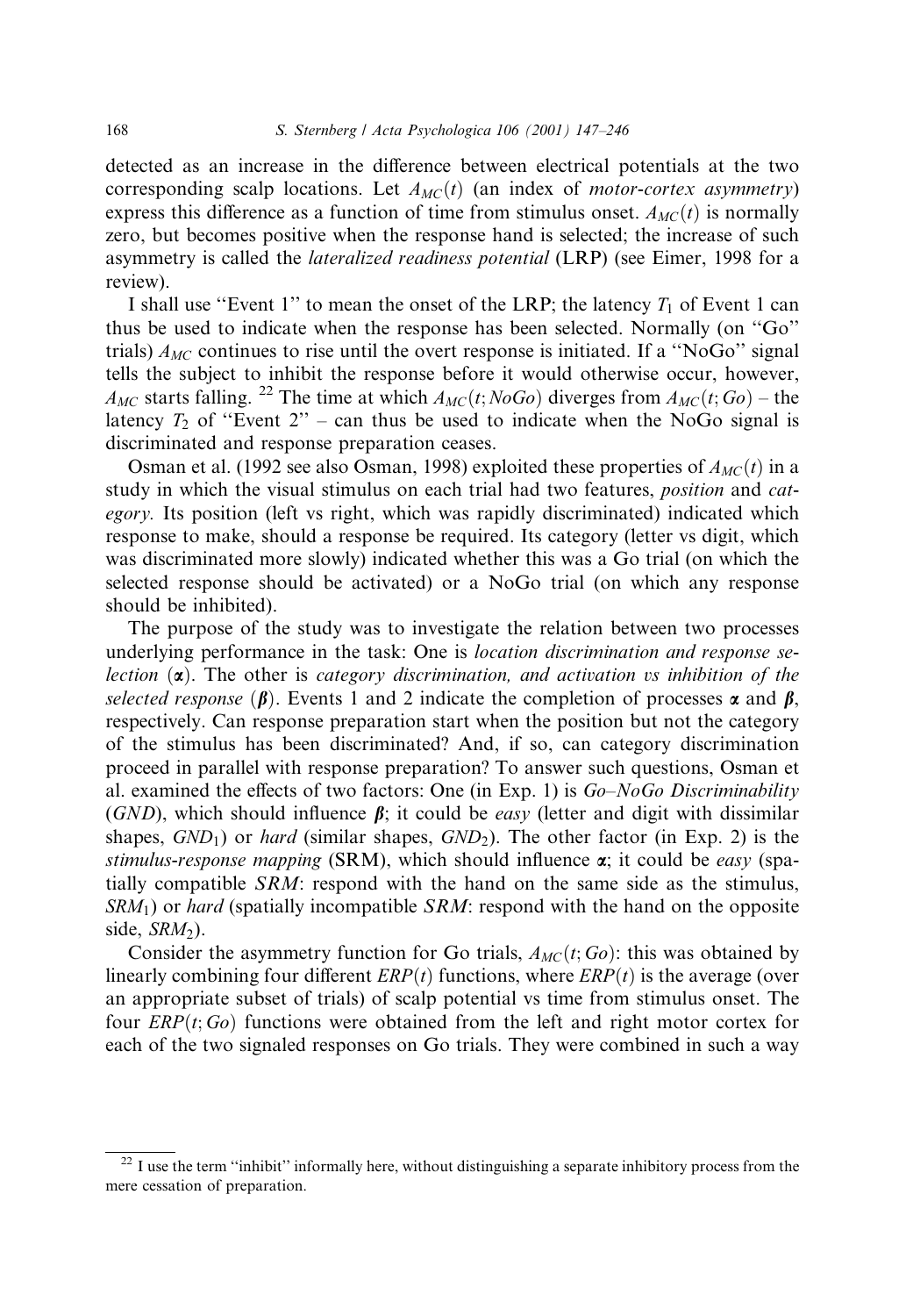

Fig. 3. Schematic idealized asymmetry functions  $A_{MC}(t)$  from Osman et al. (1992). Event 1 is the LRP onset; Event 2 is the divergence of  $A_{MC}(t; Go)$  from  $A_{MC}(t;NoGo)$ . Panels A1 and A2: Asymmetry functions from the two conditions in Exp. 1, in which GND could be easy  $(GND = GND_1)$  or hard  $(GND = GND_2)$ . Panels B1 and B2: Asymmetry functions from the two conditions in Exp. 2, in which SRM could be easy  $(SRM = SRM_1)$  or hard  $(SRM = SRM_2)$ .

that a positive  $A_{MC}(t; Go)$  would indicate preparation for the signaled response. <sup>23</sup> $A_{MC}(t; NoGo)$  was obtained similarly.

Idealizations of the resulting  $A_{MC}(t)$  functions are shown in Fig. 3, and the observed values of  $\overline{T}_1$  and  $\overline{T}_2$  in Fig. 4. Each of the four panels of Fig. 3 shows the pair  $A_{MC}(t;$  Go) and  $A_{MC}(t;$  NoGo) for one condition. The two latency measures for a condition were derived in different ways from this pair of  $A_{MC}(t)$  functions: The latency  $T_1$  of Event 1 (onset of the LRP) is the time at which the sum of the two  $A_{MC}(t)$  functions reliably exceeds baseline. The latency  $T_2$  of Event 2 (divergence of the Go and NoGo LRPs) is the time at which their *difference* reliably exceeds zero. In

<sup>&</sup>lt;sup>23</sup> For Go (letter) trials in Exp. 1, for example, there were four conditions, left vs right position  $\times$  easy vs hard discrimination, each providing data from about 150 correct trials per subject. On each trial on which the left response  $R_L$  was signaled, the left and right motor cortex ( $MC_L$  and  $MC_R$ ) generated potentials that were measured as a function of time from stimulus onset. For each subject, these potential functions were averaged over each such set of trials, to give  $\text{ERP}(t; G_0, R_L, MC_L)$  and  $\text{ERP}(t; G_0, R_L, MC_R)$ . Corresponding ERPs were obtained for Go trials on which the right response  $R_R$  was signaled. For each condition, these four ERPs were then combined to give  $A_{MC}(t; Go) = [ERP(t; Go, R_L, MC_L)]$  $-ERP(t; Go, R_L, MC_R]$  +  $[ERP(t; Go, R_R, MC_R) - ERP(t; Go, R_R, MC_L)]$ . Because the LRP is a negativegoing potential at the motor cortex contralateral to the response, it causes the  $A_{MC}(t)$  defined in this way to become positive when the signaled response is selected.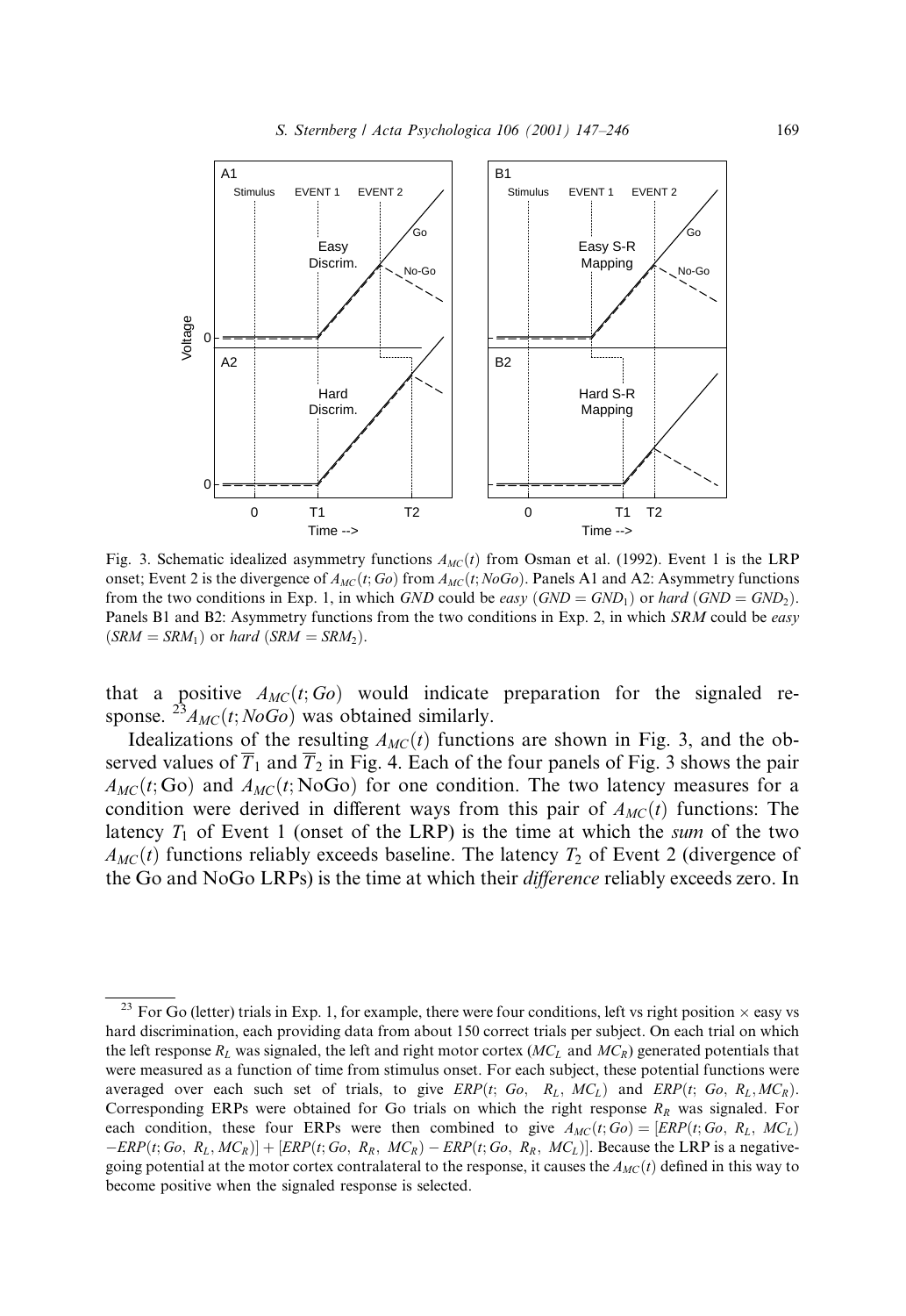

Fig. 4. Mean effects of two factors on the latencies of Events 1 and 2 in Osman et al. (1992). Panel A: Effects of GND (Exp. 1,  $N = 6$ ). Its effect on  $\overline{T}_1$  is 2.5  $\pm$  5.0 ms; its effect on  $\overline{T}_2$  is 43  $\pm$  14 ms; the difference between these effects is 41  $\pm$  11 ms ( $p \approx 0.01$ ). Panel B: Effects of SRM (Exp. 2, N = 6). Its effect on  $\overline{T}_1$  is  $121 \pm 17$  ms; its effect on  $\overline{T}_2$  is 3.3  $\pm$  8.8 ms; the difference between these effects is  $129 \pm 27$  ms ( $p \approx 0.01$ ). Also shown are null-effect models for  $\overline{T}_1$  in panel A and  $\overline{T}_2$  in panel B. For the RT data, see Tables 1 and 5 in Osman et al. (1992).

Exp. 1, GND influenced  $\overline{T}_2$  (by 43 ms) but not  $\overline{T}_1$  (compare Figs. 3A1 and A2). The absence of any effect of GND on  $\overline{T}_1$  ( $\overline{T}_1 \approx 170$  ms on both Go and NoGo trials) shows that the position of the stimulus, but not its category, controlled the start of response preparation. More generally, because the stimulus influenced response preparation before both of its features were discriminated, these findings from Exp. 1 demonstrate the transmission of "partial information" from the perceptual process to the response process.

In one of the conditions of Exp. 2 the *SRM* was hard, which was expected to delay selection of the response. To ensure that stimulus position had an opportunity to influence response preparation on NoGo trials in both conditions, it was important to delay the Go-NoGo discrimination; Osman et al. therefore increased letter-digit shape similarity such that  $\overline{T}_2 \approx 350$  ms as shown in Fig. 4B. In this experiment, SRM influenced  $\overline{T}_1$  (by 121 ms) but not  $\overline{T}_2$  (compare Figs. 3B1and B2). (Note that increasing the level of mapping difficulty from  $SRM_1$  to  $SRM_2$  therefore *reduced* the interval between Event 1 and Event 2.)  $SRM$  and  $GND$  thus influenced the two measures  $T_1$  and  $T_2$  selectively, supporting the hypothesis that they are pure measures of two different modular processes (Table 2).

The results also show how  $\alpha$  and  $\beta$  are arranged. Suppose they were arranged sequentially, at stages. Prolonging the first of two stages by  $\Delta t$  ms should delay completion of the second by the same amount: the prolongation  $\Delta t$  should be propagated to the completion time of the next stage. If we assume equal delays be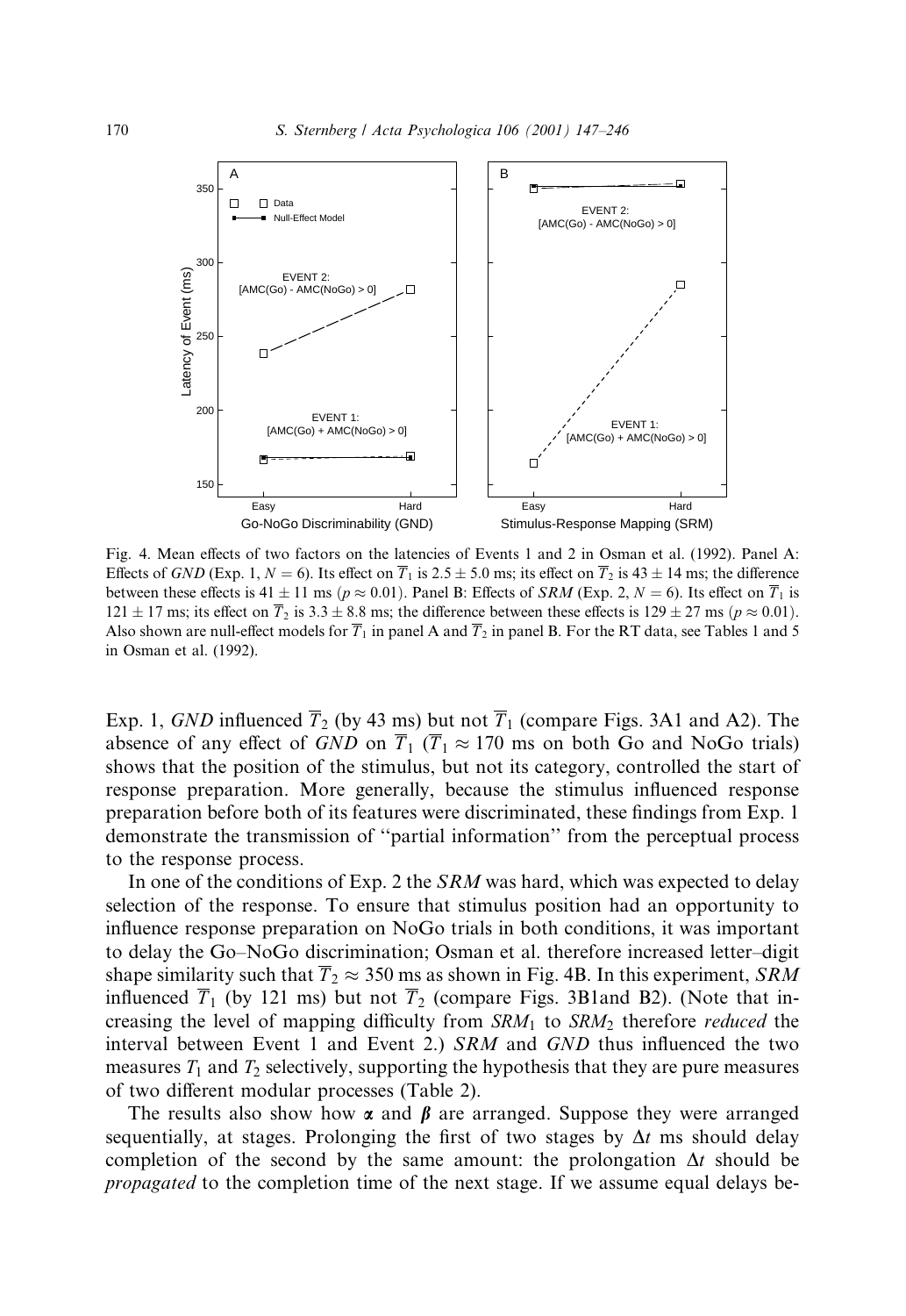tween completion of each process and its effect on  $A_{MC}(t)$ , then the order of process completions would be the same as the order of Events 1 and 2. The finding  $(Exp. 2)$ that the effect of SRM on  $T_1$  is not propagated to  $T_2$  would then be sufficient to invalidate a stage model. If we relax the equal-delays assumption, permitting us to assume the opposite order of process completions, then the propagation property requires that any effects on  $T_2$  propagate to  $T_1$ , contrary to what was found (Exp. 1) for the effect of GND. The alternative to a stages arrangement is that  $\alpha$  and  $\beta$  overlap in time and operate in parallel. Given a plausible linkage of  $\alpha$  and  $\beta$  with the behavioral response, the  $\overline{RT}$  (on Go trials) would then be determined by the completion time of the slower of the two. Such an arrangement is consistent with the further finding (from Exp. 2) that the effect of SRM on  $\overline{RT}$  (16 ms) is dramatically smaller than its effect on  $\overline{T}_1$  (121 ms).

#### 6.1. Comments

As mentioned above, latencies such as those shown in Fig. 4 are determined from  $ERP(t)$  functions, which are averages over trials. It is highly likely that latencies of the corresponding brain events vary from trial to trial. Given the low thresholds used to define Events 1 and 2, quantities such as  $T_1$  and  $T_2$  would then reflect the left-hand tail, rather than the mean, of the latency distribution over trials. To the extent that the shape or spread of this distribution varies with factor level, this complicates the interpretation of changes in  $T_1$  and  $T_2$ , and of quantitative similarities and differences between effects of factors on  $\overline{RT}$  and their effects on latencies such as  $T_1$  and  $T_2$ (Meyer et al., 1988, Section 8).

At the time of the Osman et al. (1992) study, it had not been recognized that the LRP might result partly from lateralized activation of sensory neurons and from response tendencies "automatically" elicited by lateralized stimuli. <sup>24</sup> It seems unlikely, however, that either instance of selective influence in Figs. 4A and B (on which the inferences are based) could be the spurious consequence of such "direct" effects of stimulus lateralization, rather than reflecting the task-specified response. For example, the effect of SRM on  $T_1$  in Exp. 2 (Figs. 3B and 4B) shows that  $T_1$  is at least in part determined by the task-specified response. Hence, the invariance of  $T_1$  in Exp. 1 (Figs. 3A and 4A) is unlikely to be an artifact of stimulus position.

A contrasting example is outlined in Appendix A.6, in which pure measures based on the LRP provide evidence for a serial arrangement of two neural processes. In that case, unlike this one, a composite behavioral measure  $(\overline{RT})$  leads to a similar analysis of corresponding functional processes. In the present example, however,  $T_1$ indicates the time of a process (response selection) for which there may be no pure behavioral measure, and whose contribution to the composite  $\overline{RT}$  measure cannot be described by any simple combination rule.

<sup>&</sup>lt;sup>24</sup> See Eimer (1998), but also Vallé-Inclan and Redondo (1998).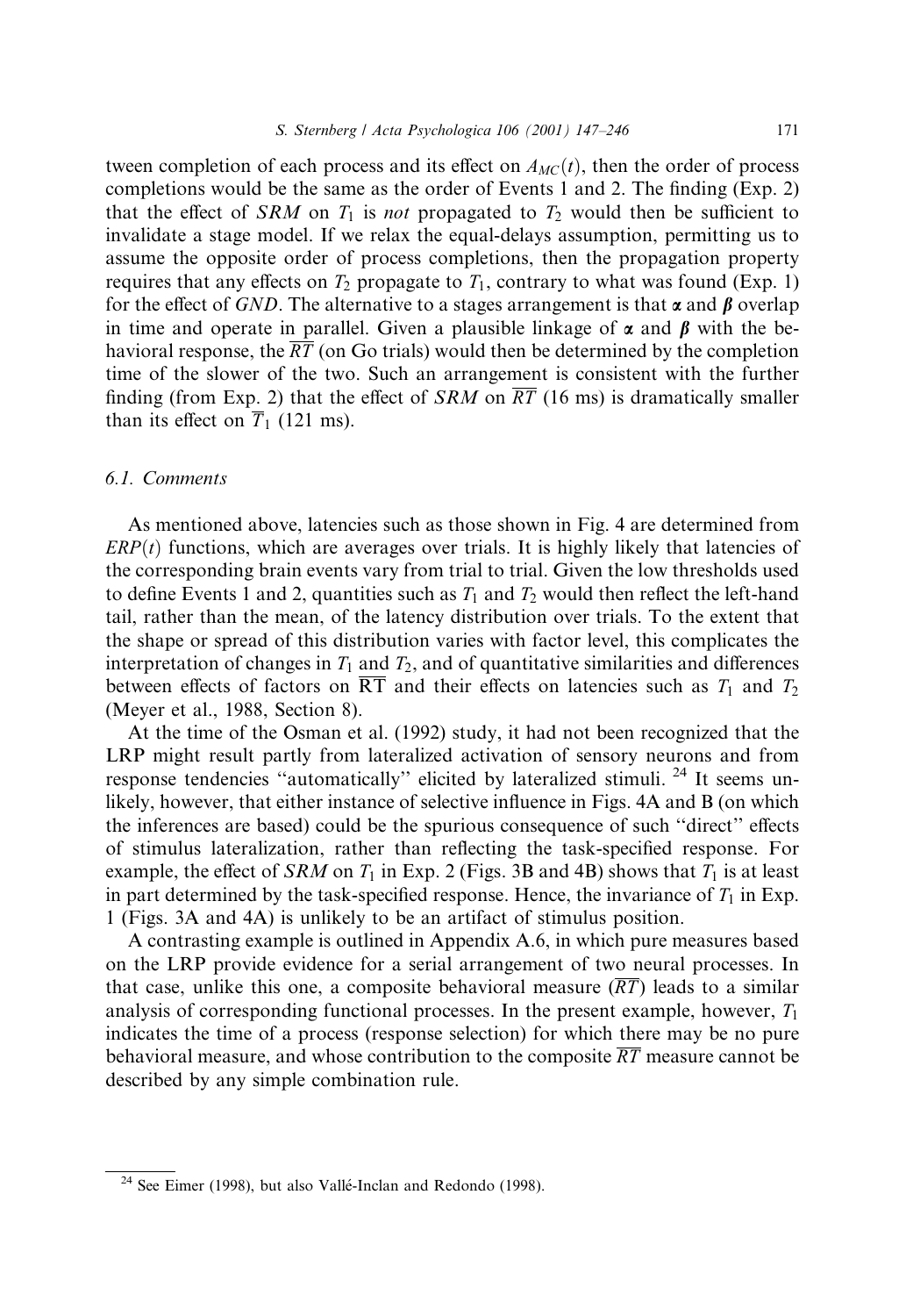#### 7. Separation of sensory and decision processes by signal-detection theory (Ex. 3)

The most influential approach to deriving pure measures of two processes underlying the performance of a task is the one associated with SDT, as described, for example, by Swets, Tanner, and Birdsall (1961). <sup>25</sup> At the heart of this approach is the recognition that even simple psychophysical tasks involve decision processes (that may be biased) as well as sensory mechanisms. Consider a psychophysical experiment in which two types of trial are randomly intermixed, each with a slightly different light intensity. On one type of trial the brighter light,  $S_T$ (the "target" stimulus) is presented; on the other type the dimmer light,  $S_{NT}$  (the non-target stimulus) is presented. The observer's task is to respond with either  $R<sub>T</sub>$ ("it was the target") or  $R_{NT}$  ("it was the non-target"). On each trial, according to SDT, the observer forms a unidimensional internal representation of the stimulus; let us call these representations  $X_T$  and  $X_{NT}$ , for  $S_T$  and  $S_{NT}$ , respectively. Because  $S_T$  is brighter than  $S_{NT}$ ,  $X_T$  will tend to be larger than  $X_{NT}$ . It is also assumed, however, that because of external and internal noise,  $X_T$  and  $X_{NT}$  are random variables with distributions, rather than being fixed constants, and that because  $S_T$ and  $S_{NT}$  are similar, these distributions overlap. It is the overlap that creates the discrimination problem for the observer. In what follows, I shall assume that the distributions of  $X_T$  and  $X_{NT}$  are Gaussian with equal variances (supported in the experiment described below, but often false), and also that  $S_T$  and  $S_{NT}$  trials are equally frequent. The present treatment of SDT is simplified in other ways as well.

According to SDT, the value of  $X$  on a trial results from the operation of a sensory process  $S$ ; a decision process  $D$  then uses this value to select one of the two responses, selecting  $R_T$  if X exceeds a criterion value, selecting  $R_{NT}$  otherwise. The choice of criterion value determines the direction and magnitude of response bias.

The data from such an experiment can be described by four numbers arranged in a  $2 \times 2$  data matrix as shown in Table 6, where the rows correspond to the two trial types  $S_T$  and  $S_{NT}$  and the columns correspond to the two responses  $R_T$  and  $R_{NT}$ . In the top row are the proportions of the target  $(S_T)$  trials that elicited each response, which estimate  $Pr\{R_T|S_T\}$  (the true positive or "hit" probability), and  $Pr\{R_{NT}|S_T\}$ (the false negative or ``miss'' probability). In the bottom row are the proportions of the non-target  $(S_{NT})$  trials that elicited each response, which estimate  $Pr\{R_T|S_{NT}\}\$  (the false positive or "false alarm" probability) and  $Pr\{R_{NT}|S_{NT}\}$  (the true negative or ``correct rejection'' probability). From such a table, two measures can be derived: One is  $d'$ , presumed to be a pure measure of the sensory process  $S$ , and proportional

<sup>&</sup>lt;sup>25</sup> See also Green and Swets (1966), especially Chapter 4 on "Basic Experiments: Separation of Sensory and Decision Processes"; Macmillan and Creelman (1991), especially Chapter 2 on "The yes-no experiment: Response bias"; and Swets (1998) on "Separating Discrimination and Decision in Detection, Recognition, and Matters of Life and Death''.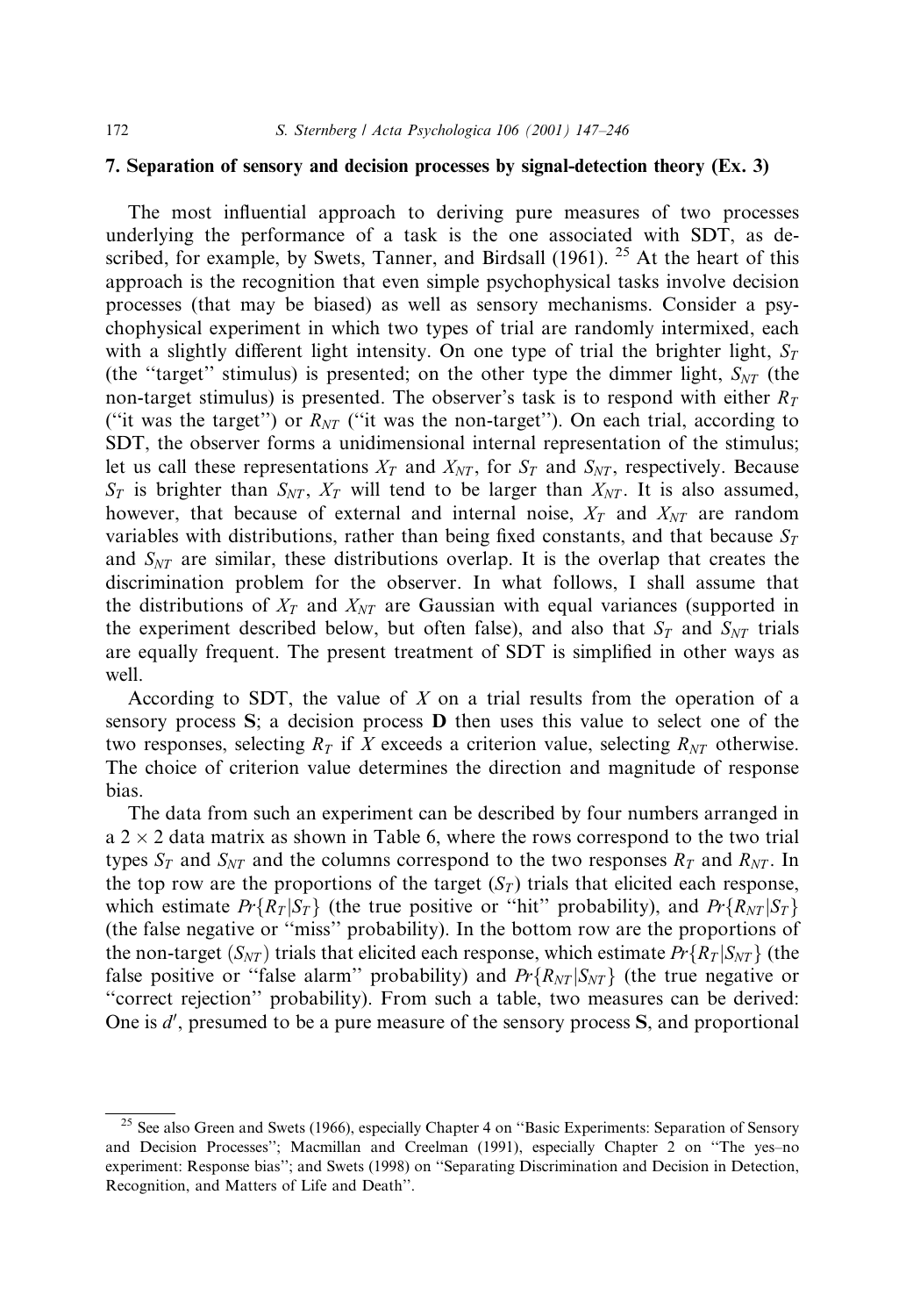

Yes-No signal-detection experiment: data matrix and three payoff matrices, PM1, PM2, and PM3

Table 6

to  $\overline{X}_T - \overline{X}_{NT}$ , which increases with discriminability. The other is a measure of response bias or criterion, presumed to be a pure measure of the decision process D.

Many factors have been used in attempts to influence  $S$  and  $D$ , some expected to influence just a sensory process (sensory factors or "s-factors"), and some expected to influence just a decision process (decision factors or "d-factors"). Stimulus features such as the luminance difference between  $S_T$  and  $S_{NT}$  are examples of sfactors used to influence the measure  $d' = M<sub>S</sub>$ . In studies with human observers,  $2 \times 2$  payoff matrices (PMs), containing positive or negative values associated with the four possible outcomes on a trial, have been used as a factor  $PM$  to influence the response bias associated with  $D$ . Examples are shown by payoff matrices PM1 and PM2 in Table 6, where each cell contains the number of units of money earned for the corresponding S-R pair. PM1 provides symmetric rewards, while PM2 induces a "conservative" criterion – a bias favoring  $R_{NT}$ . In analogous studies with animals, partial reinforcement is often used: a food reward is provided for only a fraction of the correct responses. The entries in PM3 are therefore probabilities less than 1.0; one way to try to induce a conservative criterion would be to set  $\pi_{NT} > \pi_T > 0$ .

In terms of the inferential logic of Table 2, the SDT approach has met with only partial success:  $d'$  has been found to be sensitive to s-factors (such as the luminance difference mentioned above), and invariant with respect to d-factors (such as the payoff-matrix), which argues for  $d' = M<sub>S</sub>$  being a pure measure of S. From the viewpoint of a psychophysicist investigating S, the SDT approach can thus be extraordinarily helpful. However, despite attempts to find a pure measure  $M_D$  of the decision process – in particular, a measure that reflects response bias – none has been found that is invariant with respect to s-factors (as well as being sensitive to d-factors) in experiments with either humans (Dusoir, 1975, 1983), or with animals, using payoff matrices such as PM3 in Table 6 (Alsop, 1998). The SDT approach thus seems to provide only a "partial modularity" (footnote 12) in which property  $p_2$  $(M_D \nleftrightarrow$ -factors, Table 2) does not obtain.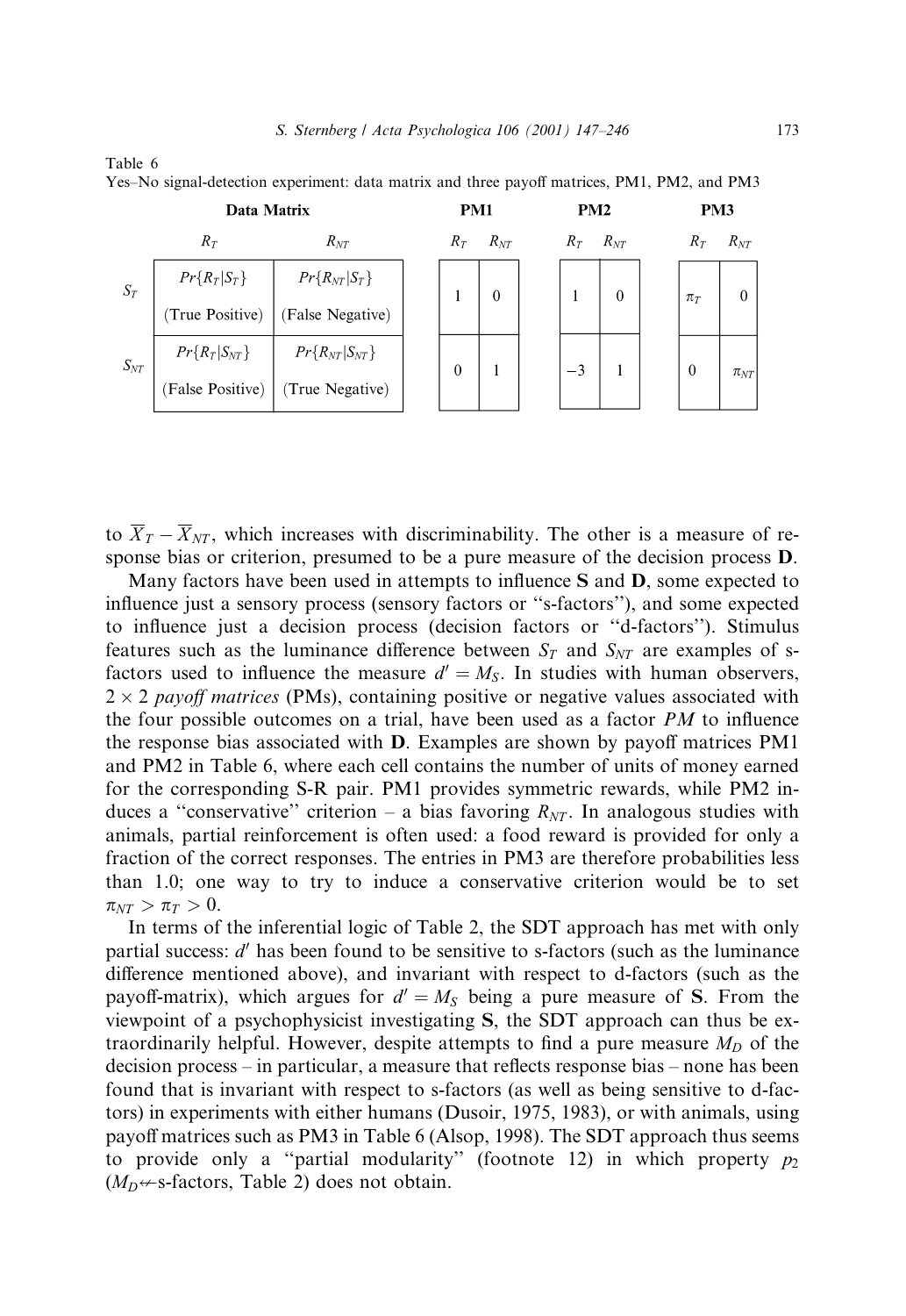#### 7.1. Why has SDT failed in this respect?

One possibility is that a suitable measure  $M_D$  has yet to be found. It should be pointed out that D is hypothesized to operate on information (the operand) provided by  $S$  (Section 2.1). Whereas the operator may well not be affected by the operand, D must be influenced in *some* sense by the operand, and hence by s-factors as well as d-factors. This might make it especially difficult to find a measure that reflects only that aspect of  **(the operator) that is invariant over** s-factors, even if there is such an aspect. (Recall from Section 2.1 that different measures of a process may reflect different aspects of it, and that a claim of invariance of a process may be limited to just the aspect of that process reflected by the particular measure.)

A second possibility is that it may be difficult to find s-factors with respect to which to demonstrate the desired invariance of a measure of response bias. For example, if the level of discriminability is random from trial to trial (several intensities of  $S_T$ , one of  $S_{NT}$ ), it is not obvious how to define a separate measure of response bias  $M_D$  for each  $S_T$  intensity that it could permit testing such invariance. On the other hand, if the level of discriminability is fixed over a series of trials or cued on each trial, as in Dusoir's (1983) experiments, then expected discriminability or expected noise level or signal level (which might well be a d-factor) is confounded with discriminability (an s-factor).

A third possibility is that suitable d-factors have not been used. For example, when the relative frequencies of  $S_T$  and  $S_{NT}$  have been manipulated instead of being kept equal (a d-factor), it has been found (Markowitz & Swets, 1967) that d' is affected, presumably because such variation also affects "knowledge of the signal", an s-factor. The possibility considered by Alsop (1998), and by others whose work he reviews, is that the problem may be a failure of the assumption that  $PM$  influences  $D$ selectively and controls response bias. It is true that if a subject operates so as to maximize the expected value of a trial, and learns the  $X_T$  and  $X_{NT}$  distributions, then the *optimal* criterion can be computed from them and the payoff matrix. But humans have been found to select criteria that are far from optimal (e.g., Green & Swets, 1966, Chapter 4), and a few animal studies suggest that response bias is controlled, not by the conditional probabilities described by the payoff matrix, but by the obtained distribution of rewards over the two alternative responses, sometimes called the reinforcer ratio (RR).

One way to characterize RR is as  $Pr{R_{NT} |R{event}}$ , the proportion of the total number of rewarded responses that are associated with  $R_{NT}$ . Given PM3 of Table 6, and assuming equal frequencies of  $S_T$  and  $S_{NT}$ ,  $Pr\{R_{NT}|Reward\} = r/(1 + r)$ , where r, the expected ratio of rewarded  $R_{NT}$  responses to rewarded  $R_T$  responses, is given by  $[\pi_{NT}Pr\{R_{NT}|S_{NT}\}]/[\pi_T Pr\{R_T|S_T\}]$ . In addition to depending on the values of  $\pi_T$  and  $\pi_{NT}$  specified by the payoff-matrix, the ratio r and hence RR also depend on discriminability and the current response bias. Controlling or manipulating the payo matrix thus provides only partial control of a factor  $(RR)$  that may influence **D** selectively, but whose level is also affected by s-factors. Even when only  $S$  is of interest and only s-factors are varied, the failure of a constant payoff-matrix to insure a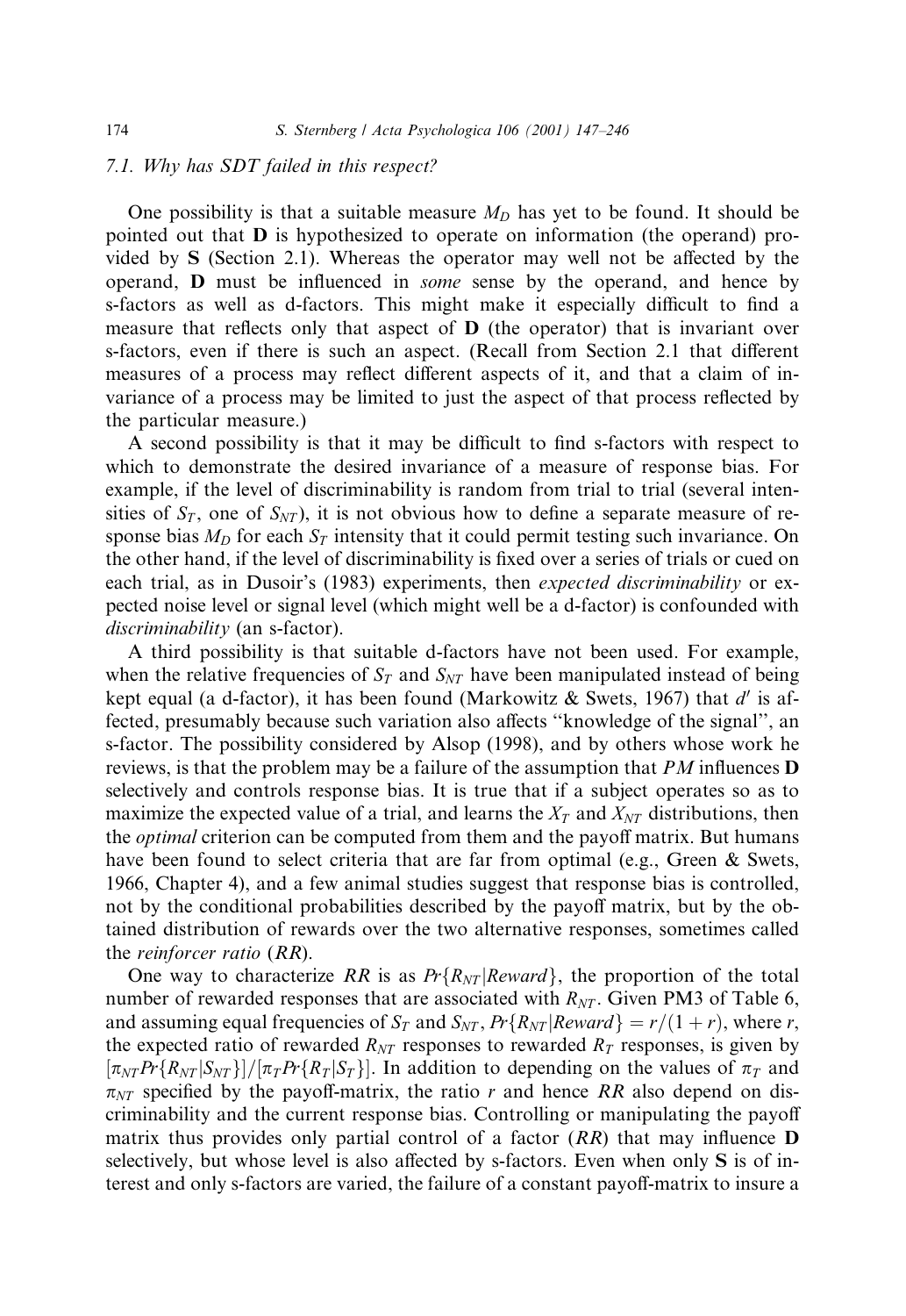constant response bias could be important, if the interpretation of their effects requires that s-factors do not also influence  $D$ . Fortunately it is possible to control RR itself instead of the payoff matrix.

#### 7.2. An approximation to full modularity of sensory and decision processes when RR is controlled

In a luminance-discrimination experiment with six pigeons, McCarthy and Davison (1984) used a linked concurrent pair of variable-interval (VI) schedules to control RR. On each trial in a series, one of two light intensities appeared on the center key of three keys; the two trial types were equally frequent. The correct response was to peck the left key  $(R_T)$  if the center key was "bright", and to peck the right key  $(R_{NT})$  if it was "dim". Correct responses were reinforced with food, with a mean probability of about 0.37, controlled by the VI schedules. Two factors were varied orthogonally: The *luminance ratio*  $(LR)$  of the two lights was varied by letting the dimmer luminance be one of five values, including, for the lowest  $LR$  level, a value of equal to the brighter luminance. And  $RR$  could be one of three values, 0.2, 0.5, or 0.8. <sup>26</sup> There were thus  $5 \times 3 = 15$  conditions. For each bird, each condition was tested for a series of consecutive daily sessions until a stability requirement was satisfied; the data analyzed came from the last seven sessions in each condition (about 1060 trials per condition per bird).

For each condition and each bird, the data can be represented in a data matrix like that in Table 6, and can be summarized by two proportions,  $Pr\{R_T|S_T\}$  and  $Pr{R_T | S_{NT}}$ . If the distributions of  $X_T$  and  $X_{NT}$  (see above) are Gaussian with equal variances, and  $z(\cdot)$  is the z-transform of a proportion (the inverse Gaussian distribution function), then the ("ROC") curve traced out when  $z(P_{\tau}\{R_T|S_T\})$  is plotted against  $z(P_f\{R_T|S_{NT}\})$ , as RR is changed from 0.2 to 0.5 to 0.8, is expected to be linear with slope 1.0. Examination of the set of such curves (six birds  $\times$  five levels of LR) supports this expectation, and hence the equal-variance Gaussian model.  $27$ 

Given such support for the model, suitable estimators for the discriminability and criterion measures for each condition are  $\hat{d}' = z(Pr\{R_T|S_T\}) - z(Pr\{R_T|S_{NT}\})$  and  $\hat{c} = [z(Pr\{R_T|S_T\}) + z(Pr\{R_T|S_{NT}\})]/2$ . (Just as in Ex. 2, the two measures of interest are derived from the basic data by determining the sum and difference of two initial measures.) Note that the origin for the criterion measure is the midpoint between  $\overline{X}_{NT}$  and  $\overline{X}_T$ ; the sign of the criterion thus reflects the direction of the bias. Means over birds of these two measures are shown in Fig. 5.

The left side of the figure (and associated ANOVAs) shows that while the criterion responds strongly to factor RR (panel A1), the often-demonstrated invariance of  $d'$ with respect to  $d$ -factors is also persuasive here (panel A2): there is neither a main effect of RR on  $d'$ , nor is there any modulation by RR of the effect of LR. The in-

<sup>&</sup>lt;sup>26</sup> If  $RR = Pr{R_{NT} |Reward} = 0.2$ , for example, the ratio r defined above is 1/4; for each rewarded  $R_{NT}$ response there are four rewarded  $R_T$  responses, encouraging a liberal (low) criterion for  $R_T$ . <sup>27</sup> See Appendix A.7.1 for details.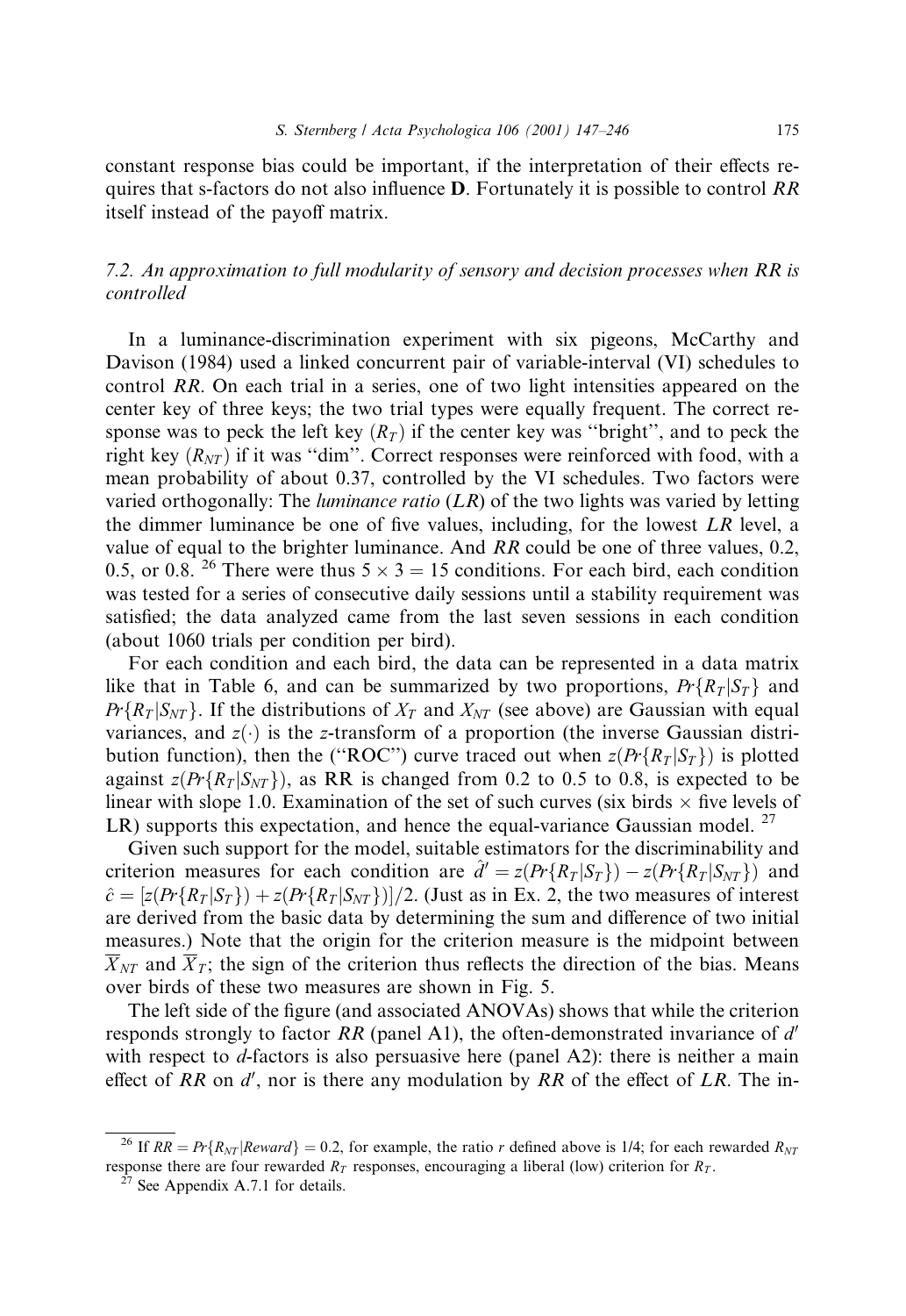

Fig. 5. Mean effects of  $RR = Pr{R_{NT}}|Reward$  (panels A1, A2) and LR (panels B1, B2) on criterion  $\hat{c}$ (panels A1, B1) and on discriminability  $\hat{d}$ <sup>'</sup> (panels A2, B2) are shown by unfilled points and light lines. RR and LR levels have been scaled so as to linearize their mean effects on  $\hat{c}$ -value and  $\hat{d}'$ -value (panels A1 and B2), respectively. Filled points and heavy solid lines in panels A2 and B1 represent fitted models in which  $d'$  and c are invariant with respect to factors RR and LR, respectively. The dotted lines in panel B1 represent a fitted model with a multiplicative interaction of the two factors. The  $\pm$ S.E. error bars reflect estimates of the variability of each plotted point after removing mean differences among birds. Plotting symbols correspond from top panels to bottom, but not from left to right; the plotted y-values are the same from left to right. From McCarthy and Davison (1984); basic data kindly provided by Alsop.

variant model fits well. We thus have evidence for the hypothesis that while  $RR$  is potent, as shown by its influence on the criterion c (hence on  $D$ ), it leaves invariant our measure  $d'$  of discriminability (and hence of S). These statements are based on standard ANOVA tests in which  $LR$  and  $RR$  are treated as factors (categorical variables). Such tests, being global rather than focused, would reveal any violation of invariance, whether erratic or orderly, but not be especially sensitive to any.

Because we are especially interested in *systematic* modulation of the effect of a factor  $F$  by a factor  $G$ , tests that focus on systematic effects rather than being global (and may thus be more sensitive to such effects) are also useful. An example of a systematic modulation is one that has a pattern that is qualitatively the same for each level of a factor F, but whose magnitude changes monotonically with the ordered levels of  $G$  (a "monotone interaction"; Section 15.1), or linearly with a numeric variable  $\mathscr G$  that represents the scaled levels of  $G$  (a multiplicative interaction; Section 15.1). (Roughly, if a small change in  $\mathscr G$  alters the effect of F a little, then a greater change should alter it more.) To permit such focused tests, each level of each factor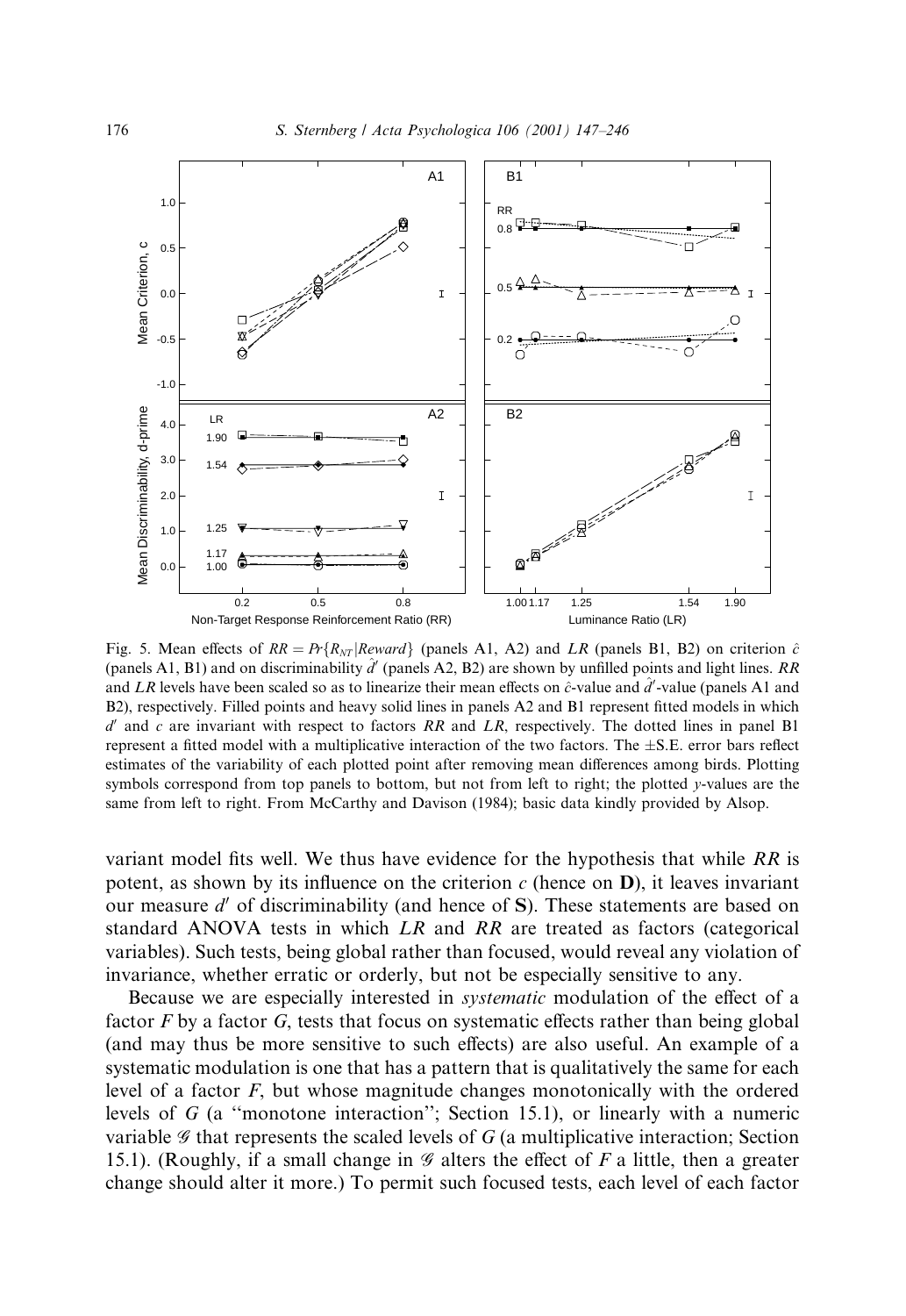was given a numerical "potency value" equal to the corresponding mean (over levels of the other factor) of the measure most sensitive to it; for each factor the  $x$ -axis values in Fig. 5 have been plotted on such a scale. (This is why the means of the functions in panels A1 and B2 are linear.) Let " $\mathcal{R}\mathcal{R}'$ " and " $\mathcal{L}\mathcal{R}$ " represent these numerically scaled versions of the two factors. No significant violations of invariance of  $d'$  with respect to RR were found from any of several such focused tests, including the multiplicative interaction of  $\mathscr{L}\mathscr{R}$  and  $\mathscr{R}\mathscr{R}$ . <sup>28</sup>

Effects of  $LR$  are shown on the right side of the figure. Panel B2 shows the orderly effect of  $LR$  on  $d'$ . Panel B1 shows that to a good approximation the criterion is uninfluenced by LR, while it causes discriminability to range widely, from  $d' \approx 0$  to  $d' \approx 3.6$ . In this case, however, a global test shows that the small  $LR \times RR$  interaction is significant:  $F(8, 40) = 2.25$ ;  $p = 0.04$ . <sup>29</sup> Results of fitting a multiplicative interaction of  $\mathscr{L}\mathscr{R}$  and  $\mathscr{R}\mathscr{R}$  are shown by the dotted lines; criteria tend to be less extreme at higher levels of discriminability. One advantage of representing failures of invariance with such multiplicative interactions is that they have only one degree of freedom, and thus permit simple expression of their size and variability over subjects. Here we find the coefficient of the interaction term  $\mathcal{L}\mathcal{R}\times\mathcal{R}\mathcal{R}$  to be  $-0.07\pm0.03$ , which is not significant. In appreciating the magnitude of the interaction coefficient, it is useful to know that if the dotted lines maintained their average separations but converged fully at  $LR = 1.90$ , the coefficient would be  $-0.48$ , about seven times as large as the value observed.  $30$ 

Overall, this study along with others (see Alsop, 1998) seems promising in its suggestion that by using something other than the payoff matrix as a d-factor in signal-detection experiments, the separate modifiability of  $S$  and  $D$  can be demonstrated. While these data are from pigeons, a recent study with humans (Johnstone  $\&$ Alsop, 2000) also suggests that when RR is controlled, the criterion  $c$  is approximately invariant over changes in discriminability.

#### 7.3. Comments

This example illustrates how important is the choice of factors. When the measures are  $M_s = d'$  and  $M_D = c$ , and the factors are the s-factor LR and the d-factor PM, the modularity of S and D is hidden:  $M_D$  depends on LR as well as PM. In contrast, if the factors are LR and RR, the pigeon data suggest that to a good ap-

 $^{28}$  See Section 15 for a similar approach to testing additivity of factor effects on a composite measure, rather than invariance of an effect on a pure measure.

<sup>&</sup>lt;sup>29</sup> When data for the highest LR (for which the ROCs were unusually irregular) are removed, however, the interaction becomes non-significant:  $F(6, 30) = 1.48; p = 0.22$ .<br><sup>30</sup> Unfortunately, in a similar study (Alsop & Davison, 1991) with more extreme RR values

 $(0.1, 0.5, 0.9)$ , the multiplicative interaction is somewhat larger, in the same direction, and highly significant  $(-0.12 \pm 0.01, p = 0.0003)$ , which perhaps argues against ignoring the multiplicative interaction in the present experiment. Differences between these studies include the ordering of conditions and the occurrence in the McCarthy and Davison (1984) experiment of different outcomes for correct vs incorrect responses on non-reward trials.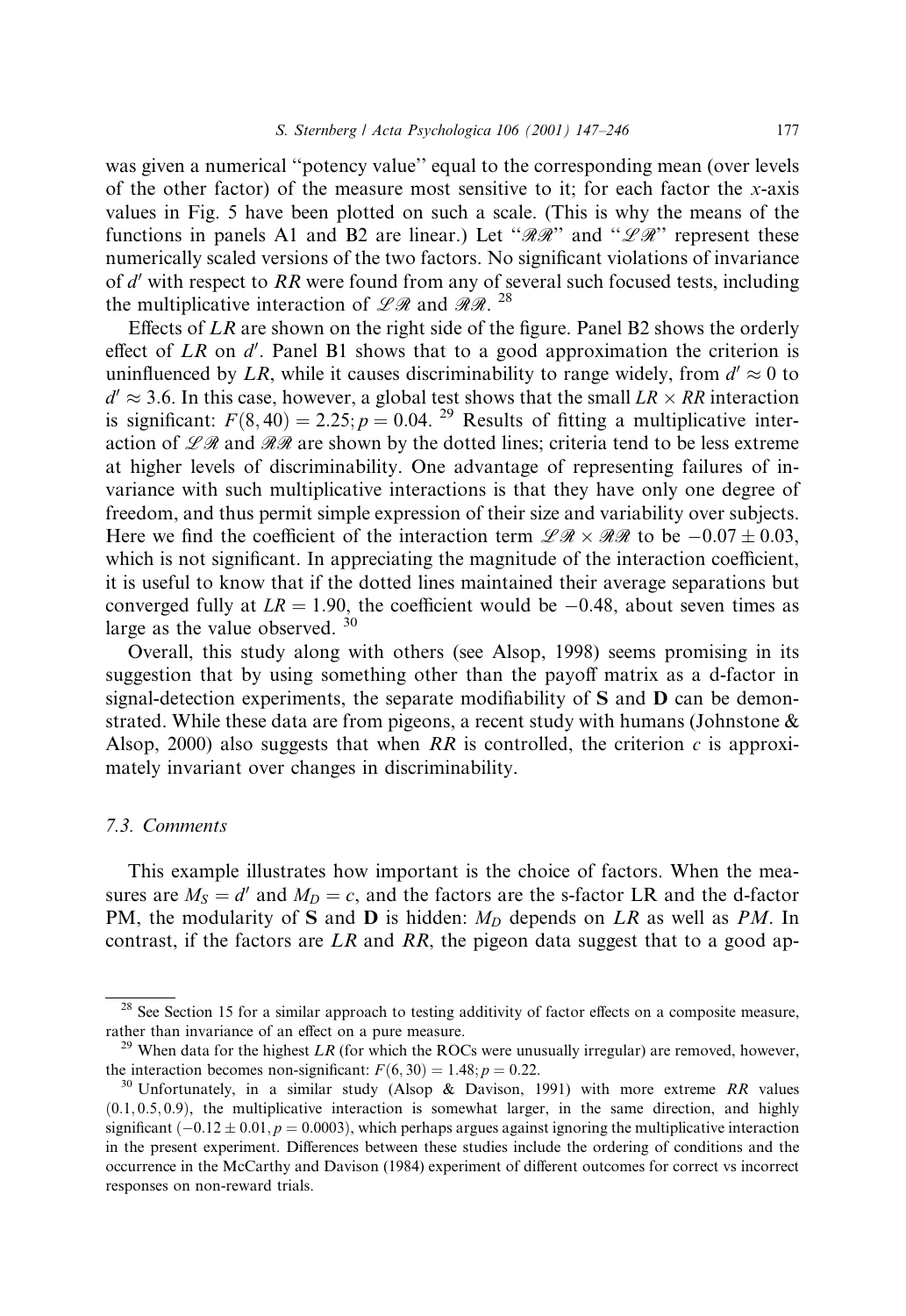proximation they influence  $M<sub>S</sub>$  and  $M<sub>D</sub>$  selectively, thus demonstrating the separate modifiability of S and D. One way to think of this is that the dependence of  $M_D$  on the two factors LR and PM occurs because they both affect RR; if we control RR rather than PM, we find  $M_D$  to be invariant with respect to LR, just as  $M_S$  is invariant with respect to d-factors.

Also illustrated by this example is focused testing for a systematic deviation from invariance, the importance of factorial experiments and factors with more than two levels for doing so, and the helpfulness of numerical scaling of factor levels for permitting the systematic deviation to be easily expressed and evaluated.

Finally, this example permits me to emphasize that the purity of a measure is a hypothesis to be tested (H2, Table 2), by considering an alternative to  $M_D = c$  as a measure of **D**: the likelihood ratio  $M'_D = \beta$  at the criterion, well known in the context of SDT. <sup>31</sup> In Appendix A.7.2 I show that unlike c,  $\beta$  is drastically influenced by LR in the present experiment, hence is not a pure measure of D.

## 8. Introduction to three examples of inference based on direct pure measures

In each of the examples of Sections  $9-11$ , hypothesized pure measures of two processes are based on different data sets.

Example 4 (Evidence for modular band-limited spatial-frequency analyzers in the visual system). Demonstration of the selective effects of sensory adaptation is a classic use of direct pure measures, and one in which the issue of modularity of perceptual processes has been important theoretically. Here, the hypothesized pure measures are detection thresholds for simple gratings of different frequencies. However, it may be more appropriate to regard this as an example of task comparison rather than process decomposition.

Example 5 (Partial evidence from single-cell recordings for temporally delimited neural modules (stages)). Activation latencies of cortical neurons that are linked to sensory and motor events, respectively, provide pure measures of the time from stimulus to sensory-neuron activation, and the time from motor-neuron activation to overt response, candidates for the durations of modular processes  $\alpha$  and  $\gamma$ , respectively. This example raises questions about how to demonstrate that brain measures reflect events that are essential in performing a task, and (because a process  $\beta$  intervenes between  $\alpha$  and  $\gamma$ ) about what evidence is needed to demonstrate modularity of three processes rather than two.

**Example 6** (Evidence from fMRI brain measurements for modular processes implemented by localized neural processors). Because of its relatively good spatial resolution, fMRI provides a promising measure for the decomposition of neural processes.

<sup>31</sup> See, e.g., Macmillan and Creelman (1991, Chapter 2); Swets (1998).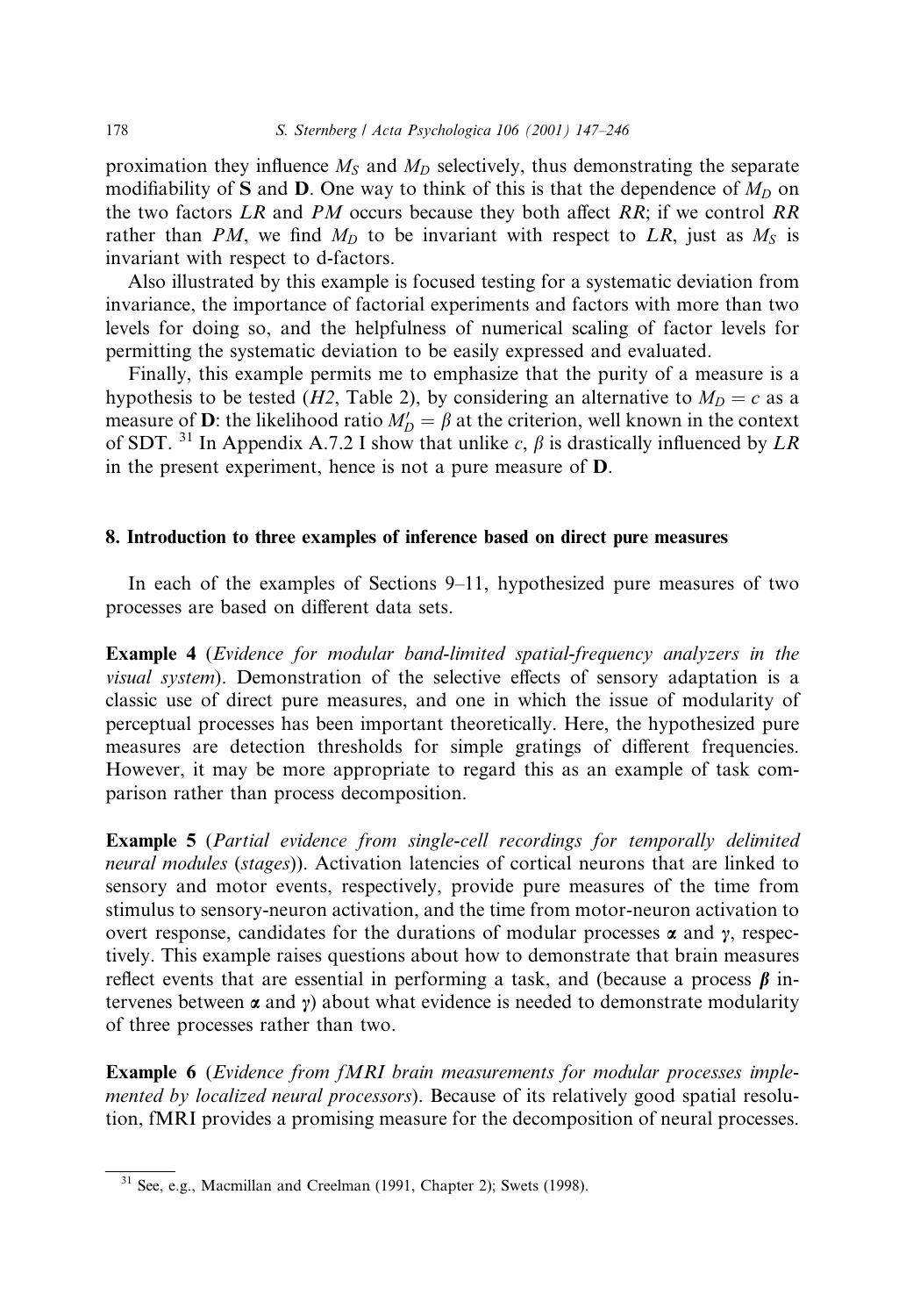As I could not find a suitable study, the data are hypothetical. The discussion contrasts the task-comparison method (in which fMRI or PET measurements have often been employed; Appendix A.1) with the method of process decomposition promoted here, outlines some of the assumptions required for both methods, and argues for the superiority of the latter for the analysis of mental processes. I suggest that inferences are considerably strengthened by finding behavioral measures that show the same pattern of selective influence as the brain measures, and again mention the advantages of factorial experiments and factors with more than two levels.

## 9. Evidence for modular spatial-frequency analyzers from selective adaptation (Ex. 4)

In the 1960s a revolution occurred in the way in which vision scientists thought about pattern perception. The visual system came to be regarded as performing something close to a spatial Fourier analysis of a pattern, that is, an analysis into spatially sinusoidal components in different overlapping spatial-frequency bands (Campbell & Robson, 1968). One discovery that favored this view was Blakemore and Campbell's (1969) finding of frequency-selective adaptation effects with sinusoidal gratings, "perhaps the single most convincing psychophysical demonstration that the visual system contains multiple channels, each of which operates more or less as a band-pass spatial frequency filter" (De Valois  $\&$  De Valois, 1988, p. 183).

The data in Fig. 6, collected for a different purpose, are derived from contrastthreshold measurements of low- and high-frequency gratings for one of the subjects (DS) in Graham's (1970) Ph.D. thesis (see also Graham, 1972). <sup>32</sup> For these data, the joint hypothesis (Table 2) asserts  $(HI)$  that the analyzers **L** and **H** are modules that separately determine the contrast thresholds for low (1.3 cycles/deg) and high (7.5 cycles/deg) spatial frequencies, respectively, and  $(H2)$  that the contrast thresholds for sinusoidal gratings at these two frequencies are pure measures  $M_L$  and  $M_H$  of their respective modules.  $33$ 

The factors, each with two levels, are low-frequency adaptation (LA) (with a grating of 1.0, 1.3, or 1.7 cycles/deg), at either  $L_A_1 = 0\%$  or  $L_A_2 = 80\%$  contrast, and high-frequency adaptation  $(HA)$  (with a grating of 5.5, 7.5, or 10.0 cycles/deg), at either  $HA_1 = 0\%$  or  $HA_2 = 80\%$  contrast. The adapting stimuli  $\{(LA_i, HA_k)\}\;$  were homogeneous (blank),  $(0\%, 0\%)$ ; low-frequency,  $(80\%, 0\%)$ ; or high-frequency,  $(0\%, 80\%)$ . The goals of Graham's experiment did not require the fourth condition

 $32$  Graham's primary interest was in the shapes of the functions that relate threshold elevation to test frequency, after adaptation, for each of a set of adapting frequencies.<br> $33$  The contrast of a sinusoidal grating is half the difference between the peak and trough luminances

divided by their mean, a number between zero and one, often described in percent. The contrast threshold is the contrast at which the presence of a grating is just detectable. Whereas typical adaptation contrasts range from 20% to values close to 100%, threshold contrasts tend to be 1% or less.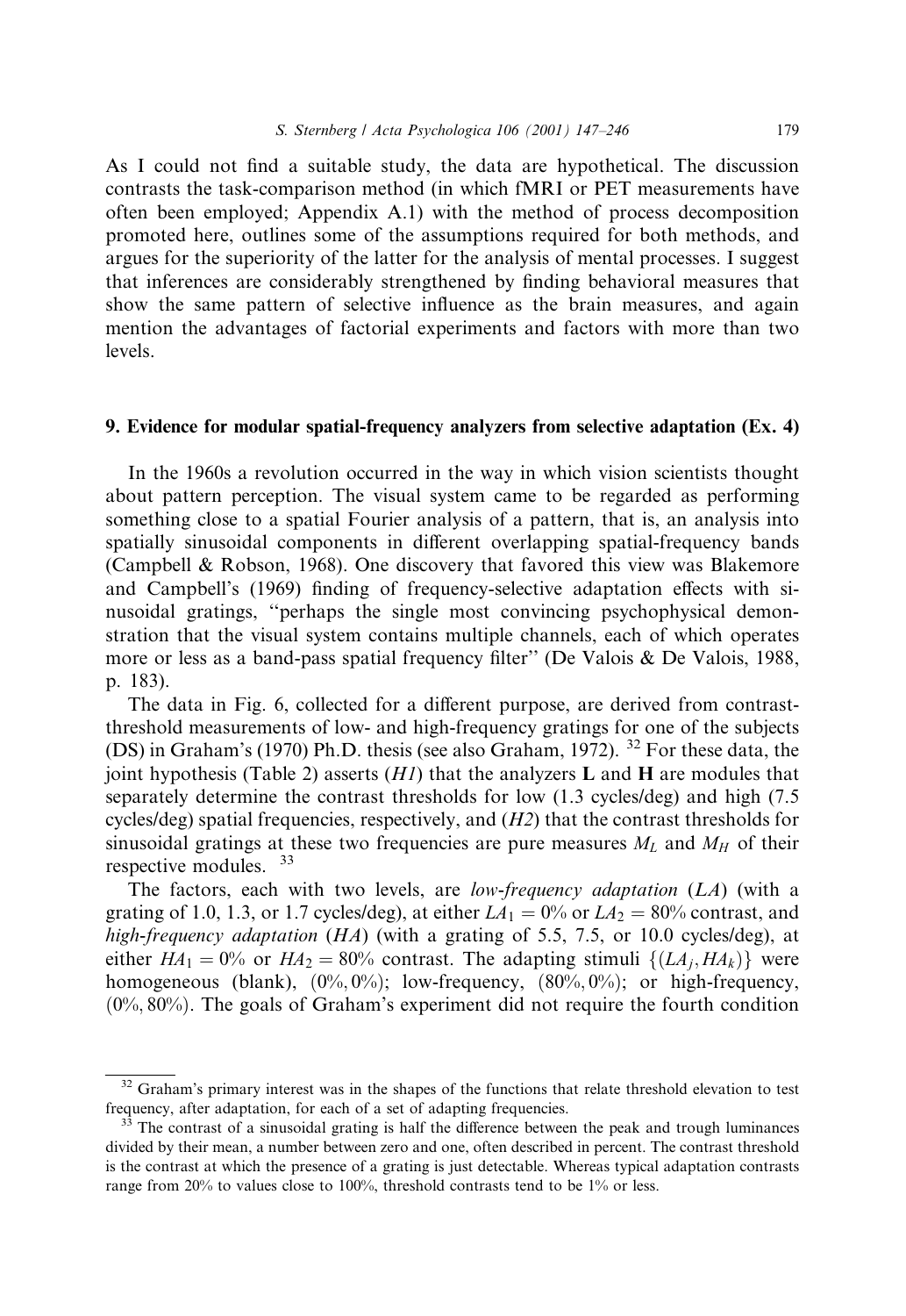

Fig. 6. Data from Graham (1972, Fig. 5). As a function of adaptation contrast, each panel shows threshold contrasts (on a logrithmic scale) for low-frequency (1.3 cycles/deg) and high-frequency (7.5 cycles/deg) test gratings. What differs across panels is the spatial-frequency range of the adapting gratings: In cycles/deg they are low  $(1.0, 1.3, 1.7)$  in panel A (factor LA); medium  $(2.25, 3.0, 4.0)$  in panel B (factor  $MA$ ); and high (5.5, 7.5, 10.0) in panel C (factor HA). Each factor has two levels, 0% and 80% contrast. The values of threshold contrast for 0% adapting contrast (left-hand points) in the three panels represent the same data. In units of  $100 \times log(threshold)$ , mean threshold elevations in panels A, B, and C are, respectively, 39.0, 28.5, and 4.6 units for the low-frequency test  $(M_L)$  and 0.2, 19.1, and 41.0 units for the high-frequency test  $(M_H)$ . The estimated S.E. for these mean elevations is 4.1 units and is based on 12 df; the elevations are therefore highly significant  $(p < 0.001)$  except for the high-frequency test with lowfrequency adaptation  $(0.2 \pm 4.1 \text{ units})$  and the low-frequency test with high-frequency adaptation  $(4.6 \pm 4.1 \text{ units})$ . Also shown are null-effect models for the effects of LA on  $M_H$  and of HA on  $M_L$ .

of a complete factorial design,  $(LA_2, HA_2) = (80\%, 80\%)$ : adaptation with a compound grating consisting of both low and high frequencies.  $3<sup>4</sup>$  To increase sample size and provide a measure of variability I selected the data to include adapting frequencies near (as well as at) the center frequencies of the hypothesized modules. The plotted values  $M_L$  and  $M_H$  are post-adaptation threshold contrasts of the two test gratings obtained by the method of adjustment, averaged over the three adapting frequencies in each set.

These conditions produced the data shown in Figs. 6A and C. Fig. 6A shows that changing LA from  $L_A_1$  to  $L_A_2$  increases  $M_L$  but not  $M_H$ ; Fig. 6C shows that changing HA from HA<sub>1</sub> to HA<sub>2</sub> does the opposite. Thus LA and HA influence  $M_L$  and  $M_H$ selectively, supporting  $H1$  and  $H2$  of Table 2.

Fig. 6B shows that a third factor, medium-frequency adaptation (MA) (with a grating of 2.25, 3.0, or 4.0 cycles/deg), at either  $MA_1 = 0\%$  or  $MA_2 = 80\%$  contrast,

<sup>&</sup>lt;sup>34</sup> See Appendix A.9.1 for the likely results of such a factorial experiment.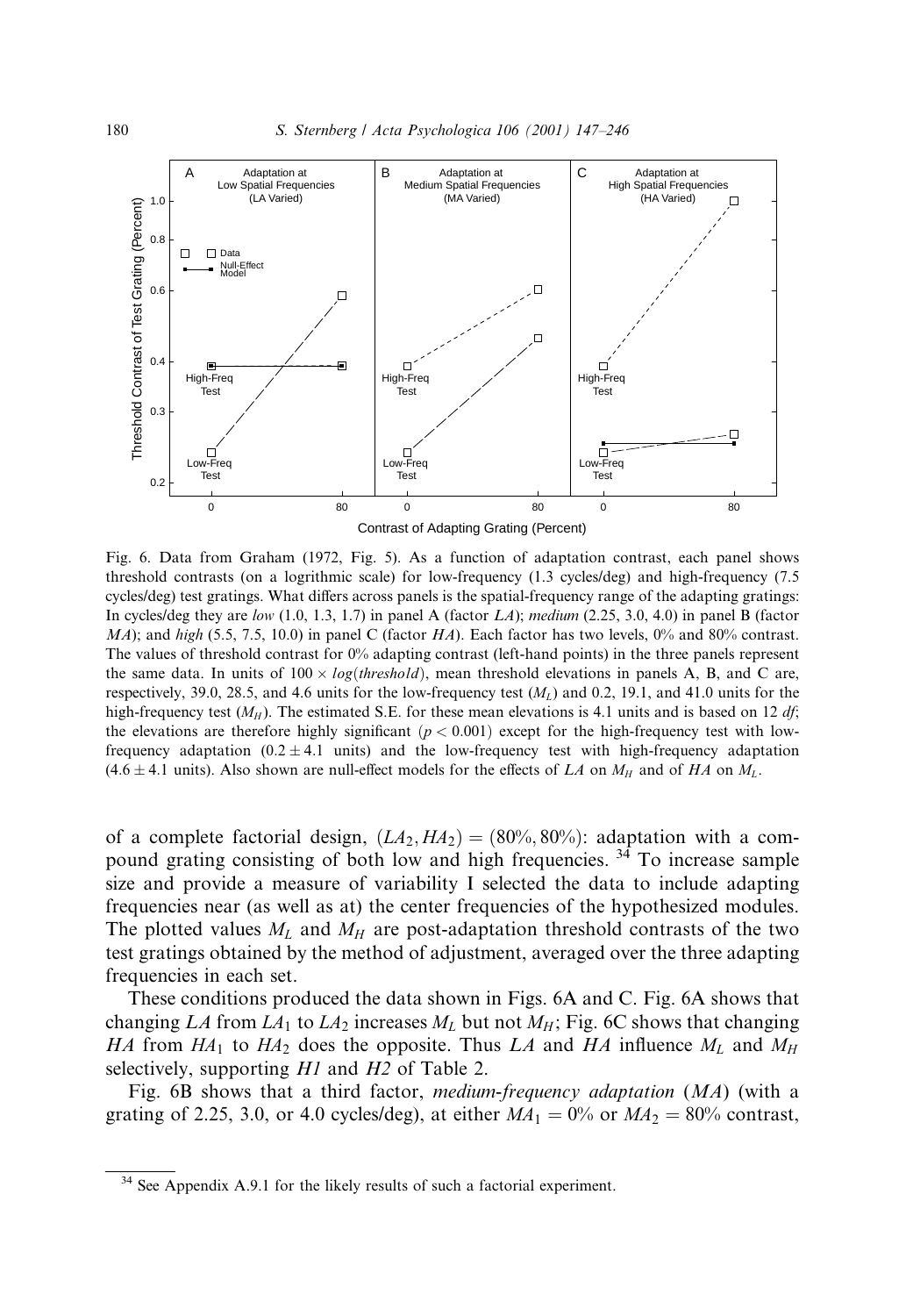leaves neither  $M_L$  and  $M_H$  invariant; this is interpreted to indicate that the bandwidths of analyzer modules  $L$  and  $H$ , centered at 1.3 and 7.5 cycles/deg, respectively, are both large enough to include some or all of these medium frequencies. Note that finding a factor, MA, that influences both  $M_L$  and  $M_H$  does not detract from the demonstration of separate modifiability provided by finding two factors that influence those measures selectively.

Especially when taken together with related studies, these data argue persuasively for the existence of band-limited spatial-frequency analyzers that control contrast thresholds within their bands, and whose adaptive states are separately modifiable by high-contrast simple gratings.

### 9.1. Comments

In this investigation of separate modifiability, the joint hypothesis (Table 2) includes  $H1$ : Analyzers L and H are modules (separately modifiable) and  $H2$ : Contrast thresholds  $M_L$  and  $M_H$  for low and high spatial frequencies are pure measures of the hypothesized modules. The joint hypothesis is supported by the discovery that factors LA (when  $HA = HA_1$ ) and HA (when  $LA = LA_1$ ) influence the two measures selectively. Because  $M_L$  and  $M_H$  are based on different data, they are *direct*-pure rather than *derived*-pure measures.

A different approach to the modularity of spatial-frequency analyzers is taken in Ex. 7 from Sachs, Nachmias, and Robson (1971), an experiment in which stimuli in the conditions of primary interest were compound gratings containing two frequencies best detected by two distinct analyzers. The procedure and results of the latter experiment are consistent with the idea that on every trial, both analyzers participated in the complex process that the subject used to perform the task.

In the present study, however, where thresholds were obtained by the adjustment method and the test frequency was known to the subject (who might therefore be able to adjust the detection process, dependent on frequency), it is hard to argue that  $M_L$  and  $M_H$  are measures within the same task. Strictly, we should regard this as an example of the task-comparison method (Section 1.6; Appendix A.1), with the two tasks being detection of the low- and high-frequency test gratings. Suppose, however, that  $M_L$  and  $M_H$  were obtained in a "concurrent task", where the stimuli on different trials could contain either frequency, both, or neither, and where on each trial the subject made separate judgements about the presence of each test grating. Under such frequency-uncertainty conditions, both analyzers would participate on every trial, and the claim that a single complex process was under analysis would have greater merit. Performance in such a concurrent task appears to be no worse than under corresponding fixed-frequency conditions (Graham, Kramer, & Haber, 1985), suggesting that the pattern of adaptation effects would be similar to that in Fig. 6.

In Appendix A.9 we consider the advantages of expanding a study like the present one into a factorial design with multiple-level factors.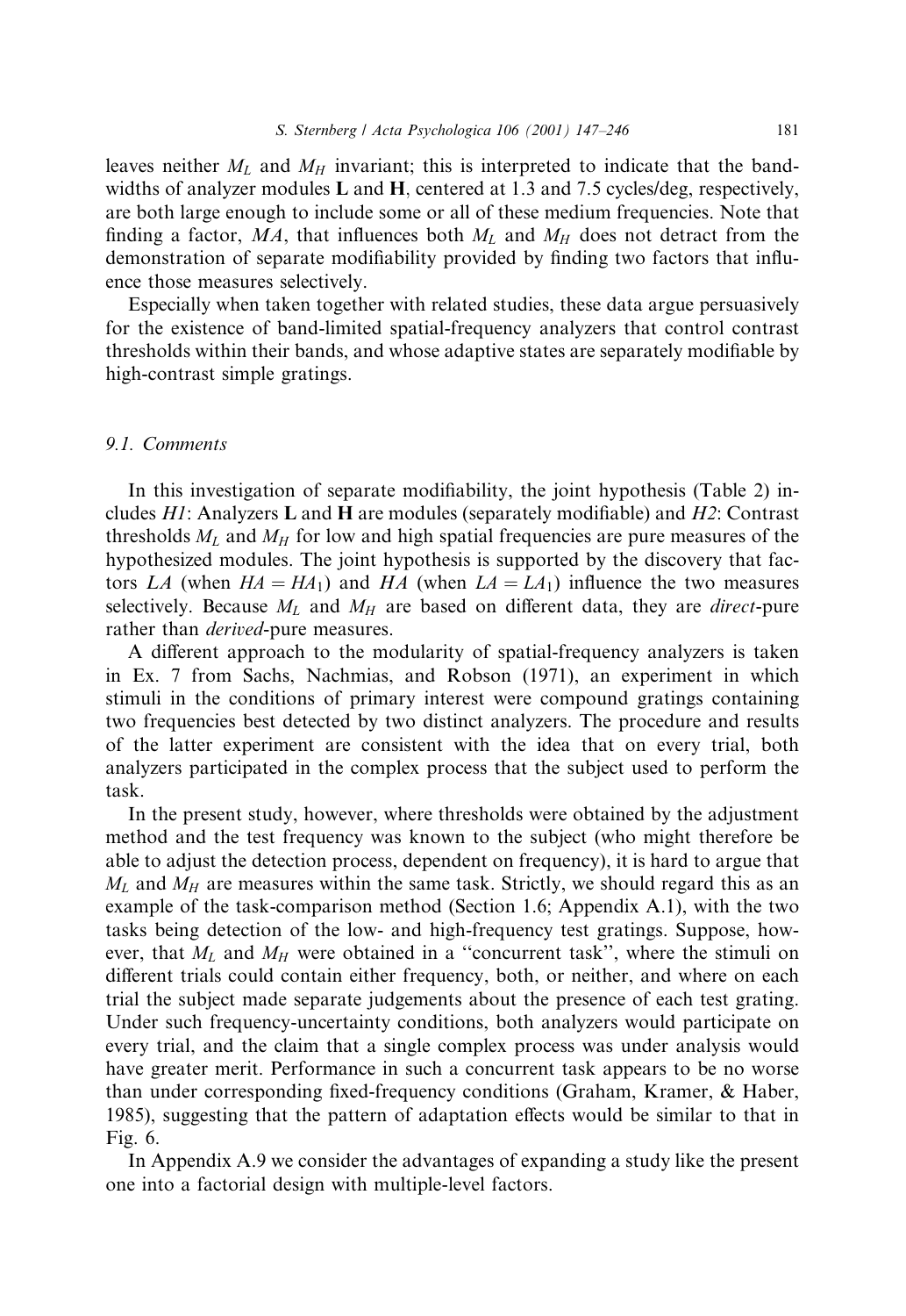# 10. Evidence from individual neurons for temporally delimited (serial) neural modules (Ex. 5)

In experiments in which RT of human subjects is measured and where it is possible that component processes are arranged in stages (Sections 3.1.1, 16; Appendix A.16.2), we usually have no pure measures of their durations. Instead, the RT has to be treated as a composite measure that reflects the entire process. Suppose that the end of a functional processing stage corresponds to a neural process that ends with the (asynchronous) "activation" of an appropriate population of neurons (Parker & Newsome, 1998). When sub-human primates are subjects in such experiments, measurements of the activity of single neurons then provide estimates of time points that may inform us about these boundaries between one such stage and the next. Of course, such time points are useful for identifying (modular) stages only if the stages so defined can be shown to be separately modifiable. A pioneering but partial example is provided by the work of Mouret and Hasbroucq (2000).

Task essentiality of neural activity. Whether a brain measure reflects events that are essential to the task being performed is often problematic (Section 1.7). One virtue of Mouret and Hasbroucq's approach is that the signal-to-noise ratio is high enough so that each trial provides an interpretable datum. For a neuron to be of interest, they can therefore require that it become active during the interval between stimulus and response on every successful trial of a particular type, and that its activation can be shown to be either contingent on or temporally coupled to a particular trial event (Appendix A.10.1).<sup>35</sup> Meeting of such criteria cannot guarantee the task essentiality of a neuron's activity, but it does constitute strong supporting evidence.

The subject was a rhesus monkey performing in a two-choice RT experiment. His thumb  $(t)$  rested on one surface, his four fingers  $(f)$  on another. The stimulus was vibration of one of the surfaces; the response was an isometric increase in the force he applied to one of the surfaces. The factor of principal interest was *SRM*: In highcompatibility trial blocks ( $SRM = SRM_1 = easy$ ), the digit(s) stimulated on a trial also responded; the two trial types can be designated  $t-T$  and  $f-F$ . In low-compatibility trial blocks  $(SRM = SRM_2 = hard)$ , the mapping was reversed; the trial types were  $t-F$  and  $f-T$ . An extracellular electrode was used to record the spikes (action potentials) of individual neurons in primary somatosensory cortex (S1) and primary motor cortex (M1). During each of many sets of trials on which RT was measured, the activity at a particular electrode placement (probably arising from a single neuron) was also measured; the authors estimated the occurrence time (an activation time,  $T_a$ ) of an increase in its spike rate (an *activation*). Neurons were selected that regularly showed activations between stimulus  $(T_s = 0)$  and response  $(T_r = RT)$ . Because about 25% of these neurons systematically showed two such bursts of

 $35$  Such criteria cannot easily be imposed if, because the  $S/N$  ratio is low, a method requires averaging over many trials, as in typical uses of ERPs (Sections 6, 14; Appendix A.6) or fMRI measurements (Section 11; Appendices A1.2.4, A.11).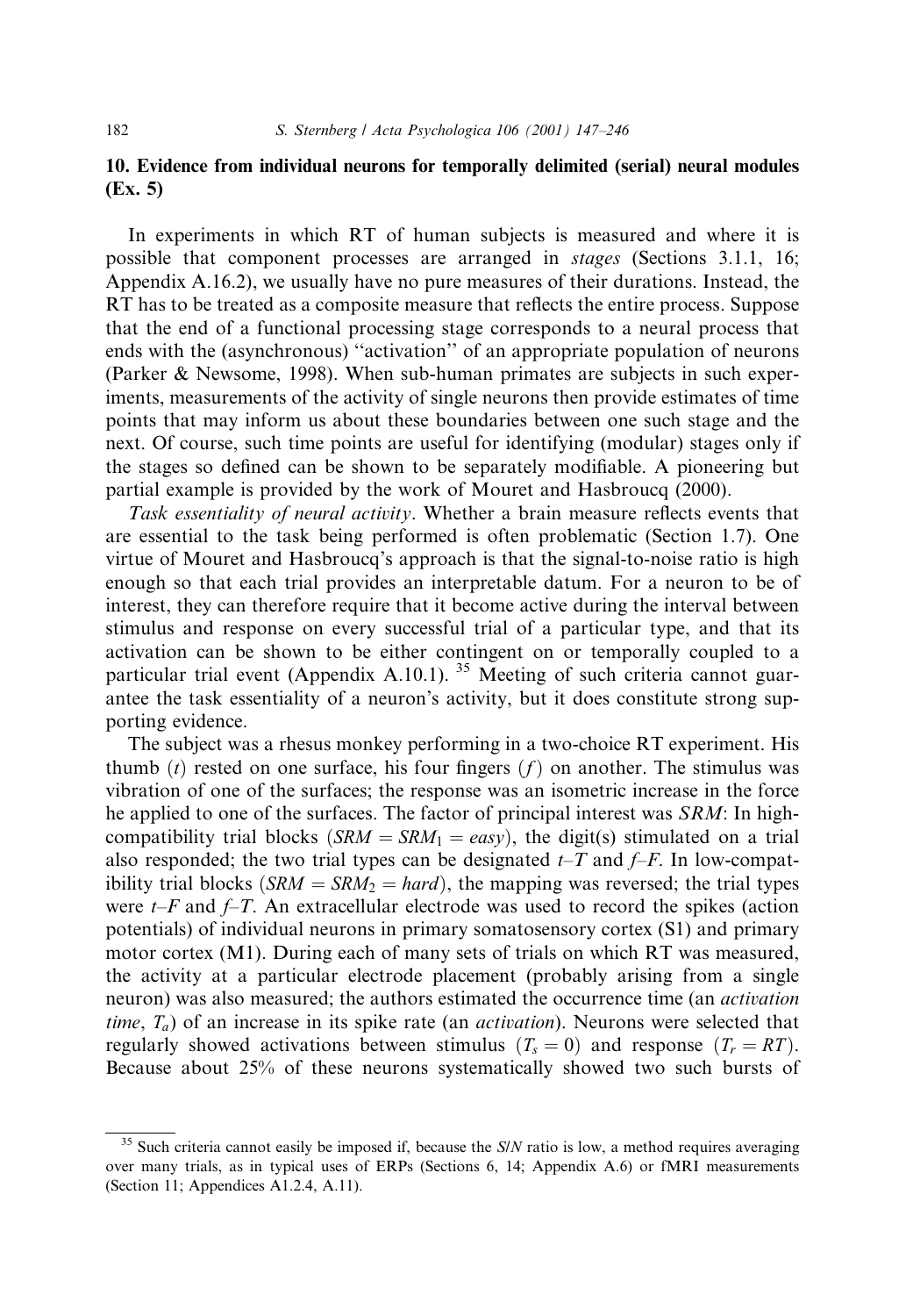activity, the neuron-activation (rather than the neuron) became the unit of analysis, whose occurrence time on each of many trials was measured. For simplicity, I write as if such activation pairs for an electrode placement were generated by two different cells, and call each unit a "cell\*". Based on selection criteria described in Appendix A.10.1, cells<sup>\*</sup> fell into four classes, two sensory ( $SC_2$  and  $SC_4$ ) and two motor ( $MC_2$ and  $MC<sub>4</sub>$ ); data from cells<sup>\*</sup> that satisfied none of the four sets of selection criteria were discarded.

# 10.1. Estimation of stage durations

Fig. 7 shows the way in which three hypothesized neural processing stages were defined, and how stage durations were estimated by combining mean activation times with mean occurrence times of stimulus and response. Averaging over trial types, the data in Fig. 8 show the estimated mean durations of  $\alpha, \beta$ , and  $\gamma$  to be  $\overline{D}_{\alpha}$  = 39,  $\overline{D}_{\beta}$  = 142, and  $\overline{D}_{\gamma}$  = 63 ms, respectively. The mean effect of SRM on  $\overline{RT}$  is 33 ms. Which stage or stages are responsible for this effect? Panel A of Fig. 8 shows that whereas SRM influenced  $\overline{RT}$  for those trials on which sensory cells<sup>\*</sup> were measured, it had no effect on mean latency of the neuron response, hence none on  $D_{\alpha}$ . Panel B shows that for trials on which motor cells<sup>\*</sup> were measured, the mean



Fig. 7. Three hypothesized processing stages and their definitions in terms of the times of events on trials on which sensory cells<sup>\*</sup> were measured (panel A) and on which motor cells<sup>\*</sup> were measured (panel B), in the experiment by Mouret and Hasbroucq (2000). Stage  $\alpha$  with mean duration  $\overline{D}_\alpha$  is the process that starts with the stimulus and ends with the activation of sensory cells<sup>\*</sup>. Stage  $\gamma$  with mean duration  $\overline{D}_\gamma$  is the process that starts with the activation of motor cells<sup>\*</sup> and ends with the overt response. The mean duration of stage  $\beta$ , which starts with the activation of sensory cells<sup>\*</sup> and ends with the activation of motor cells<sup>\*</sup>, is estimated by  $\overline{D}_{\beta} = \overline{RT} - (\overline{D}_{\alpha} + \overline{D}_{\gamma}).$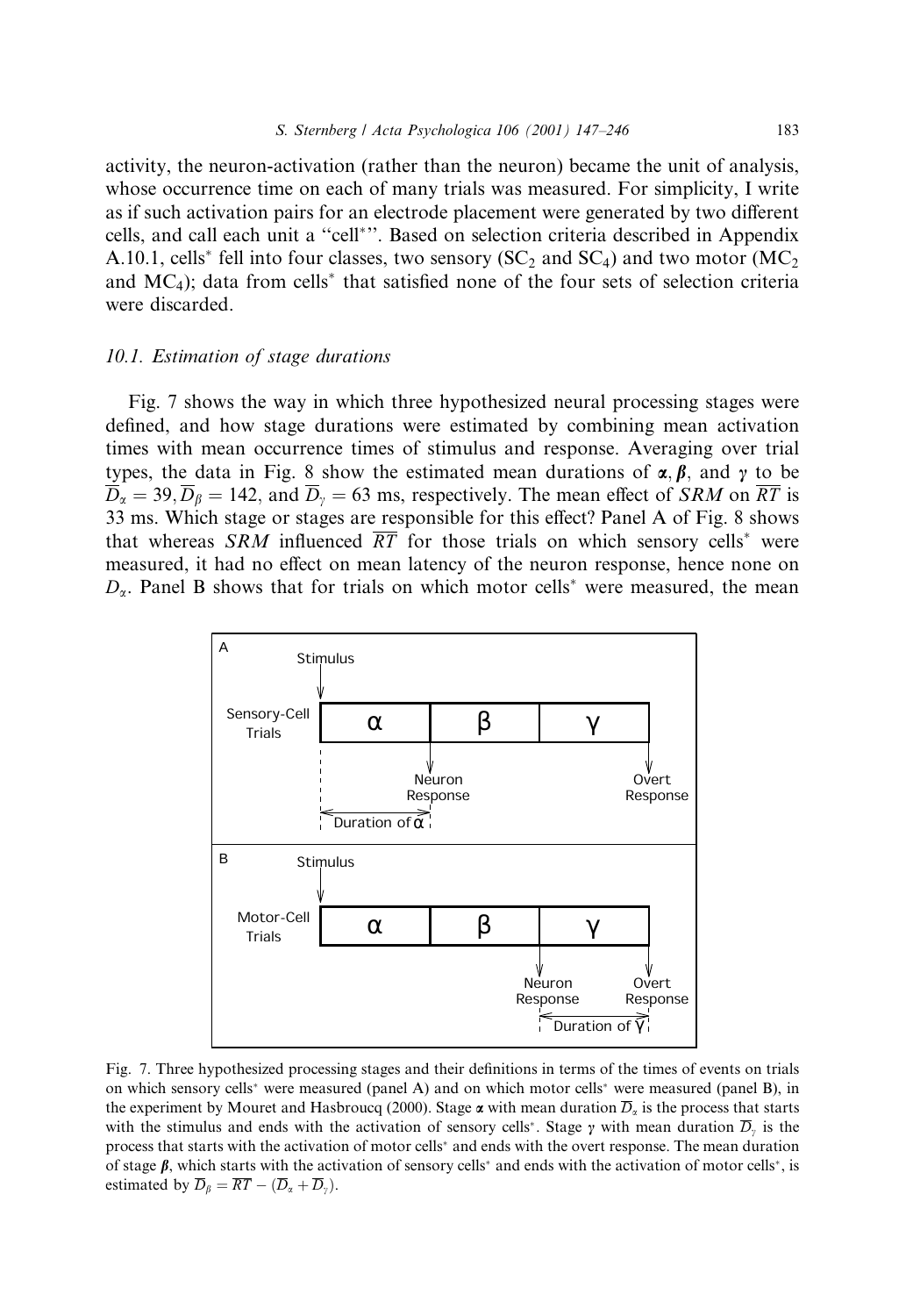

Stimulus-Response Mapping (SRM)

Fig. 8. Mean latencies of neuron activations and overt responses on four sets of trials in the experiment by Mouret and Hasbroucq (2000) with fitted selective-influence models. In each set of trials a group of cells<sup>\*</sup> of one type was each measured many times. For each type, mean latencies are shown as functions of the level of SRM, with levels  $SRM_1 = easy$  (spatially compatible) and  $SRM_2 = hard$  (spatially incompatible). Panel A shows the results for trials on which stimulus-related (sensory) cells<sup>\*</sup> were measured, type  $SC_2$  on the left, type SC<sub>4</sub> on the right. For trials on which SC<sub>2</sub> cells<sup>\*</sup> were measured the SRM effects are  $-0.5 \pm 1.7$ (neuron response) and  $32 \pm 10$  ms (overt response). For trials on which SC<sub>4</sub> cells<sup>\*</sup> were measured the SRM effects are  $0.3 \pm 0.8$  (neuron response) and  $29 \pm 4$  ms (overt response). Also shown for each cell<sup>\*</sup> type is a null SRM-effect model for the neuron activation latency. Panel B shows the results for trials on which response-related (motor) cells<sup>\*</sup> were measured, type  $MC_2$  on the left, type  $MC_4$  on the right. For trials on which MC<sub>2</sub> cells<sup>\*</sup> were measured the SRM effects are  $27 \pm 8$  (neuron response) and  $35 \pm 8$  ms (overt response); for trials on which MC<sub>4</sub> cells<sup>\*</sup> were measured the *SRM* effects are 31  $\pm$  8 (neuron response) and  $37 \pm 7$  ms (overt response). Also shown for each cell<sup>\*</sup> type is a fitted equal SRM-effects model (latencies of neuron vs overt response). For  $MC_2$  cells<sup>\*</sup> the difference between the effects (measuring badness of fit of the model) is  $9 \pm 11$  ms; for MC<sub>4</sub> cells<sup>\*</sup> the difference is  $6 \pm 7$  ms.

latencies of neuron and overt responses were influenced to about the same extent by SRM, which means that  $\overline{D}_y$  is (approximately) invariant with respect to SRM. (Note, however, that for both  $MC_2$  and  $MC_4$  cells<sup>\*</sup>, mean activation latency shows a nonsignificantly smaller effect of *SRM* than does  $\overline{RT}$ ; the average reduction is 20%. Even this experiment  $-$  heroic for both subject and experimenters  $-$  provides less precision than would be desirable.) Idealized, these two findings mean that neither  $D_{\alpha}$  nor  $D_{\nu}$ were influenced by  $SRM$ . It follows that the  $SRM$  effect was due entirely to a change in  $D_{\beta}$ , which supports the idea that  $\beta$  can be modified without also modifying  $\alpha$  or  $\gamma$ . However, this support is not as strong as it might be.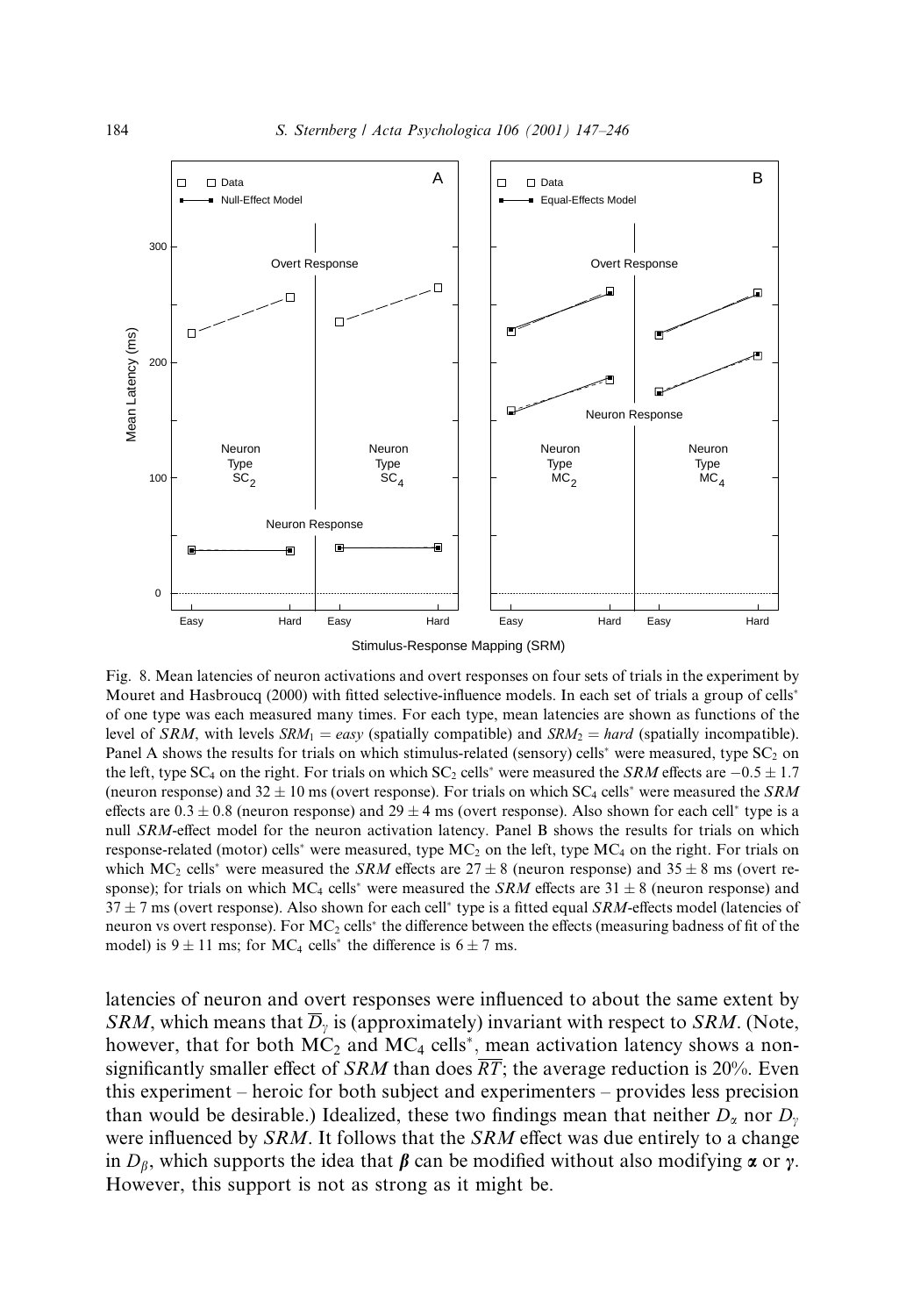### 10.2. Relation of these findings to the demonstration of separate modifiability

To handle three modules  $-$  here organized as stages  $-$  the argument of Table 2 must be expanded. For example, one might search for three factors,  $F$ ,  $G$ , and  $H$ , each selectively influencing a different stage, which would require testing for nine properties like the four in Table 2. Of those nine properties, these results confirm only three:  $M_{\alpha} \leftarrow G$ ,  $M_{\beta} \leftarrow G$ , and  $M_{\gamma} \leftarrow G$ , where G is SRM, and  $M_{\alpha}$ ,  $M_{\beta}$ , and  $M_{\gamma}$ are the three duration estimates  $D_{\alpha}$ ,  $D_{\beta}$ , and  $D_{\gamma}$ , respectively. Hence, while Mouret and Hasbroucq have provided an important and novel demonstration of selective influence in a neural process, the argument for modularity could be considerably strengthened (Section 2.3): we know neither that  $M_{\alpha}$  and  $M_{\gamma}$  are sensitive nor that they can be modified separately from  $M_\beta$  or from each other. For example, the present findings leave open the following possibilities for  $\alpha$ :

- (1)  $\alpha$  is influenced by no task factors it is non-modifiable.
- (2)  $\alpha \leftarrow SRM$ , but this is not reflected in  $M_{\alpha}$ .

(3)  $\alpha \leftarrow SRM$ .

If  $M_{\alpha}$  were now shown to be sensitive (responsive to some other factor), this would falsify (1), reduce the plausibility of (2) (which would now require that  $M_{\alpha}$  reflect some functional changes in  $\alpha$  but not others), and hence strengthen (3).

# 10.3. Comments

In relation to the goal of identifying modules, the major limitation of the present example is the absence of one or more factors with systematic effects that influence  $\alpha$ and/or  $\gamma$  selectively. <sup>36</sup> Without such information the demonstration of modularity is incomplete (Section 2.3) even for two processes, and certainly for three, where nine properties must be established rather than only the four listed in Table 2.

Idealizing the data, we have learned that of the 244 ms in the  $\overline{RT} = \overline{D}_{\alpha} + \overline{D}_{\beta} + \overline{D}_{\gamma}$ , a substantial part  $(\overline{D}_{\alpha} + \overline{D}_{\alpha} = 102 \text{ ms}, \text{ or } 42\%)$  is invariant with respect to SRM, evidence for the selective influence of  $SRM$  on an epoch within the RT, and hence for a stage model. The strength of this evidence would be greatly enhanced if the sensitivity of  $D_{\alpha}$  and/or  $D_{\gamma}$  could be established, even using factors whose influence was non-selective.

The four examples (2, 5, 6, and 8) based on brain measures all require the assumption that the measure (here,  $T_a$ ) corresponds to the neuronal implementation of (part of) the process that controls the behavior. It is in the present example that this assumption is most defensible, because the measurement of individual neurons permits more persuasive tests of task-essentiality (Section 1.7; Appendix A.10.1) than the other brain measures. Applying such criteria to individual neurons seems especially important, given the finding (Appendix A.10.1) that even areas S1 and M1 of the monkey cortex each contain mixtures of sensory and motor cells.

<sup>&</sup>lt;sup>36</sup> See Appendix A.10.3 for a discussion of effects of the stimulus (t vs f) and the response (T vs F) as factors, in this connection.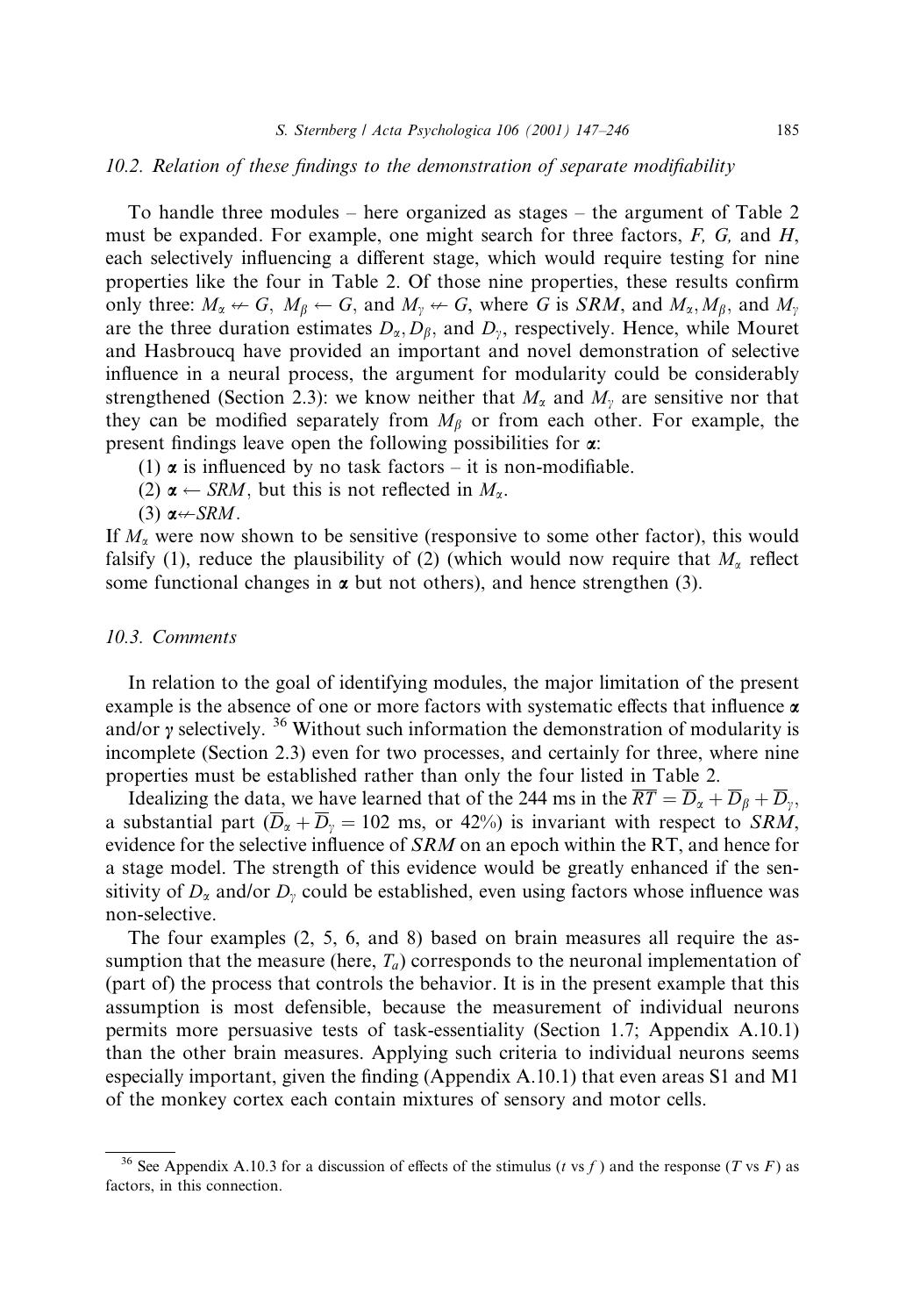Behavior is controlled by populations of neurons (Parker & Newsome, 1998); it is not obvious that the mean is the appropriate statistic of the population latency distribution to compare to the behavioral latency measure  $\overline{RT}$  (Appendix A.10.2). Appendix A.6 contains a brief summary of a study in which the latency of the LRP in humans was used as an indicator of the boundary between two stages, analogous to  $T_a$ .

# 11. Evidence from fMRI for modular neural processes implemented by anatomically delimited processors (Ex. 6)

Among the informal (and controversial) assumptions that appear to underlie the interpretation of localized brain activation in much research using functional brainimaging (such as PET and fMRI; Frackowiak, Friston, Frith, & Mazziotta, 1997; Posner & Raichle, 1994) are the following four:

- (1) The neural processes  $(\alpha, \beta, \ldots)$  that underlie different functional operations are likely to be implemented by neural processors that are localized in the brain such that they occupy non-overlapping brain regions  $(\mathbf{R}_{\alpha}, \mathbf{R}_{\beta}, \ldots)$ and are of a size resolvable by the imaging method.  $37$
- (2) If and only if a process (e.g.,  $\alpha$ ) occurs during performance of a task, there is an increase in activation of the region containing the corresponding processor  $(\mathbf{R}_{\alpha})$ , relative to a task in which  $\alpha$  does not occur. <sup>38</sup>
- (3) If the same operation (e.g.,  $\alpha$ ) is employed in two different tasks, it is likely to be implemented by the same neural processor (located in region  $\mathbf{R}_\alpha$ ).
- (4) Many laboratory tasks are accomplished by a set of distinct mental-processing operations, some of which are also employed in other tasks.

The "only if" in Assumption 2 (process occurrence *necessary* as well as sufficient) is needed, with the other assumptions, to infer the occurrence of  $\alpha$  from activation of  $\mathbf{R}_{\alpha}$ . It is equivalent to assuming that the neural processes carried out in regions  $\mathbf{R}_{\alpha}$ and  $\mathbf{R}_{\beta}$  are modular. (To see why, replace  $M_A, M_B$ , and processes A and B in Table 2 by  $M_{\alpha}$ ,  $M_{\beta}$ , and processes  $\alpha$  and  $\beta$ , respectively.)

The best-known paradigm in which functional imaging methods have been used is task comparison (Section 1.6; Appendix A.1), in which we search for dissociations between tasks, each accomplished by a qualitatively different complex process, rather than dissociations among parts of the complex process used to carry out a single task. In the simplest case, one selects two tasks, Task 0 and Task 1, and compares the associated patterns of brain activation. Inferences from the differences between these

<sup>&</sup>lt;sup>37</sup> It has to be recognized that neural processors that are distributed over large regions or intermingled in small regions are less likely to be picked up using fMRI (Geisler & Albrecht, 2000, p. 82n). Also, the possibility that human brain regions contain neuron types with diverse functions is made more plausible by the discovery that primary somatosensory and motor areas in monkeys each contain both "sensory" and "motor neurons" (Appendix A.10.1). See also Phillips, Zeki, and Barlow (1984).

<sup>&</sup>lt;sup>38</sup> This in turn requires that spatially resolvable brain regions can be found that are functionally homogeneous.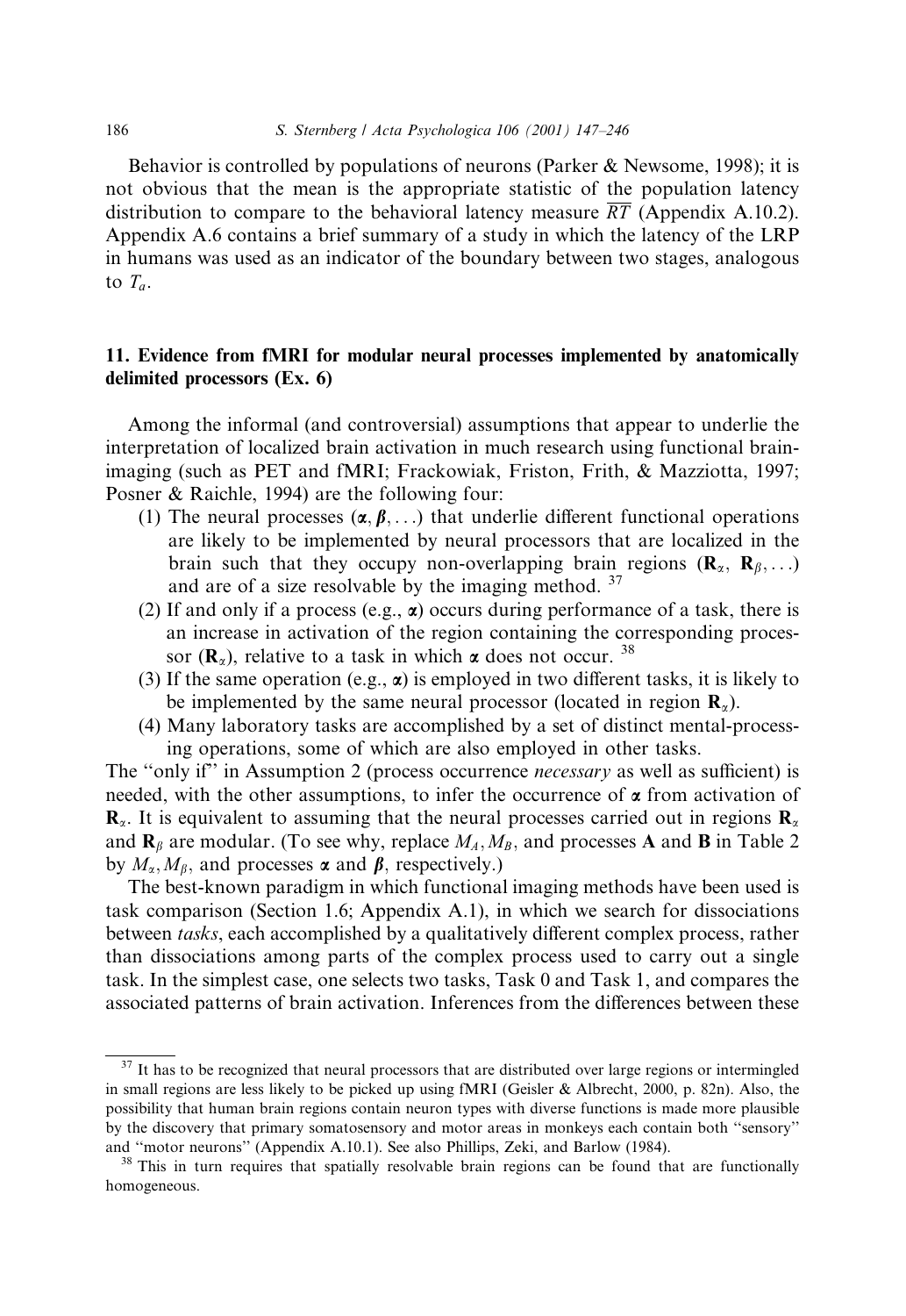patterns are made in the context of a *task theory* for each task, which specifies the set of mental operations it requires. (While typical inferences require such task theories, they are sometimes only implicit.) Among other things, these inferences depend on the validity of the two task theories. The principal goal of such studies is to use the task theories together with the measured activation differences to discover the locations of the processors that carry out the hypothesized component operations, without necessarily validating the two task theories or assessing the modularity of these operations.<sup>39</sup>

Similar ideas and fewer assumptions lead to the use of fMRI for process decomposition, which can help validate a task theory as well as localize its constituent processes. As there is only one task, we eliminate Assumptions 3 and 4. And to justify the interpretation of brain-image differences due to within-task factor variation we replace Assumption 2 by:

 $(2')$  If and only if a process (e.g.,  $\alpha$ ) that occurs during a task is prolonged or otherwise made more difficult, there is an increase in activation of the region containing the corresponding processor  $(\mathbf{R}_{\alpha})$ . <sup>40</sup>

Consider a single task for which performance depends on modular processes  $\alpha$ and  $\beta$ . Suppose these process are accomplished by neural processors that occupy non-overlapping brain regions  $\mathbf{R}_{\alpha}$  and  $\mathbf{R}_{\beta}$ , and therefore provide pure measures  $M_{\alpha}$ and  $M<sub>β</sub>$  of processor activation. (Given the assumed links between functional and neural processes,  $M_{\alpha}$  and  $M_{\beta}$  are also pure measures of functional processes A and **B.**) If we can find a factor  $F(G)$  that selectively influences **A** (**B**), then if it influences the activation of either region, it should plausibly also selectively influence  $M_{\alpha}$  ( $M_{\beta}$ ). <sup>41</sup> One example of a candidate task is a choice–reaction experiment, for which the task theory might assert that the sub-processes include modules for stimulus identification and response selection; the two factors might be *stimulus* quality  $(SQ)$  and stimulus-response mapping familiarity  $(MF)$ . (See Section 16 for relevant behavioral evidence.) Some requirements for a study of this kind are described in Appendix A.11.1; as I have been unable to find a study that meets them, the present example is hypothetical.

Fig. 9 shows mean data from a pair of hypothetical experiments in such a task. In one experiment (panel A), with G at a fixed level and four levels of F, changing the level of F leaves  $M_\beta$  invariant while changing  $M_\alpha$ . In the other experiment (panel B),

<sup>&</sup>lt;sup>39</sup> A classic example of task comparison in brain imaging is provided by Petersen, Fox, Posner, Mintun, and Raichle (1988). See Appendix A.1 for a more extensive discussion of task comparison, its use with fMRI, and the contrast between task comparison and process decomposition. <sup>40</sup> Prolonging a process may not increase its instantaneous neural activation level while it is occurring.

The fMRI signal is inherently a time average, however; if the period of elevated activation is brief compared to the effective period of the average, then an increase in its duration will increase that average.  $41$  With about  $10^5$  neurons/mm<sup>3</sup> (Wandell, 1995), a typical fMRI voxel (volume element) of 70 mm<sup>3</sup>

contains almost  $10<sup>7</sup>$  neurons. Due to this limit on the spatial resolution of fMRI, meaningful changes in activation patterns within voxels may not be reflected in  $M_{\alpha}$  or  $M_{\beta}$ .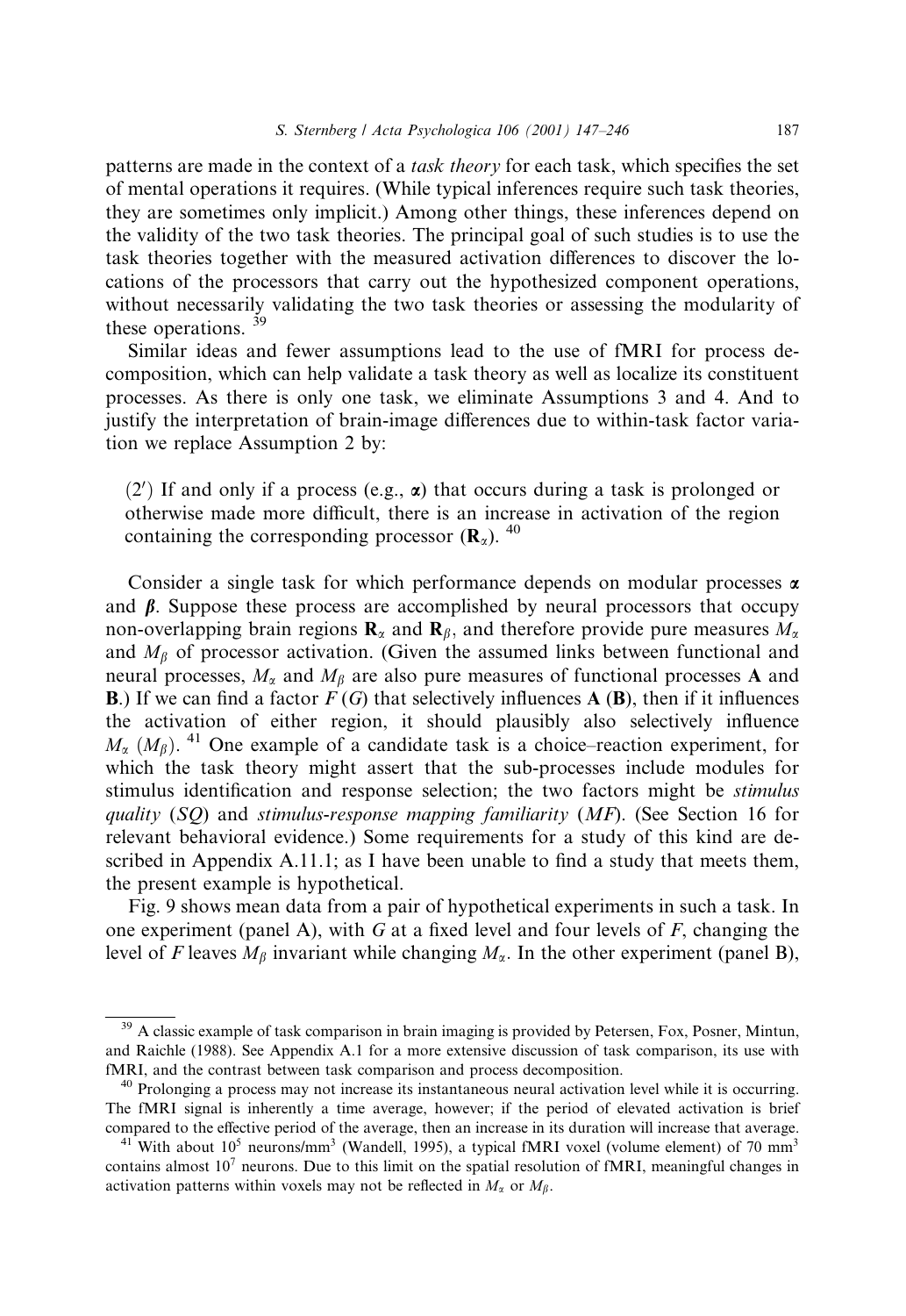

Fig. 9. Idealized hypothetical data from a pair of experiments in which localized measures of brain activation  $M_{\alpha}$  and  $M_{\beta}$  are obtained in two regions  $\mathbf{R}_{\alpha}$  and  $\mathbf{R}_{\beta}$ . Values shown are the means over N subjects. Panel A: The two measures as functions of the level of factor  $F$ , with the level of factor  $G$  fixed at  $G_2$ . Panel B: The two measures as functions of the level of factor  $G$ , with the level of factor  $F$  fixed at  $F_1$ . Unlike Fig. 5, the x-axes have not been rescaled for linearity of the effect of the most potent factor. See Appendix A.11.2 for discussion of statistical issues.

with F at a fixed level and three levels of G, changing the level of G leaves  $M_{\alpha}$  invariant while changing  $M_\beta$ . (The statistical treatment of such data is considered in Appendix A.11.2.) Such results support the hypotheses that the task involves (at least) the two processes  $\alpha$  and  $\beta$ , that  $M_{\alpha}$  and  $M_{\beta}$  are pure measures of them, that  $\alpha$ and  $\beta$  are modular and selectively influenced by F and G, respectively, and that they are carried out by neural processors in regions  $\mathbf{R}_{\alpha}$  and  $\mathbf{R}_{\beta}$ . Thus, in addition to localizing processes  $\alpha$  and  $\beta$  in the brain, such results provide support for the task theory. However, such data provide us with less confidence about the modularity of **A** and **B** than of  $\alpha$  and  $\beta$  because there may be no support for the assumed  $\alpha$ -A and  $\beta$ -B linkage. How might such support be provided? One approach would be to search for pure or composite *behavioral* measures of processes **A** and **B**, and seek evidence for **A** (**B**) being influenced selectively by the same factors as  $\alpha$  ( $\beta$ ). <sup>42</sup>

In addition to providing evidence for modularity of processes and processors as well as functional localization, a test of the task theory, and information (from the nature of the factors) that helps to define the processes of interest, the method has four other desirable features: First, a theory for only one task is required. Second, because  $M_{\alpha}$  and  $M_{\beta}$  are pure measures, the critical question is whether a factor

<sup>&</sup>lt;sup>42</sup> Appendix A.6 summarizes such parallel evidence from an actual study, but where the brain measurements were time measures based on ERPs. However, parallel behavioral evidence may not always be available (Section 6.1).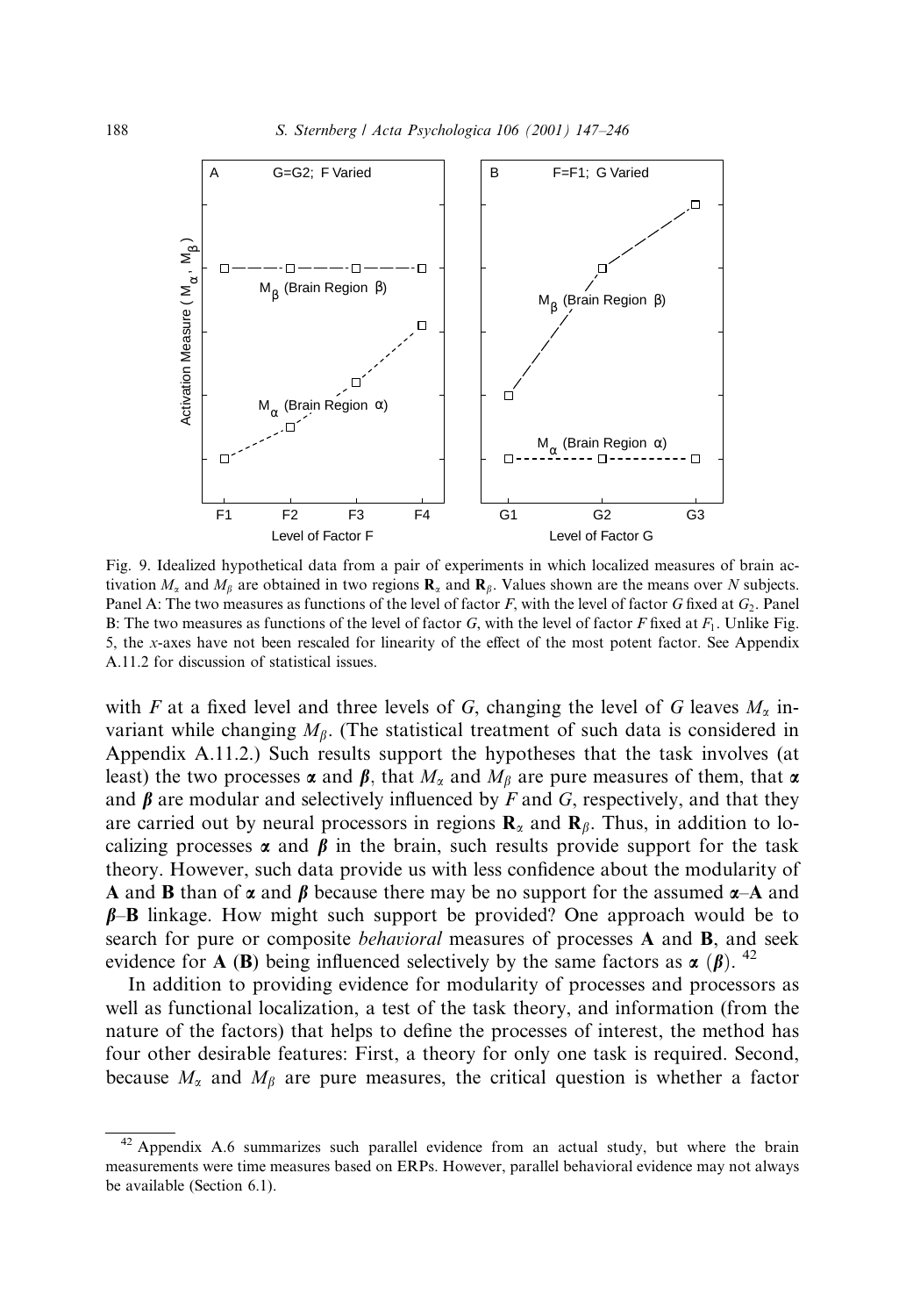changes an activation measure or leaves it invariant; the thorny issue of the appropriate combination rule for activation levels therefore need not be addressed. Third, because comparisons are of different conditions within the same task, there is no baseline task, hence, again, no need to assume any particular combination rule for baseline and task-dependent activation.<sup>43</sup> And fourth, while the presence vs absence of a process (in the task-comparison method) is a factor with only two levels, this method permits the use of multiple-level (within-task) factors, with its several advantages (Appendices A.2.1, A.9.2).

On the other hand, among the sources of concern associated with this method as well as some other imaging methods are the following: With a time constant on the order of seconds, the hemodynamic response is sluggish in relation to the time scale of interesting mental operations, which could lead to contamination of localized activation measures. Together with trials averaging, this even raises the possibility that events that follow a behavioral response may be interpreted as being required for it to occur, and that the increased activation measure for a region occurs on only a subset of trials. Finally, if the assumption of functional localization were to fail substantially in a particular study, as might be expected from some single-neuron studies (Appendix  $A.10.1$ ), then we would be unlikely to find evidence for selective modifiability: persuasive invariance of activation in one region concurrent with systematic change in another (such as shown in Figs. 9A and 9B) would be improbable.

A factorial version of the pair of experiments. As argued in Appendix A.9, a factorial experiment rather than two one-factor experiments, while not essential, supplements demonstrations of selective influence such as those shown in Fig. 9 with useful tests of generality. Consider panel A, for example. In a  $4 \times 3$  factorial experiment we should find, first, that  $M_{\alpha}$  behaves identically at each level of G, and, second, that the invariance of  $M_\beta$  with respect to F is expressed at each level of G by a different flat function of  $F$ -level. In addition, such an expanded experiment permits assessing the extent to which any deviations from the expected patterns are systematic (see Exs. 3, 7, and 9). The cost of such considerable enrichment of the results is an increase in the number of conditions from seven  $(3 + 4)$  to only 12  $(3 \times 4)$ .

### 11.1. Comments

In this example we consider the assumptions often used in making inference from fMRI measurements in task-comparison studies. I suggest that a smaller and perhaps weaker set of assumptions can be used as a basis for identifying modular processes  $\alpha$  and  $\beta$  used in implementing the complex process for a single task, and thus acquire evidence about the modularity of the processes A and B that they implement.

<sup>&</sup>lt;sup>43</sup> The rule assumed in the task-comparison paradigm (Appendix A.1.2.4) is almost always summation; usually its validation is at best indirect, because the conditions that would permit a test are not included.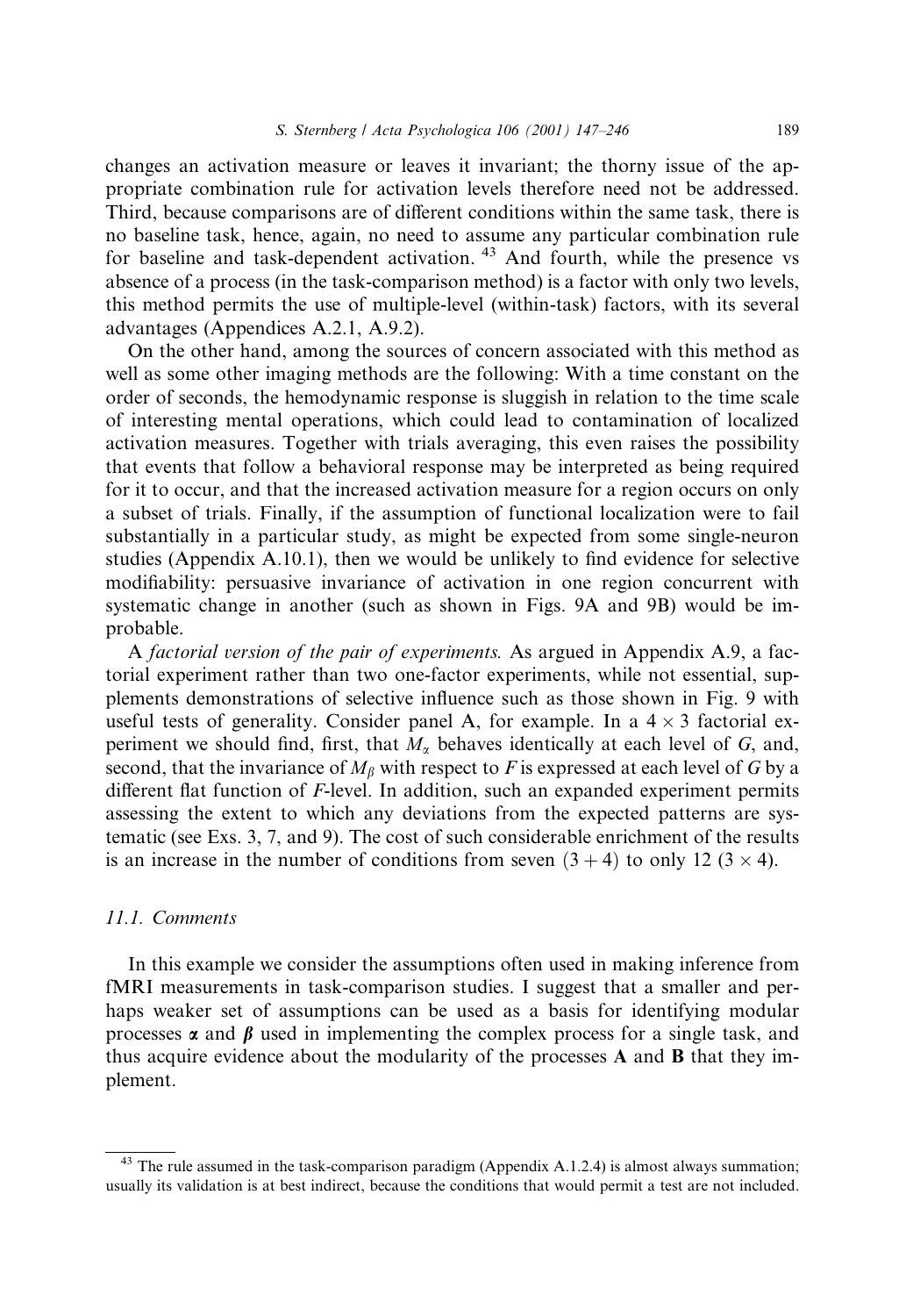But how strongly does the modularity of neural processes support the modularity of functional ones? That we observe only measures of functional processes and not the processes themselves, and that one measure of one such process might be invariant with respect to a factor while another measure of the same process might not be (Section 2.1), also applies to neural processes. In this example, the conclusion that processes carried out by  $\alpha$  and  $\beta$  are modular is based on the selective influence of F and G on spatially and temporally integrated (fMRI) activation measures  $M_{\alpha}$  and  $M_{\beta}$ , respectively. One reason for advocating the search for parallel evidence using behavioral process measures  $M_A$  and  $M_B$  is that the outcome of such a search is not obvious: Especially as measures of temporally and spatially integrated neural activity, it is possible that  $M_{\alpha}$  and  $M_{\beta}$  are merely crude and partial indicators that might be invariant with respect to a factor that substantially influences the corresponding neural process. (See Section 1.7 for other relevant considerations.) Hence, at least early in such research, it may be desirable to use tasks for which factors with selective influence have already been found in successful functional decomposition.

# 12. Introduction to four examples of inference based on composite measures

In each of the examples of Sections 13–16 a composite measure of the process is used, rather than pure measures of its parts. In the three behavioral examples the composite measures are standard indices of task performance (detectability, response rate, and reaction time); in each case a combination rule is specified and tested (Tables 3, 4, 8). In Ex. 8, where brain measurements are used, the combination rule is known, hence need not be tested.

**Example 7** (Evidence for modular spatial-frequency analyzers from "probability summation" at threshold). As discussed in relation to Ex. 4 (where the measures were pure), the selective effects of high-contrast adapting gratings of particular spatial frequencies on detection thresholds over a range of frequencies have provided one argument for modular spatial-frequency analyzers. Another kind of evidence is how the detectabilities of gratings of two different frequencies combine (producing a composite detectability measure) if they are presented together as a compound grating (Sachs et al., 1971). When the frequencies are sufficiently separated, the behavior of the composite measure indicates that they are detected by different modular analyzers *(two-channel model)*. The discussion shows why a multiplicative combination rule for the non-detection probabilities of the two analyzers (usually called ``probability summation'') is appropriate. In Appendix A.13, we consider Sachs et al.'s *single-channel model*, which fits the data when the two frequencies are close and the two-channel model fails. When the frequencies are separated the singlechannel model fails, strengthening the evidence for modularity.

**Example 8** (Evidence from ERP amplitude for modular neural processes). The electrical potential at a point on the scalp is a composite measure of the contributions from all the voltage sources in the brain, suitably weighted. In his *additive-amplitude*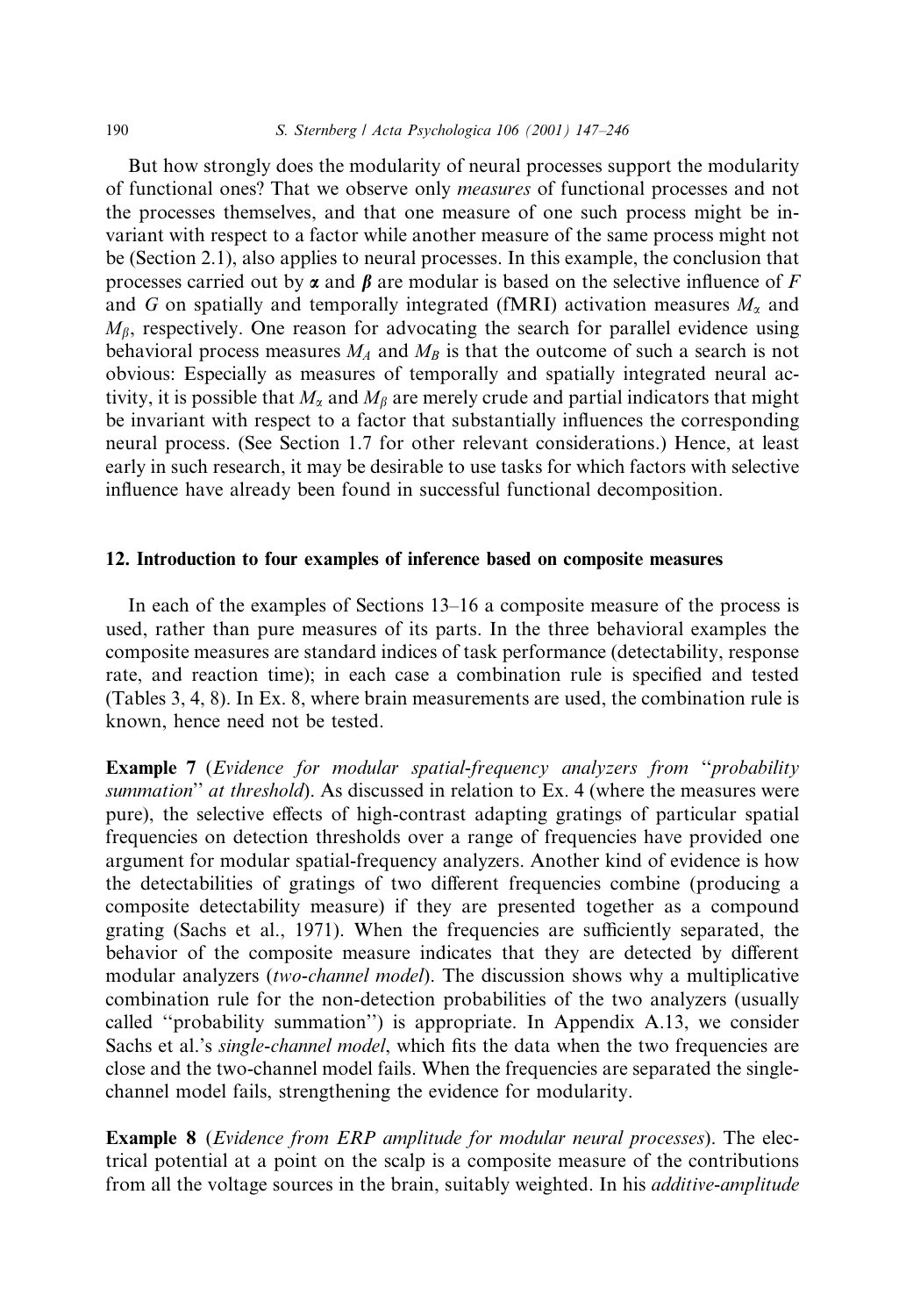method, Kounios (1999) exploits the fact that, unlike our other examples of composite measures, the combination rule (summation) for ERP amplitude is given by physics rather than being one of the hypotheses  $(H3 \text{ in Tables 3, 8})$  to be tested. Such composite measures can be obtained simultaneously at each of several locations rather than just one, which permits stronger inferences.

**Example 9** (Response rate as a composite measure with multiplication as the combination rule). Among the relatively few factorial experiments by students of animal behavior, Roberts (1987) discovered a large number of diverse examples of factors having multiplicative effects on response rate,  $RR$ , one from a study by Clark (1958). Such a pattern can arise if the combination rule for the contributions to  $RR$ of different processes (influenced selectively by those factors) is multiplication; Roberts has considered what sort of process model would create such a combination rule. By transforming Clark's data logarithmically, multiplicative factor effects become additive, and we can apply familiar tests of additivity. Because the factors had more than two levels, we can see the advantages of scaling them numerically (as in Ex. 3), which helps here in assessing the extent to which deviations from additivity are systematic. Together with Ex. 1, this example differs from the others in how responses are controlled: here, individual responses are operants, rather than being elicited by individual stimuli.

**Example 10** (Selective effects of sleep deprivation). One application of the separatemodifiability method to a composite measure  $\overline{RT}$  with summation as the combination rule is the AFM, which has been used effectively and in interesting ways by Sanders. Unlike most of the other examples, a study by Sanders et al. (1982) goes beyond merely demonstrating the separate modifiability of two processes, by also showing that two additional factors, one being the amount of sleep deprivation, influences only one of those two processes. <sup>44</sup> While most experiments on sleep deprivation have used the task-comparison approach, leading experts to conclude that deprivation influences all mental processes (Appendix A.1.2.2), this use of the singletask process-decomposition approach indicates otherwise. As well as prolonging RT, sleep deprivation increases the number of response omissions; in Appendix A.16 we consider the proportion of trials on which responses are produced as a composite measure with multiplication as the combination rule, and also discuss several issues in the interpretation of additive  $\overline{RT}$  effects, and what, exactly, a stage model is.

# 13. Evidence for modular spatial-frequency analyzers from `probability summation' at threshold (Ex. 7)

In Section 9 we considered evidence for modular spatial-frequency analyzers (or "channels") from the selectivity of the effects of adapting to a sinusoidal grating of

 $44$  This required Sanders et al. to run a four-factor  $(2<sup>4</sup>)$  experiment.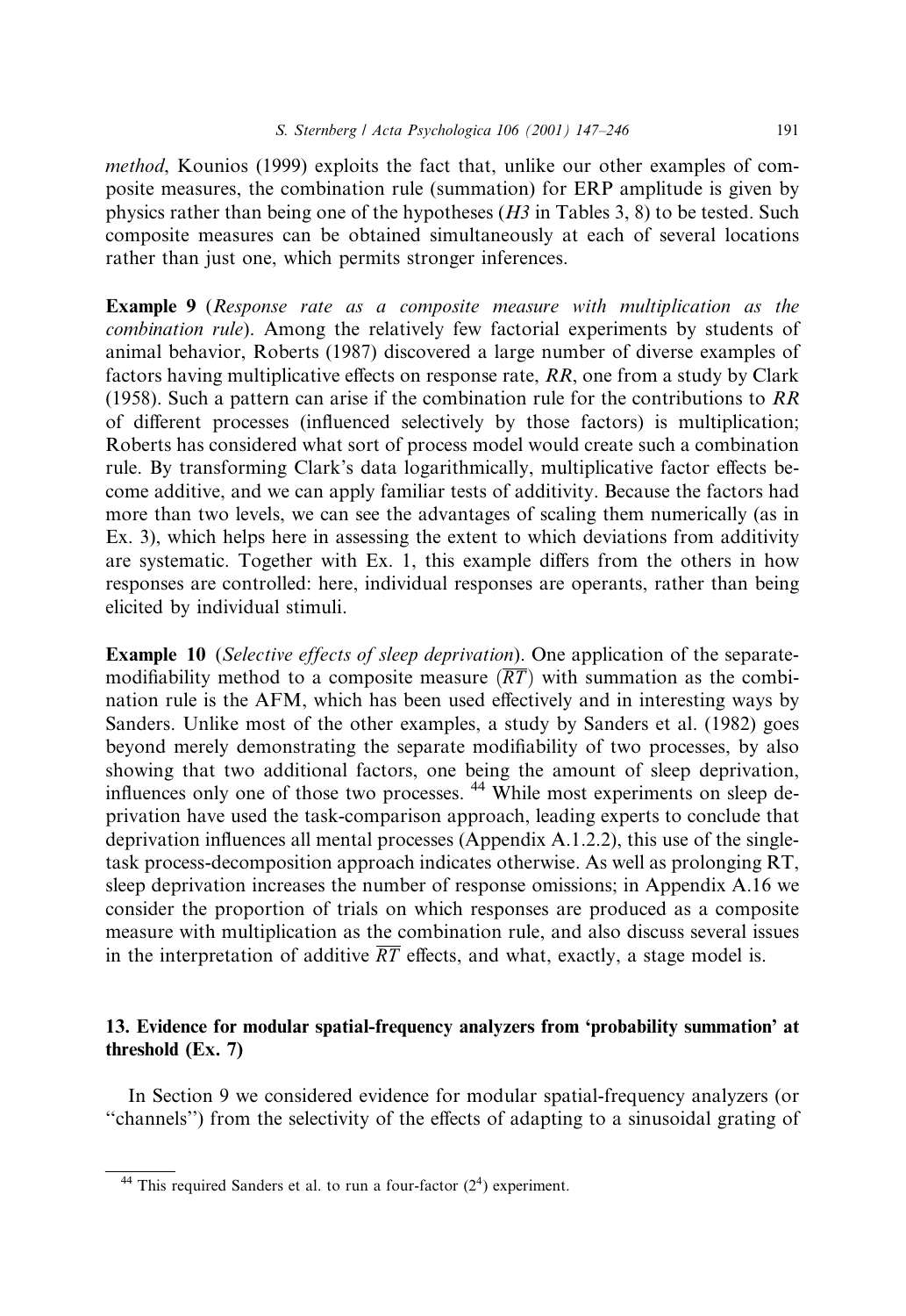one spatial frequency on the modulation-contrast thresholds for detecting test gratings over a range of frequencies. If detection thresholds are determined by modular band-limited analyzers, then the absence of an effect far from the adapting frequency (outside the inferred band of the adapted analyzer) favors the hypothesis. In a ground-breaking and once controversial paper, Sachs et al. (1971) adopted a different approach; they considered how gratings of two frequencies in a *compound* grating (consisting of superposed simple vertical gratings at frequencies  $f$  and  $f'$ ) combine in influencing the probability of detection. In their experiments, a brief test stimulus was preceded and followed by a uniform field of the same mean luminance; the observer responded "yes" ("detection") if he saw any change. Because  $Pr\{Detect\}$  is then a composite measure, reflecting the contributions of both constituent gratings, the test of separate modifiability requires assuming a combination rule, as discussed in Section 3 and exemplified in Tables 3, 4, and 8.

# $13.1.$  Justification of a multiplicative combination rule for non-detection probability

Suppose spatial frequencies f and  $f'$  are sufficiently far apart such that the analyzers most sensitive to them, A and  $A'$ , are modules (distinct "channels"). That is, they are separately modifiable, as shown by  $A$  being influenced by the *contrast of* the f grating  $(Cf)$  but not by the contrast of the f' grating  $(Cf')$ , and vice versa: factors  $Cf$  and  $Cf'$  influence processes A and A' selectively. As the stimuli in these experiments are near threshold, the behavior of each analyzer is probabilistic: from trial to trial the same signal may or may not excite it, perhaps depending on the levels of external and internal "noise". What is selectively influenced by a factor is therefore a probability. For each analyzer on each trial we define a binary indicator random variable ( $x$  for  $A$ ,  $x'$  for  $A'$ ) that has the value one if its analyzer is excited, and zero otherwise.

As shown below, the appropriate combination rule for  $x$  and  $x'$  is multiplication (Section 3.2). Thus, in addition to assuming  $A$  and  $A'$  to be independent in the sense of separately modifiable, justification of the combination rule required Sachs et al. also to assume that the behaviors of the two analyzers (expressed by the random variables  $x$  and  $x'$ ) are uncorrelated. For example, the fact that  $A$  is excited  $(x = 1)$  on a trial can have no effect on  $Pr{x = 1}$  on that trial. Also, the occurrence of detection responses on "catch" trials, on which no grating was displayed, led them to assume that, independent of these analyzers, a third "guessing" mechanism, GM, may generate a false detection response with some probability regardless of the stimulus; let  $y = 1$  when such a guess is generated, and  $y = 0$ otherwise. Random variables  $x$ ,  $x'$ , and  $y$  are then assumed to be mutually independent stochastically. <sup>45</sup> Finally, Sachs et al. (1971) assumed that the observer

<sup>&</sup>lt;sup>45</sup> As discussed in Appendix A.3.3, whereas the zero-correlation requirement can be violated for processes we would regard as modular, support for stochastic independence strengthens the evidence for modularity.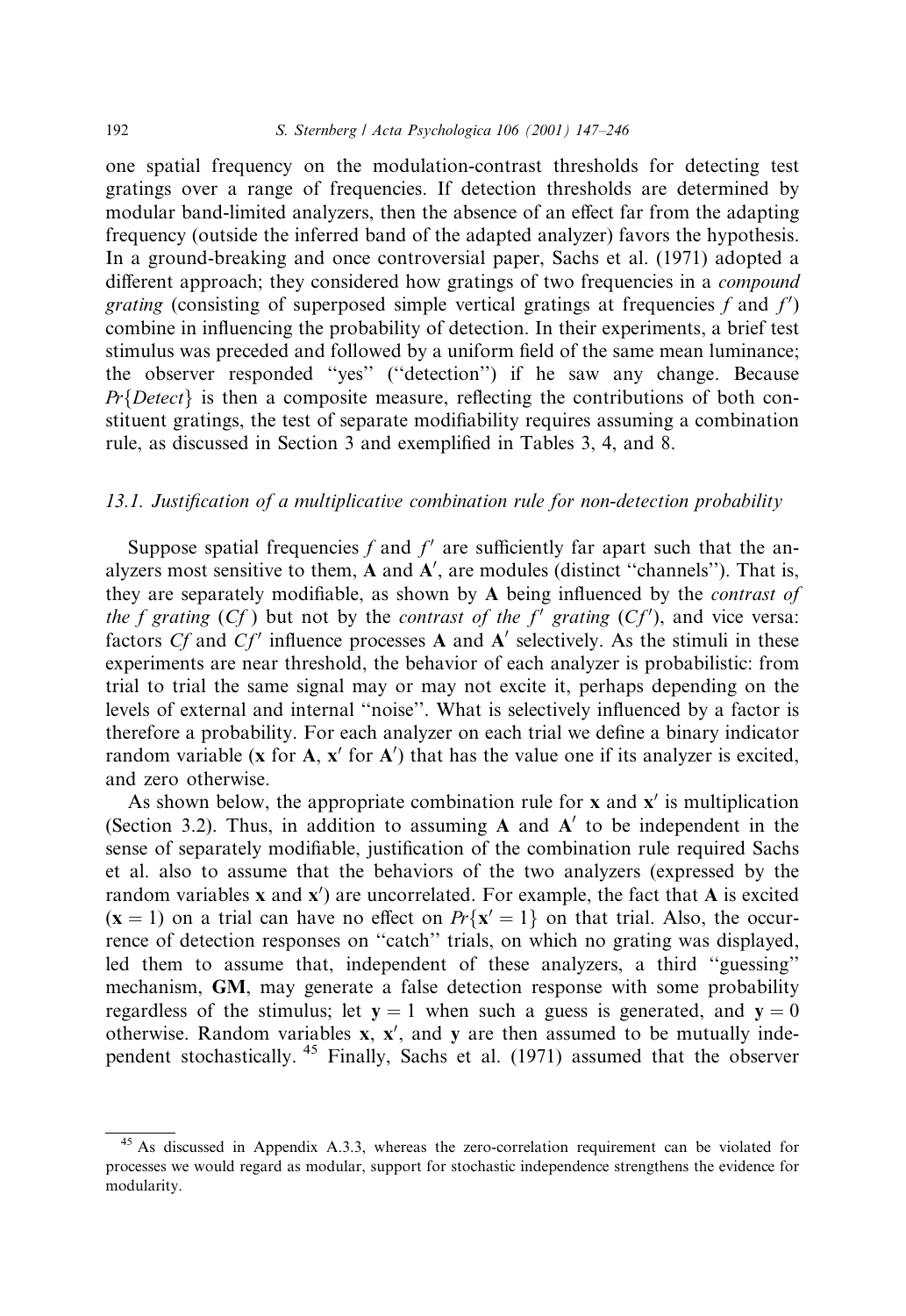makes an overt detection response on a trial if and only if at least one of the variables  $x$ ,  $x'$ , or  $y$  is non-zero.  $46$ 

The consequences of these assumptions can be more simply expressed if we consider  $P_{ND} = Pr\{Nondetect\} = 1 - Pr\{Detect\}$  rather than  $Pr\{Detect\}$ . Non-detection occurs if and only if  $x$ ,  $x'$ , and  $y$  are all zero; using the stochastic independence of these three random variables, it follows that  $P_{ND} = Pr{\mathbf{x} = 0} \times Pr{\mathbf{x}'$  $= 0$  × Pr{y = 0}, a multiplicative combination rule similar to Eq. (4). Given contrast levels  $Cf = Cf_j$  and  $Cf' = Cf'_k$ , we let  $\pi(Cf_j) = Pr\{\mathbf{x} = 0\}$  be the probability that **A** is not excited, let  $\pi'(Cf_j') = Pr\{\mathbf{x}' = 0\}$  be the probability that **A**' is not excited, and let  $p_{ng} = Pr{y = 0}$  be the probability that no guessed "yes" is generated. The assumptions above then imply that

$$
P_{ND}(Cf_j, Cf'_k) = \pi(Cf_j) \times \pi'(Cf'_k) \times p_{ng}.
$$
\n(8)

That is,  $C_f$  and  $C_f$  are *multiplicative factors*, because the composite measure is a product and their levels influence different factors in that product (Section 3.2).

# 13.2. Three tests of the joint hypothesis

The joint hypothesis is as in Table 4, with modules A, A' and measure  $M_{AA'} = P_{ND}$ , but strengthened by the added hypothesis that GM neither affects nor is affected by  $A$ and  $A'$ , and by replacement of  $H5$  by the mutual stochastic independence of the contributions of  $A$ ,  $A'$ , and  $GM$ . (See Appendix A.2.3 for an alternative formulation of the inferential logic.) In Sachs et al.'s primary test, they fixed f at 14 cycles/deg and set f' at different values in different conditions, some far from f (the furthest were 2.8) and 28 cycles/deg) and some near  $f$  (the closest was 11.2 cycles/deg). In each condition, Cf took on levels in a random sequence selected from  $0 = Cf_1 < Cf_2$  $\langle \cdots \langle Cf_n \rangle$  with  $n \approx 6$ . Cf' was randomly either  $Cf' = 0$ , generating a simple (f) grating, or a fixed value  $Cf_2' > 0$ , generating a *compound*  $(f, f')$  grating. Each condition thus consisted of an  $n \times 2$  (Cf  $\times$  Cf') factorial design, with the (Cf<sub>1</sub>, Cf'<sub>1</sub>) cell consisting of catch trials (zero contrasts for both  $f$  and  $f'$ ). For the simple grating,

$$
P_{ND}(Cf_j,0)=\pi(Cf_j)\times p_{ng}.\tag{9}
$$

Combining this with Eq.  $(8)$  for the compound grating, we find

$$
P_{ND}(Cf_j, Cf'_2) = \alpha P_{ND}(Cf_j, 0), \quad (0 < \alpha < 1), \tag{10}
$$

where  $\alpha$  is the constant  $\pi'(Cf_2')$ . The result of adding the f' grating (the result of changing the level of factor  $Cf'$  from zero to a fixed positive value) is thus predicted to be *multiplication* of  $P_{ND}$  by a fixed constant  $0 < \alpha < 1$ , regardless of the level of Cf.

<sup>&</sup>lt;sup>46</sup> For discussion related to such models, in which what is combined are binary decisions about each of several sources of information rather than the (possibly continuous) information on which those decisions are based, see, for example, Graham (1989, especially Chapters  $4 \& 7$ ), Shaw (1982, on evidence favoring ``second-order integration''), and Treisman's (1998) review and elaborations of ``probability-summation'' models.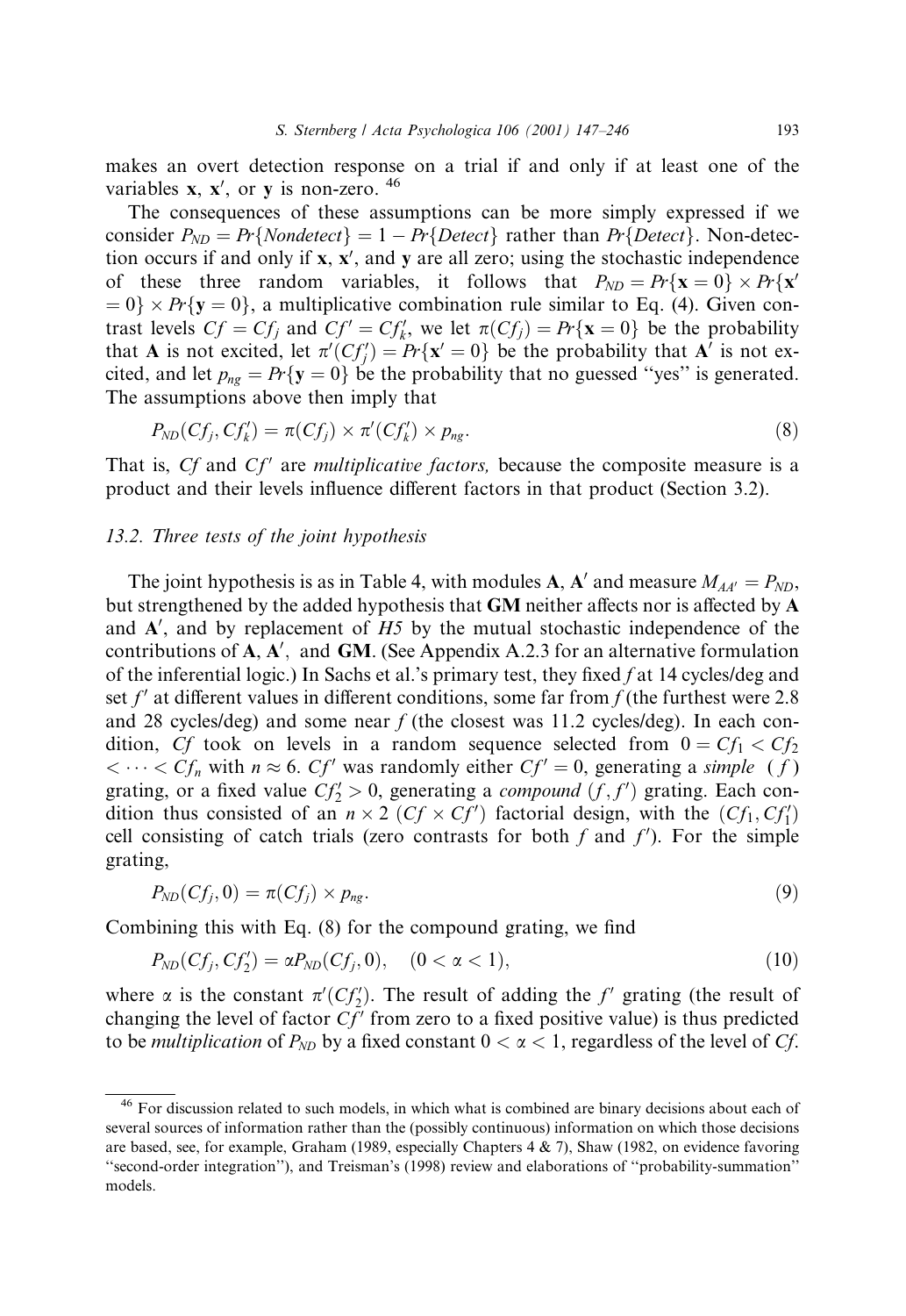As  $\alpha$  is just the p.effect of  $Cf'$ , we see that it is invariant with respect to  $Cf$ ; similarly, the p.effect of changing the level of Cf from  $C_f$  to  $C_{f+1}$  (for example) is invariant with respect to  $Cf'$ .

The plots in Fig. 10, of data from three of the conditions shown in Sachs et al.'s Fig. 8, differ from theirs in assuming nothing about the form of the psychometric function other than its monotonicity. To help visualize any systematic pattern in the model-data deviations, I scaled the  $Cf$  levels (x-axis) in each condition so as to linearize the observed proportions for the simple grating,  $\hat{P}_{ND}(Cf_j, 0)$ , and hence the predicted proportions for the compound grating. From Eq. (10), we then expect the observed proportions for the compound grating,  $\hat{P}_{ND}(Cf_j, Cf'_2)$ , to fall on a linear



Fig. 10. Data from one subject in three conditions of a grating-detection experiment by Sachs et al. (1971, Fig. 8). For each condition, each open symbol shows the proportion,  $\hat{P}_{ND}$  of  $N = 100$  trials on which the observer reported "no change", as a function of the contrast  $(Cf)$  of the grating with spatial frequency  $f = 14$  cycles/deg, for simple gratings (no other frequency present;  $Cf' = Cf'_1 = 0$ ) and for compound gratings (also containing a superposed fixed-contrast grating with frequency  $f$ ;  $Cf' = Cf'_{2} > 0$ ). Panels A and C show conditions in which  $f'$  was 2.8 and 28 cycles/deg, respectively, far from  $f = 14$  cycles/deg. Panel B shows a condition in which  $f'$  was 11.2 cycles/deg, close to f. For each condition the x-axis has been scaled so as to linearize the simple-grating data. The two-channel (modular-analyzer) model implies that  $P_{ND}(compound)$  is a fixed proportion ( $\alpha$  in Eq. 10) of  $P_{ND}(simple)$ , as shown by the lower fitted line and filled squares. Non-detection proportions for catch trials (zero contrast at both frequencies) are shown by the highest value of  $\hat{P}_{ND}$  in each panel. Error bars represent  $\pm$ S.E., based on binomial variance. Also shown in each panel are the fitted values for a broadband single-channel model (Appendix A.13). Because the basic data are no longer available, values were determined from the 1971 figure.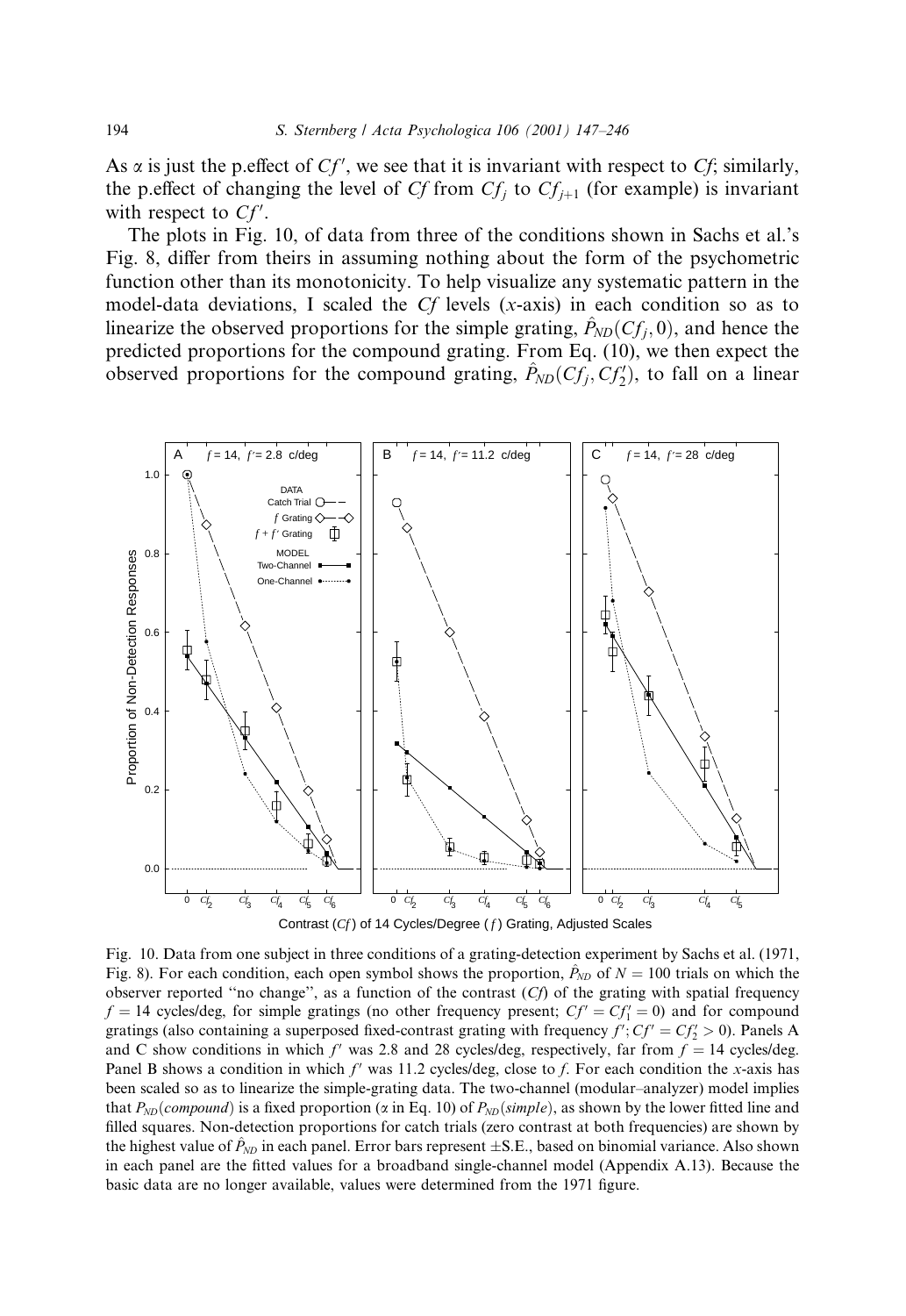function that lies below the  $\hat{P}_{ND}(Cf_j, 0)$  line, and that converges with it where  $P_{ND} = 0$ . The  $\alpha$ -value that best fitted the compound-grating proportions in each condition was determined by least squares; the resulting fitted lines (two-channel model) are shown. Global tests of goodness of fit as well as tests focused on systematic (linear and quadratic) trends in the deviations of the compound-grating data from the fitted model show that for panels A and C (compounds consisting of two frequencies separated by at least a factor of 2) the multiplicative prediction fits well, while it fails dramatically for panel B (compound consisting of two frequencies separated by much less than a factor of 2). Confirming the joint hypothesis, Sachs et al. thus provide us with evidence that detection of compounds of two gratings with sufficiently separated frequencies, but not of those with similar frequencies, is accomplished by modular analyzers.

### 13.3. Comments

In this investigation of separate modifiability, the joint hypothesis is an elaborated version of what is stated in Table 4, including  $H1$ : Analyzers A and A' are modules; H4: Their contributions to  $M_{AA'} = P_{ND}$  combine by multiplication; and H5: These contributions are uncorrelated. <sup>47</sup> The measure  $P_{ND}$  is composite because it reflects contributions from both modules; in this experiment subjects did not attempt to report separately on the presence of  $f$  and  $f'$ . That factors  $Cf$  and  $Cf'$  (the contrasts of frequencies f and  $f'$ , respectively) have multiplicative p.effects on the composite measure  $P_{ND}$  (when f and f' are sufficiently separated) supports the joint hypothesis (in that case). Unlike the joint hypotheses for pure measures (Table 2) and for composite measures with summation as the combination rule (Table 3), this one incorporates the hypothesis of stochastic independence. The finding of multiplicative p.effects therefore supports such stochastic independence, providing stronger evidence for modularity than in these other cases (Appendix A.3.3), as we shall also see in Ex. 9.

As mentioned in Section 9.1, one advantage of the present approach to evaluating the modularity of spatial-frequency analyzers is that it clearly involves one task that employs both analyzers, rather than a different task for each. Ignoring this difficulty, the two kinds of evidence in Exs. 4 and 7 complement each other in demonstrating the modularity of such analyzers when their frequencies are sufficiently different: Ex. 4 shows that they can be selectively adapted by high-contrast simple gratings; the present example shows that their detection performance is selectively influenced by the threshold-level contrasts of separated spatial-frequency components in a compound grating.

One aspect of this example is the demonstration (Fig. 10; Appendix A.13) that a competing broadband one-channel model fails when the two-channel model succeeds, and vice versa. This strengthens the argument, first by demonstrating that the

 $47$  The elaborations of the joint hypothesis result from the need for a third process, GM, which is assumed to function independently of  $A$  and  $A'$ , both stochastically and in its mean contribution.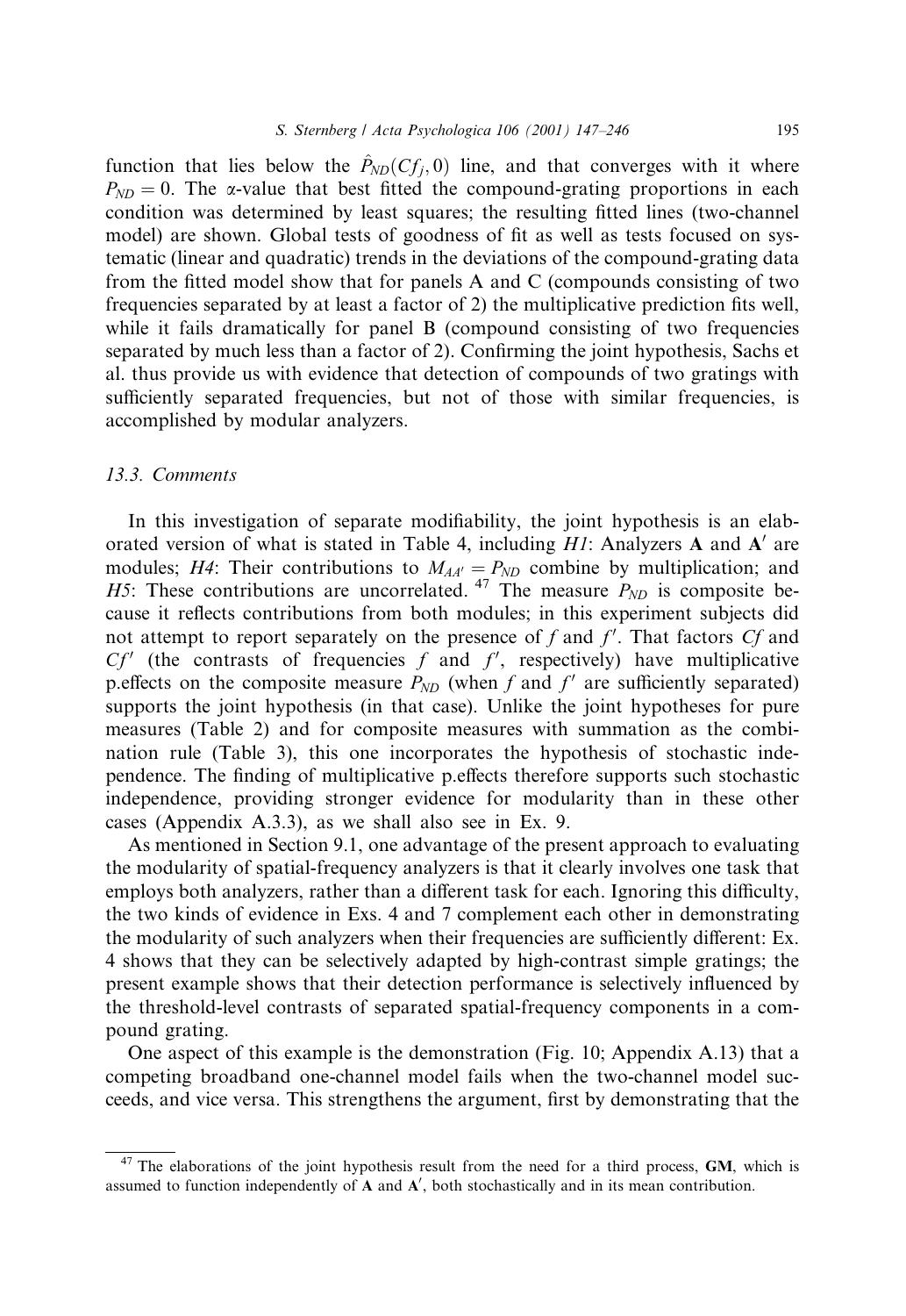## 196 S. Sternberg / Acta Psychologica 106 (2001) 147-246

data features considered, together with their precision, are capable of discriminating between plausible models, and second, by showing a dependence of the relative merits of the two models on the  $f - f'$  difference that is plausible, given the idea that spatial-frequency analyzers have measurable bandwidths. Also, because introduction of the competing model can be regarded as simply replacing one candidate composite measure (Eq. (8)) by another (Eq. (19)), this example permits me to emphasize that a particular measure  $M_{AB}$  may or may not have the behavior hypothesized ( $H4$ and H5, Table 4), just as did Ex. 3 for a pure measure (Appendix A.7.2). Also described in Appendix A.13 are details of fitting the two-channel model.

# 14. Evidence from amplitude of the event-related potential for modular neural processes (Ex. 8)

The  $ERP(t)$  at an electrode site on the scalp is typically the average over trials of a function that relates the voltage at that site to the time since stimulus presentation. As in some other brain measurements (e.g., PET, fMRI), averaging is often required for the measures to be interpretable, because of the poor  $S/N$  ratio. <sup>48</sup> At any particular time  $t = t_0$ ,  $\text{ERP}(t_0)$  is a composite measure of contributions from all the neural processors ("sources" or "generators" of voltage) in the brain that are active at time  $t_0$ . The physics of volume conduction tells us that the potentials from different sources obey linear superposition, and that the combination rule is thus summation: the voltage at a site is a weighted sum of the contributions from all the sources, with the weights dependent on variables such as source-site distance and conductivity, and source orientation (Kutas & Dale, 1997; Nunez, 1981).

# 14.1. The additive-amplitude method

Let the modules H1 in Table 3 be neural processes  $\alpha$  and  $\beta$ . Because the combination-rule part of the joint hypothesis  $(H3)$  is given by physics, the inferential logic in this case is concerned exclusively with  $H1$ . If we are able to find factors  $F$  and  $G$ that influence  $\alpha$  and  $\beta$  selectively during some epoch (and that jointly influence no other neural process), it follows that the factor effects on  $M_{\alpha\beta} = ERP(t)$  during that epoch will be additive *and* that this will be true at any electrode site. This realization was the basis of Kounios' (1999) *additive-amplitude method* (see also Kounios, 1996).

How strongly does a finding of additive factor effects support hypothesis  $HI$ ? As mentioned in Section 1.8, the degree to which confirmation of a prediction supports a hypothesis depends (partly) on the existence and plausibility of alternative hypotheses that generate the same prediction. And it can be argued that we know too little about brain circuitry to estimate the likelihood that two factors that influence

<sup>&</sup>lt;sup>48</sup> Here the "noise" is due partly to brain events probably unrelated to the task being performed, whose contributions are eliminated by subtracting a pre-stimulus baseline level and by an averaging process that reveals only those events that are time-locked to the stimulus.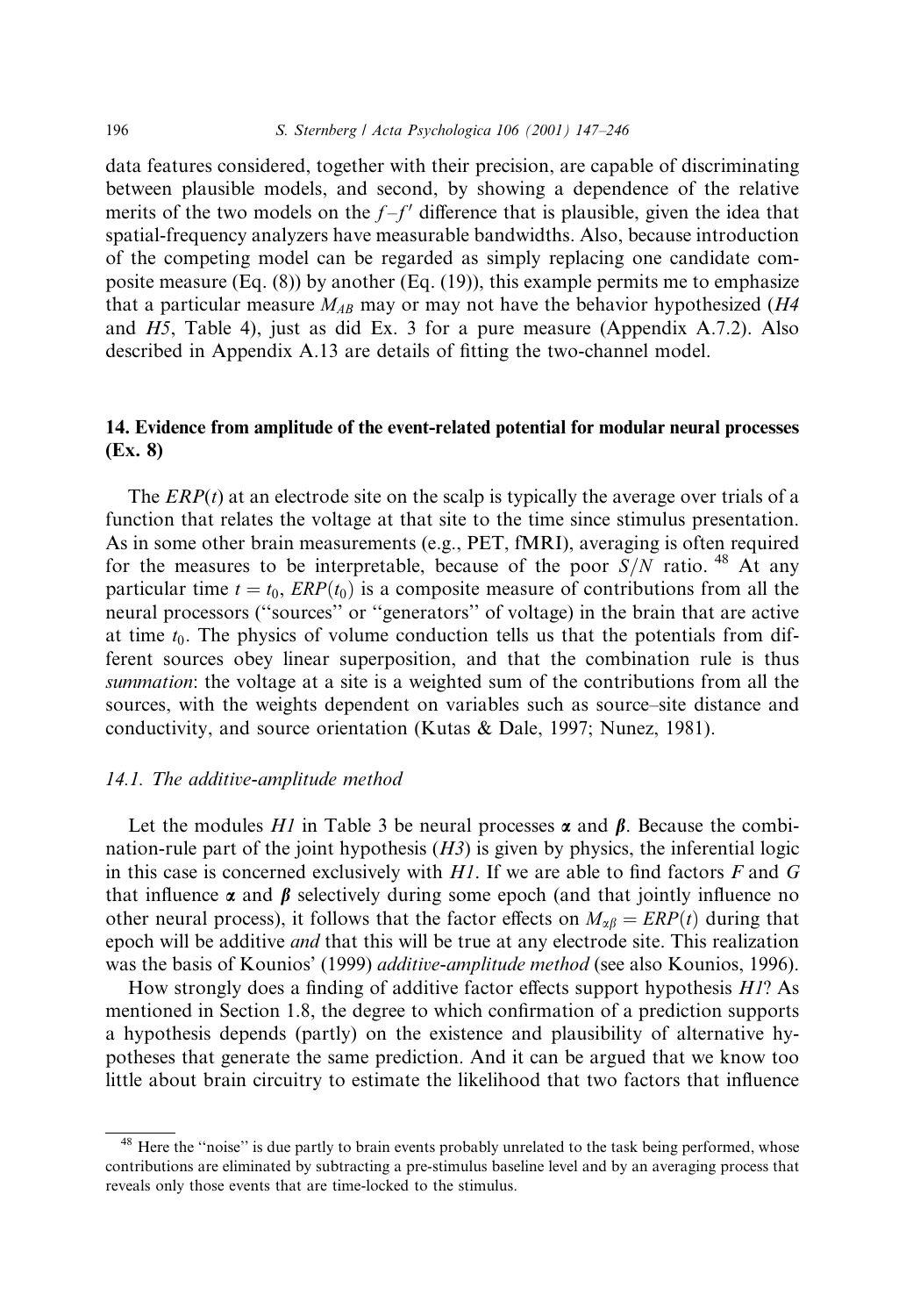the same neural process will have effects on the scalp potential that are additive. <sup>49</sup> However, because multiple electrodes are typically used, we also have information about the locations of processors  $P_\alpha$  and  $P_\beta$ , hence of the sources of the signals that contribute additively to  $M_{\alpha\beta}$ . If  $\alpha$  and  $\beta$  are influenced selectively by F and G, and  $P_{\alpha}$ and  $P_\beta$  have different loci (arguably evidence against the two factors influencing the same process), then we expect the effects of these factors to have different topographies. That is, we expect that the pattern across the set of electrode sites of the relative magnitudes of the effects that  $F$  produces should differ from the pattern for G. Thus, if different topographies are found for the main effects of two additive factors, this strengthens the support for  $H1$  provided by additivity. It is of course possible that two neural processors  $P_{\alpha}$  and  $P_{\beta}$  that implement modular processes are coextensive. Hence, while sameness of topography of the factor effects weakens the support for  $H1$  that is provided by additivity, it does not rule  $H1$  out.

What if two factors interact at some electrode sites while at others they are additive? One possible interpretation is that  $\alpha$  and  $\beta$  are influenced selectively by F and G, but that there is a third process  $\gamma$  that is influenced by both factors, but whose processor  $P<sub>v</sub>$  is located sufficiently far from some sites so its contributions there are greatly attenuated. (That is, its weights in the weighted sums for those sites are effectively zero.) A second possibility is that  $\alpha$  and  $\beta$  are both influenced by both factors, but that the resulting interactions are of opposite sign; at sites appropriately located between  $P_{\alpha}$  and  $P_{\beta}$  the net interaction could then be zero, even though both main effects are non-zero there. Possibilities like these have other implications that can be tested, given the rich data provided by multiple electrodes.

#### 14.2. Application of the additive-amplitude method to word classification

The goal of one of the applications that Kounios (1999) reports was to understand the mechanism of semantic satiation. The subject heard a continuously presented list of spoken nouns, each of which had to be classified by meaning. The list consisted of sublists, each containing 15 presentations of a "prime", the first and fifteenth followed by different "probes". Target words (names of body parts), which were randomly interspersed in the list, comprised about 5% of the words and required a manual response; otherwise no overt response was required. The critical data are the ERPs elicited by the probes.

Two factors were manipulated, each at two levels. One factor was REL, the semantic relatedness of the probe to the prime, that preceded it. For high relatedness (e.g., dog-cat),  $REL = REL_1$ ; for low relatedness (e.g. desk-truck),  $REL = REL_2$ . The other factor was SAT, semantic satiation of the prime, which is believed to increase with successive presentations: for probes following the first presentation of a prime  $SAT = SAT_1$ ; for probes following the fifteenth,  $SAT = SAT_2$ . Factor levels are in-

<sup>&</sup>lt;sup>49</sup> Example of relevant evidence are provided by Carandini and Heeger (1994) and Geisler and Albrecht (1995).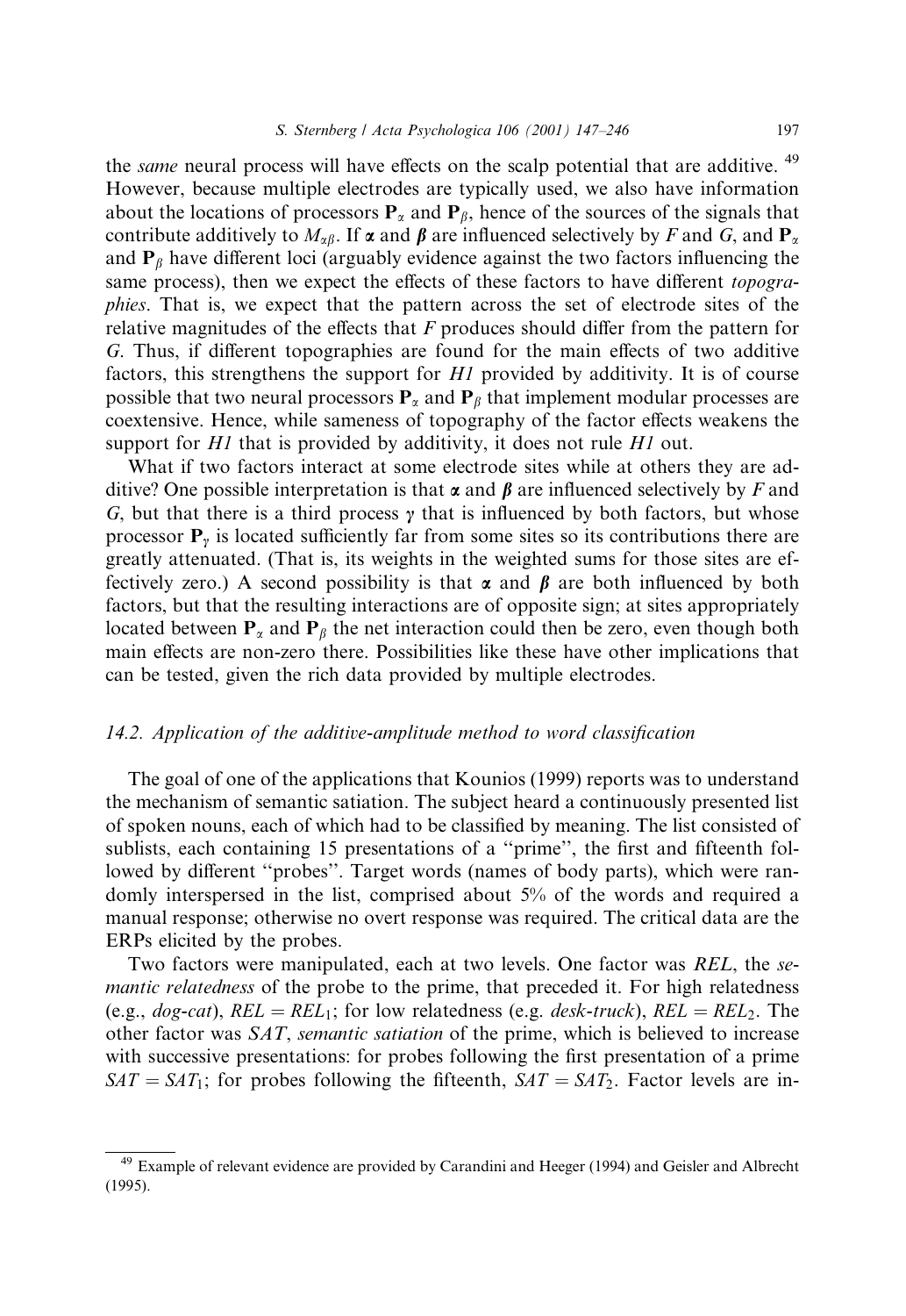

Fig. 11. Means over 36 subjects and five pairs of lateral electrode sites from Kounios (1999, Example 2). In panel A for the earlier  $(i = 1)$  epoch, unfilled squares show the mean ERP amplitude,  $ERP_{1ik}$  over the five pairs of lateral electrode sites for each of the four conditions. Panel B for the later  $(i = 2)$  epoch shows the corresponding values of  $ERP_{2jk}$ . Note the y-axis translation between panels. Also shown for each epoch is a fitted additive model. The main effects of REL  $(ERP_{i2} - ERP_{i1})$  for early and late epochs are  $-1.1 \pm 0.2$  and  $-1.3 \pm 0.2$  µv, respectively, a non-significant increase of  $0.20 \pm 0.23$  µv from one epoch to the next. The corresponding main effects of  $SAT$   $(ERP_{i2} - ERP_{i-1})$  are  $-1.6 \pm 0.4$  and  $-2.1 \pm 0.4$  µv, respectively, a significant increase of  $0.5 \pm 0.3$  µv ( $p = 0.046$ ). For the earlier epoch the additive model fits poorly: using an S.E. based on between-subject variation, the interaction contrast is  $(ERP_{122} - ERP_{121}) - (ERP_{112} - ERP_{111}) = -0.8 \pm 0.3$  µv (p = 0.013). For the later epoch the model fits well: the interaction contrast is  $0.01 \pm 0.34$  µv. The change in the interaction contrast between epochs is significant:  $0.8 \pm 0.3$  µv ( $p = 0.013$ ). The inverted y-axis scale is consistent with the ERP response being an increased negativity.

dexed so that a higher index value is associated with a greater (negative) ERP amplitude, averaged over electrode sites.

For each site, the mean  $ERP(t)$  was determined for each of two epochs,  $400 \le t \le 600$  ms (early,  $i = 1$ ) and  $600 \le t \le 800$  ms (late,  $i = 2$ ), and for each of the four pairs of factor levels, giving  $\overline{ERP}$  (early;  $R_i$ ,  $S_k$ ) =  $ERP_{1ik}$  and  $\overline{ERP}$ (late;  $R_i$ ,  $S_k$ )  $ERR_{2ik}$   $(j = 1, 2; k = 1, 2)$ . For each epoch and each of the four conditions, the mean amplitude over subjects and over the five pairs of lateral electrode sites is shown in Fig. 11, together with a fitted additive model. There is a clear interaction during the first epoch that has vanished by the second.  $50$ 

<sup>&</sup>lt;sup>50</sup> Given its variation over subjects, expressed by the S.E., the mean interaction contrast is surprisingly (and significantly) small. This effect can occur if the estimated S.E. is inflated by a factor that was balanced over subjects.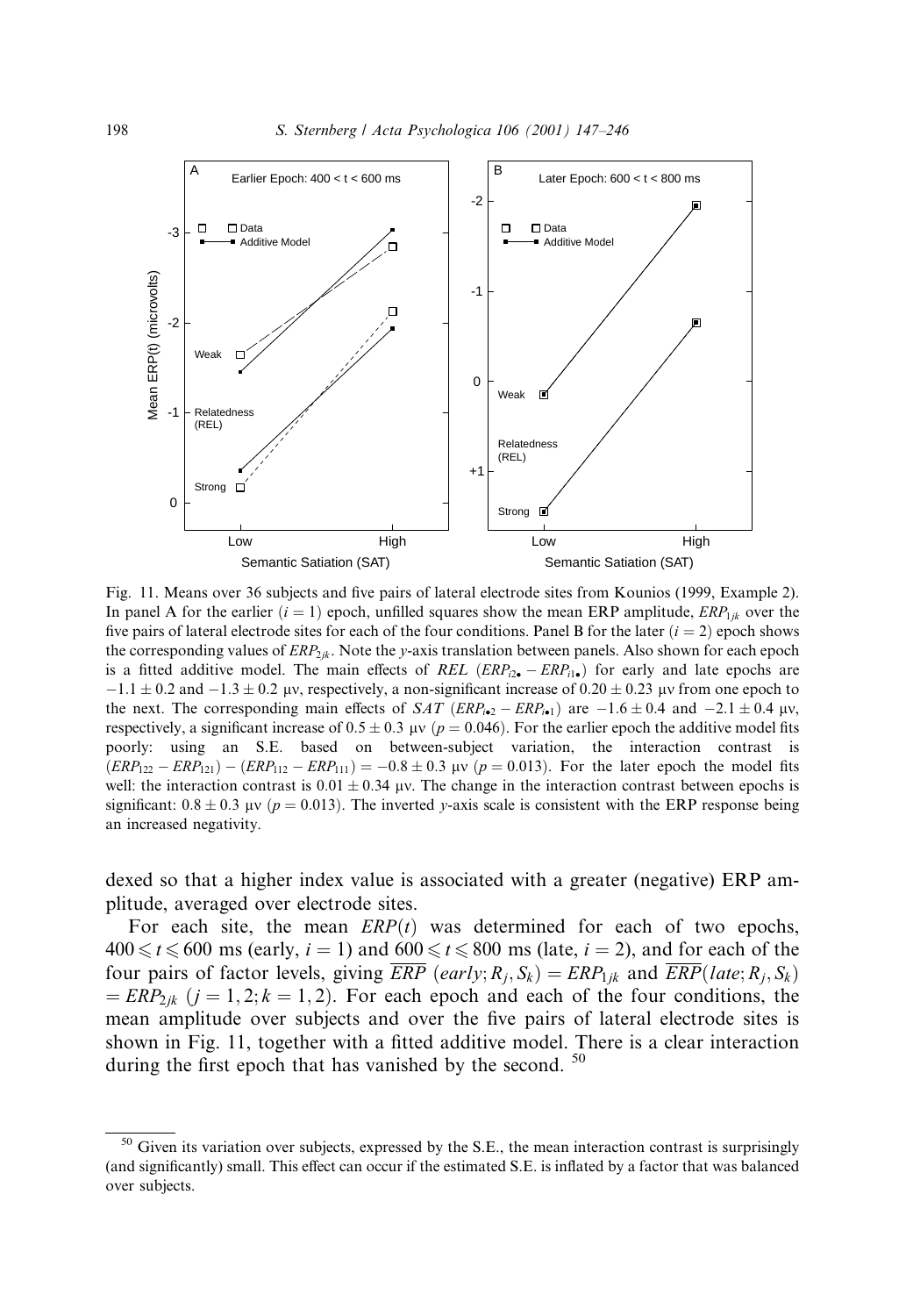For each epoch, the main effects and interactions of  $SAT$  and  $REL$  are shown in Fig. 12, separated by pairs of electrode sites. The figure shows that during both epochs the effects of the two factors had substantially different topographies: the  $SAT$  effect increases markedly from back to front while the REL effect has a gentle peak at the second site and changes relatively little across sites. Furthermore, each main effect has a size and topography that are similar across epochs, which suggests that the loci of  $P_{\alpha}$  and  $P_{\beta}$  do not change from one epoch to the next. The striking difference between epochs is in the  $REL \times SAT$  interaction, which is noticeable and reliable during the first epoch (with satiation reducing the effect of relatedness), but persuasively close to zero at all sites during the second. The three midline electrode sites (not shown) reveal the same patterns.

These results support the following account: During the second epoch, factors REL and SAT influence separately modifiable neural processes  $\alpha$  and  $\beta$  that are implemented by processors  $P_\alpha$  and  $P_\beta$  at separated loci within the brain, and REL and  $SAT$  do not jointly influence any other process  $\gamma$ . During the first epoch this account is false in one or more ways. What might differ about the first epoch? Possibilities include: (1) Selective influence fails, such that  $\alpha$ ,  $\beta$ , or both are influenced jointly by REL and SAT then, but not later. If so,  $\alpha$  and  $\beta$  may be modular during



Fig. 12. Means over 36 subjects from Kounios (1999, Example 2), here separated by pairs of lateral electrode sites. Main effects and interactions are defined as in Fig. 11. Panels for earlier  $(i = 1,$  panel A) and later  $(i = 2,$  panel B) epochs each show the main effect of REL, the main effect of SAT, and their interaction contrast. These values are shown for means of each of five pairs of lateral electrode sites, plotted from posterior to anterior. Also shown for the interaction contrasts are their means over the five sites, and  $\pm$ S.E. bars based on between-subject variation.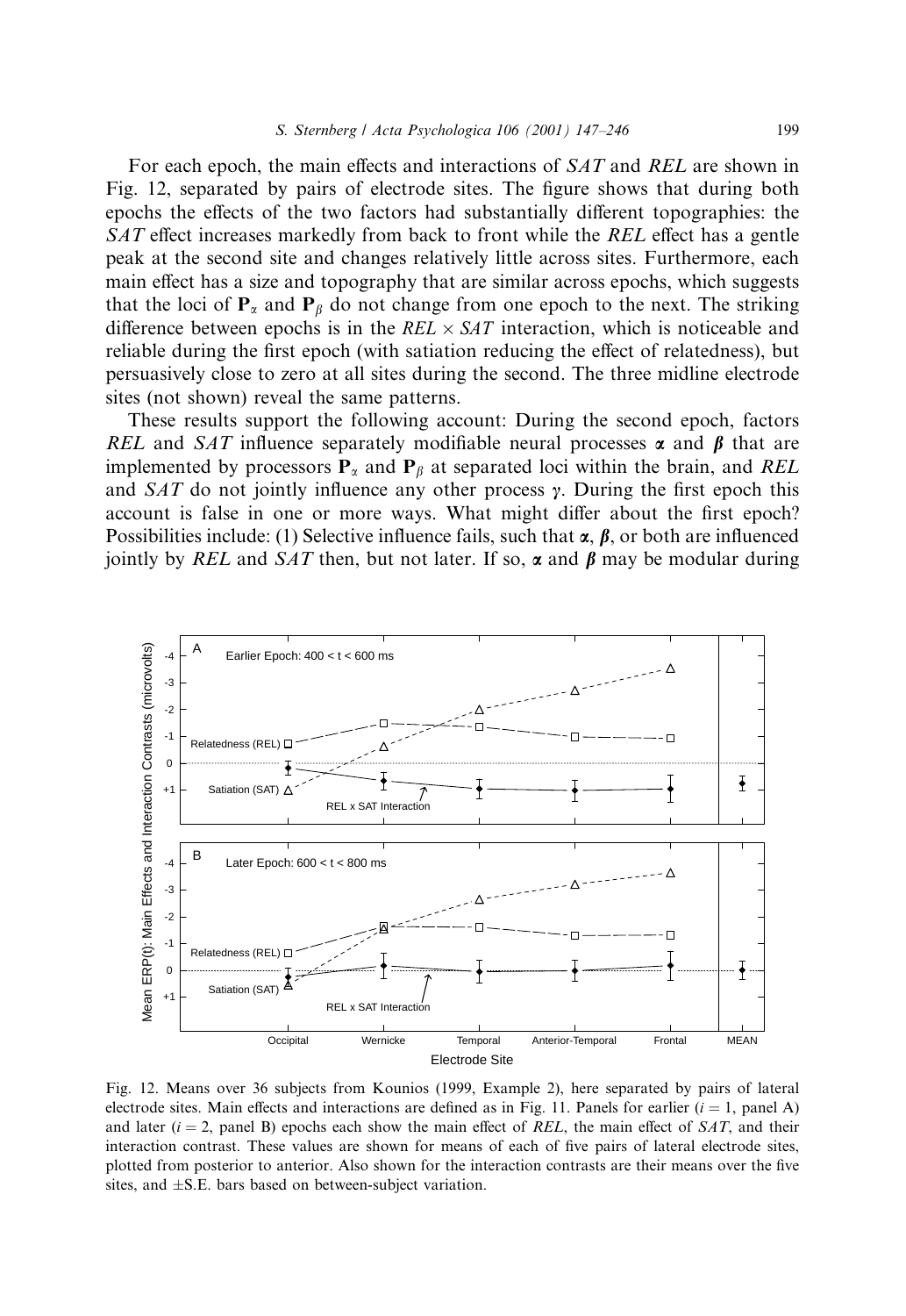both epochs, and an alternative pair of factors might be found that have additive effects during the first epoch, or possibly during both. (2) A third process  $\gamma$  (implemented by processor  $P_{\gamma}$ ) that is jointly influenced by REL and SAT is active during the first epoch but not later. Again, this would be consistent with the modularity of  $\alpha$  and  $\beta$  during both epochs. (3)  $\alpha$  and  $\beta$  are modular only during the second epoch; during the first they interact in such a way that they are not separately modifiable. The similarity across epochs of the sizes and topographies of the main effects does not appear to favor one of these possibilities over another.

## 14.3. Comments

As in other cases where the measurements during a task are of neural processes rather than aspects of task performance, we would like to link  $\alpha$  and  $\beta$  to functional processes that are among those required to carry out the task. This would be especially difficult in the present example: while a decision was required as to whether each word was a target, overt responses were made on only the 5% of the trials on which the decision was affirmative, trials not relevant to the questions being asked.  $51$ 

One of the strengths of the ERP method is that measurements can be made at multiple electrode sites, providing a richness of data that behavioral measurements often do not. It is impressive, for example, that during the later epoch, the interaction is shown to be negligible at all five pairs of lateral sites. And we have seen that topography differences between the effects of the two factors can play a useful role in inferences. Another strength of the method is its excellent time resolution compared to some other methods (such as fMRI), without which the change from interactive to additive factor effects between epochs could not have been observed. On the other hand, if the explanation of the difference between epochs is possibility (2), it might be easier to determine whether  $P_{\gamma}$  is separated from  $P_{\alpha}$  and  $P_{\beta}$  with better spatial resolution, which may be provided by advances in ERP source localization, perhaps supplemented with fMRI. The interpretation of provocative data such as these will be aided by additional within-task factorial ERP experiments, along with relevant behavioral measurements, especially ones that evaluate effects of the same factors on both behavioral and brain measures.

# 15. Multiplicative combination rule for response rate (Ex. 9)

In Roberts' (1987) paper on the multiplicative-factor method, he described a widespread orderliness of RR in the data from 17 factorial experiments with animals,

 $51$  The possibility has to be considered that by the second epoch the decision had been made. (The strength of the main effects during that epoch might then be puzzling.) However, in similar experiments (Kounios, Kotz, & Holcomb, 2000) the  $\overline{RT}$  for overt responses to targets was 749 ms, measured from the onsets of spoken words with mean duration 544 ms. On many trials, therefore, some or all of the decision process may have been included within the second epoch (from 600 to 800 ms) rather than being completed earlier.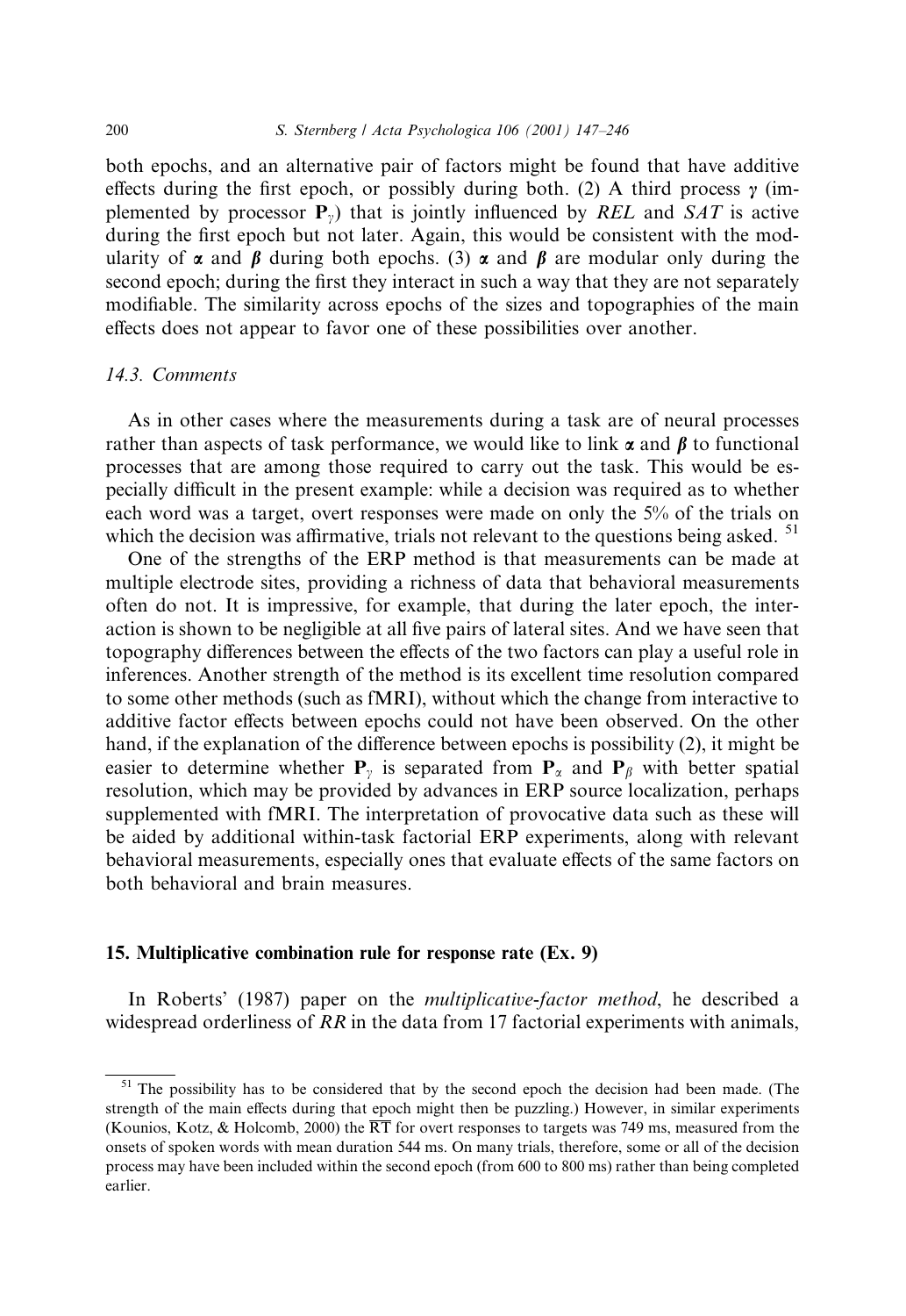experiments that covered a remarkable range of factors and species. The orderliness takes one of two forms: In one, displayed by several of the data sets, pairs of factors had multiplicative p.effects (Section 3.2) on  $RR$ , supporting the joint hypothesis of Table 4, which includes the multiplicative combination rule expressed by Eq. (4):

$$
M_{AB}(F_j,G_k)=u(F_j)\times v(G_k),
$$

and leads to the combining of factor effects described by Eqs. (6) and  $(7)$  – multiplicative p.effects on  $M_{AB} = RR$ , and additive effects on  $log(M_{AB}) = log(RR)$ . The other form, required by many of the data sets, is consistent with a third process C that generates responses independently of processes A and B of Table 4, where C may be influenced by F or G or neither; this arrangement is associated with a hybrid (multiplicative-additive) combination rule,

$$
M_{AB}(F_j, G_k) = [u(F_j) \times v(G_k)] + w,\tag{11}
$$

where w is either a constant with respect to j and k, or  $w = w(G_k)$  or  $w(F_i)$ , a function of one of the factors. <sup>52</sup>

One of the simple cases is provided by Clark's (1958) experiment on the effects of hours of food deprivation (HD) and frequency of feeding (FF) on the rate of bar pressing by rats under VI (variable-interval) reinforcement schedules. After training, each rat was kept at about 85% of its free-feeding weight, and was tested on different days at different delays after the daily feeding, thus varying the level  $HD<sub>i</sub>$  of  $HD<sub>i</sub>$ ; the levels were 1, 3, 5, 7, 10, 20, and 23 h. Each of three groups of three rats experienced a different VI schedule, with 3, 2, and 1 min VI schedules generating low, medium, and high levels  $FF_k$  of FF, respectively.

Fig. 13A displays both the remarkable precision of the data and the excellent fit of the multiplicative model described by Eq.  $(6)$ : the p.effect of a change in HD is invariant over levels of  $FF$ , and vice versa. This finding supports the joint hypothesis described in Table 4: There are two modular processes, A related to motivation and **B** related to a variety of learning, influenced selectively by  $HD$  and  $FF$ , respectively; their contributions to RR combine by multiplication and are uncorrelated. In both panels the levels of  $HD$  plotted on the x-axis have been assigned numerical values so as to linearize the main effect of that factor; the goal is to make any systematic deviations of data from model easier to discern.

Roberts (1987) considered several process models in relation to the multiplicative combination rule, and favored one that is equivalent to the following: Processes A and B are arranged sequentially. Each operates by receiving a series of discrete signals ("pulses") and transmitting each pulse with some probability. Let  $x_A$  and  $x_B$ be zero-one indicator random variables that correspond to pulse transmission by A and **B**, respectively, with  $p_A = Pr\{x_A = 1\}$  and  $p_B = Pr\{x_B = 1\}$ . Because A and **B** are selectively influenced by HD and FF, respectively,  $p_A = p_A(HD)$  and  $p_B = p_B(FF)$ .

<sup>52</sup> See Appendix A.15 for discussion of such hybrid combination rules and their implications.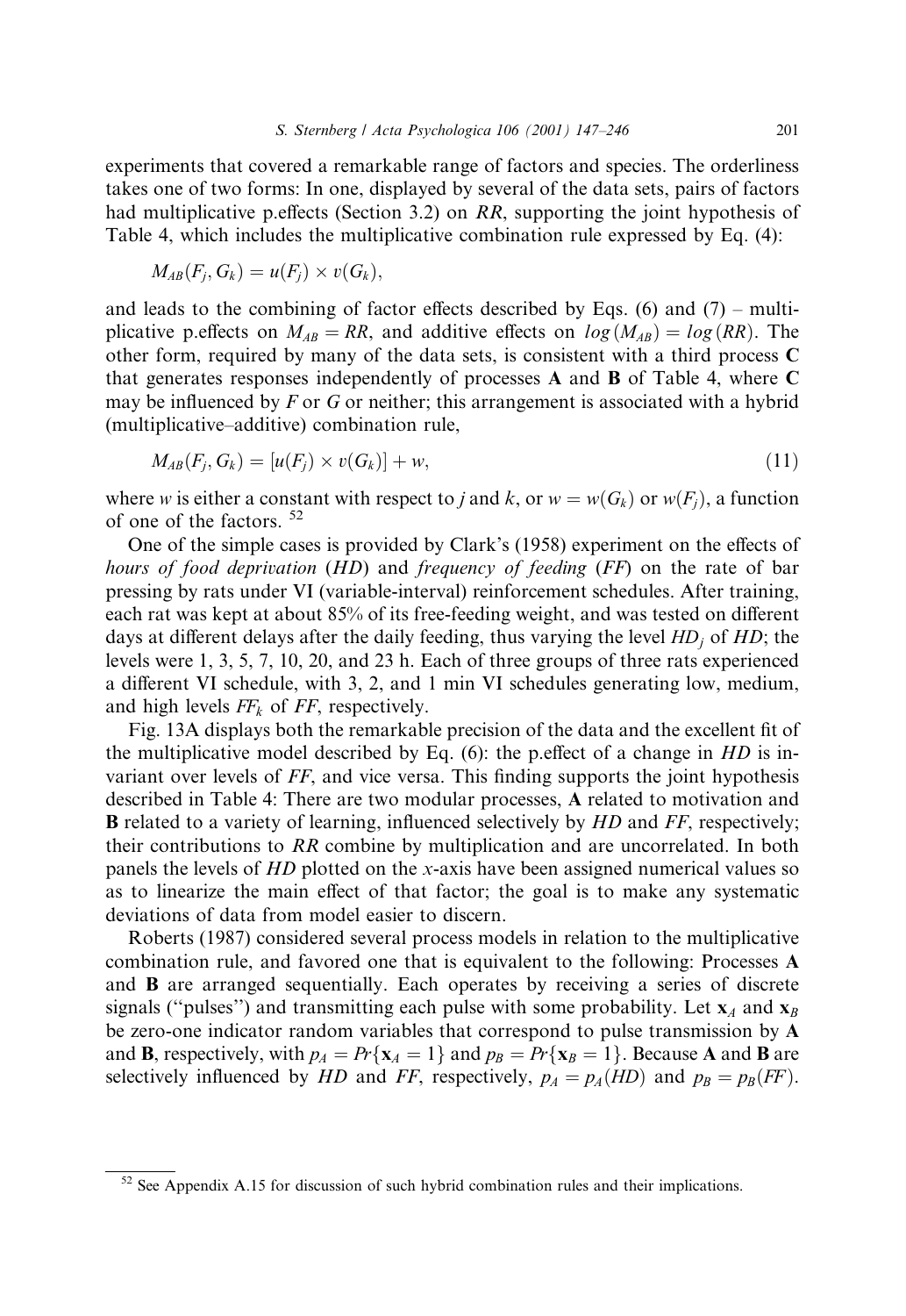

Fig. 13. Means reported by Clark (1958) for three groups of three rats each. Panel A, similar to Roberts (1987, Fig. 13), shows  $RR_{ik}$  vs HD for three levels of FF. Levels HD<sub>i</sub> have been assigned numerical values so as to render the RR<sub>i</sub>, linear. For each level  $FF_k$ , panel A also shows the best-fitting line constrained to pass through the origin. Panel B shows the same  $RR_{jk}$  data scaled logarithmically:  $RR_{jk}^* = log(RR_{jk})$ . Here, levels  $HD_j$  have been assigned numerical values so as to linearize the  $RR^*_{j\bullet}$ , the means over  $FF_k$  of  $RR^*_{jk}$ . Panel B also shows an additive model fitted to the data, as well as a model with a multiplicative interaction; see text. Only the mean  $RR_{ik}$ -values are available; individual data points reflect an average of about 1750 responses. Also shown are  $\pm$ S.E. bars, representing the precision of individual data points, based on deviations from the fitted multiplicative (panel A) and additive (panel B) models. Data values were determined from Fig. 1 of Clark (1958).

A series of input pulses at a fixed mean rate  $R_0$  is the input to the first process; each output pulse from the second process is converted into a response. The probability that an input pulse produces a response is then  $Pr{\mathbf{x}_A \mathbf{x}_B = 1}$ . Assuming that the events  $x_A = 1$  and  $x_B = 1$  are uncorrelated,  $Pr{x_A x_B = 1} = Pr{x_A = 1} \times$  $Pr{\mathbf{x}_B = 1}$ . With such an arrangement, then,

$$
RR(HD_j, FF_k) = R_0 \times p_A(HD_j) \times p_B(FF_k), \qquad (12)
$$

<sup>&</sup>lt;sup>53</sup> In a variant model, the input signal is continuous, each process functions as a "gain control" or ``attenuator'', the response rate is proportional to the output signal level, and any variabilities in the gains of the two processes are uncorrelated.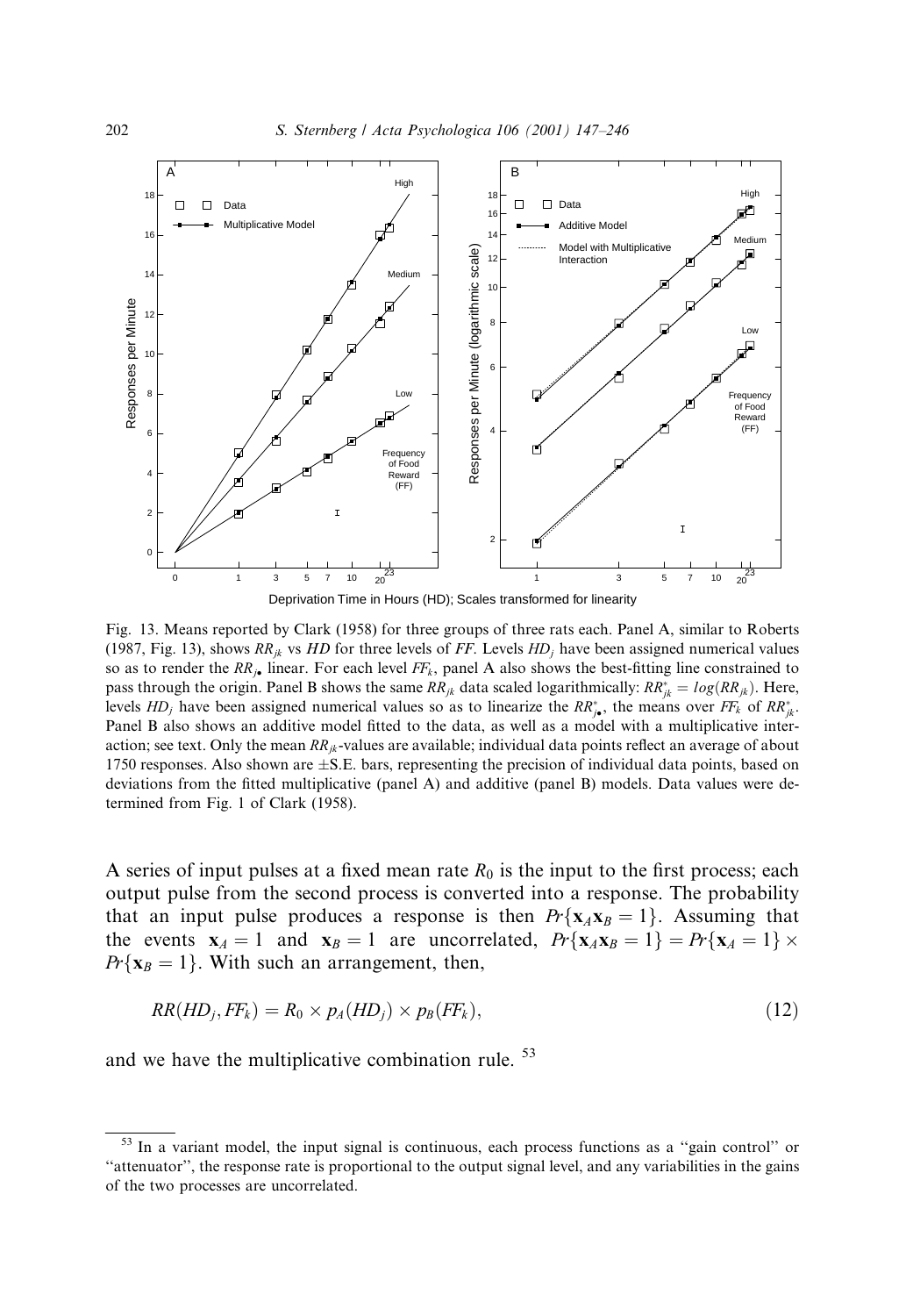For the hybrid combination rule (Eq. (11)), Roberts suggested an additional path for generating responses, in parallel with the A-B path described above, involving a third process  $C$  that might or might not be influenced by  $FF$ . <sup>54</sup> In such a case the three functions in panel A would still be linear, and either would intersect at a common point where  $RR > 0$  (if C is influenced by neither HD nor FF) or would not intersect at a common point (if  $C$  is influenced by  $FF$ ). Note that to distinguish these alternatives requires at least three levels of factor  $FF$ .  $55$ 

As shown in panel B, the application of a logarithmic transformation to  $M_{AB}$  to produce  $RR_{jk}^*$  converts a multiplicative pattern of factor effects into an additive one  $(Eq. (7))$ ; the excellent fit of the additive model is simply another expression of the excellence of the multiplicative-effects model in panel A. For the hybrid combination rule, the use of a logarithmic transformation is less straightforward.

# 15.1. A plausible systematic deviation from additivity measured by multiplicative interaction of scaled factor levels

Monotone interaction. The second model fitted to the data in panel B assumes additive effects of  $HD$  and  $FF$  together with a multiplicative interaction. It is included to illustrate the use of a focused test for one kind of systematic deviation between the data and an additive model, rather than depending solely on a global or ``omnibus'' test of deviations (interaction) that is less sensitive to a particular pattern. To discuss such a focused test it is convenient to order the levels of each factor in terms of the mean of the composite measure associated with it. In this example, values of j are assigned such that  $RR_{j\bullet}^*$  increases monotonically with j, and likewise for k and  $RR_{\bullet k}^*$ . We can then consider "increasing" or "decreasing" the level of a factor. Especially if the factors are unitary (Appendix A.2.1), the most plausible and interesting systematic deviation is one in which, instead of falling on parallel lines, the data fall on lines that diverge or converge: that is, a deviation from additivity in which each increase in the level of one factor (e.g.,  $FF$ ) consistently increases (or decreases) the effect of increasing the level of the other (e.g.,  $HD$ ). We thus have a monotone modulation of the effect of one factor by the other  $-$  a  $\degree$  monotone interaction". <sup>56</sup> This kind of interaction is plausible if the mechanism that generates it is qualitatively the "same" at all factor levels.

To think about the quantitative form that such an interaction is likely to take, we need to consider how much each incremental effect of  $HD$  (for example, from  $HD<sub>1</sub>$  to

<sup>&</sup>lt;sup>54</sup> Where C is introduced, an independent source of input pulses with rate  $R'_0$  and a transmission probability  $p_C$  can be added to the process model; to Eq. (12) we would then add the corresponding term  $R'_0 \times$ 

 $55$  If C were influenced by HD instead of FF, the same statements would apply, but only if the roles of HD and FF were reversed in the plot; in this case at least three levels of HD would be required to distinguish the alternatives.

<sup>&</sup>lt;sup>56</sup> Monotonicity of a two-way interaction is symmetric: If FF modulates the effect of HD monotonically, then the converse also obtains.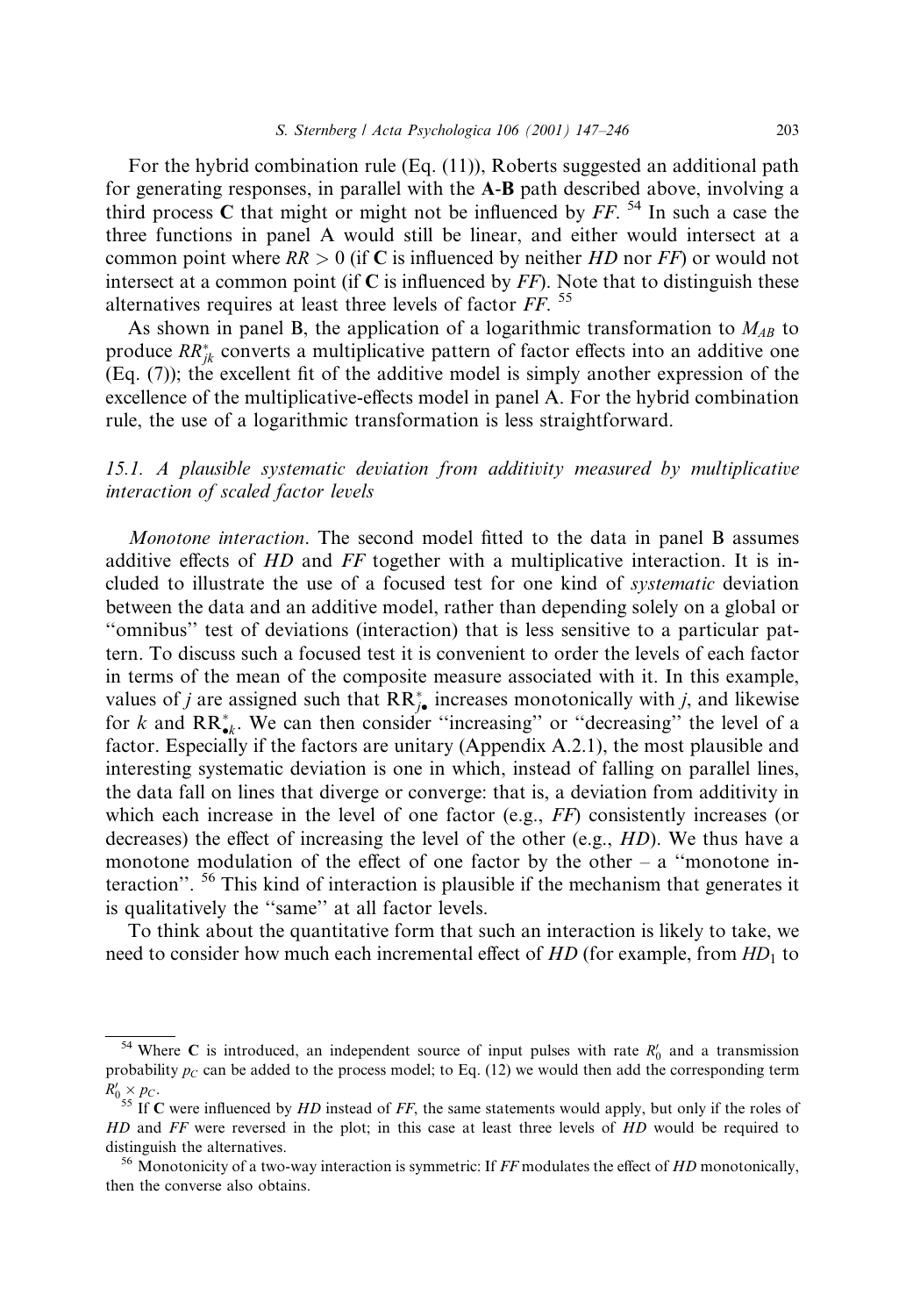$HD_2$ , or  $RR_{2k}^*$ - $RR_{1k}^*$ ) is likely to change with a particular increase in the level  $FF_k$  of  $FF$ (from  $k = 3$  to  $k = 4$ , for example). As the choice of factor levels is often arbitrary, there is no basis for assuming that the modulation of the HD effect induced by increasing the FF level from  $k = 3$  to  $k = 4$  would be the same as that induced by increasing the FF level from  $k = 2$  to  $k = 3$ , for example. That is, these two  $FF$ -level increases would not, in general, be equally "potent" for modulating the HD effect. Similarly, we would not expect two different one-step level increases of  $HD$  to be equally potent for modulating an incremental effect of  $FF$  (for example,  $RR_{j2}^{*}-RR_{j1}^{*}$ ).

Multiplicative interaction. One solution is to assign numerical values to the levels of each factor that are proportional to their potencies – that reflect the psychological rather than physical magnitudes of the levels  $-$  that is, to scale the factor levels psychologically. The amount of modulation expected to be induced by an increase in FF (from FF<sub>k</sub> to FF<sub>k+1</sub>) on an incremental effect of HD (e.g., as HD is increased from  $HD_i$  to  $HD_{i+1}$ ) should be proportional to the potency increases for both factors, and hence to the product of these increases. The amount of modulation by FF of an incremental effect of HD should thus increase *linearly* with the potency of  $FF$ ; implemented as suggested below, such an interaction is surprisingly general (footnote 58). This corresponds to a multiplicative interaction (a special case of monotone interaction) between the numerically scaled factor levels, numerical values that I denote " $\mathcal{H}\mathcal{D}_i$ " and " $\mathcal{F}\mathcal{F}_k$ ". (It is best to define the interaction in terms of the corresponding centered values,  $\mathcal{H}\mathcal{D}_j - \mathcal{H}\mathcal{D}_\bullet$  and  $\mathcal{F}\mathcal{F}_k - \mathcal{F}\mathcal{F}_\bullet$ .) Adding such a multiplicative interaction to an ordinary additive model has at least four advantages over other ways of assessing deviations from additivity:  $(1)$  It reflects the pattern of deviations (monotone interaction) that is of most interest in the present context. (2) It adds only one degree of freedom to the model. (3) The estimated size of the interaction (reflected by the coefficient of the interaction term in the model) is expressible as a single number that can be associated with a confidence interval that expresses what we know about it. (4) Because of (2), the multiplicative interaction can be fitted even in a case, like the present one, where we have only one observation per cell.

How should the levels of factors HD and FF be scaled to determine the values that define their potencies,  $\mathscr{H} \mathscr{D}_i$  and  $\mathscr{F} \mathscr{F}_k$ ? Given the additivity expected after a logarithmic transformation, one reasonable method is to use the main effect of each factor (the mean  $RR^*$  over the levels that happen to have been chosen of the other factor) to estimate the scale values of its levels. In the present example we would thus define  $\mathcal{H} \mathcal{D}_j = RR_{j\bullet}^*$  and  $\mathcal{F} \mathcal{F}_k = RR_{\bullet k}^*$ . An equivalent way to make this assignment is to fit an additive model, Model 1:

$$
RR_{jk}^* = \mu + \alpha_j + \beta_k + \varepsilon_{jk},\tag{13}
$$

where one coefficient  $\alpha_i$  ( $\beta_k$ ) is associated with each level of HD<sub>i</sub> (FF<sub>k</sub>). These estimated coefficients then determine the scaled values of the factors:  $\hat{\alpha}_i = \mathcal{H}\mathcal{D}_i - \mathcal{H}\mathcal{D}_2$ . and  $\hat{\beta}_j = \mathscr{F} \mathscr{F}_j - \mathscr{F} \mathscr{F}_\bullet$ . We then form a new variable, numeric rather than categorical, as the product  $\hat{\alpha}_j \hat{\beta}_k$ , and fit Model 2: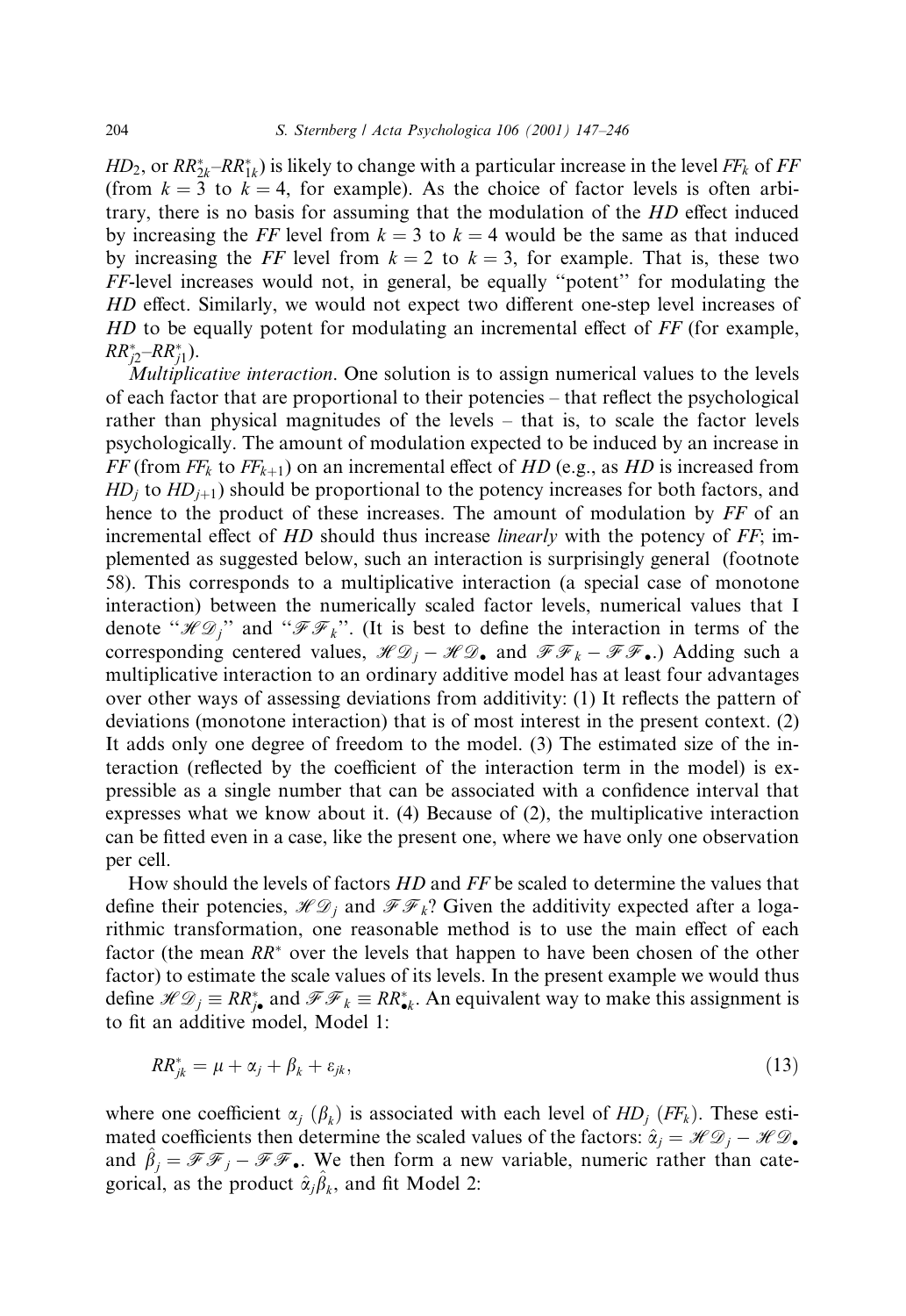S. Sternberg / Acta Psychologica 106 (2001) 147-246 205

$$
RR_{jk}^* = \mu + \alpha_j + \beta_k + \gamma \hat{\alpha}_j \hat{\beta}_k + \varepsilon_{jk}.
$$
\n(14)

As the new variable is numeric, Model 2 requires only one additional parameter  $(y)$ to be estimated. <sup>57</sup> For the data in Fig. 13B,  $\hat{\gamma} = -0.12 \pm 0.07$  (not significantly different from zero). This test for non-additivity was first proposed by Tukey (1949), but motivated differently, and has been widely discussed.  $\frac{58}{9}$  One way to get a sense of the size of  $\hat{y}$  is to consider the percentage change in the fitted separation between the top and bottom dotted lines in panel B (for  $FF_3$  and  $FF_1$ ) as HD changes from HD<sub>1</sub> to  $HD_7$ , which is 6.5%. A second way is to note that if the dotted lines maintained their mean separation but converged fully at  $HD_7$  (23 h deprivation),  $\gamma$  would be 3.62, about 30 times as great. A third way is to note that whereas Model 1 explains 99.89% of the total variance of the  $RR^*_{jk}$  about their mean, Model 2 explains only 0.02% more.

### 15.2. Comments

Because Clark's data exemplify the simple multiplicative combination rule of Eq. (4), it was straightforward to apply a logarithmic transformation to permit also considering the data in relation to an additive model. I suggested that we should be asking about deviations between data and model that are *systematic*, and proposed that for an additive model the deviation pattern of greatest interest is a monotone interaction. While this question is relevant in any assessment of additive effects, it can be asked only if each factor takes on at least three levels. The method proposed for answering it is to scale the factor levels numerically according to their potencies (the scaling that renders their main effects linear), and then to assess the magnitude of a multiplicative interaction expressed by a single number. <sup>59</sup> A monotone interaction is perhaps the kind of deviation most plausibly associated with failure of the joint hypothesis, rather than with an experimental artifact. But it is not the only deviation of interest; it is important to know about any deviation that is consistent across subjects, or across data subsets otherwise defined. Deviations of any kind may lead to rejection of the joint hypothesis, or may indicate non-unitary factors (Appendix A.2.1), or other problems with the experiment.

<sup>&</sup>lt;sup>57</sup> Such estimation is equivalent to regressing the residuals from Model 1 on just the interaction term of Model 2. In such a procedure the residual degrees of freedom must be adjusted, however, to acknowledge that  $\hat{\alpha}_i$  and  $\hat{\beta}_k$  were estimated from the data.

<sup>&</sup>lt;sup>58</sup> Scheffé (1959, Section 4.8) shows that if the value of a general interaction term for a cell is a function of the main-effect estimates of the two factors for that cell, and if this function is assumed to be a general second-degree polynomial, then the polynomial must be the simple product we have discussed. Graybill (1976, Section 14.11) shows that with Gaussian-distributed errors, the residuals from Model 2 are independent of the main-effect estimates, which insures the validity of the usual variability estimates and tests even though the data themselves have been used to determine those main-effect estimates and thus to determine the numeric values of the added interaction factor. See also the "differential curvilinear trend test'' of Abelson and Prentice (1997), of which the present test appears to be an extension. <sup>59</sup> A similar approach is used in Section 7.2 in analyzing pure measures.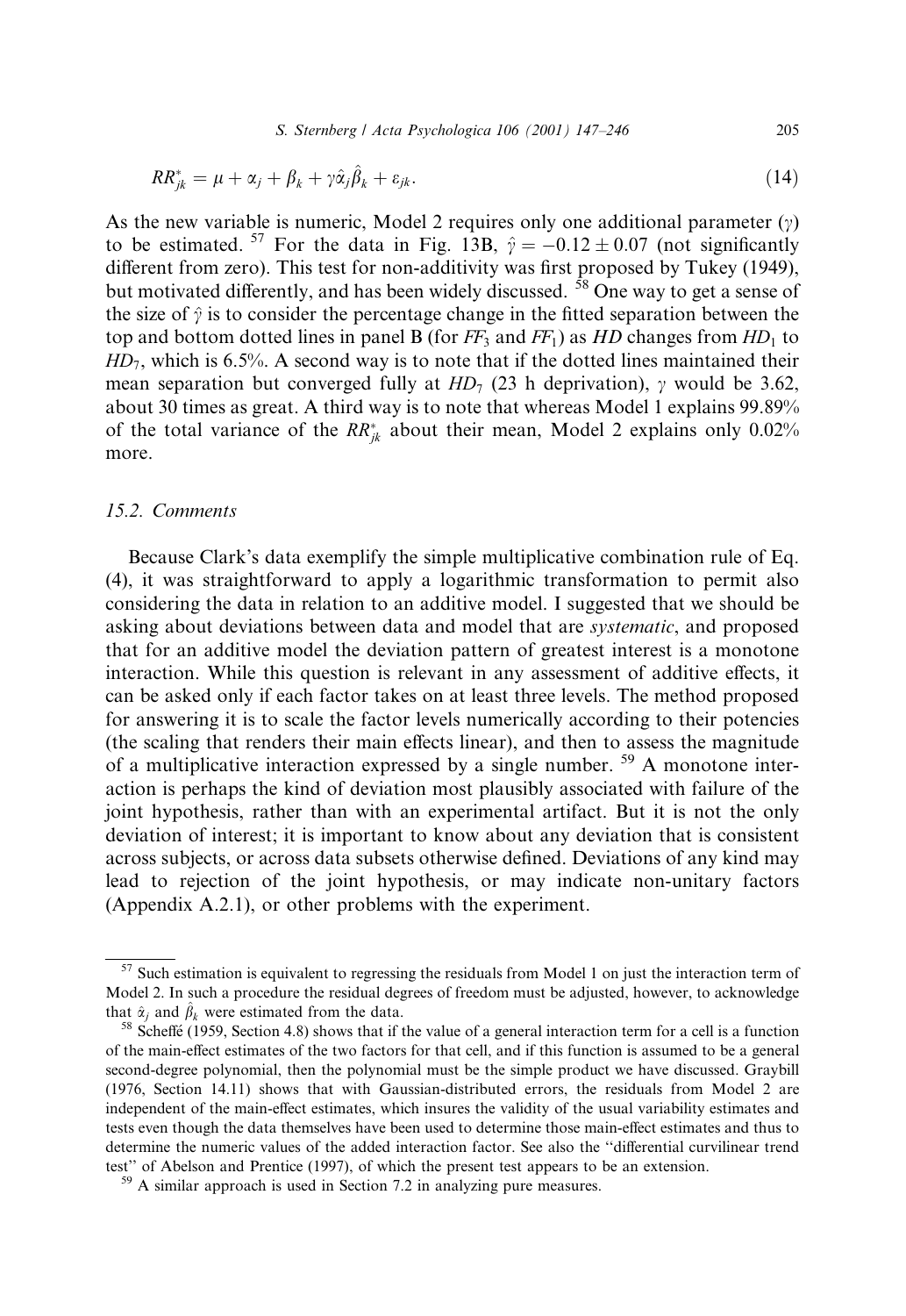In Appendix A.15 I discuss a similar numerical scaling of factor levels (but one that linearizes their main effects on the untransformed  $RR$  data) and explain how Roberts (1987) used this representation to help discriminate among the simple multiplicative model of Eq. (4) and the three hybrid models expressed by Eq. (11).

Because the expectation of multiplicative factor effects depends on the contributions of the two processes A and B to  $M_{AB}$  being uncorrelated (*H5* in Table 4), the persuasive evidence provided by Clark's data for the effects of HD and FF being multiplicative supports that hypothesis (as well as  $H1$  and  $H4$ ), thus strengthening the evidence for modularity in this case, as in Ex. 7 (see Appendix A.3.3).

#### 16. Reaction time as a composite measure: selective effects of sleep deprivation  $(Ex. 10)$

Suppose that the complex process between stimulus and response can be partitioned into stages. I mentioned in Section 3.1.1 that RT then becomes an example of a composite measure with summation as the combination rule. If the process is divided into two such stages **A** and **B** with durations  $T_A$  and  $T_B$ , then on any particular trial, these durations are their contributions to the composite measure, and  $RT = T_A + T_B$ . Thus, over a series of trials,  $\overline{RT} = \overline{T}_A + \overline{T}_B$ . It follows that if factors F and G selectively influence A and B, respectively, their effects on  $\overline{RT}$  should be additive; the  $\overline{M}_{AB}$  of Eq. (2) is the mean sum of the durations of **A** and **B**, and the equation becomes

$$
\overline{RT}(F_j, G_k) = \overline{T}_A(F_j) + \overline{T}_B(G_k). \tag{15}
$$

The AFM (see, e.g., Miller, 1988, 1993; Sanders, 1980, 1990, 1998; Sternberg, 1969, 1998b; and references therein) was devised to exploit this prediction from a stage model, given factors that influence the stages selectively; other inferences associated with the AFM concern the interpretation of factor interactions, which depend on the converse of the observation that factors that influence no stage in common must have additive effects on  $RT$ ; it follows that factors found to interact must influence at least one stage in common. <sup>60</sup> By combining such inferences from a pattern of additive and interacting factor effects it is possible to draw conclusions about the underlying processing structure, as partially outlined in Tables 3 and 8.

As one part of his wide-ranging research, Andries Sanders, to whom the present volume is dedicated, has applied and advanced the AFM in important ways. He has provided integrative critical syntheses of large sets of findings, has brought out or suggested requirements and assumptions associated with the method as well as testing them, has analyzed its limitations and possibilities, and with his students and colleagues has contributed a number of interesting applications. One of the most provocative is described by Sanders et al. (1982, Experiment 1; see also Sternberg, 1998b, Section 14.5.1), and leads to the controversial conclusion that the effects of sleep deprivation are process-specific rather than global (Appendix A.1.2.2). Sanders

 $60$  For one view of the "logic" of the AFM, see Sternberg (1984, 1998b, Sections 14.3 & 14.6.3).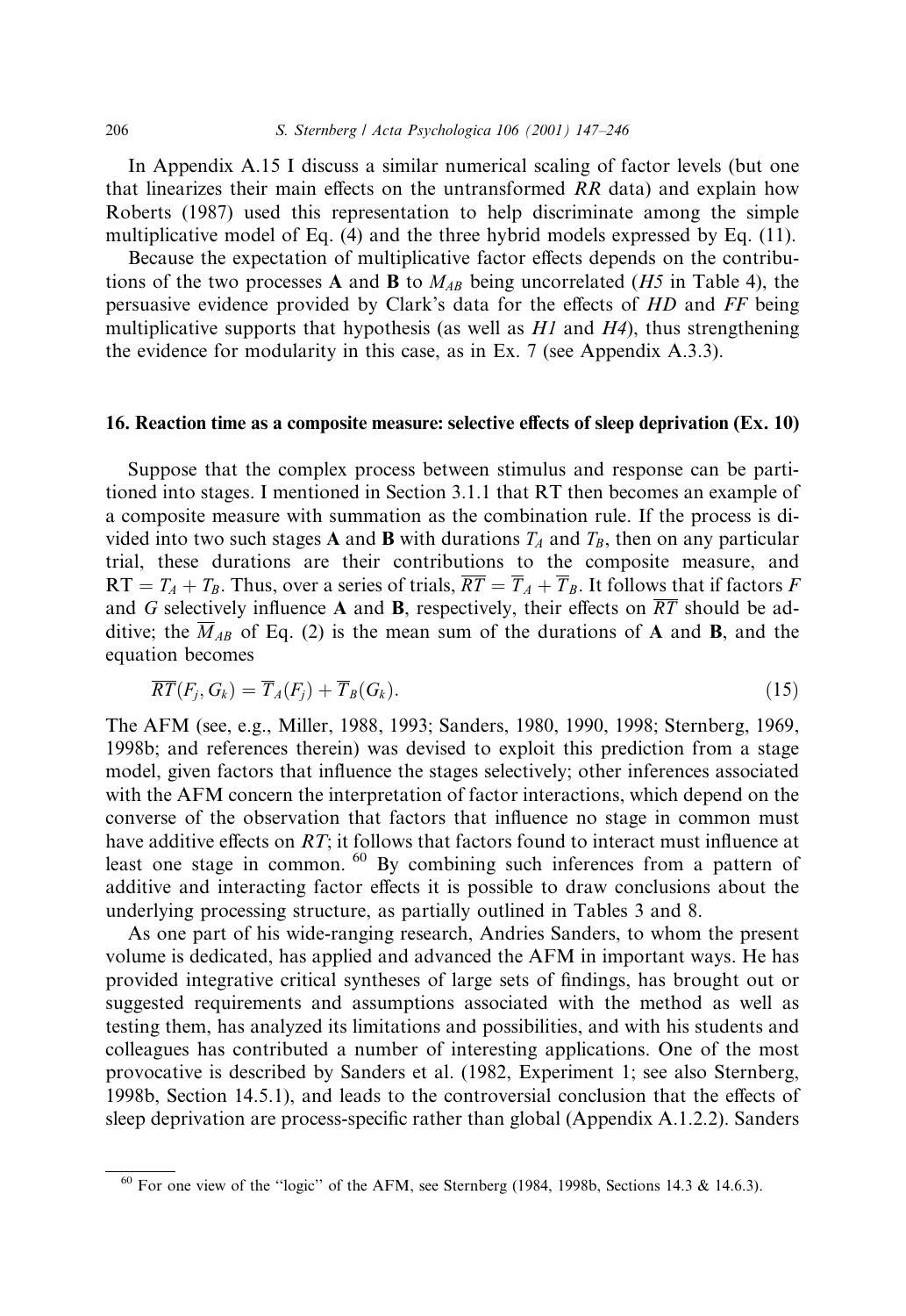et al. used the AFM to examine the effects of experimentally induced sleep deprivation on different mental operations *within the same task*. What follows is a simplified description of their experiment and findings.

It is a feature of this example that distinguishes it from the others  $-$  the inclusion of more than two factors - that permits asking the question of process specificity. The stimuli were the single digits  $'2'$ ,  $'3''$ ,  $''4''$ ,  $''5''$ ; the responses were their spoken names, "two", "three", "four", and "five". Four factors were manipulated, each at two levels: The first was  $SQ$ ; the digits, presented as dot patterns, could be *intact* or degraded by adding other dots. The second was the  $MF$ ; it could either be high (respond to each digit with its name) or low (respond to  $2$ ",  $3$ ",  $4$ ",  $5$ " with "three", "four", "five", "two", respectively). The third was *sleep state* (SLP), which was either *normal* (data taken during the day after a normal night's sleep) or *deprived* (data taken during the day after a night awake in the lab). The measure was the RT for trials on which a response was made and was correct. Test sessions occurred in both the morning and afternoon, creating a fourth two-level factor, *time of day* (*TD*), discussed below. The  $2^4 = 16$  conditions were run in separate blocks of trials. For simplicity, the data shown in Fig. 14 have been averaged over levels of TD.

Other studies had already suggested that  $SO$  and  $MF$  were likely to influence two different processing stages selectively, processes that might be described as stimulus identification (S) and response selection  $(R)$ , respectively. <sup>61</sup> If this were confirmed in the present experiment (by the additivity of effects of  $SQ$  and  $MF$ ) then we could conclude that increasing the level of  $SO(MF)$  adds to the difficulty of only  $S(R)$ . Given the global-effect hypothesis about sleep deprivation,  $SLP$  should influence both S and R. Increasing the level of SLP should therefore exacerbate both kinds of difficulty:  $SLP$  should interact with both  $SQ$  and  $MF$  by amplifying their effects.

The results in Fig. 14 consist of the  $\overline{RT}$ s from the  $2 \times 2 \times 2 = 8$  conditions. These eight values are plotted in each of the three pairs of panels of Fig. 14 in different arrangements, to show the relations between the two factors in each of the three factor pairs. Panels A1 and A2 show that at each level of  $SLP$  there are additive effects on  $\overline{RT}$  of *SO* and *MF*. <sup>62</sup> This evidence supports:

(1) Performing the task involves at least two modules, arranged as stages.

(2) Factors  $SO$  and  $MF$  influence no stages in common.

Panels B1 and B2 show that at each level of SQ there are additive effects on  $\overline{RT}$  of  $MF$  and  $SLP$ . That is, the extra time a subject takes to execute an unfamiliar S–R

<sup>&</sup>lt;sup>61</sup> This conclusion (separately modifiable sequential processes, or stages) has recently been further strengthened by analyses of complete RT-distributions rather than just RT means, from a similar experiment (Roberts & Sternberg, 1993, Experiment 2).

 $62$  Panels A1 and A2 show that the SQ effect decreases slightly with the more difficult mapping (not a statistically significant interaction). Because this study had only two levels per factor (a property shared with many other factorial experiments in psychology, and understandably, given the complexities of experimental design when conditions are blocked) we cannot decide whether this tendency is a systematic one, as was possible, e.g., in Ex. 9.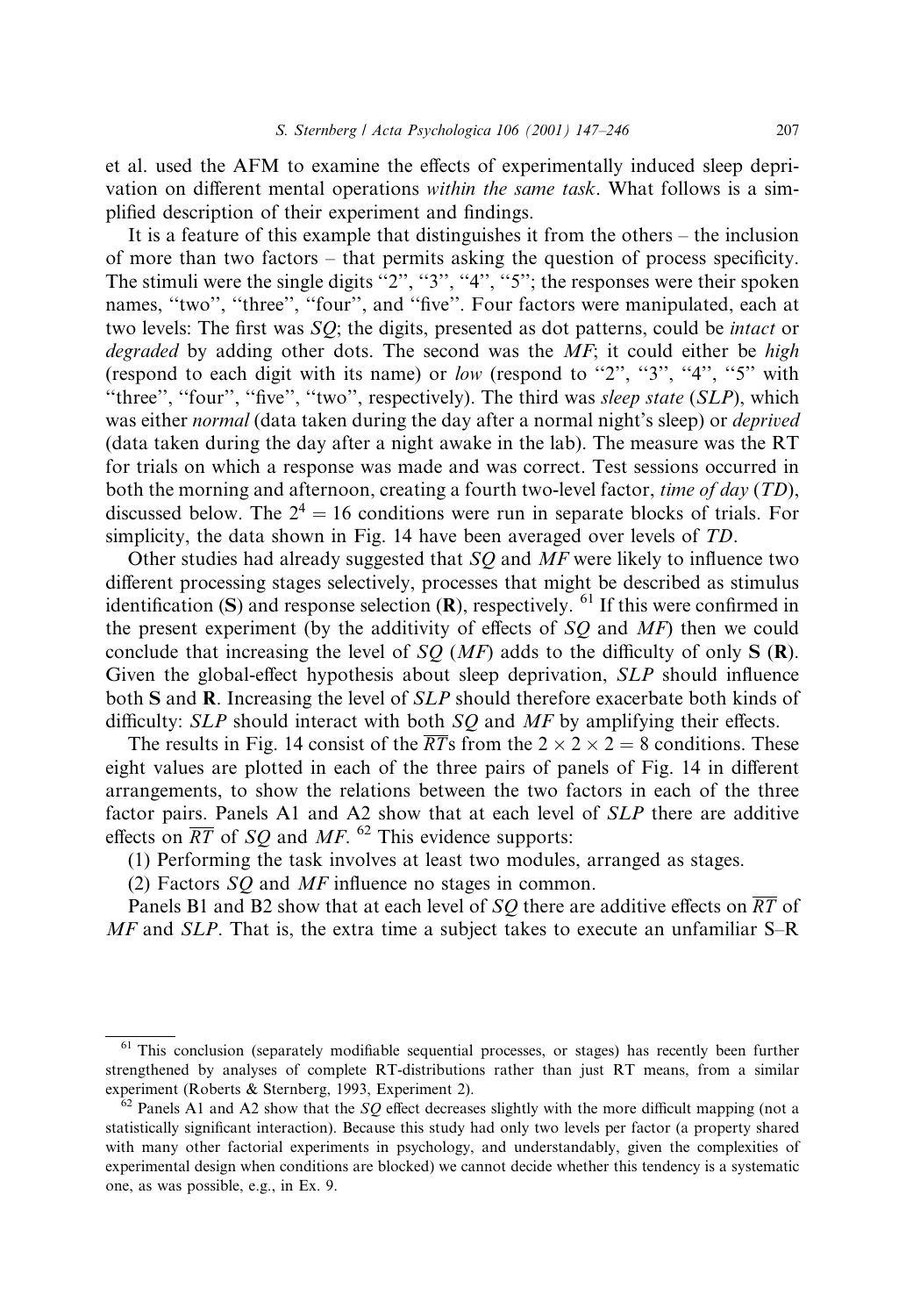

Fig. 14. Data from Sanders et al. (1982, Experiment 1). Means over the two levels of TD. Each pair of panels shows the same  $2 \times 2 \times 2 = 8$  data points, plotted in different ways. Each point is the mean of about 300 RTs from each of 16 subjects. A fitted additive model is also shown in each of the top four panels. Mean absolute deviations of data from model are 3.3 (panels A1, A2) and 1.0 ms (panels B1, B2). Because basic data are no longer available, values were obtained from Fig. 1 of Sanders et al. (1982). For the same reason, neither within-cell nor between-subject measures of variability are available. The  $\pm$ S.E. bars were therefore determined by separating the data by  $TD$ , fitting a model that assumes the additivity of  $MF$  with SQ, SLP, and TD, and using the deviations (7 df) to estimate S.E.

association rather than a well-learned one is invariant over sleep states, rather than being increased by sleep deprivation. This evidence lends further support to (1) and also supports:

(3) Factors  $SLP$  and  $MF$  influence no stages in common.

Panels C1 and C2 show that at each level of  $MF$  there are interactive effects of SO and SLP: increasing the level of SLP has a far greater effect on  $\overline{RT}$  when the stimulus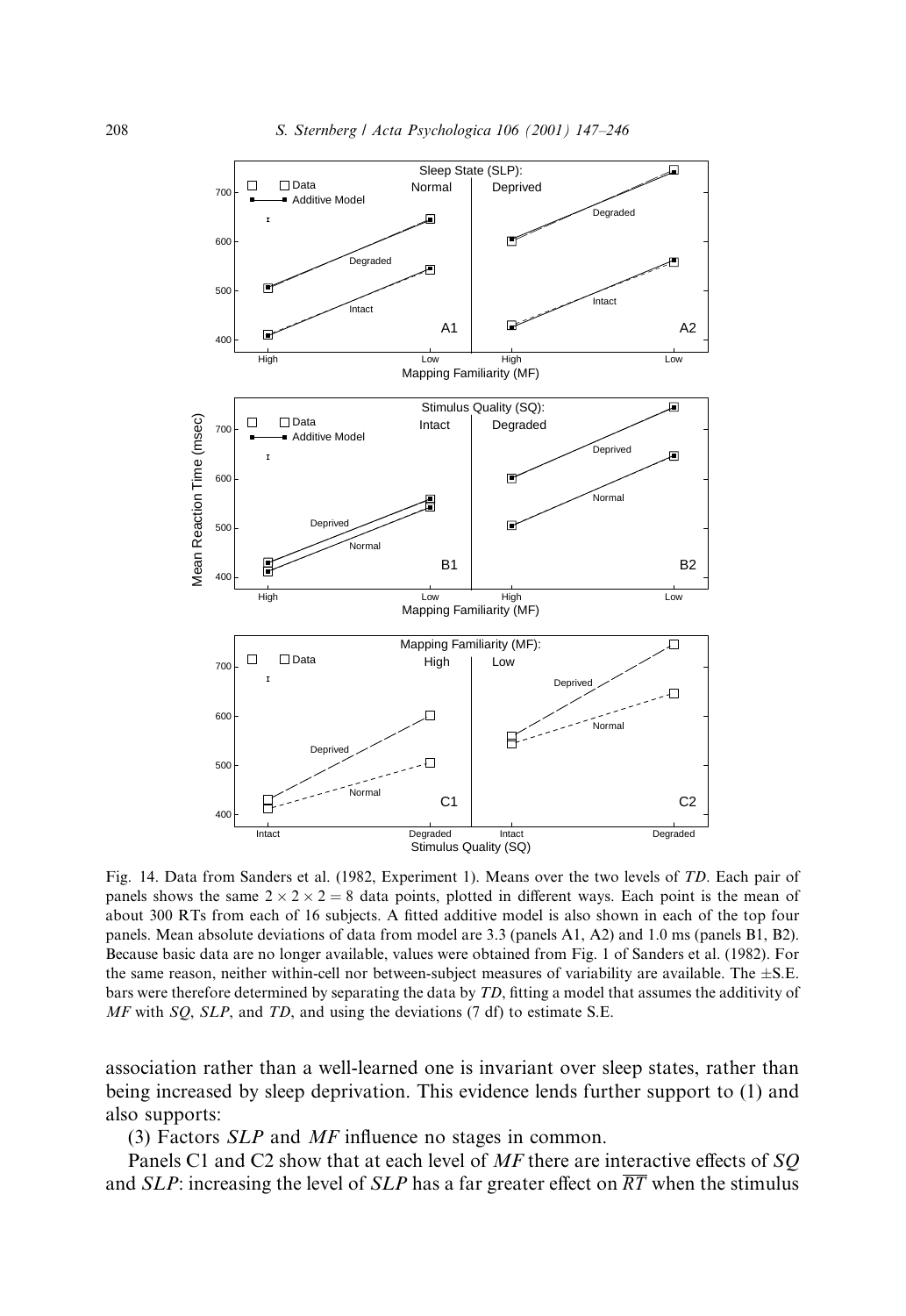is degraded (98 ms) than when it is intact (17 ms). That is, sleep deprivation modulates the difficulty of stimulus identification. This evidence supports:

(4) Factors  $SLP$  and  $SQ$  influence at least one stage in common.

Taken together, the three pieces of evidence support a theory according to which the process used to perform the task contains at least two modules, S and R, these modules are arranged as stages (but see Appendix A.16.3), and among the factors  $SQ$ , MF, and  $SLP$ ,  $SQ$  and  $SLP$  influence S, while MF alone influences  $\bf{R}$ . Suppose the stimulus is identified during  $\bf{S}$ , and the response is selected during **R**. (This is suggested by the nature of the factors  $SQ$  and MF that influence them.) We then arrive at the surprising conclusion that whereas  $SLP$ influences stimulus identification, it does not influence response selection. The reasoning here is an instance of the AFM: The additivity of the effects of  $SO$  and MF and of SLP and MF support the hypothesis that the process by which the task is accomplished can be divided into at least two modules arranged in stages, and that particular factors influence their measures selectively; given this inference the interaction of  $SLP$  and  $SO$  shows that  $SLP$  influences the same stage as SQ.

# 16.1. Comments

The main purpose of this paper has been to explore various ways in which separate modifiability can be used to reveal the modular structure of a process. Partly to simplify the exposition, I have considered primarily the decomposition of a process into just two modules, and have said little about how such analyses can be elaborated by further partitioning one or both of these modules, or by further characterizing them. For pure measures such elaboration is straightforward, as discussed in Section 5.1. For composite measures, however, it requires factorial experiments with three or more factors. Despite Fisher (1926, 1935) demonstration of the efficiency of such experiments, their obvious advantages for assessing generality, and their necessity for determining how the effects of different factors combine, they are often not used when they would be fruitful.

Unlike our other applications of composite measures, the sleep-deprivation findings not only demonstrate separate modifiability and thereby permit us to partition the  $S-R$  path into two modules (here, stages)  $S$  and  $R$  (the former selectively influenced by  $SO$ , the latter by  $MF$ ), but also extend the initial analysis, providing an example of localizing the influence of a third factor  $SLP$  in one of the identified modules, S, and thereby further characterizing S and R.

The pattern of effects of the fourth factor  $TD$  (not shown in Fig. 14) also permits further elaboration of the analysis. First, to justify averaging over its levels to create the figure, it is important that the pattern of effects of the other three factors is invariant across levels of  $TD$  (an instance of "stage robustness", Sanders, 1998). Indeed, at each level of  $TD$ ,  $SQ$  and  $SLP$  interact while  $MF$  is additive with both SQ and SLP. Second, TD itself interacts with SLP but is additive with MF,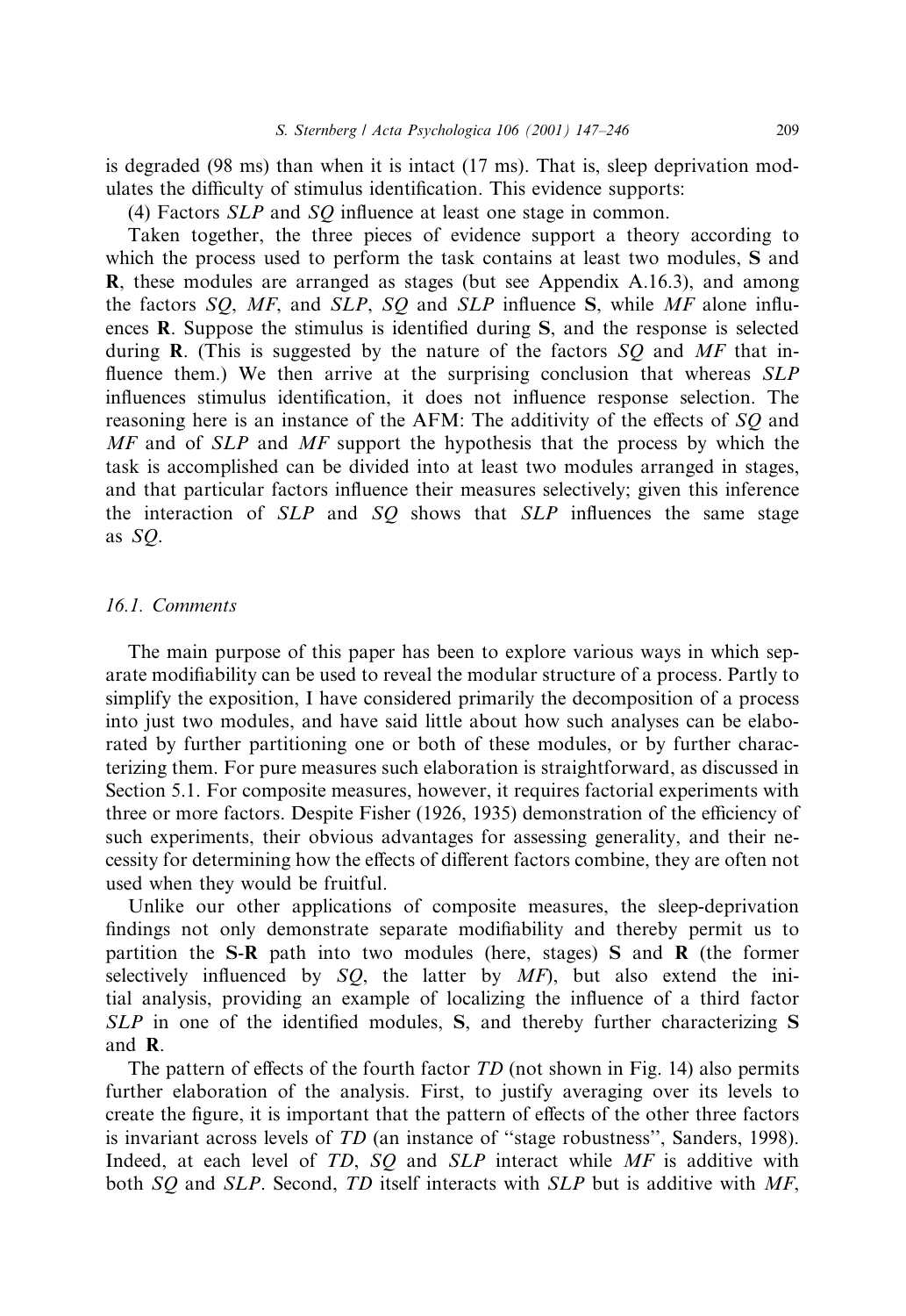indicating that it influences  $\bf{R}$  but not  $\bf{S}$  and, consistent with this conclusion, TD also interacts with  $SO$ . (Such findings about TD are not logically required, but can instead be regarded as successful tests of the analysis based on the other three factors.)

There has been much discussion of alternatives to stage models for the interpretation of additive effects on  $\overline{RT}$ , as well as confusion about what a processing stage might be. I discuss these issues in Appendices A.16.2 and A.16.3. In Appendix A.16.1 I briefly describe a multiplicative combination rule for the pattern of response omissions in the present study, which has been found (Schweickert, 1985) to apply to the errors of commission generated by stage models. Another example of process decomposition using  $\overline{RT}$ , but supplemented by pure measures based on the LRP, is briefly described in Appendix A.6.

#### 17. General discussion

A priori considerations (Section 1.1) argue for the idea that complex processes and devices may be composed of relatively independent parts, and psychological research has revealed abundant evidence for modular mental processes, composed of separately modifiable and functionally distinct sub-processes. Some of this evidence is included among the examples here discussed. One reasonable starting point for understanding a complex process is therefore to determine whether it is composed of such modules, and if so, try to identify them. And an initial step in doing so is to divide the process into just two parts (Section 1.3), perhaps followed later by dividing those parts in turn. Ultimately this should lead to analysis of the functions of each such module, as well as an understanding how they work together. Also, we would hope to find that different tasks are implemented by different subsets of the same set of basic modules, an idea associated with both the task-comparison method (Appendix A.1) and functional brain localization (Section 11).

In this paper I have explored the idea of separate modifiability as a criterion for modularity, by considering the shared and distinguishing features of a set of diverse examples. The examples fall into three categories, depending on whether the measures of the hypothesized modular processes are believed to be *pure* or *composite* and, among the pure measures, whether they depend on different data (*direct pure*) or different aspects of the same data *(derived pure)*. In each case, evidence for separate modifiability consists of finding experimental manipulations (factors) that influence the hypothesized modules selectively. Such evidence consists of pure measures that are selectively influenced by the factors, or of a composite measure for which the effects of the factors combine appropriately. Selective influence is also, in itself, evidence for the modules being functionally distinct.

That the discovery and identification of modules is a central issue in psychology is reflected by the broad range of examples; they include different substantive areas, species, responses (e.g., stimulus-elicited vs operant), measures, combination rules,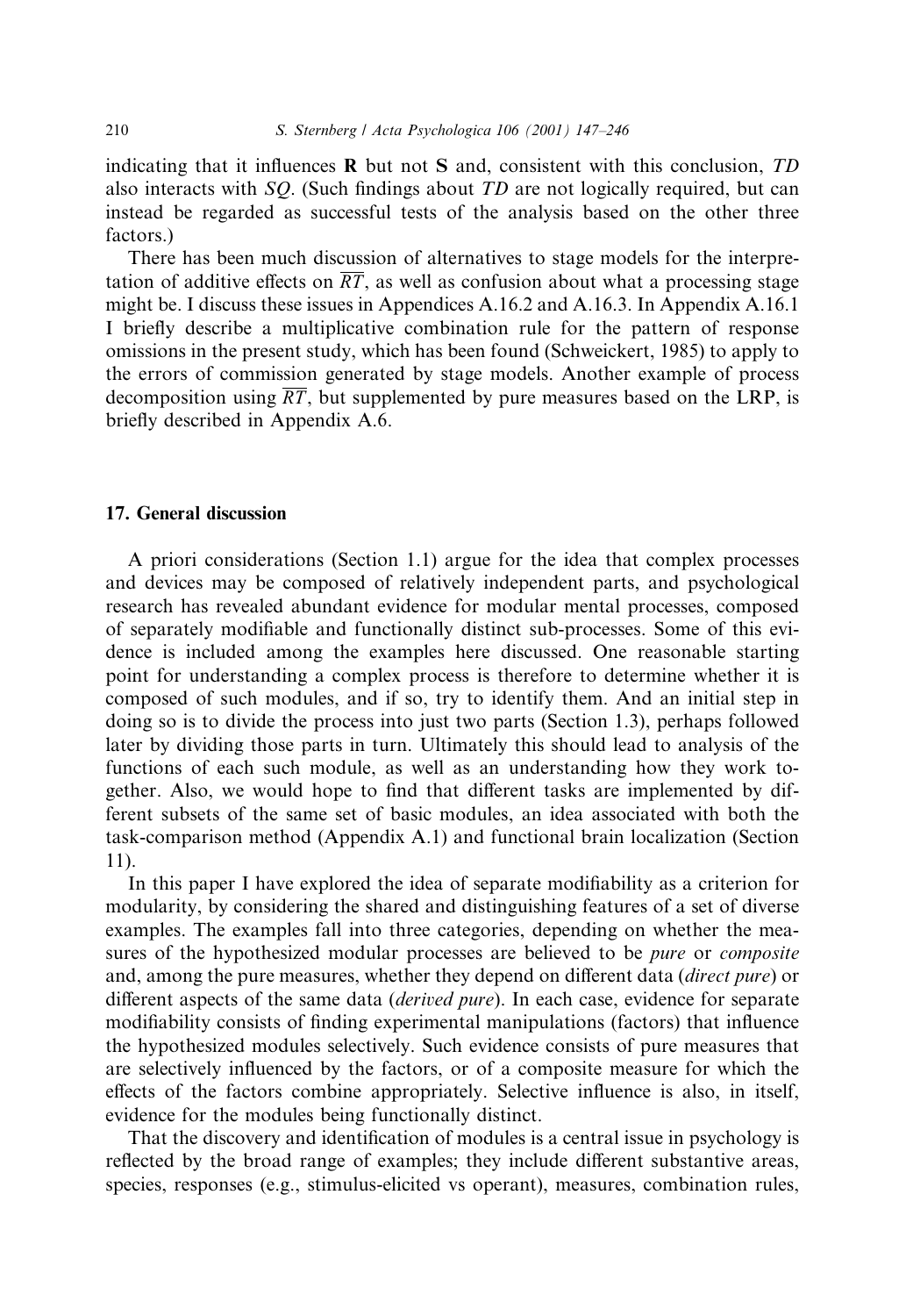experimental designs, and relations between modules; they lead to the decomposition of neural as well a functional processes. By considering such examples together, within a unified structure that highlights their inferential logic, we come to understand them better, and applications in one area benefit from lessons learned in another.

Inferential logic. In the course of this exploration I have suggested rational reconstructions of the inferential logic associated with the identification of modules, using measures hypothesized to be pure (Table 2) and composite (Tables 3, 4), with variant reconstructions in Appendix A.2.3. They are "rational reconstructions" because research is often not explicitly guided by such formal considerations, and experimental results may predate the formulation of such hypotheses. Attempts to make the inferential logic explicit should help in thinking about what a set of findings may mean, and may suggest preferences for some kinds of experiment over others.

Several lessons follow from the reconstructions: (1) Along with the researcher's good fortune in finding suitable experimental manipulations (factors), what is tested in every example is a *joint hypothesis*: two or more distinct individual hypotheses, such that all gain support when evidence for modularity is revealed, while only one need be faulty for us to fail in an attempt to acquire such evidence. More generally, failure of the prediction of a joint hypothesis may be less informative than success. (2) While we are interested in processes, all we have is measures of them (Section 2.1); whereas change in a measure implies change in the process, the converse need not be true.  $(3)$  Nonetheless, to establish separate modifiability, process invariance is critically important; it is indicated by invariance of the value of a pure measure across levels of a factor, or invariance of the effect (or p.effect) on a composite measure of one factor across levels of another. Implications of such invariance are sufficiently strong that it should not be asserted simply because the evidence against it is unconvincing. The consequences of this for statistical tests and reliability assessment are mentioned in Section 1.5, Appendix A.11.2, and elsewhere (and illustrated by the use of the S.E.s of relevant contrasts); like much else in the present paper, these consequences need further consideration. (4) While modularity can be demonstrated (assuming sufficiently precise data), non-modularity cannot: as illustrated by Ex. 3, it is always possible that "we didn't look enough'' for appropriate experimental manipulations. Of course, the search for such factors is not blind, but depends on knowledge related to the functions that might be carried out by hypothesized modules; as attempts fail we should become increasingly convinced that these modules reflect an erroneous partition of the process under study, or that the process is simply too integrated to be modular. (5) A poor choice of measure or measures can cause a search for modules to fail (Section 13.3; Appendix A.7.2).

Experimental design. Another consequence of the importance of invariance is the desirability of increasing the chance of revealing any systematic violation, by using factorial experiments even with pure measures (illustrated in Section 7 and Appendix A.6, and discussed in Appendix A.9.1 and elsewhere), and by using factors with more than two levels (illustrated by Exs. 3, 6, 7, and 9, and discussed in Appendices A.2.1,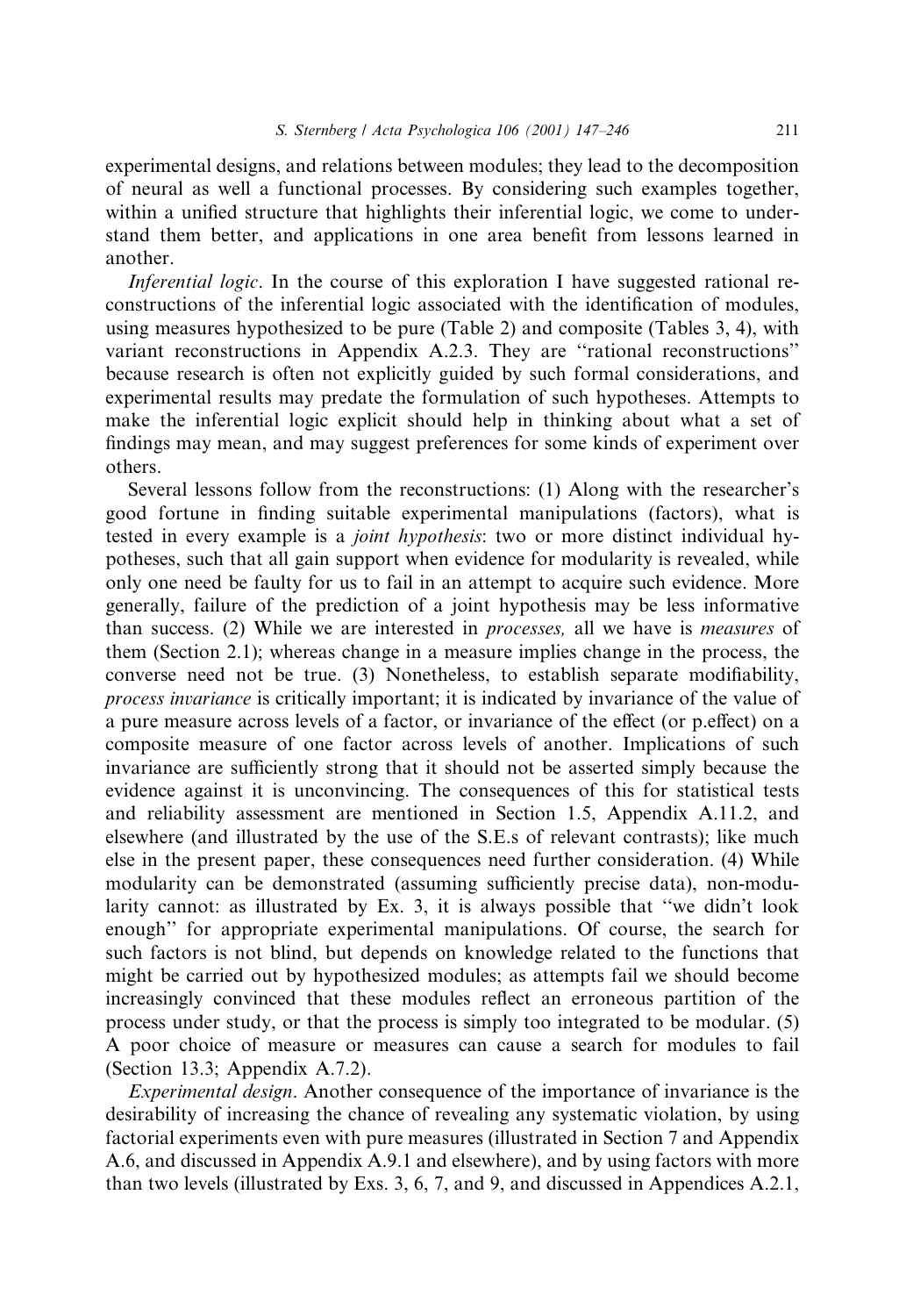A.9.2, and elsewhere). Though not required with pure measures, factorial experiments permit testing the generality of findings of invariance. And factors with multiple levels permit separating systematic from non-systematic deviations, the former more damaging to claims of invariance. In Exs. 3 and 9, where multiple-level factors were employed, I illustrated the use of one-dimensional indices of invariance violation, based on numerically scaled factor levels, to create focused tests for one interesting and plausible kind of systematic deviation. We need to consider further the meaning of "systematic deviation", as well as the merit of the meanings proposed in Sections 7.2 and 15.1.

Brain measures. The use of brain measures to identify modular neural processes may be informative about the structure of functional processes as well, but brain measures introduce complexities as well as opportunities. Some of the issues are discussed in Section 1.7 and Appendix A.1.2, and in the context of the examples (Sections 6, 10, 11, and 14; Appendices A.10 and A.11). It is advantageous to study effects of the same factors within the same task on both brain and behavioral measures (Sections 6, 10, and 11; Appendix A.6).

Process decomposition vs task comparison. Because the separate-modifiability approach to process decomposition has formal similarities to the popular taskcomparison method and the associated pattern of double task-dissociation, I consider the latter method in Sections 1.6 and 11, and in Appendix A.1. The two methods have different purposes and strengths; I suggest that task comparison is not especially helpful in identifying the parts of a complex process.

Limitations. For simplicity, this paper is limited in at least two ways: First, in illustrating the inferential logic and the treatment of data I discuss the examples largely as if they are isolated cases, rather than considering them in relation to existing knowledge and related studies; conclusions normally depend on more context. Second, the examples are almost entirely restricted to dividing a complex process into only two parts. With a caveat ( footnote 3), however, this is a reasonable starting point in decomposing a complex process, and because modules may themselves be modular, further partitioning can follow.

Open questions. Among others, these include the following: Are there useful further elaborations of the inferential logic? What is the best statistical method for testing a prediction of invariance or additivity? In which patterns of deviation should we be especially interested? How can we strengthen the inferences from brain measures to the structure of functional processes? What is the relation between the modularity of functional processes and of the brain processes associated with them? What are the relative merits of using pure vs composite measures? For composite measures are there other combination rules that might be of interest? Can we be more specific about what to do when a partitioning attempt fails? How interesting are cases of partial modularity (Section 2.3) or approximate modularity (Section  $7.2$ ? Is separate modifiability too strong or too weak to be a useful criterion for partitioning a process? What are the relative merits of alternative criteria for modularity and alternative approaches to module identification? Does the present approach lead to modules that have other desirable properties? How does it compare to module discovery in other sciences?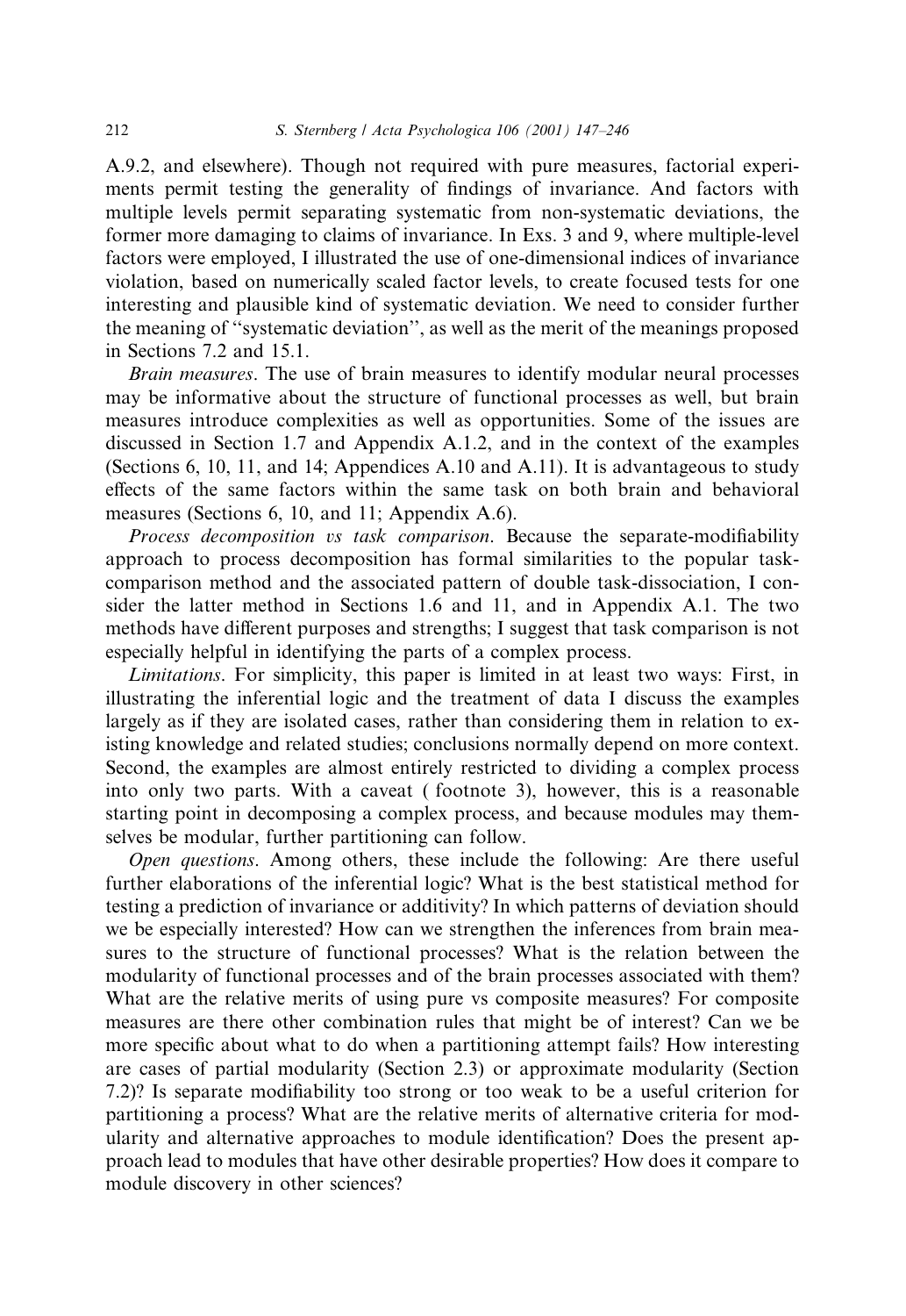#### Appendices

The appendices that follow provide extensions, complements, technical details, and comments on the methods, and examples described in the body of this article. Each appendix (e.g., A.1, A.2) refers to a different main section of the paper (e.g., Sections 1, 2). There are no appendices corresponding to Sections 4, 5, 8, 12, or 14.

### A.1. Process decomposition vs task comparison

### A.1.1. Introduction

The goal of the process-decomposition methods under discussion is to reveal the separately modifiable sub-processes (modules) of a single complex process. For this reason, one tries to find experimental manipulations (factors) that perturb or vary one such complex process, rather than using manipulations that change it into a qualitatively different process – one composed of a different set of modules. In almost all cases, a necessary condition for the complex process to be qualitatively invariant as factor levels change is for the subject's task (what the subject is instructed to do) to be kept invariant. However, task invariance in this sense is unfortunately not a sufficient condition: using a fixed set of instructions to define the task does not guarantee the desired qualitative invariance as factor levels are changed. <sup>63</sup> It is for this reason that the choice of factors has to be considered carefully, as discussed in Appendix A.2.

Because separate modifiability is demonstrated by finding factors that selectively influence sub-processes, these process-decomposition methods share some formal similarities with psychology's much-used "task-comparison" method, in which the interest is in finding factors that selectively influence different tasks  $-$  i.e., searching for dissociations between *tasks*, each accomplished by a qualitatively different complex process, rather than dissociations between the *sub-processes* of one complex process. Such comparison of distinct but related tasks, such as recall vs recognition has been an important tool in purely behavioral research (especially related to memory; see, e.g., Kahana, 2000; Kelley & Lindsay, 1996, pp. 37–41; Richardson-Klavehn & Bjork, 1988) and also in research on the relations between brain and

 $63$  The "task" of free recall of the words in a studied list, when time into the recall period is the factor, provides an interesting example. The subject responds to one set of instructions throughout the recall period during a trial. The dissociations between the recency and pre-recency part of the serial-position curve (reported as evidence for a short-term/long-term memory dichotomy by Glanzer & Cunitz, 1966) are therefore, nominally, within-task dissociations. However, many believe that there is a qualitative change in the retrieval process during a trial, from a process that involves output from a short-term store and affects the recency part of the curve, to a process that involves search of associative memory and affects the prerecency part. (See, e.g., Raaijmakers & Shiffrin, 1981 and, for a different account, Howard & Kahana, 1999.) The dissociations found in free recall between early and late performance are therefore dissociations of two distinct complex processes, and exemplify findings from task comparison.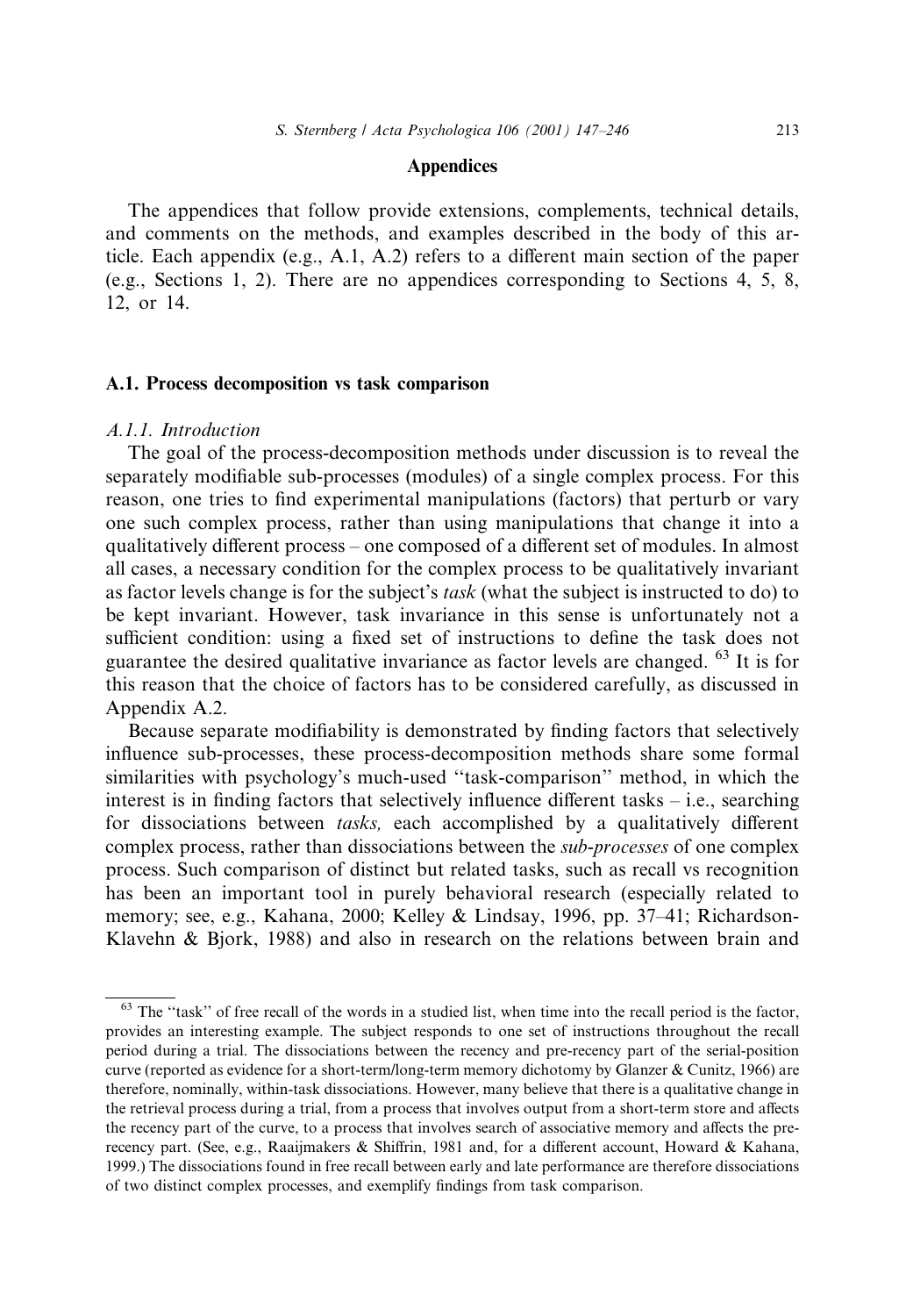behavior (see Section 11). Because of their formal similarities, it is helpful to consider the task-comparison method and to distinguish it from process decomposition based on separate modifiability. <sup>64</sup>

## A.1.2. Qualitative task comparison

## A.1.2.1. Behavioral studies of memory

Two tasks are dissociated if a factor  $F$  is varied in each, and is discovered to influence a measure of performance in Task 1 but not Task 2. For example, encoding manipulations during learning, such as variations in "level of processing"  $(F)$  have been claimed to influence "direct" memory tasks such as recognition that a word is in a previously learned list (Task 1) but not "indirect" tasks such as identification of a degraded word (Task 2), revealing a qualitative *dissociation* between the tasks.  $^{65}$  In the ideal case, a second factor  $G$  is discovered to influence performance in Task 2 but not Task 1, thus revealing a *double dissociation* between the two tasks.

If  $M_k^T$  for  $k = 1, 2$  is the measure of performance in Task k, then the four properties called ``double dissociation'' are formally the same as the four properties that define selective influence, described in the second part of Table 2 and discussed in Section 2.3. As emphasized by the superscript T, however,  $M_1^T$  and  $M_2^T$  are measures of performance in different tasks, and are assumed to be neither pure measures of particular sub-processes nor different composite measures of the same complex process. Nonetheless, if "process" is replaced by "task" in Table 2, the argument for the importance of demonstrating all four properties (Section 2.3) carries over, and explains the greater power of double dissociation over single.

Such dissociations, indicating the separate modifiability of classes of tasks, have been used as evidence for distinct memory systems (e.g., Tulving, 1983), but, as Richardson-Klavehn and Bjork (1988) point out, the observed patterns of separate and joint factor effects on memory tasks are complex, and the inference from such task dissociations to distinct memory systems is controversial. With Shoben and Ross (1986) they argue that findings of separately modifiable tasks can usually be explained without postulating distinct kinds of memory, and that inferences from such task dissociations can be strengthened by process decomposition of the individual tasks. One way to express the problem is that each task may be accomplished by a complex process composed of a set of several distinct operations, that inferences made from the task-comparison method often require valid theories of the complex processes used in each task, and that process-decomposition methods (such as those discussed in the present paper) can be helpful in developing and testing such task theories.

<sup>&</sup>lt;sup>64</sup> Roberts (1987, pp. 165–167; 1993, p. 590) has also discussed this distinction.<br><sup>65</sup> For a particular example see Jacoby and Dallas (1981); for a review see Richardson-Klavehn and Bjork (1988); for conflicting findings see Thapar and Greene (1994). Another such factor is the presence or absence of the brain damage associated with amnesia.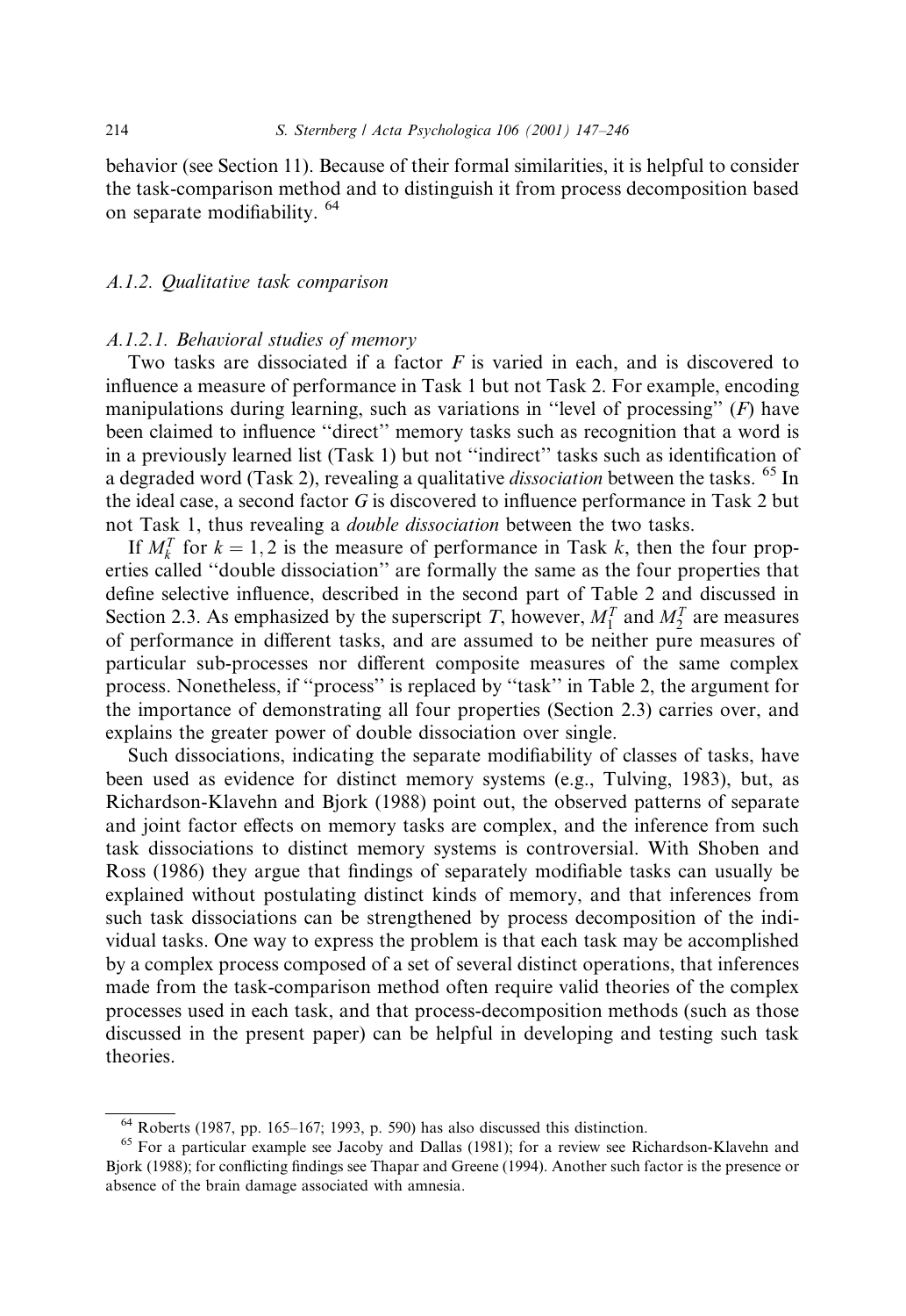In their analysis of the logic of inferences based on task dissociations, Dunn and Kirsner (1988) argue that the likelihood of observing a dissociation is high only if two assumptions are satisfied: (1) Factors  $F$  and  $G$  can be found that selectively influence processes  $A$  and  $B$ , respectively (selective influence of factors on processes, Section 2.1). (2) Tasks 1 and 2 can be found such that  $\bf{A}$  and  $\bf{B}$  contribute selectively to their measures  $M_1^T$  and  $M_2^T$  (i.e.,  $M_1^T$  reflects A but not B, and vice versa for  $M_2^T$ ; selective contribution of processes to task measures). They also suggest that if either of these conditions is not met but a task dissociation is nonetheless discovered, the usual interpretation  $-$  that it excludes a single-process explanation of the two effects  $-$  would be incorrect. And they conclude (p. 97): "Because the exact relations between [factors] and processes and between processes and tasks are rarely known, indeed they are the primary object of investigation, [Assumptions 1 and 2] can rarely be confidently met." The idea that particular pairs of tasks can be created that satisfy the selective contribution property (such as tasks in which performance depends on retrieval from implicit or explicit memory, but not both) has been questioned, e.g., by Jacoby, Toth, and Yonelinas (1993) and Richardson-Klavehn and Bjork (1988), who suggest, for example, that performance on "indirect" tests may reflect both.

## A.1.2.2. Effects of sleep deprivation

Perhaps it is the difficulty of finding tasks that rely exclusively (or not at all) on particular processes that led to the dramatic conflict between inferences from task comparison vs process decomposition in attempts to understand sleep deprivation. The work of Sanders et al. (1982) provides persuasive evidence for process-specific effects: the sleep-state factor  $SLP$  appears to influence stimulus identification, but not response selection (Section 16). Additional support for a purely perceptual locus of sleep-deprivation effects is provided by other within-task process-decomposition data (Humphrey, Kramer, & Stanny, 1994) in which the occurrence time of the P300 peak in the ERP was used to partition the RT into early and late segments. On the other hand, the wide range of tasks in which performance is impaired by sleep deprivation has led others (who approached the question by considering its effects on performance in a range of tasks) to the opposite conclusion: According to Dinges and Kribbs  $(1991, p. 117)$ , there is "a generalized effect of sleepiness on all cognitive functioning." In this application, task comparison suffers from the possibility that there may be no task (in which performance can be measured) that is accomplished by a process containing no perceptual operations.

## A.1.2.3. Task-specific effects of localized brain lesions

Another domain in which task comparison has been applied is in the study of the effects of localized brain lesions (e.g., Farah, 1984; Shallice, 1988), which sometimes appear to be remarkably selective, impairing performance (predominantly) on some tasks but not others. Of special interest in such investigations have been instances that approximate the ideal case of double task-dissociation, where (to simplify) a lesion in region  $\mathbf{R}_{\beta}$  impairs performance in Task 1 ( $M_1^T$  reduced), but not in Task 2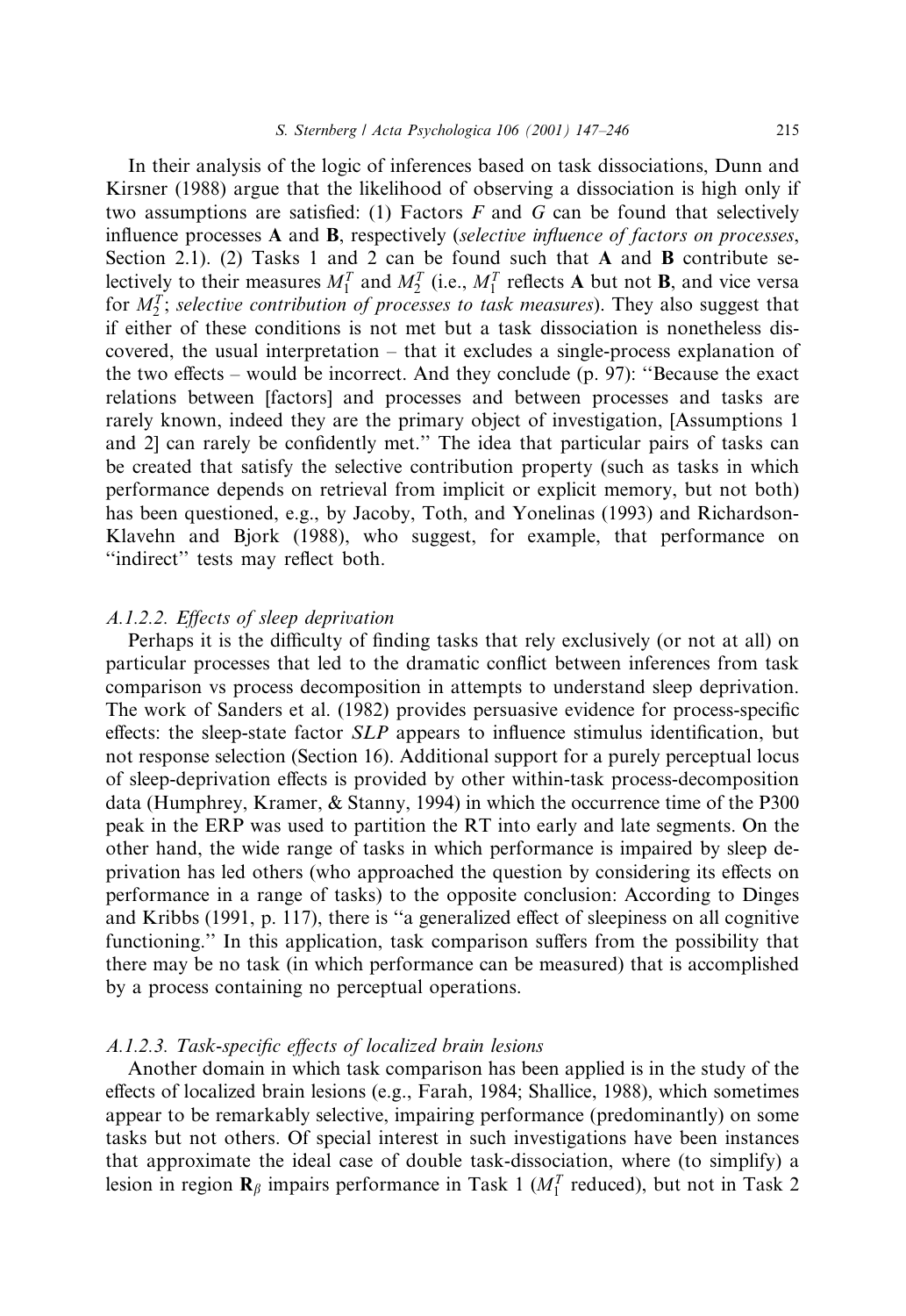$(M_2^T$  invariant), while a lesion in region  $\mathbf{R}_{\gamma}$  does the reverse. If the presence or absence of a lesion in  $\mathbf{R}_{\beta} (\mathbf{R}_{v})$  is thought of as two levels of factor F (G), then these instances fit the framework described in Appendix  $A.1.2.1$ . Such findings indicate that  $\mathbf{R}_{\beta} (\mathbf{R}_{\gamma})$  is necessary for Task 1 (2), provide evidence for localization of function within the brain,  $^{66}$  and encourage hypotheses about distinct processes (each included among the component processes used to carry out one of the tasks) that might be implemented by neural processors in  $\mathbf{R}_{\beta}$  and  $\mathbf{R}_{\gamma}$ . (See Section 1.1; for some of the limitations of such inferences see Glymour, 1994, and Sarter et al., 1996.) The contrasting process-decomposition approach, with its advantages over task comparison, can also be used to investigate the process-specificity of the effects of localized brain lesions, by using a factor such as  $F$  in conjunction with task factors. A nice example is provided by Rubinstein, Meyer, and Evans (2000) and discussed by (Sternberg, 1998b, Section 14.5.6).

## A.1.2.4. Task-specific effects on localized brain activation

A more recent domain of application is the use of measures of localized brain activation to study the brain functions that underlie the performance of different tasks. One method (complementary to the lesion method mentioned above) uses fMRI, which provides measures of regional blood oxygenation that reflect amounts of regional neural activity during performance of a task. Here, one popular approach is to ask how Task 1 differs from Task  $0$  (a "baseline" task) in the activation pattern it produces. <sup>67</sup> In a simple ideal case, there is just one region  $\mathbf{R}_{\beta}$  for which the activation measure  $M_\beta$  increases as the task is changed from Task 0 to Task 1. <sup>68</sup> In an extension of such a finding to double dissociation, there is another region,  $\mathbf{R}_{v}$ , not overlapping with  $\mathbf{R}_{\beta}$ , in which an activation measure  $M_{\gamma}$  increases as the task is changed from Task 0 to Task 2.

What we can learn from such findings depends on having hypotheses about how the processing operations differ among the three tasks (functional task theories), and about how the processing operations are reflected in neural activity (*neural task theories*). Thus, the functional theories for Tasks  $0, 1$ , and  $2$  might say that the tasks are carried out by processes A and D (Task 0); A, B, and D (Task 1); and A, C, and D (Task 2). The neural theories would say that processes  $\bf{B}$  and  $\bf{C}$  are implemented by

<sup>&</sup>lt;sup>66</sup> While it has been claimed that "lesioning" even a non-modular artificial network can produce double dissociations between tasks (e.g., Plaut, 1995), it has also been argued that this occurs only in relatively small networks (Bullinaria & Chater, 1995).<br><sup>67</sup> McDermott, Buckner, Petersen, Kelley, and Sanders (1999) provide an example in which each of four

tasks is compared to a baseline.<br><sup>68</sup> The interpretation of the *existence* of an increment in  $M_\beta$ , i.e., a difference  $M_\beta(Task 1)$ 

 $-M_\beta(Task\ 0) > 0$ , is probably insensitive to exactly how  $\mathbf{R}_\beta$ -activation associated with Task 0 (the baseline) and  $\mathbf{R}_{\beta}$ -activation contributed by the task difference are plausibly combined. However, when the *magnitude* of the increment is considered, it is usually obtained by subtraction (resulting in the term ``cognitive subtraction'' for this method); hence, while seldom tested or even discussed, an additive combination rule is implicitly assumed. Without more secure knowledge of the combination rule, it would thus be difficult to decide whether an increment due to one factor is invariant with respect to another factor that influences activation in the same region.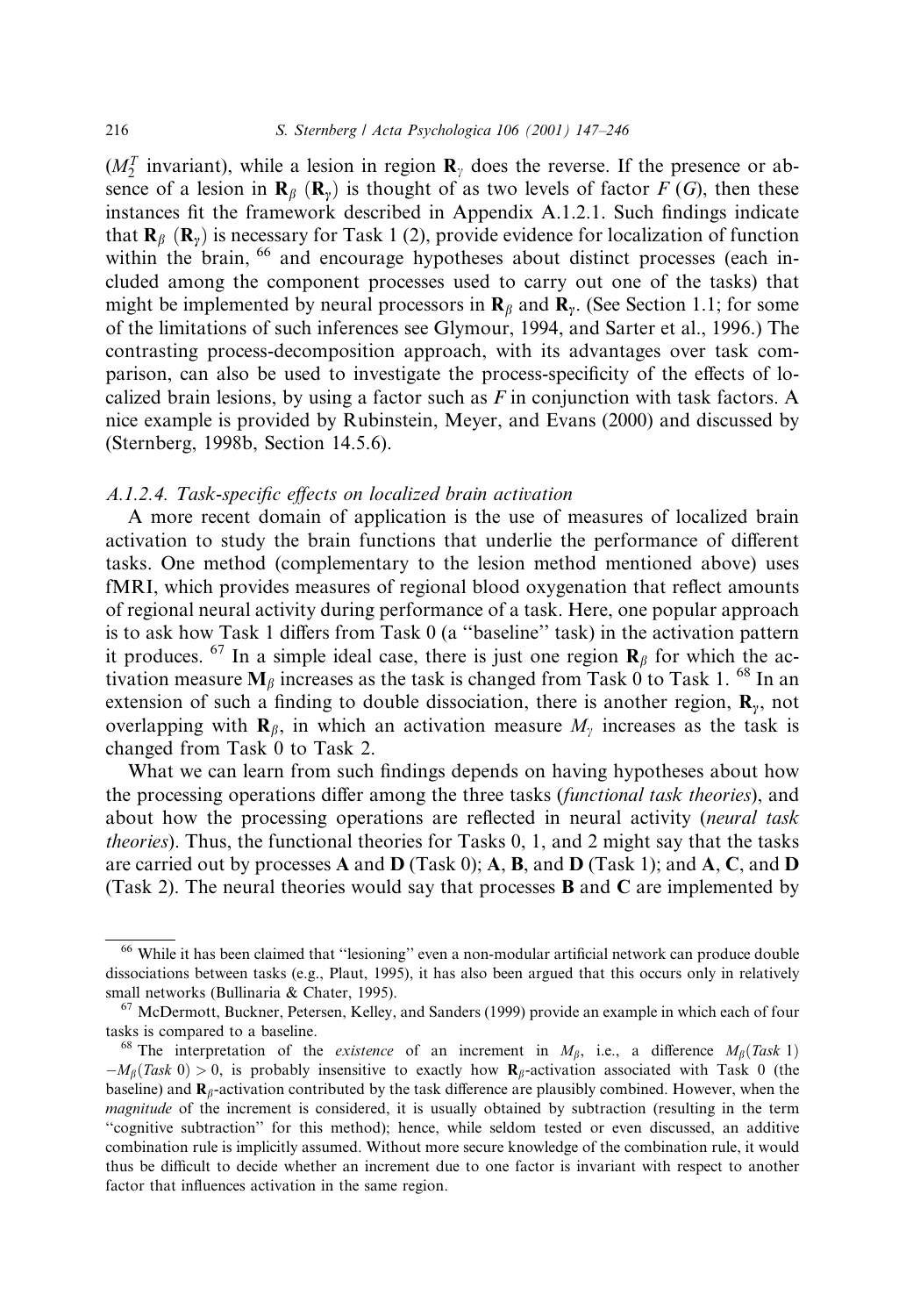neural processes  $\beta$  and  $\gamma$ , respectively. These neural task theories also incorporate the hypotheses that component processes are localized at a level that fMRI can resolve spatially, and that the set of processes described in the functional theories map oneto-one onto a set of (localized) processors; see Sarter et al. (1996). The functional theories also include the assumption, usually untested, that processes A and D remain the same, whether carried out alone or with  $B$  or  $C$  inserted: this is the assumption of "pure insertion" on which Donders' (1868) subtraction method depends. <sup>69</sup> The neural theories also include the analogous assumption that the pattern of brain activation associated with processes  $\alpha$  and  $\delta$  remains invariant as regions  $\mathbf{R}_{\beta}$  or  $\mathbf{R}_{\gamma}$  are activated with the insertion of  $\beta$  or  $\gamma$ , respectively. <sup>70</sup> We can then conclude that while some of the neural processes that carry out Tasks 0, 1 and 2 (those that implement processes **A** and **D**) may be the same,  $\beta$  involves activation of

region  $\mathbf{R}_{\beta}$  but not  $\mathbf{R}_{\gamma}$ , and  $\gamma$  involves activation of  $\mathbf{R}_{\gamma}$  but not  $\mathbf{R}_{\beta}$ . However, such findings give us little evidence that helps us to discover the modular sub-processes of the complex process used to carry out either task. For example, in the idealized case above, whereas the task theories assert that Tasks 1 and 2 are each carried out by three distinct processes, there is nothing in the data that distinguishes between Task 1, for example, being accomplished by  $\alpha$ ,  $\beta$ , and  $\delta$  and its being accomplished by a "single" process,  $\theta_1$  (which differs from the corresponding  $\theta_2$  for Task 2 in one of the brain regions it uses). Other evidence is needed to distinguish between these possibilities, such as evidence from a process-decomposition method (where, for example, in a task carried our by  $\alpha$ ,  $\beta$ ,  $\gamma$ , and  $\delta$  it can be shown that the level of activation of region  $\mathbf{R}_{\beta}$  is selectively influenced by a factor F also shown to selectively influence **B**, and similarly for  $\mathbf{R}_v$ ). Moreover, even if the task theories are correct, our data do not bear on the modularity of the hypothesized operations within either task: we have not learned whether any of them can be

 $69$  One test of pure insertion is provided if a Task 3 can be found, carried out by all four processes, **A, B, C, and D.** For Donders' method, Taylor (1966) recognized the prediction  $\overline{RT}_3 - \overline{RT}_2 = \overline{RT}_1 - \overline{RT}_0$ , and tested it. For the analogous fMRI application, let  $A(x)$  be the activation level, as indexed by the strength of the fMRI signal, at any location x where it is measured. The corresponding prediction is then  $A_3(x) - A_2(x) = A_1(x) - A_0(x)$ , which should be satisfied for each x. (Unlike the case of  $\overline{RT}$ , where there is only one test for a set of four tasks, here there are as many tests as locations  $x$ .) To carry out such tests it is critical for the presence of processes  $\beta$  and  $\gamma$  to be varied factorially. Suppose instead that we had no Task 2, but just a series of tasks of increasing complexity, Task 0  $(\alpha, \delta)$ , Task 1  $(\alpha, \beta, \delta)$ , and Task 3  $(\alpha, \beta, \gamma, \delta)$ . For such a case, Posner and Raichle (1995, p. 374) suggest testing the prediction  $A_3(x) - A_0(x) =$  $[A_1(x) - A_0(x)] + [A_3(x) - A_1(x)]$ . This test would always be satisfied, however, as it is an algebraic identity. For more on the pure insertion assumption, see Sternberg (1998b, Section 14.4.2), and references therein.

<sup>&</sup>lt;sup>70</sup> Also relevant to the interpretation of such data are: (a) The fRMI signal is increased by the activity of the numerous inhibitory neurons in the cortex, as well as the excitatory ones (Raichle, 1998), but the relation between these two effects seems not to be known. (It therefore seems possible for the signal to increase when a process is actually deleted.) (b) We do not know the extent to which the fMRI signal reflects neural activity that produces no action potentials (Wandell, 1999, p. 148).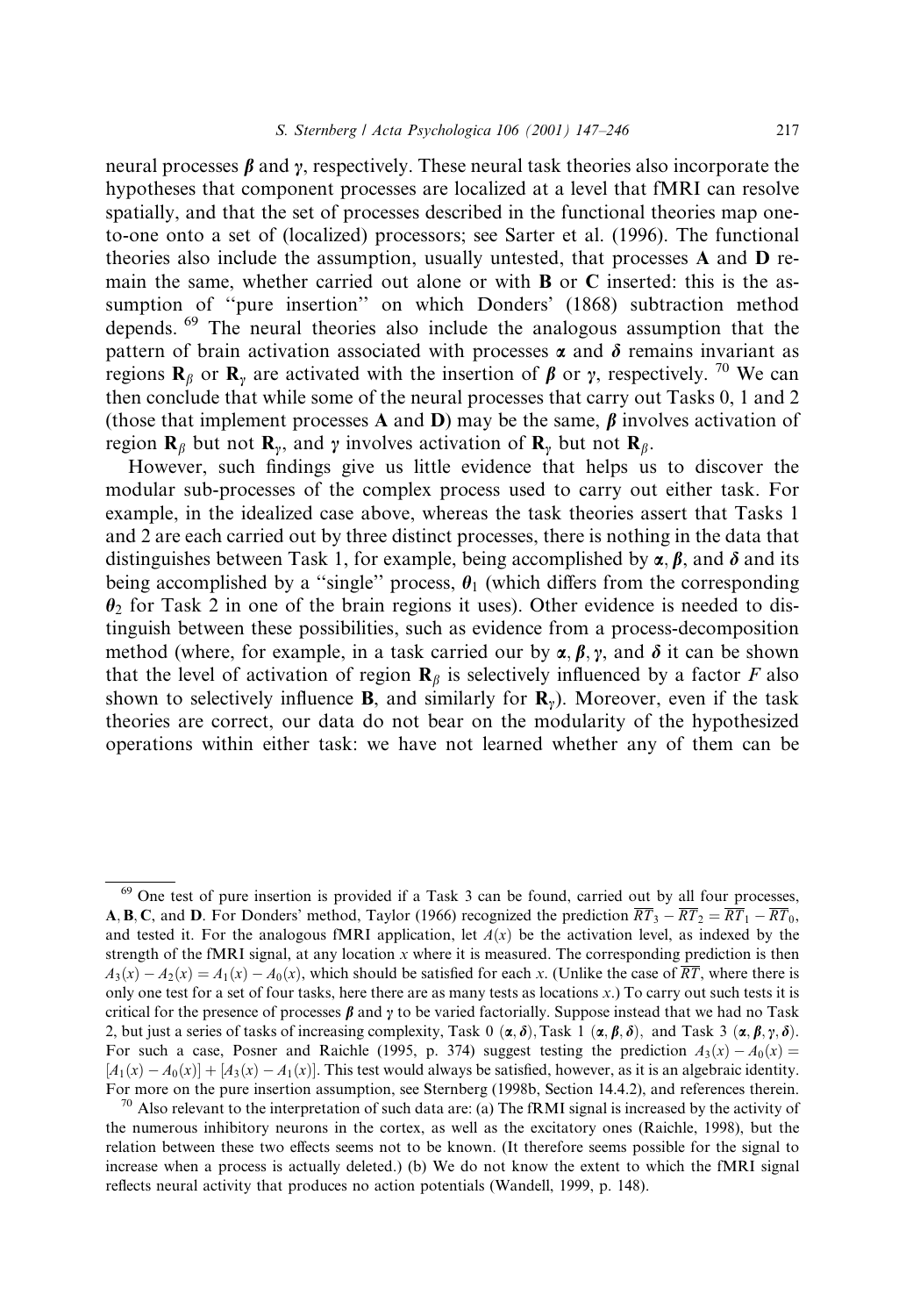modified at all, or whether they can be modified selectively, nor, if they can be, by which factors.

Thus, whether it is used to study behavior or brain function, qualitative task comparison does not readily permit inferences about how a complex process should be divided into parts.

## A.1.3. Quantitative task comparison: subtraction and division methods

In some cases researchers are willing to create sufficiently detailed theories of two tasks such that, if the theories are correct, quantitative properties of sub-processes (i.e., derived pure measures) can be estimated from the performance measures in the two tasks. The goal here is typically not to test the task theories, but rather to use them to provide such estimates.

### A.1.3.1. Donders' subtraction method

Perhaps the most venerable task-comparison method of this kind is Donders' (1868) subtraction method, for two tasks, Tasks 1 and 2, in which only composite measures,  $M_1^T$  and  $M_2^T$  (here, mean RTs) are available. The joint hypothesis consists, first, of a pair of task theories  $-HY1$  and  $HY2$  – that specify the constituent processes of each task, and second,  $HY3$ , a combination rule. For example, we might have the following hypotheses:

HY1: Task 1 is accomplished by process A (which may consist of more than one sub-process).

 $HY2$ : Task 2 is accomplished by processes A and B, where A is identical (at least in duration) to the corresponding process in Task 1 (the "pure insertion" assumption).

HY3: Contributions of the processes to the composite measures combine by summation (as in Table 3, and implied by Donders' assumption that the processes are arranged in stages).

Given these hypotheses, it follows that  $M_1^T = \overline{RT}_1$  is an estimate  $\hat{t}_a$  of the mean duration of **A**,  $M_2^T = \overline{RT}_2$  is an estimate  $\hat{t}_a + \hat{t}_b$  of the sum of the mean durations of **A** and **B**, and therefore, by subtraction,  $\hat{t}_b = M_2^T - M_1^T$  is an estimate of the mean duration of **B**.  $^{71}$ 

## A.1.3.2. Jacoby's division method

The ``process-dissociation'' method devised by Jacoby (1991) for separating the contributions of conscious and unconscious memory to performance in memory tasks has aroused considerable interest (see, e.g., Buchner, Erdfelder, & Vaterrodt-

 $71$  Unlike the methods exemplified in Sections 13-16, in which separate modifiablity is tested with composite measures (where no pure-insertion assumption is required, and where a successful test supports the combination rule), application of the subtraction method has often embodied a test of neither the combination rule nor pure insertion. That is, the task theories are assumed but not tested, even though such tests may be possible (footnote 69; Appendix A.1.3.3).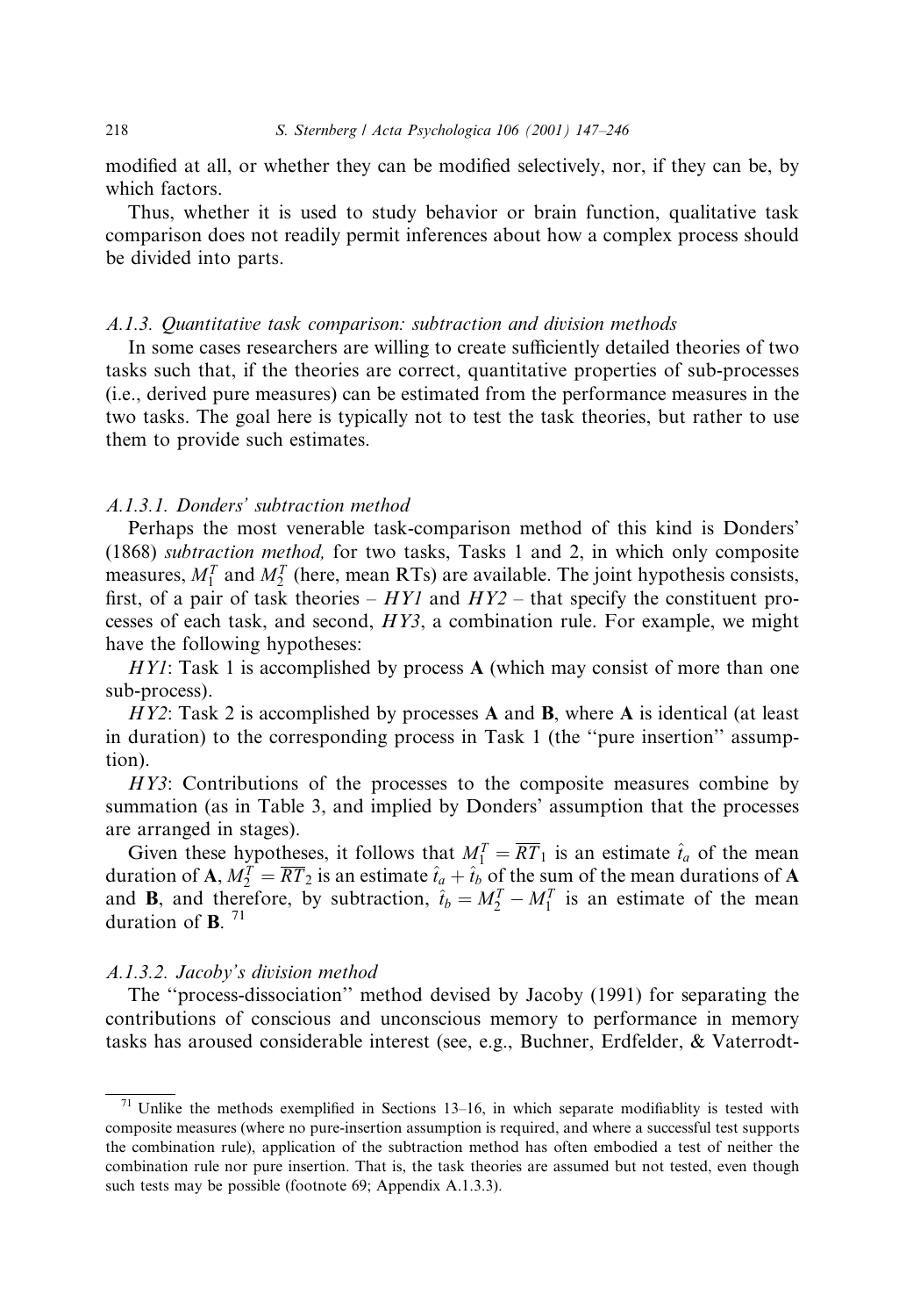Plunnecke, 1995; Jacoby et al., 1993; McBride & Dosher, 1999) and can be re garded as a modern "division method", by analogy to the subtraction method, but with a combination rule of multiplication (as in Table 4) rather than summation (as in Table 3). Development of the method was motivated by the idea that qualitative uses of the task-comparison method for "direct" and "indirect" memory tasks (such as old-new recognition and word-fragment completion, respectively) were limited by the incompleteness of our knowledge about the complex processes associated with each such task, and that performance measures in the two tasks were probably not pure measures of ``explicit/controlled/conscious'' memory on the one hand, and "implicit/automatic/unconscious" memory on the other. The goal was to develop pairs of tasks, each of which is acknowledged to reflect contributions of both kinds of memory, but constructed such that data from the two tasks can be combined to provide separate estimates of the two contributions.

In a simplified illustrative experiment, subjects are first exposed to a list of words, and then given a mixture of two kinds of stem-completion trials, for which the list is a possible source of completions. On Task IN (``inclusion'') trials, subjects are asked to complete the stem to produce any word that comes to mind (including a word from the list). On Task EX (``exclusion'') trials, subjects are asked to complete the stem to produce any word other than a word from the list. The tasks are assumed to depend on retrieval from both conscious memory (process  $C$ ) and unconscious memory (process  $U$ ), but in different ways.

As in the subtraction method, the joint hypothesis consists of a pair of task theories and a combination rule. In a simple version of the method, the hypotheses are:

 $HY4$ : For Task IN, a completion is generated if and only if U and/or  $C$  succeed in producing one.

HY5: For Task EX, a completion is generated if and only if U succeeds in producing one and  $\bf{C}$  fails, where  $\bf{U}$  and  $\bf{C}$  are identical (at least in success rate) to the corresponding processes in Task IN.

 $HY6$ : Generation of completions by U and C are uncorrelated events.

Given this joint hypothesis, it will be seen that the measures defined below for the two tasks can each be thought of as estimates of the probabilities of the joint occurrence of two uncorrelated events, thus depending multiplicatively on the individual event probabilities, as in Ex. 7.<sup>72</sup> Let  $P_{IN}$  and  $P_{EX}$  be the probabilities of completion in Task IN and Task EX, respectively. Let  $p_u$  and  $p_c$  be the respective probabilities that U and C succeed in generating completions. And let  $Q_{IN} = 1 - P_{IN}$ ,  $q_u = 1 - p_u$ , and  $q_c = 1 - p_c$  be the probabilities of failure. For Task IN, no completion will be generated if and only if both  $U$  and  $C$  fail. Hence

 $72$  The simple task theories described here have had to be complicated by the incorporation of baseline, guessing, and bias effects (Buchner et al., 1995). Moreover, hypothesis  $HY6$  (on which the multiplicative combination rule depends) is controversial (see, e.g., Curran & Hintzman, 1995).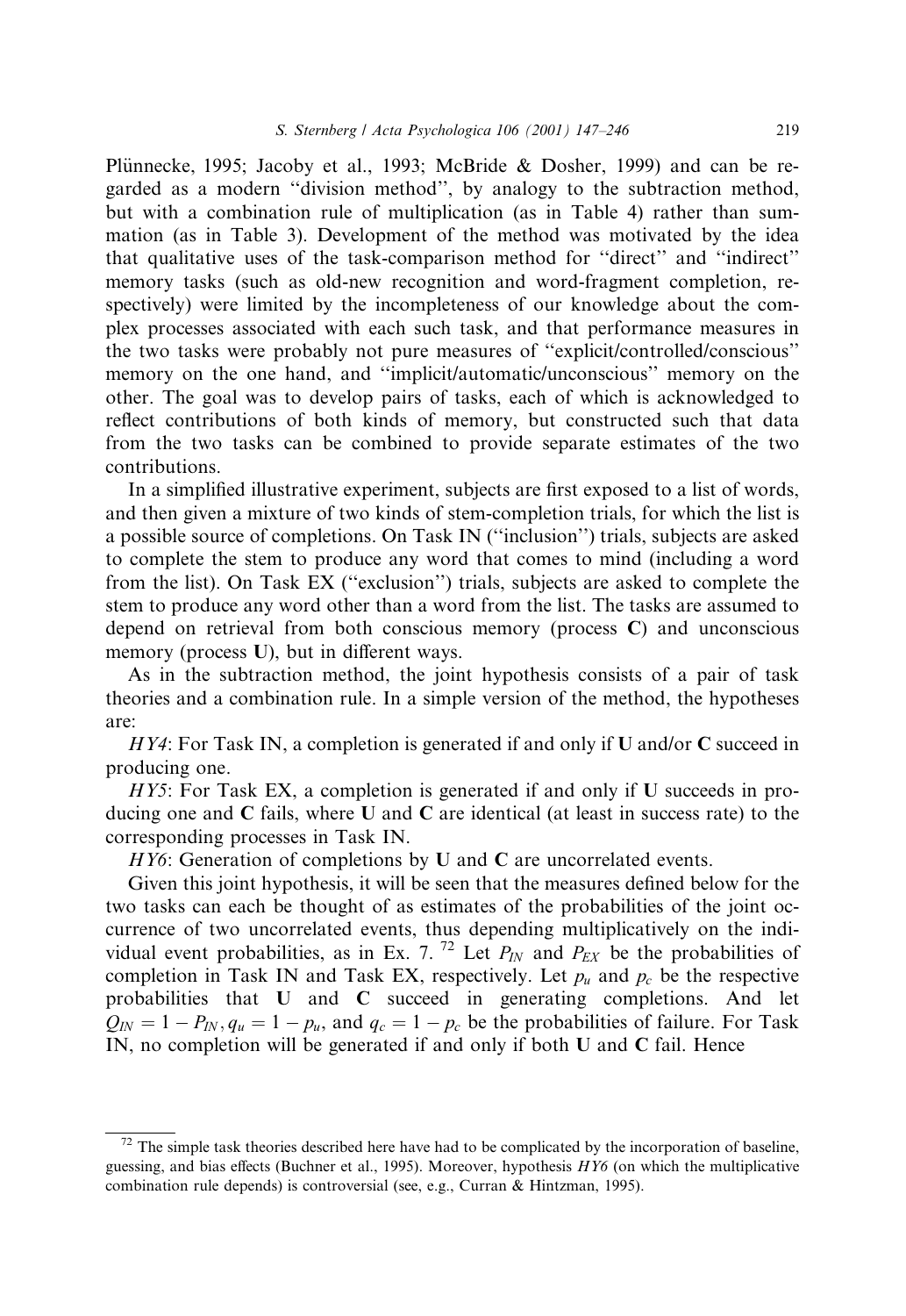220 S. Sternberg | Acta Psychologica 106 (2001) 147-246

$$
M_{IN}^T \equiv Q_{IN} = q_u \times q_c. \tag{16}
$$

For Task EX, a completion will be generated if and only if U succeeds and C fails. Hence

$$
M_{EX}^T \equiv P_{EX} = p_u \times q_c \tag{17}
$$

Dividing the measure for Task IN by the measure for Task EX to form the ratio  $R^T$ (hence "division method"),  $q_c$  is eliminated, and we have a pure measure of  $p_u$ :

$$
R^T \equiv \frac{M_{IN}^T}{M_{EX}^T} = \frac{q_u}{p_u} = \frac{1 - p_u}{p_u},
$$
\n(18)

or  $\hat{p}_u = (1 + R^T)^{-1}$ , and it follows from this and Eq. (16) that  $\hat{q}_c = M_N^T + M_{EX}^T$ . We thus have estimates for the underlying processes U and C, respectively.  $^{73}$ 

#### A.1.3.3. Derived pure measures from subtraction and division methods

In applying Donders' or Jacoby's method to obtain estimates of process parameters from measures in two different tasks, one is not testing the assumed task theories. However, assuming the theories to be valid, the estimates can be regarded as derived pure measures of the hypothesized processes to which they correspond. Thus, for the subtraction method,  $M_A = M_1^T$ , and  $M_B = M_2^T - M_1^T$ . And for the division method,  $M_U = R^T$ , and  $M_C = S^T$ , where  $S^T \equiv M_{IN}^T + M_{EX}^T$  is the sum of the two task measures. The response of these pure measures to changes in the levels of suitable factors can be studied, just as described in Table 2, to test the hypothesized processes for separate modifiability. And, insofar as factors are found that influence them selectively, we have support for the task theories that justify the pure measures, as well as for separate modifiability. For example, for the subtraction method, (1) a factor that selectively influences **B** should influence only  $M_2^T$ , and (2) the effects on  $M_1^T$  and  $M_2^T$  of a factor that selectively influences **A** should be equal. (The second property depends jointly on  $-$  and hence supports  $-$  the pure-insertion assumption together with separate modifiability.)

The important difference between these quantitative task-comparison methods and Exs. 1-6 is that here the data are from two separate tasks, each believed to involve a different complex process. What makes these methods possible is that the theoretical starting points on which the inferences depend are strong, stronger than those in Exs. 1-6: a pair of task theories that specify the exact relationship between the complex processes in two different tasks.

 $73$  This treatment of Jacoby's method is equivalent to the one often provided, in which  $M_{in}^T = 1 - M_{IN}^T, M_{ex}^T = M_{EX}^T, \text{ and } p_c = M_{in}^T - M_{ex}^T.$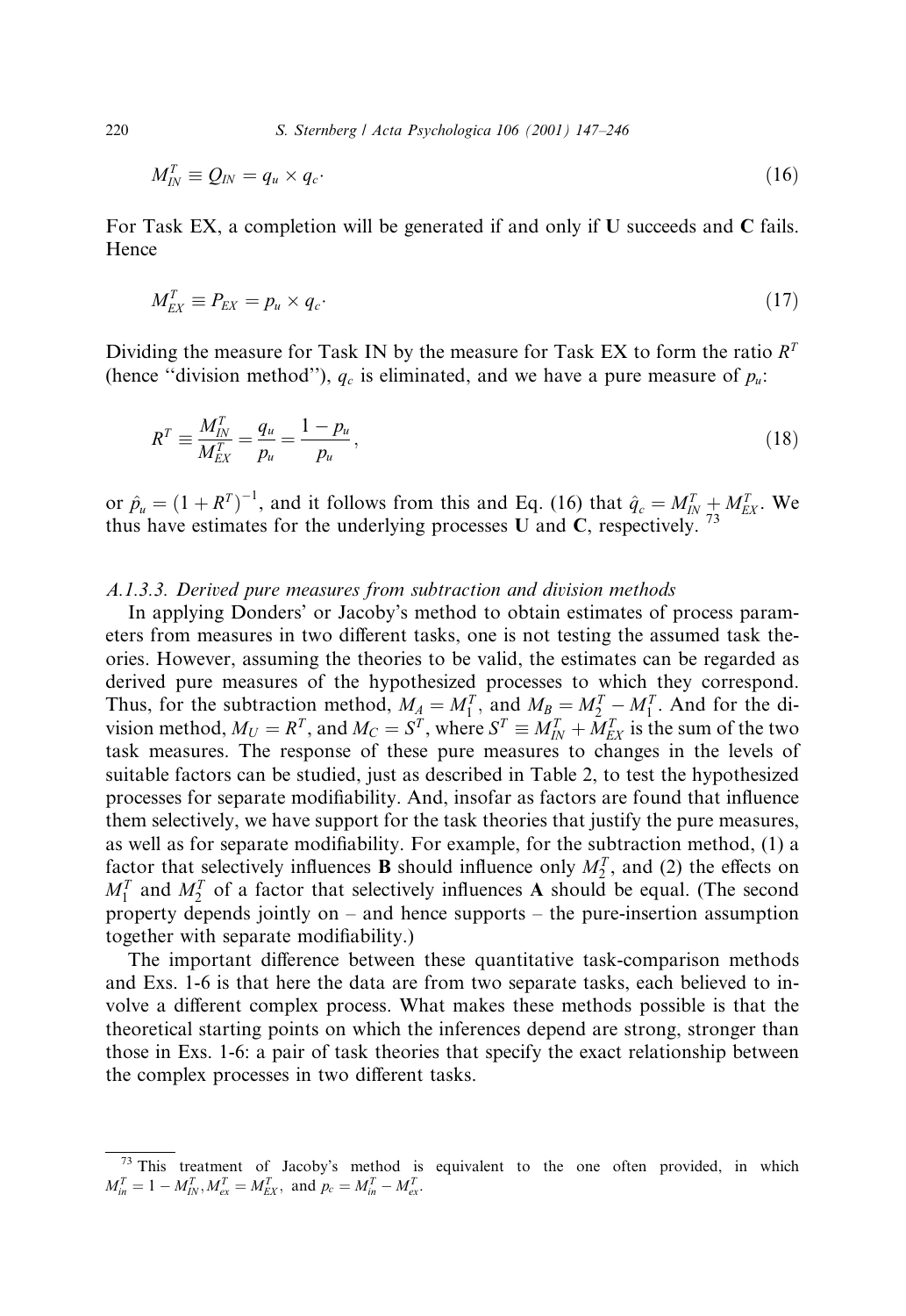## A.2. Considerations in the choice of factors

## A.2.1. Unitary factors and qualitative process invariance

Our goal is to understand the structure of a complex process  $-\text{ in particular, to}$ identify its modules (if any); our strategy is to vary experimental conditions (factor levels) so as to influence that process. Interpretation of the findings depends on the process being the "same" (in a poorly defined sense) under all the conditions tested. If a factor-level change replaces one operation by (or adds) a qualitatively "different" one, then we are comparing two different processes rather than revealing the structure of one. (Another way to phrase this is that a change in factor level should not change the subject's "task" into a qualitatively different one. If so, we would be engaged in task comparison rather than process decomposition.) Accordingly, across the ranges of factor levels examined, it should be possible to make a persuasive argument that the process is the same, in the sense of including the same set of processing operations; the strength of our conclusions depends on the persuasiveness of that argument. <sup>74</sup> Such an argument can be based on prior knowledge of the process and the factors; another basis is the pattern of factor effects. The concept of a unitary factor can be helpful here: A factor is unitary within the selected range of levels if each change in level influences the same operations and leaves the same other operations invariant. If a factor is unitary, its effects should be qualitatively the same across more than one change in its level, and across several levels of the other factor or factors. <sup>75</sup> This is one of the reasons for selecting factors that can have more than two levels, and for using more than two levels when feasible, despite the complexities this may add to the experimental design. Other reasons are discussed in the context of the examples and in Appendix A.9.2.

#### A.2.2. Manipulated vs selective factors

Even if a process is modular, some factors may not reveal this. For example, a factor that influences a module selectively may not be one of those manipulated or controlled in an experiment, but may instead be a function of the levels of two factors that are manipulated, which might then be found to have non-selective effects. As discussed in Section 7, this may have occurred in applications of signaldetection theory to "yes-no" experiments, in which the factor that may influence the decision process selectively is  $RR$  rather than  $PM$ . Because  $RR$  depends on signal discriminability ( $S_T$ , an s-factor) as well as on PM (a d-factor), ostensibly pure measures of sensory and decision processes failed to satisfy the requirements of separate modifiability when factors  $S_T$  and PM were used, but appear to approximate them well with factors  $S_T$  and RR. Thus, in interpreting a test of separate

 $74$  Factors that determine the number of multiple similar operations (such as the number of non-targets in some search tasks) are unlikely to be regarded as "changing the task" in this sense.

<sup>&</sup>lt;sup>75</sup> See footnote 63 for a factor (time during free recall) that may be non-unitary. For an example of extending the range of a factor such that it becomes non-unitary, see Sternberg (1998a, p. 389).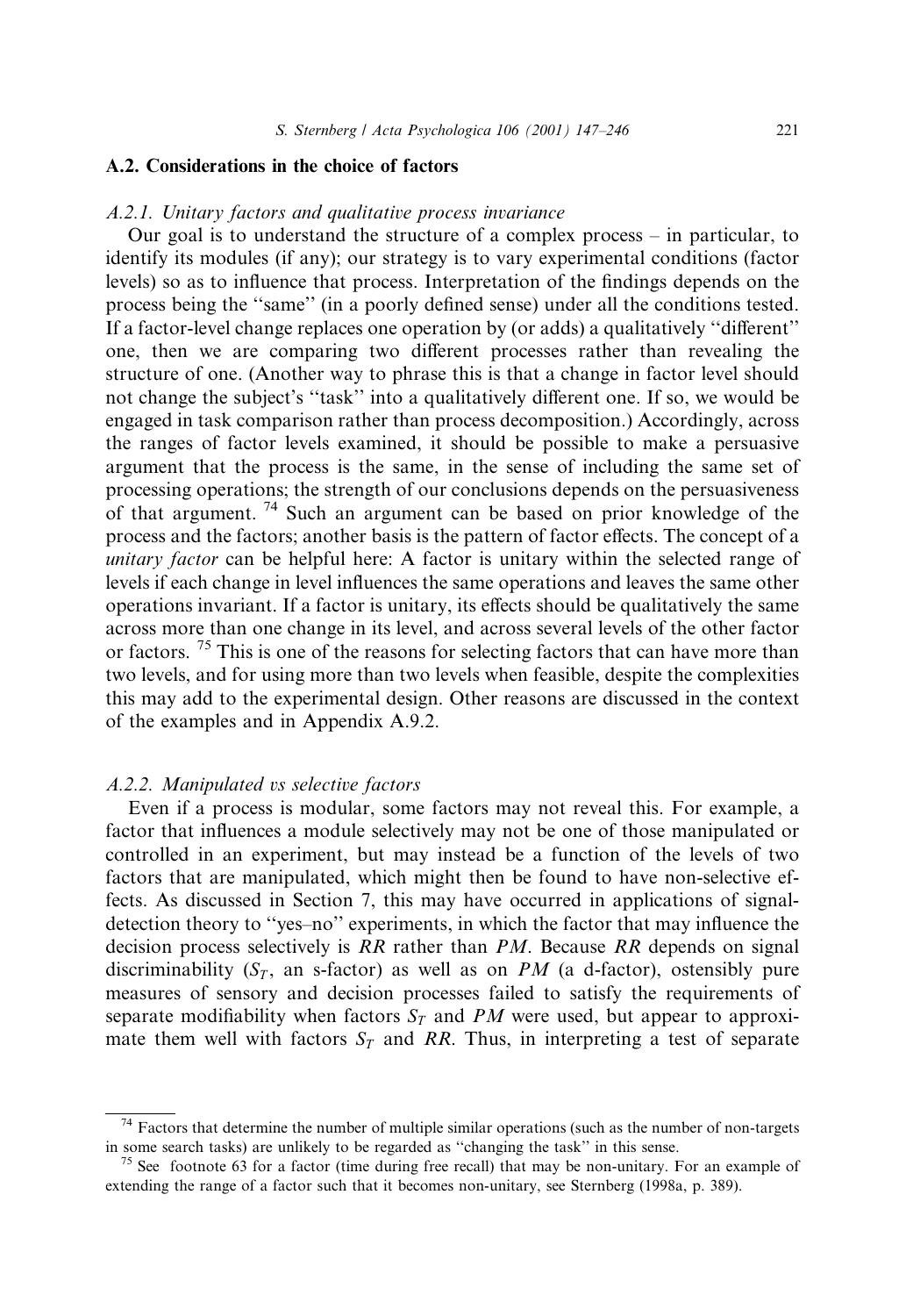modifiability, it has to be kept in mind that the manipulated factors may not be the ones that influence the hypothesized modules selectively, even when such factors exist.

## A.2.3. Inferential logic when hypotheses about modules specify the factors

If the hypotheses about processes  $A$  and  $B$  are sufficiently detailed, they may specify particular factors that should influence  $A$  and  $B$  selectively. This possibility is not well represented by the formulations in Tables 2–4, which treat  $F$  and  $G$  as members of a larger set of plausible candidates to be tested. In alternative formulations of the inferential logic, the specification of factors  $F$  and  $G$  can be included in the joint hypothesis, with the remainder of the reasoning adjusted accordingly. For Tables 2 and 3, this is shown by Tables 7 and 8, respectively, in which I have replaced H1 by  $H1^*$ , which is stronger than H1 and implies it; a similar reformulation can be created for Table 4.

Given the initial conceptualization of band-limited analyzers, Table 7 is probably more appropriate than Table 2 for Ex. 4. For the same reason, a reformulation of Table 4 is probably more appropriate for Ex. 7. And similarly, Table 8 is probably more appropriate than Table 3 for the part of Ex. 10 involving  $SO$  and MF, given that the two hypothesized modules are S and R.

| <b>Joint Hypothesis</b>                                                                                                                    |                     |  |  |  |
|--------------------------------------------------------------------------------------------------------------------------------------------|---------------------|--|--|--|
| $H1^*$ : Processes A, B are influenced selectively by factors F, G:                                                                        |                     |  |  |  |
| $p'_1$ : $\mathbf{A} \leftarrow F$ , $p'_2$ : $B \leftarrow F$ , $p'_2$ : $\mathbf{B} \leftarrow G$ , $p'_4$ : $\mathbf{A} \leftarrow G$ . |                     |  |  |  |
| $H2: M_A$ , $M_B$ are pure measures of <b>A</b> , <b>B</b> .                                                                               |                     |  |  |  |
| <b>Prediction</b>                                                                                                                          |                     |  |  |  |
| F and G influence $M_A$ and $M_B$ selectively:                                                                                             |                     |  |  |  |
| $p_1: M_A \leftarrow F$ , $p_2: M_B \leftarrow F$ , $p_3: M_B \leftarrow G$ , $p_4: M_A \leftarrow G$ .                                    |                     |  |  |  |
| <b>Alternative Results</b>                                                                                                                 |                     |  |  |  |
| F, G influence $M_A$ , $M_B$ selectively.                                                                                                  | They do not.        |  |  |  |
| <b>Inferences</b>                                                                                                                          |                     |  |  |  |
| Support for joint hypothesis                                                                                                               | Refutes one/both of |  |  |  |
| $H1* + H2$                                                                                                                                 | $HI^*, H2.$         |  |  |  |

Table 7 Alternative inferential logic for pure measures<sup>a</sup>

<sup>a</sup> See footnote 14 for the distinction between  $p'_k$  and  $p_k$ .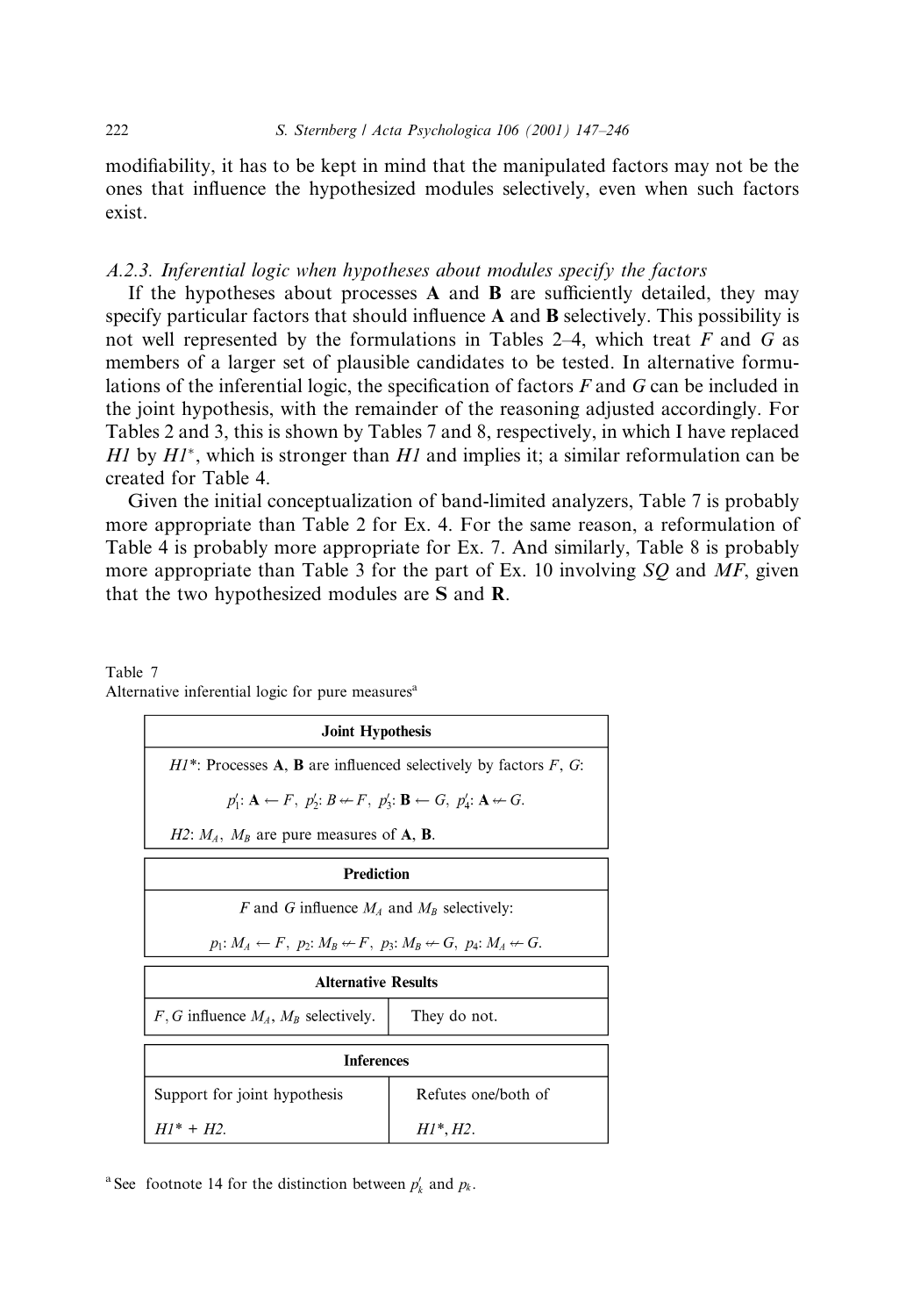Table 8

Alternative inferential logic for a composite measure with summation as the combination rule

| <b>Joint Hypothesis</b>                                                                                                                             |                     |  |
|-----------------------------------------------------------------------------------------------------------------------------------------------------|---------------------|--|
| $H1^*$ : Processes A, B are influenced selectively by factors F, G:                                                                                 |                     |  |
| $p'_1$ : $\mathbf{A} \leftarrow F$ , $p'_2$ : $\mathbf{B} \leftarrow F$ , $p'_3$ : $\mathbf{B} \leftarrow G$ , $p'_4$ : $\mathbf{A} \leftarrow G$ , |                     |  |
| which jointly influence no other process.                                                                                                           |                     |  |
| <i>H3</i> : Contributions $u_A$ , $v_B$ of <b>A</b> , <b>B</b> to $M_{AB}$ combine by <i>summation</i> .                                            |                     |  |
| <b>Prediction</b>                                                                                                                                   |                     |  |
| The effects of F and G on $M_{AB}$ are additive.                                                                                                    |                     |  |
| <b>Alternative Results</b>                                                                                                                          |                     |  |
| Non-additive effects.<br>Additive effects of F, G on $M_{AB}$ .                                                                                     |                     |  |
| <b>Inferences</b>                                                                                                                                   |                     |  |
| Support for joint hypothesis                                                                                                                        | Refutes one/both of |  |
| $H1* + H3$                                                                                                                                          | $HI^*, H3$ .        |  |

## A.3. Composite measures, combination rules, and stochastic independence

#### A.3.1. Measures, combination rules, and plausibility

In the illustration of Section 3.1.1, we reasoned from an hypothesized process structure or "mental architecture" (here, stages) to a combination rule (here, summation) that applies to a particular measure  $M_{AB}$  of the complex process (here, duration). It is plausible that the duration of a process would be the sum of durations of its parts, and we can show (Eq. (3)) that, with selective influence of F and G, we expect their effects on  $\overline{RT}$  to be additive. But we would probably not be interested in considering an application of Table 3 in which  $M_{AB}$  was a non-linear transformation of RT, such as its square root. Why not? Because it is hard to think of a plausible or  $\kappa T$ , such as its square root. Why not? Because it is hard to think or a plausible mechanism in which contributions of two separately modifiable processes to  $\sqrt{RT}$ would combine by summation. Conversely, suppose we discovered that the effects of would combine by summation. Conversely, suppose we discovered that the effects of two factors on  $\sqrt{RT}$  are additive in a particular experiment. This finding can be used as an argument for modular processes (selectively influenced by those factors) only if there is a plausible mechanism that is consistent with summation being the combination rule for that measure; but there appears to be no such mechanism.

For Exs. 7 and 9 there are plausible structures that lead to multiplicative combination rules for certain measures. Section 3.2 shows that such a rule implies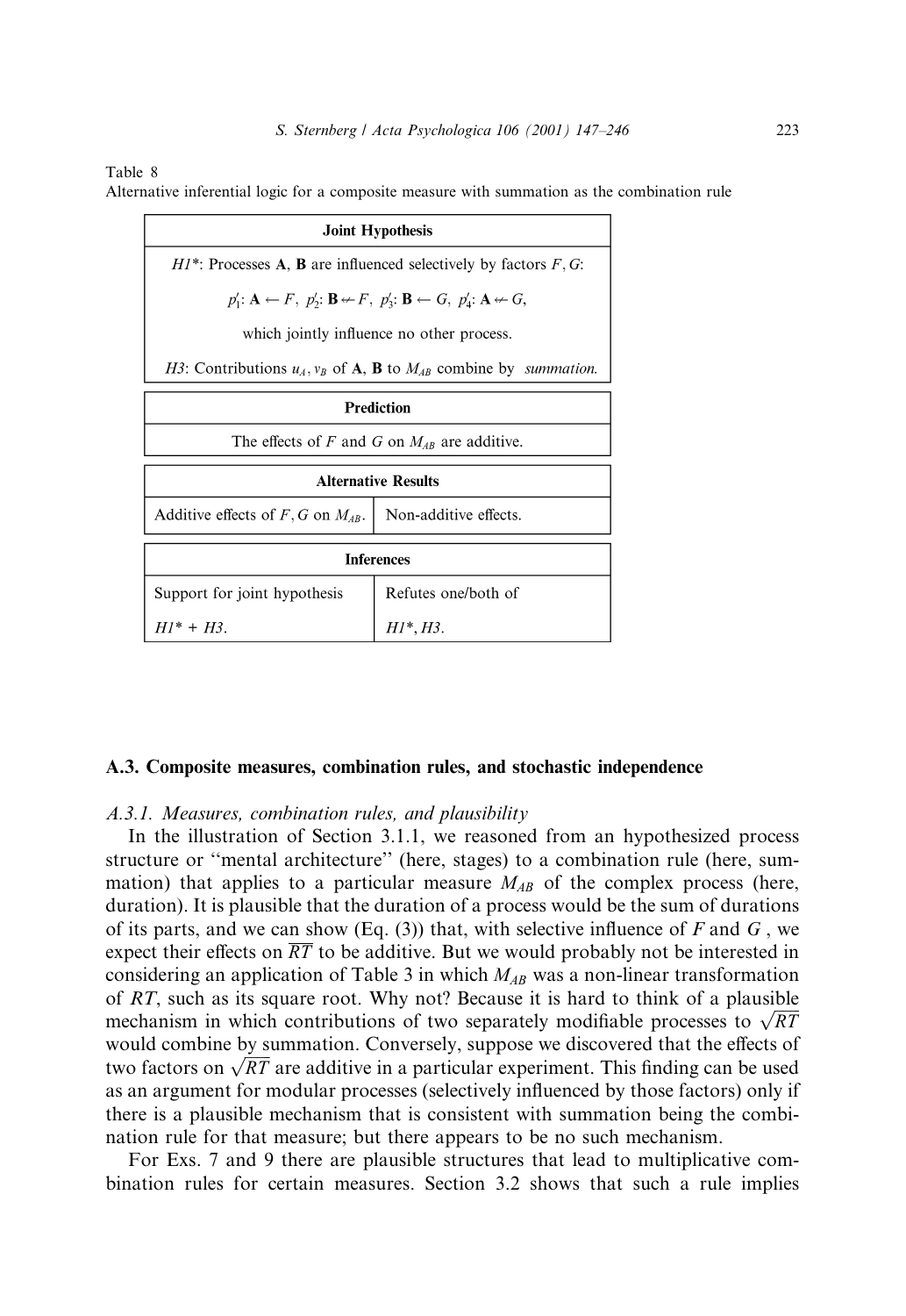multiplicative factor effects and, also, that if such measures are transformed by taking logarithms, the factor effects become additive. Here, finding additive effects on the logarithmically transformed measure is relevant to the discovery of modules because there is a plausible modular process structure which, when combined with selective influence, would lead to additive effects on that measure.

In Section 13 we saw that a plausible detection mechanism involving two modules,  $A, A'$ , leads to a multiplicative combination rule for their contributions to  $M_{AA'} = P_{ND}$ , the probability of not detecting a signal. In contrast, we shall see in Appendix A.13 that under some conditions, the transformed measure  $Odds(P_{ND}) = P_{ND}/(1 - P_{ND})$  reveals multiplicative effects of two factors, and therefore that  $logit(P_{ND}) = log[Odds(P_{ND})]$  exhibits additive effects. (Actually,  $P_{ND}$  must be "corrected for guessing" for the *Odds* transformation to work in this way.) Here, whereas it is easy to explain such additive effects on this transformation of  $P_{ND}$  as arising if both factors influence a particular plausible single module, there appears to be no plausible structure of two modules selectively influenced by the two factors that could also explain it.

Hence, whereas suitable transformation of a measure may render factor effects additive or multiplicative, and whereas this can be interesting, it may not support a claim of modularity. In general, data may be transformed so as to create measures that behave in orderly, simple ways, but such patterns become important for the inference of modularity only if a plausible modular mechanism can generate them. Of course, what is plausible is subject to change.

## A.3.2. Multiplication as the combination rule: implications for data analysis of the zero-correlation requirement

The requirement expressed in hypothesis  $H<sub>5</sub>$  (Table 4) has implications for how data should be treated so as to minimize the likelihood and/or extent to which failures of that hypothesis interfere with testing  $H1$  and  $H4$ . Consider the application discussed in Section 15, where the measure is the response rate of a rat in a barpressing experiment. For ease of exposition, let our measure instead be the interresponse time, IRT, the reciprocal of response rate. The data for a particular pair of factor levels is a summary of the bar-press times on each of the set of trials at those levels. One obvious approach to creating that summary would be to determine the mean IRT for each trial, and then average those means over that set of trials. At this point one could apply the logarithmic transformation and test for additivity of factor effects.

In relation to H5 there are at least two potential sources of correlated variability of  $u_A$  and  $v_B$ : variation across the IRTs that comprise a trial, and variation across the trials that comprise the set of trials. If these are substantial and we use the method described above, H5 will be violated. However, by applying the logarithmic transformation to individual IRTs (before any averaging), so that the averaging is of sums rather than products of the contributions of A and B to the (transformed) measure, we render these two potential sources of correlated variation irrelevant (see, Eqs.  $(1)$  and  $(2)$ ). Whether this eliminates *all* potential sources of correlated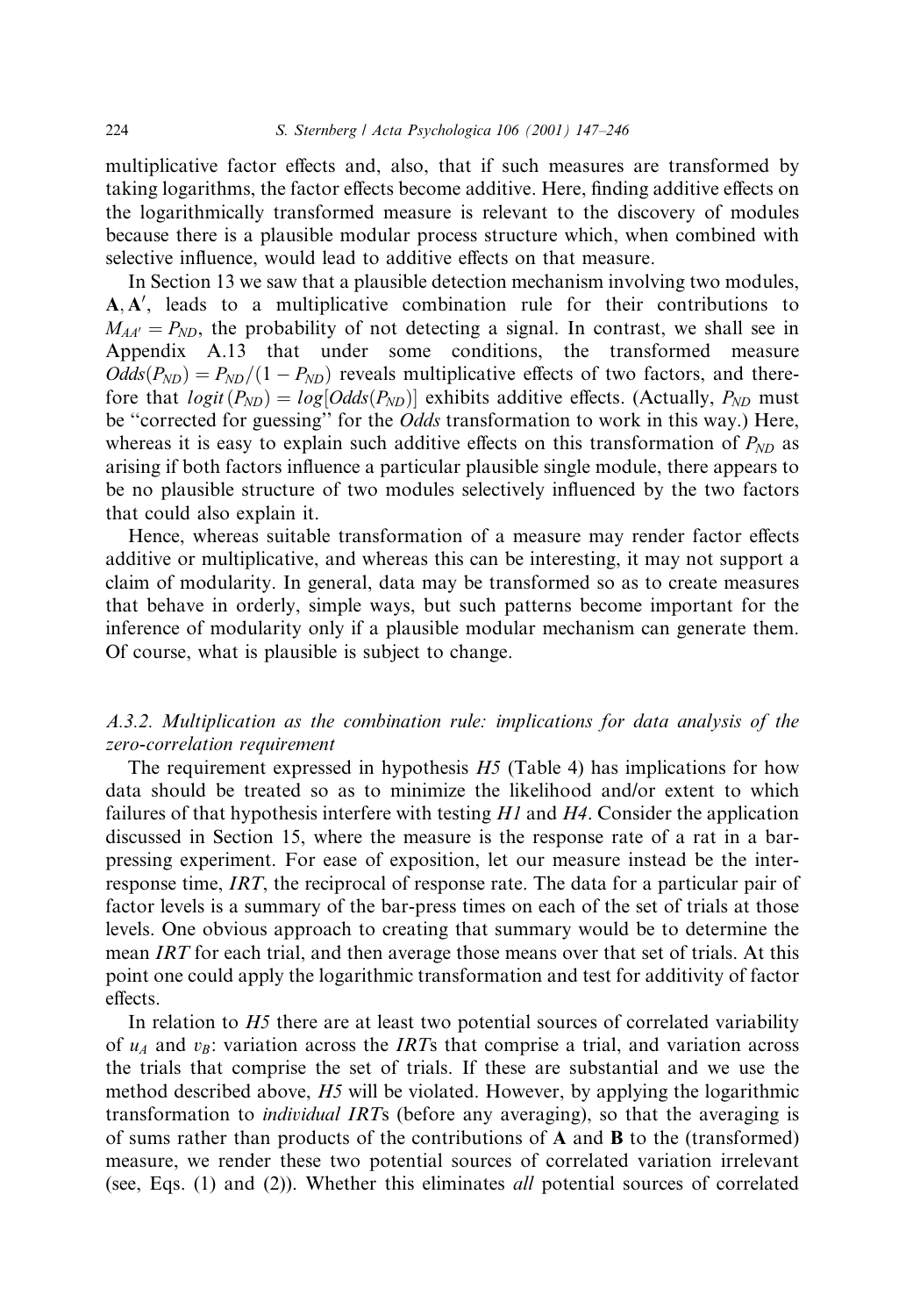variation depends on details of the mechanism: If single values of  $u_A$  and  $v_B$ determine any particular  $IRT$ , then there is no other source, Eq. (4) applies to individual IRTs, and the need for  $H5$  in testing independence in mean is eliminated.  $76$  In general, by applying the logarithmic transformation as early as possible  $-$  before any explicit summing or averaging operations  $-$  we are likely either to reduce the impact of violations of  $H5$  in testing  $H1$  and  $H4$  or eliminate the need for  $H_5$  altogether. <sup>77</sup>

# A.3.3. Stochastic independence of process contributions as further evidence of modularity

In the discussion of composite measures thus far we have been concerned with whether two processes obey "independence in mean"  $-$  that is, whether their *mean* contributions to a composite measure can be separately modified. Whatever the processes and whatever the measure, it is highly likely that their contributions (and the measure itself) have non-zero variability. This raises the question whether such variation is correlated across the two processes. The evidence for the modularity of these processes would be strengthened if their contributions to the measure were found not only to be independent in mean, but also to be *stochastically* independent (or even if they were found to be merely uncorrelated  $-$  often a weaker property). <sup>78</sup> As we saw in Section 3.2, the assumption that contributions are uncorrelated (have zero covariance) is *required* when the combination rule is multiplication  $(H<sup>4</sup>)$  in Table 4), even to get predictions about the pattern of mean p.effects. (Finding multiplicative p.effects therefore supports  $H_5$ ; Exs. 7, 9.) When the combination rule is summation, however, the zero covariance or (stronger) stochastic independence property can be tested separately from independence in mean. Thus, if the contributions are uncorrelated, then the combination rule for their contributions to  $var(M_{AB})$  is also summation, and we should find additive factor effects on  $var(M_{AB})$ as well as on its mean; if the contributions are stochastically independent, this implies not only the latter, but also additional powerful constraints on the data from a factorial experiment (Roberts & Sternberg, 1993; Sternberg, 1969). If meaningful pure measures are obtained on individual trials, questions about independence can be asked for such measures also.

If one process directly influenced another (Section 2.1) then they would not be separately modifiable, and we would expect their pure measures (if based on individual trials), or their contributions to composite measures, to be correlated. It has

 $76$  Alternatively, suppose each IRT comprises a sequence of unobserved sub-intervals, each determined by a possibly different  $(u, v)$  pair. Eq. (4) then applies to each sub-interval, but, unless H5 is true across the sub-intervals of an IRT, Eq. (4) does not apply to the IRT, the sum of these sub-intervals.

 $77$  For this approach to be used, all values of the measure to which it is applied must be positive; this excludes cases like Ex. 7.<br><sup>78</sup> In research on memory, the relevance of stochastic independence has been recognized for measures of

different tasks (Appendix A.1.2.1). Interpretations differ, however; see Kahana (2000) and Richardson-Klavehn and Bjork (1988).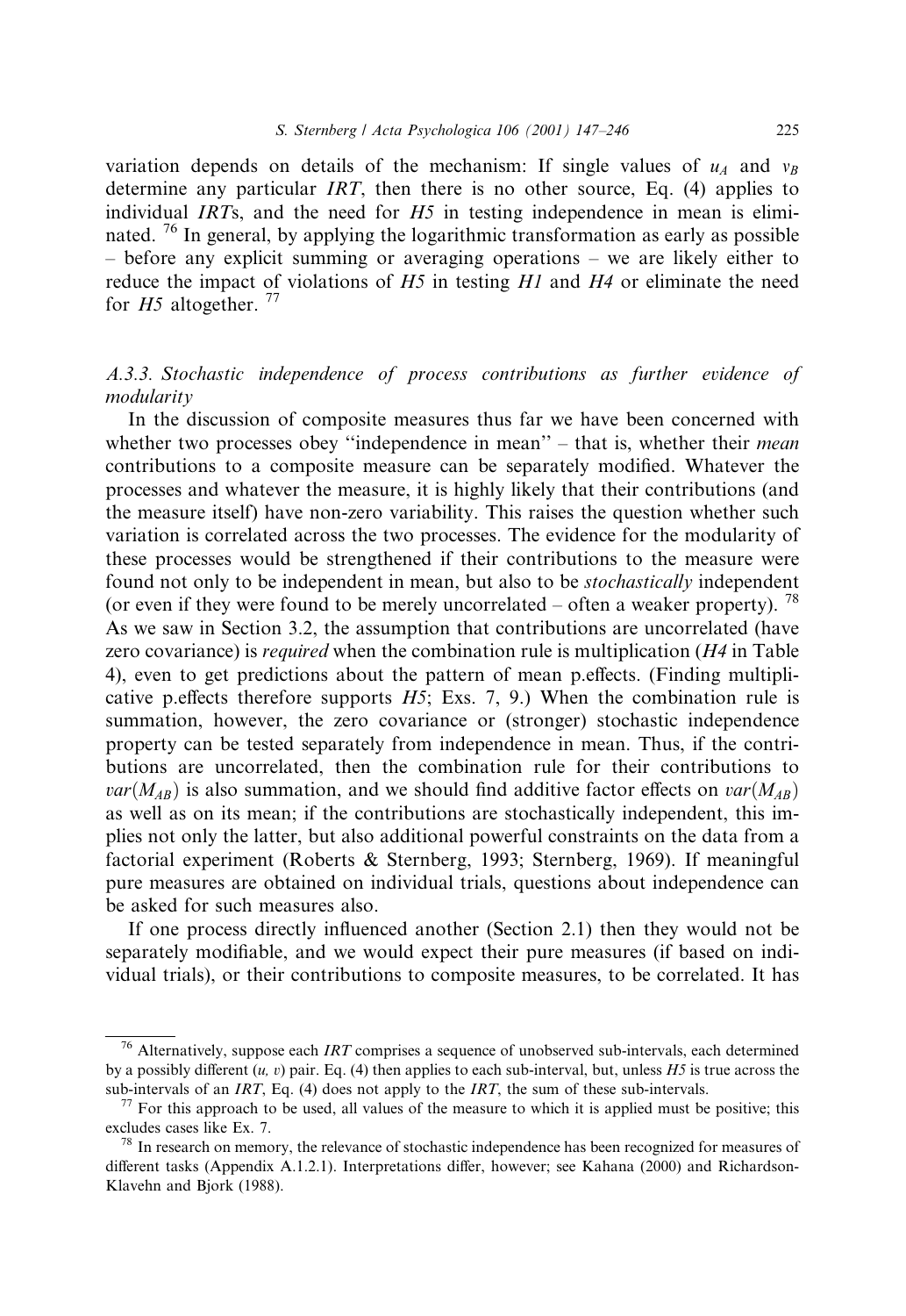to be recognized, however, that there may be factors that influence both of the two processes in question, are not under the experimenter's control, and whose levels fluctuate from trial to trial. Because this can induce covariation of their contributions, the predictions mentioned above can fail, even when the two processes are modular.

#### A.6. Evidence for neural and functional modules that correspond

A remarkable study by Smulders, Kok, Kenemans, and Bashore (1995) provides a supplement to Exs. 2, 5, 6, and 10. In relation to Ex. 2, their findings are among those that give us reason to believe that the onset time of the lateralized readiness potential (LRP) is psychologically meaningful. In relation to Ex. 5, their experiment is an analog in which an aspect of the ERP is used, instead of single-neuron activations, to index a possible boundary between neural processing stages. As in Ex. 10, their RT data can be used as a composite measure to test a hypothesis about modular functional processes arranged as stages. And in relation to Ex. 6, their findings provide evidence for corresponding neural and functional modules from brain and behavioral measurements, respectively, as advocated in Section 11. <sup>79</sup>

In a two-choice RT experiment with single-digit stimuli mapped on left-hand and right-hand responses, Smulders et al. varied two factors,  $SO_i$  (digit intact vs degraded) and response complexity,  $RC_k$  (one keystroke vs a sequence of three keystrokes made by fingers of the responding hand). They measured  $RT_{ik}$ , and also the onset time of the LRP, based on both stimulus-locked  $(LRP<sub>s</sub>)$  and response-locked  $(LRP_r)$  averaging of the scalp-potential functions. (See Section 6, where we consider only  $LRP_s$ , based on scalp potentials treated as functions of time from stimulus onset.) Let  $T_{sjk}$  and  $T_{rjk}$  be the corresponding LRP onset times measured from the stimulus, and let  $T_{\bullet jk}$  be their mean. Averaging over the four conditions,  $RT_{\bullet \bullet} = 416$ ms, and  $T_{\text{osc}} = 264$  ms. If  $\alpha$  is the process from stimulus to LRP onset, and  $\beta$  is the process from LRP onset to response, then these values give us measures of their mean durations (direct pure measures of  $\alpha$  and  $\beta$ ):  $D_{\alpha} = T_{\bullet \bullet \bullet} = 264$  ms and  $D_{\beta} = RT_{\bullet \bullet} - T_{\bullet \bullet \bullet} = 152 \text{ ms}.$ 

The LRP data  $\{T_{\bullet ik}\}$  are separated by condition in Fig. 15. Because  $T_{sjk}$  and  $T_{rjk}$ give similar estimates for effects of the two factors on  $D_{\alpha}$  and  $D_{\beta}$ , the estimates are based on  $T_{\bullet jk}$ . The evidence indicates that the two factors SQ and RC have selective effects on  $D_{\alpha}$  and  $D_{\beta}$ , supporting the hypothesis that in this situation the LRP onset

 $<sup>79</sup>$  The error variance values reported by Smulders et al. (1995) and the S.E. estimates provided here are</sup> likely to be overestimates (because balanced condition-order effects were treated as error variance), and the data required to calculate better values are no longer available (F.T.Y. Smulders, personal communication, 1999).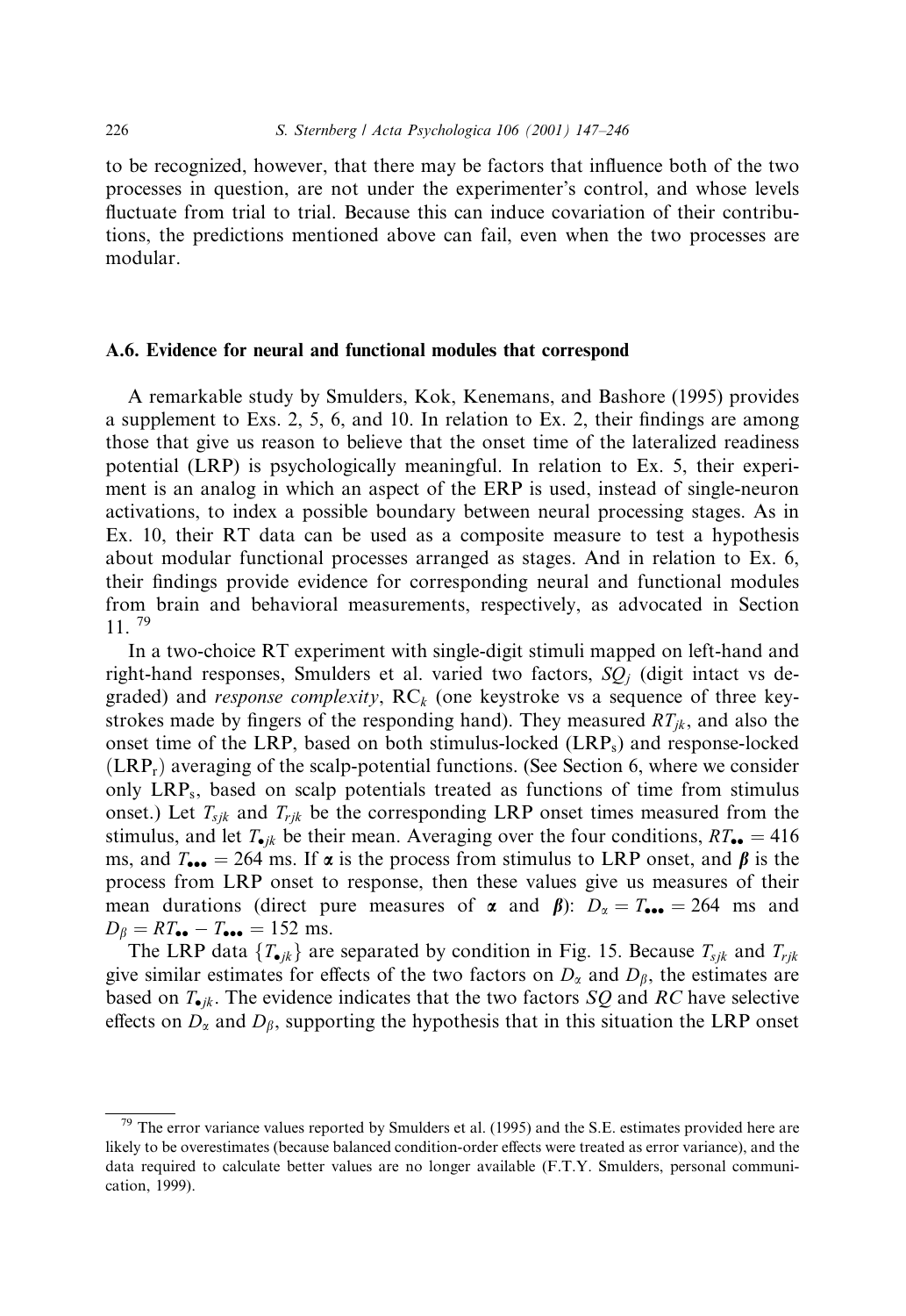

Fig. 15. Means over 14 subjects of data from Smulders et al. (1995). Estimated durations  $D_{\alpha}$  of Stage  $\alpha$ , from stimulus presentation to LRP onset (panels A1, B1); and  $D_\beta$  of Stage  $\beta$ , from LRP onset to response (panels A2, B2). These are shown as functions of  $SQ$  (panels A1, A2), and of RC (panels B1, B2). Data in panels A1 and A2 are separated by level of RC; those in panels B1 and B2 are separated by level of SQ. Also shown in panels A2 and B1 are null-effect models. Main effects of SQ on  $D_x$  and  $D_\beta$  are 34  $\pm$  6 (panel A1) and  $1 \pm 8$  ms (panel A2), respectively; the corresponding main effects of RC are  $4 \pm 8$  (panel B1) and  $21 \pm 7$  ms (panel B2), respectively. The  $\overline{RT}$  data are shown in panel C, together with two fitted models. One is the best-fitting additive model (mean absolute deviation 0.5 ms); the other is an additive model based on the LRP data (see text; mean absolute deviation 1.8 ms).

indeed defines a boundary between two neural processing modules that are arranged as stages, and consistent with the reasoning in Table 2.

The same study permitted Smulders et al. to use the composite measure  $\overline{RT}$  to ask about the functional structure of the entire process (Section 3.1.1, Table 3). If the RT is generated by two processes  $\bf{A}$  and  $\bf{B}$  arranged in stages, then it may be possible to find factors that have additive effects on  $\overline{RT}$ . Indeed, SQ and RC are such factors, as shown by the excellent fit of the best-fitting additive model displayed in Fig. 15C: the interaction of SQ and RC was a negligible  $2 \pm 5$  ms.

Finally, suppose that the (functional) processes A and B responsible for the additive RT effects are implemented by  $\alpha$  and  $\beta$ , respectively, the (neural) processes demarcated by the LRP. Then, not only is it unsurprising that the same factors influence them selectively, but also, the sizes of their effects should be the same (ignoring some possible problems in estimating  $T_s$  and  $T_r$ ). Agreement among the effect-sizes can be examined by assuming that the two factors indeed have perfectly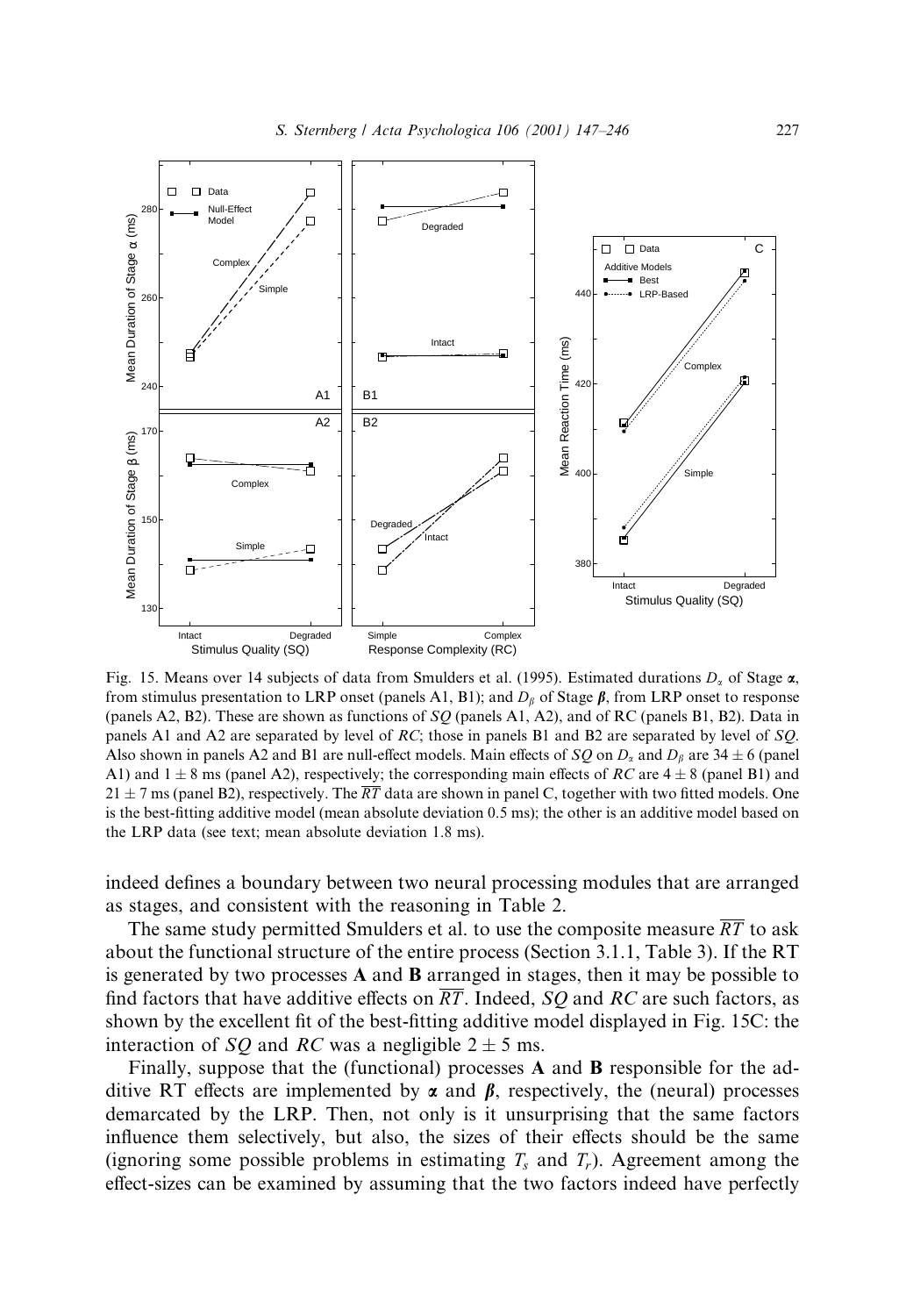selective effects on the  $\alpha$  and  $\beta$  processes demarcated by the LRP, and by using the appropriate subset of the LRP data to "predict" the pattern of the  $\{\overline{RT}_{jk}\}\$ . Thus, we should be able to use just the data in panel A1 (averaging over  $RC$  levels) to estimate  $D_{\alpha}(SQ_1)$  and  $D_{\alpha}(SQ_2)$ . Similarly, we should be able to use just the data in panel B2 (averaging over SQ levels) to estimate  $D_\beta(RC_1)$  and  $D_\beta(RC_2)$ . If  $RT = D_\alpha + D_\beta$  we have the "predictions"  $RT_{jk}^* = D_{\alpha}(SQ_j) + D_{\beta}(RC_k)$  for the four conditions. <sup>80</sup> Fig. 15C shows that the agreement is good:  $RT_{jk} \approx RT_{jk}^*$ . Numerically, the effects of SQ and RC on the composite measure  $\overline{RT}$  are  $35 \pm 3$  and  $25 \pm 7$  ms, respectively, close to their effects (34 and 21 ms) on the pure measures  $D_{\alpha}$  and  $D_{\beta}$ . <sup>81</sup>

This study is distinguished from the other examples in the present paper by its independent use of two methods: pure measures to ask about the structure of a neural process, and a composite measure to ask about the structure of a corresponding functional process.

#### A.7. Details of the analysis of brightness discrimination by pigeons

## A.7.1. Support for the equal-variance Gaussian detection model

With six birds and five levels of  $LR$ , 30 ROCs are defined, each with three points, one for each level of RR. The slope of each ROC was estimated by fitting a line to the first and third point. The mean slope of this line is  $0.99 \pm 0.06$ , and there is no significant effect of discriminability on slope. The deviation from linearity was measured by determining the perpendicular distance (in z-z space) from the second point to the fitted line, and giving it a sign, positive if the second point was above the line, and negative otherwise. The mean *signed distance* is  $-0.03 \pm 0.05$ , and there is no significant effect of discriminability on signed distance. The  $-0.03$  value is only about  $1\%$  of the difference between the mean  $d'$ -values for highest and lowest discriminability levels (the distance between the corresponding ROCs) of 3.59. Note, however, that the mean over birds of the *absolute distance* increases significantly with discriminability, with values  $0.06, 0.08, 0.26, 0.19$ , and  $0.44$ , as LR increases. It is tempting to believe that this reflects the greater variability in  $z(p)$  as p approaches zero or unity, but an analysis of between-bird variability in both  $z(PfR_T|S_T)$  and  $z(Pf{R_T}|S_{NT})$  by condition (after correcting for mean differences among birds) shows it to be larger than the theoretical value (Gourevitch  $\&$  Galanter, 1967), and approximately constant.

## A.7.2. Evaluation of an alternative measure of the decision process

In most of the examples we have not considered alternatives to the hypothesized measures  $(H2, Table 2)$ . One feature of SDT is that more than one appealing and

<sup>&</sup>lt;sup>80</sup> This way of deriving the  $\{RT_{jk}^*\}$  forces their means into agreement:  $RT_{\bullet\bullet}^* = RT_{\bullet\bullet}$ ; the question of interest is whether the differences among the four values agree.

<sup>&</sup>lt;sup>81</sup> Such good agreement is unexpected, given the possibility of artifacts associated with estimating  $T_s$  and  $T_r$  from the ERP voltage wave after averaging it over trials (Section 6.1).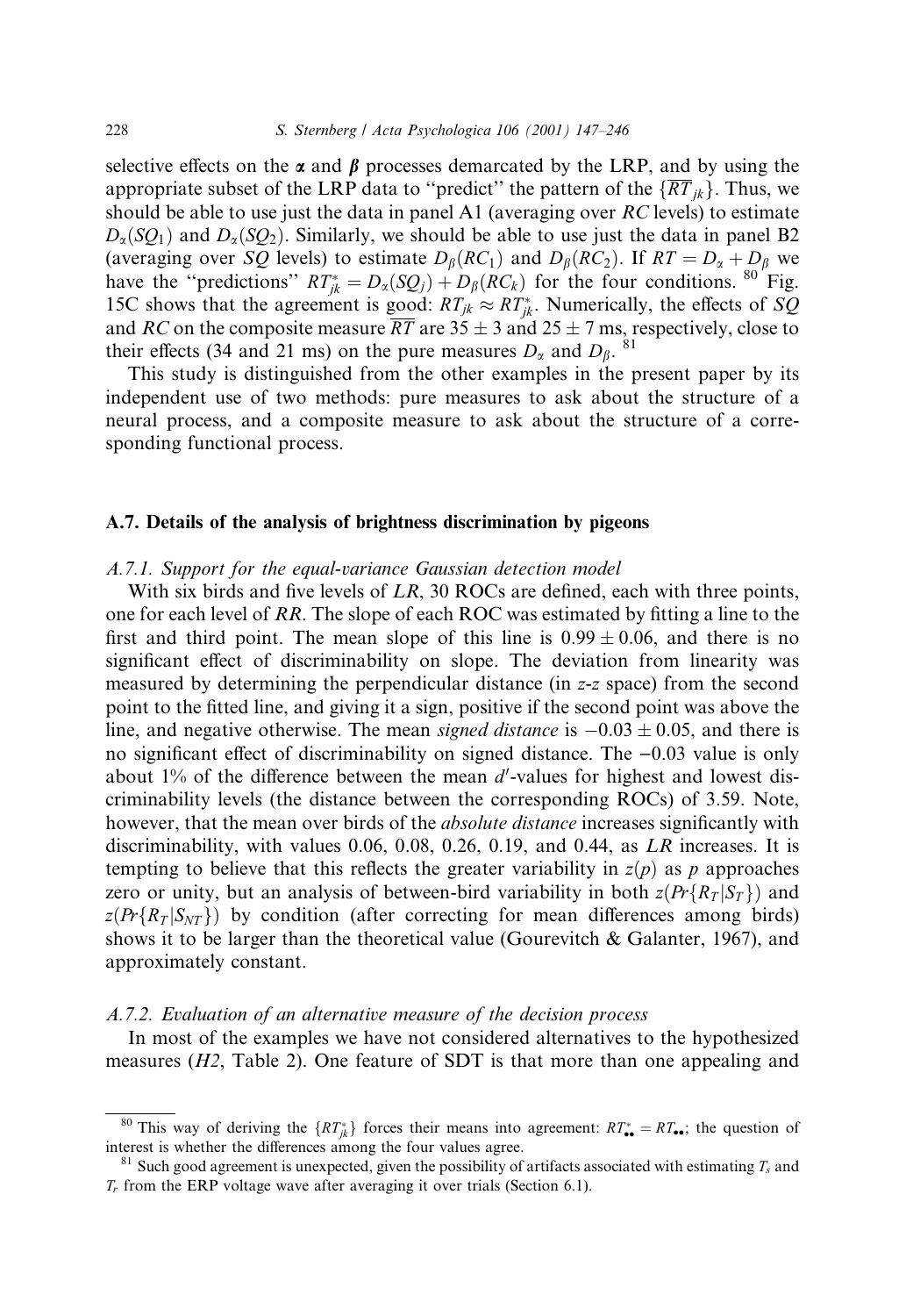plausible  $M_D$  – reflecting the response bias – has been considered and used. The one considered in Section 7.2 is  $M_D = c$ , a value on the scale on which  $X_T$  and  $X_{NT}$  have Gaussian distributions; the origin for c is  $(\overline{X}_T + \overline{X}_{NT})/2$ . An alternative criterion is the likelihood ratio associated with  $X = c$ :  $M'_D \equiv \beta \equiv \phi_T(c)/\phi_{NT}(c)$ , where  $\phi_T$  is the density function for  $X_T$ , and  $\phi_{NT}$  for  $X_{NT}$ . One advantage of  $\beta$  is that with a fixed set of costs and benefits (a fixed PM) the criterion that maximizes the expected value of a trial, expressed as the optimal  $\beta$ -value, is invariant over levels of discriminability. For the present data, however, whereas  $c$ -values are approximately invariant across levels of LR for fixed RR, the corresponding actual  $\beta$ -values change systematically with LR, falling from 0.94 to 0.47 for  $RR = 0.2$  ( $F(4, 20) = 14.1$ ,  $p < 0.0001$ ) and rising from 1.05 to 12.82 for RR = 0.8  $(F(4, 20) = 11.7, p < 0.0001)$ . <sup>82</sup> Thus, whereas  $M_D = c$  may be a pure measure of a **D** module,  $M'_D = \beta$  is apparently not.

### A.9. Factorial experiments and multiple-level factors with pure measures

In this section we consider two issues in the design of experiments to assess separate modifiability when pure measures are hypothesized, in the context of Ex. 4.

#### A.9.1. Advantages of a factorial design

For composite measures, levels of the factors  $F$  and  $G$  must be combined factorially to test selective influence, whether or not the combination rule is also to be tested: for each level of F, measurements must be made at each level of G. With pure measures a factorial experiment is not required, as shown by Exs. 1, 2, 4, and 6. However, insofar as such a design is feasible it offers advantages, an important one being a test of the generality of selective influence described in Sections 1.4, 5.2, and 11, and illustrated by Ex. 3. (Given the joint hypothesis, selectivity of a factor's effect should normally obtain for all pairs of levels of that factor, and at all levels of the other factor, and not be an accident of particular levels.) Thus, if we find that  $LA$ influences measure  $M_L$  and not  $M_H$  when  $HA = HA_1 = 0\%$ , we would also like to determine whether the effect of  $LA$  is numerically the same (subject to sampling variability) when HA is changed to  $H A_2 = 80\%$ .

Consider the design that underlies the analysis shown in Fig. 6A and C. The three conditions used, which permit examining the effects of adapting with simple (onefrequency) gratings, are those in bold type in Table 9. A complete factorial design would also include the fourth condition, in which the adapting grating is a compound (superposition of two simple gratings). According to the joint hypothesis, not only should the main effects of LA and HA on  $M_L$  and  $M_H$  be appropriately selective, but also the interaction of their effects on each measure should be zero: One factor should not modulate the effect of the other. This property is testable only with the

 $82$  When data for the highest LR (for which the ROCs were unusually irregular) are removed, the failure of invariance remains: For RR = 0.2 and 0.8,  $F(3.15) = 22.2$  ( $p < 0.0001$ ) and 6.0 ( $p = 0.007$ ), respectively.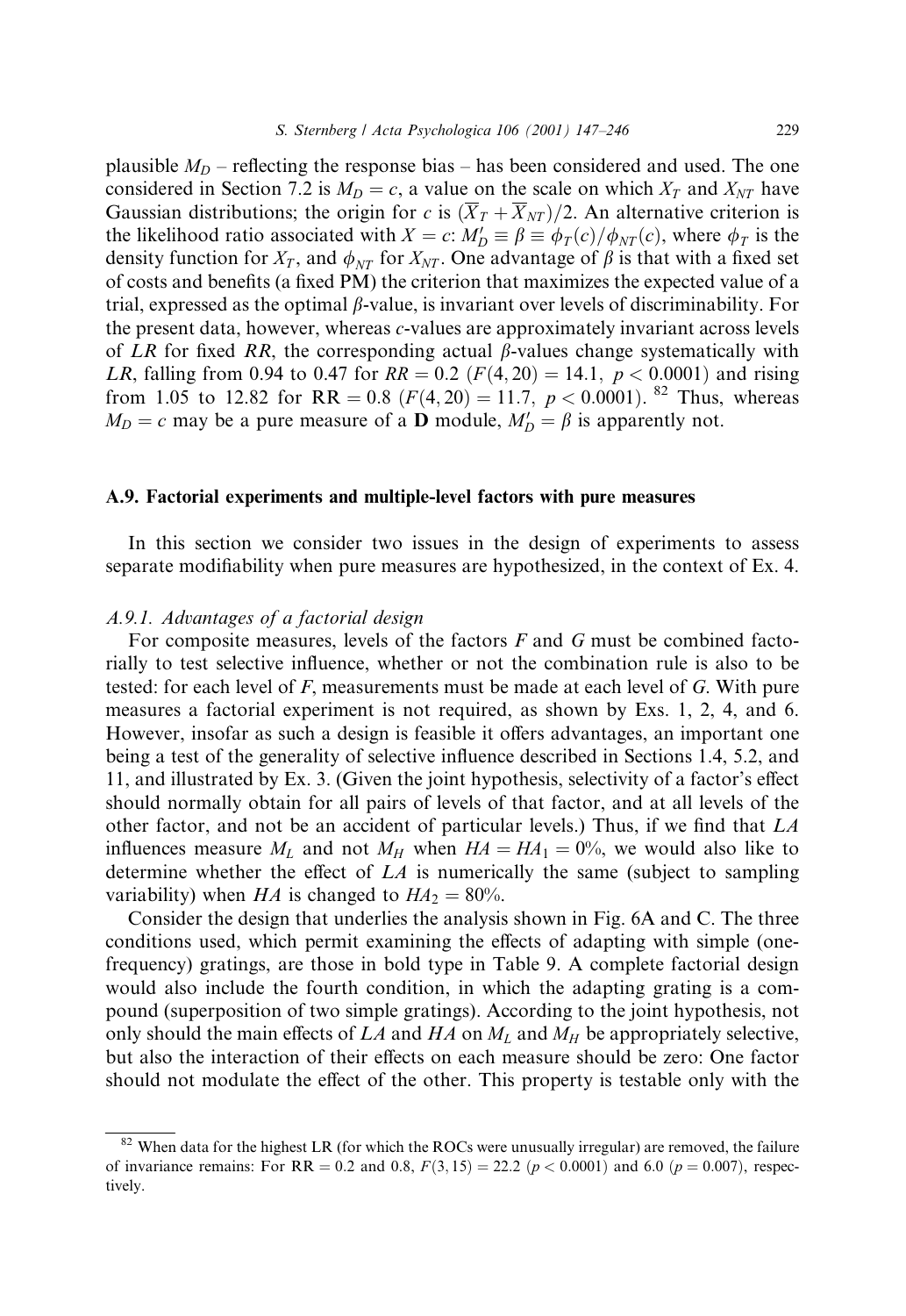#### Table 9 A factorial design with each factor at two levels

|             |  | Level of LA |                                                            |  |
|-------------|--|-------------|------------------------------------------------------------|--|
|             |  |             | LA.                                                        |  |
| Level of HA |  |             | $H A_1$ (0%, 0%) (80%, 0%)<br>$H A_2$ (0%, 80%) (80%, 80%) |  |

complete design. What would we expect if the fourth condition had been included? Several experiments (see Graham, 1989, pp.  $118–120$ ) have shown that the adapting effect of a two-frequency  $(f_1, f_2)$  compound grating on the contrast threshold for  $f_k$ ,  $(k = 1 \text{ or } 2)$  is smaller than the adapting effect of a simple  $(f_k)$  grating on the contrast threshold for  $f_k$ ,  $(k=1 \text{ or } 2)$ . <sup>83</sup> One explanation is that when analyzers such as **L** and H are stimulated at the supra-threshold contrasts of adapting gratings, they inhibit each other rather than being modular; when the compound is used as an adapting stimulus, the amount of adaptation of each analyzer is therefore reduced.  $84$  Hence, while the separate modifiability of these analyzers can be demonstrated with simple adapting gratings, the generality of selective influence (Section 1.4) that we would normally require does not obtain, and the test of interaction mentioned above would fail. Such failure would inform us about limitations on the selectivity of the influence of LA and HA on L and H that might have been erroneously inferred from the incomplete design.

## A.9.2. Advantages of multiple factor levels

In many experiments, factors are selected for which only two levels can be defined, or factors for which multiple levels could be defined are examined at only two. In the present example, a continuum of levels is possible for the factors (such as LA, the contrast of the low-frequency adapting gratings), and it is known from other data that the threshold elevation caused by adaptation increases with adapting contrast (e.g., Graham, 1989, Chapter 3). The use of multiple levels has several advantages. First, it provides additional tests of the generality of selective influence mentioned above. Second, it helps determine whether a slight failure of invariance reflects a systematic trend or random variation, as in Ex. 3. Third, multiple levels are required for testing whether the factor is unitary over its range (Appendix A.2.1). And fourth, if the effect of a factor with potentially more than two levels might be non-monotone, then apparent invariance in data taken at just two levels might be an accident. As

<sup>&</sup>lt;sup>83</sup> For example, consider the thresholds  $M_H$  in Fig. 6A, which were determined when  $HA = HA_1 = 0\%$ . We see an excellent approximation to invariance with respect to  $LA$ . The corresponding  $M_H$ -values for  $HA = H A_2 = 80\%$  would be closer to 1% than 0.4% (see upper curve in Fig. 6C). However, if  $HA = HA_2$ , we would expect the  $M_H$  value to decrease from  $LA = LA_1$  (simple-grating adaptation) to  $LA = LA_2$ (compound-grating adaptation), violating the expectation of invariance of  $M_H$  with respect to LA, and indicating that  $LA$  modulates the effect of  $HA$ .

 $84$  De Valois and De Valois (1988, pp. 186–187) suggest that such inhibitory interactions are relatively minor.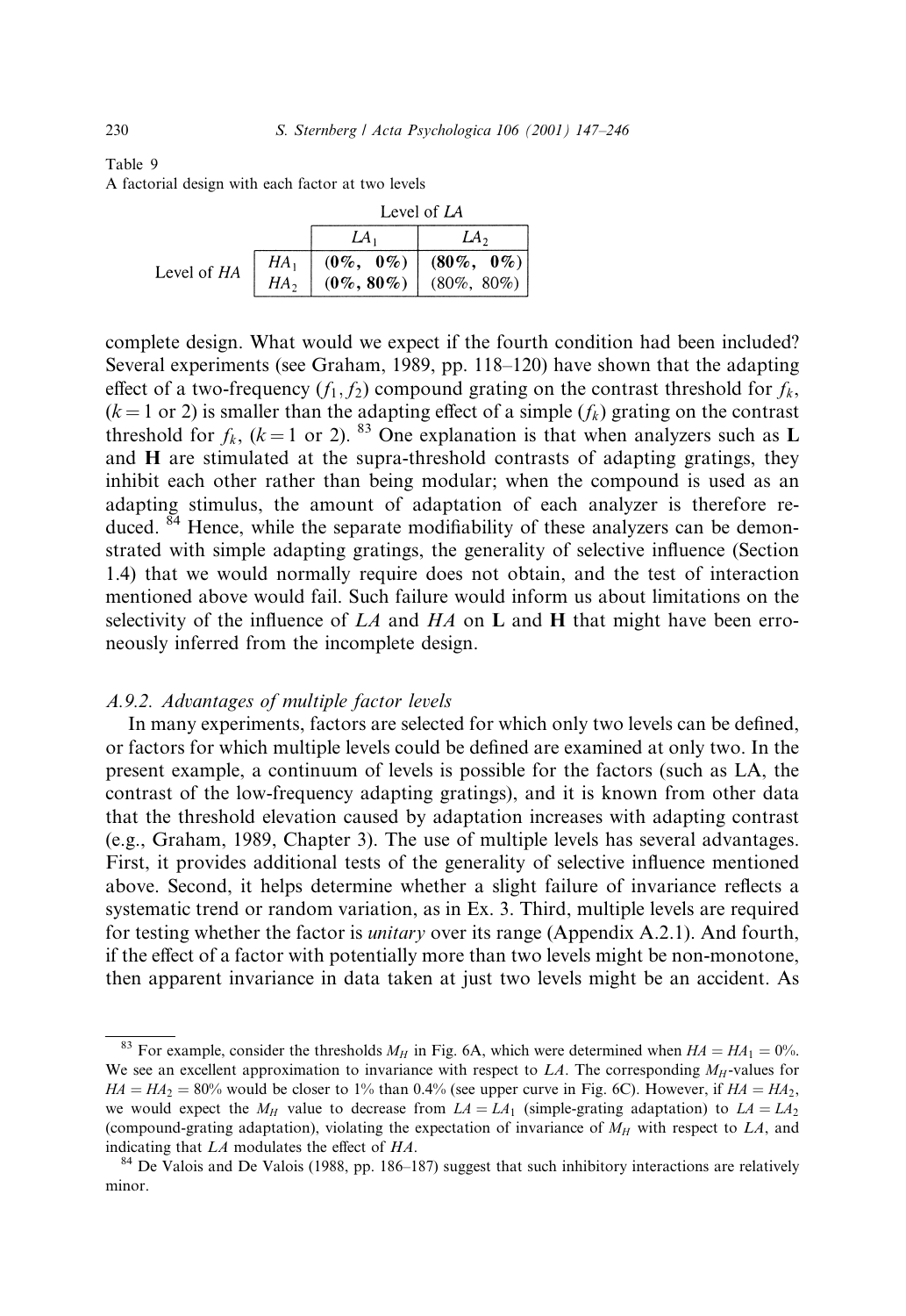| Table 10                                           |  |  |  |  |
|----------------------------------------------------|--|--|--|--|
| A factorial design with each factor at four levels |  |  |  |  |

|             |                 | Level of LA   |                |                |                |  |
|-------------|-----------------|---------------|----------------|----------------|----------------|--|
|             |                 | LA            | LA,            | LA.            | LA 1           |  |
| Level of HA | HA <sub>1</sub> | $(0\%, 0\%)$  | $(20\%, 0\%)$  | $(50\%, 0\%)$  | $(80\%, 0\%)$  |  |
|             | HA <sub>2</sub> | $(0\%, 30\%)$ | $(20\%, 30\%)$ | $(50\%, 30\%)$ | $(80\%, 30\%)$ |  |
|             | HA,             | $(0\%, 60\%)$ | $(20\%, 60\%)$ | $(50\%, 60\%)$ | $(80\%, 60\%)$ |  |
|             | $HA_{A}$        | $(0\%, 80\%)$ | $(20\%, 80\%)$ | $(50\%, 80\%)$ | $(80\%, 80\%)$ |  |

discussed in Section 15.1, the use of multiple levels is also helpful with composite measures, where the joint hypothesis is often tested by evaluating an interaction.

Table 10 illustrates a possible multiple-level design that could be used in relation to Ex. 4. A set of conditions that avoids compound adapting gratings (not a factorial experiment) is shown in bold type; a complete factorial design would include the other as well. I was unable to find data from an experiment with both a wide range of adapting frequencies and multiple adapting contrasts.

## A.10. Inferring neural processing stages from single-unit recordings

### A.10.1. Classification of neurons

Analyses included only correct trials. Activations of cells<sup>\*</sup> classified as sensory- $SC<sub>2</sub>$  had to be stimulus-specific, occurring on all f-F and f-T trials but on no t-F or  $t$ -T trials, or vice versa. Activations of cells<sup>\*</sup> classed as sensory- $SC_4$  had to occur with similar magnitudes on all trials of all four types. Also,  $SC_4$  activations had to be as closely coupled temporally to the stimulus (vs the response) as  $SC<sub>2</sub>$  activations. Relative closeness of coupling was measured by  $log\{[var(T_r - T_a)]/[var(T_a - T_s)]\}$ , large for stimulus-coupled activations, small for response-coupled activations. Activations of cells<sup>\*</sup> classed as motor-MC<sub>2</sub> had either to be response specific (occurring on all  $f$ -F and  $t$ -F trials, but on no  $f$ -T or  $t$ -T trials, or vice versa), or to occur on all trials of all four types and show a response preference (such that activation magnitude with one response was at least twice as great as with the other). Activations of cells<sup>\*</sup> classed as motor-MC<sub>4</sub> had to occur during all trials of all four types with similar magnitudes. Also,  $MC_4$  activations had to be as closely coupled temporally to the response (vs the stimulus) as  $MC_2$  activations.

The number of measured cells<sup>\*</sup> in classes  $SC_2$ ,  $SC_4$ ,  $MC_2$ , and  $MC_4$  were 15, 49, 43, and 10, respectively, each measured on many trials.  $85$  In relation to the functional localization assumption of Section 11, it is noteworthy that of the 64 sensory cells\*, 55% were in area M1 (with about the same  $T_a$  as those from area S1), and of

<sup>&</sup>lt;sup>85</sup> Among the SC<sub>2</sub> cells<sup>\*</sup>, 9 responded on f trials, 6 on t trials. Among the MC<sub>2</sub> cells<sup>\*</sup>, 37 responded on F trials, 6 on T trials. Values reported here for  $SC_2$  and  $MC_2$  cells<sup>\*</sup> are equally weighted means of the values for their two subclasses. The data in Table 2 of Mouret and Hasbroucq (2000) reflect a different way of combining data over these subclasses.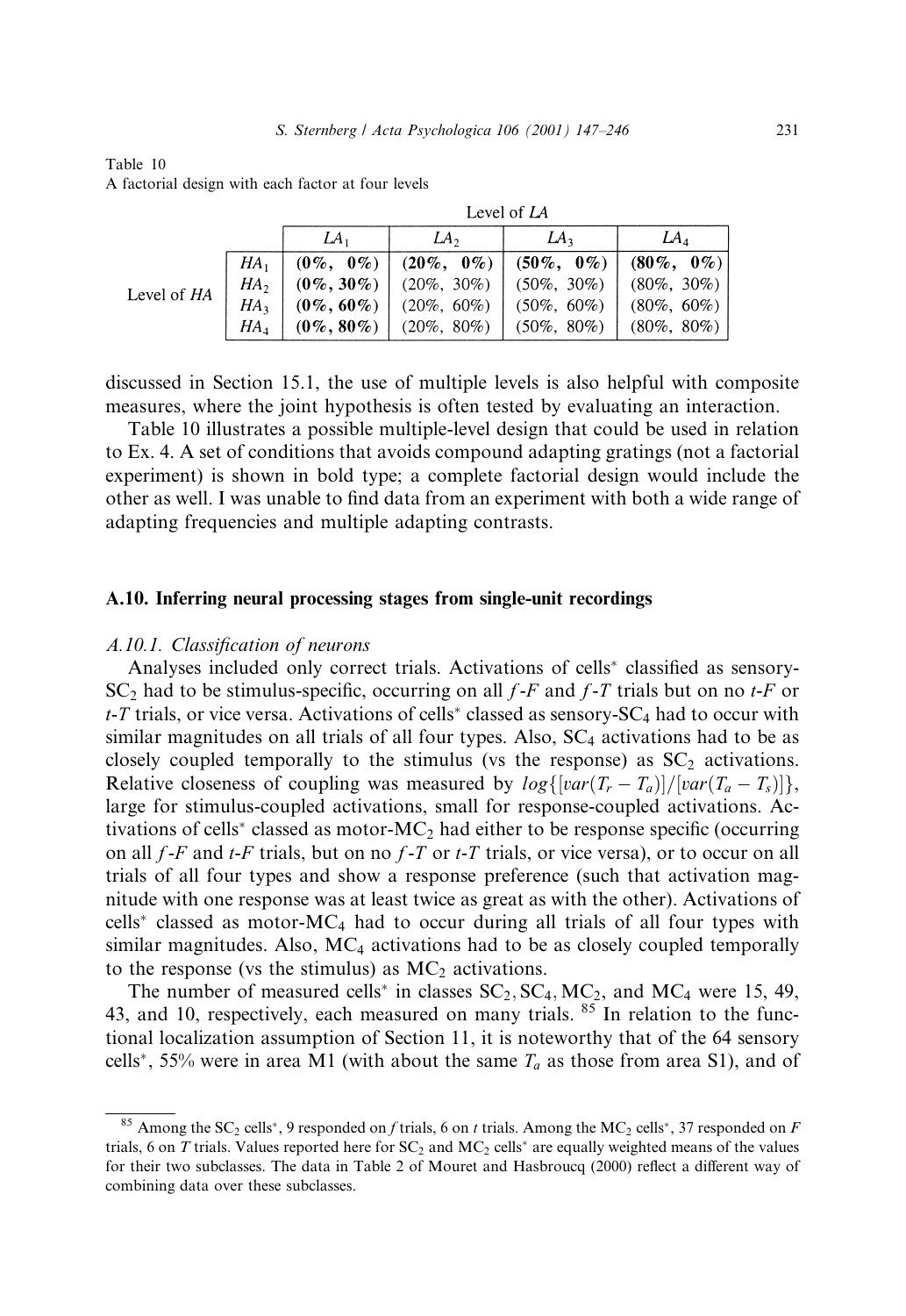the 53 motor cells<sup>\*</sup>, 32% were in area S1 (with a  $T_a$  about 50 ms later than those from area M1). These findings of inhomogeneous cell types are similar to those of Requin, Riehle, and Seal (1988, 1993), which demonstrate the "functional heterogeneity of structurally defined neuronal networks" (1988, p. 179).

#### A.10.2. Combining activation times over neurons

It is reasonable to believe that large numbers of neurons participate in any mental operation of the kinds that are of interest in the present paper. Yet, in an experiment of this type, only one cell<sup>\*</sup> of one class is measured on any particular trial. Each measurement provides a single latency; if other cells<sup>\*</sup> of that class had been measured on the same trial, their latencies would probably differ, and we would have a distribution of latencies. Suppose we had such a distribution. One of the limitations of a study of this kind arises because we know very little about the behavior of populations of neurons as they participate in complex processes; we have little guidance in choosing a statistic of that latency distribution  $-$  perhaps a location measure such as the minimum, median (or other quantile), mean, or maximum  $-$  that is appropriate for defining a boundary between one stage and the next.  $86$  That the system would require the activation of only one relevant cell (implying the minimum as the measure) or of all relevant cells (implying the maximum) before proceeding to the next stage both seem implausible. Because computing the mean requires activation times of all participating cells, the mean also seems unlikely to be the appropriate location measure, especially in a speeded task.

What problem is caused by our uncertainty about the appropriate population statistic? To assess separate modifiability in this case we have to quantify the changes in stage durations as we manipulate factor levels (here, levels of S-R compatibility). In the present example we compare the effects of compatibility on the times of neural and overt responses. If factor manipulations cause changes in only the *location* of the population latency distribution, any of the location measures could serve; the mean would be fine. But factor manipulations may also change the spreads or shapes of such distributions. Now, while only one neuron was measured on each trial by Mouret and Hasbroucq (2000), that neuron, and each of many others, was measured on many such trials. It may be possible to use within- and between-neuron variation to provide estimates of population latency distributions, and thus to determine how those distributions change with compatibility level. This could inform us roughly about the extent and direction in which effect-size estimates based on means are likely to differ from estimates based on other location measures. Mouret and Hasbroucq did not obtain such estimates of latency distributions, however, and this issue should be kept in mind in considering the findings. The values reported here are based on first getting the mean of the activation latencies of each cell<sup>\*</sup> in each condition of the experiment in which it responded, and then determining means of

<sup>&</sup>lt;sup>86</sup> Parker and Newsome (1998) show that evidence from behavioral vs single-neuron perceptual thresholds is divided between favoring the ``lower envelope principle'' (which suggests the minimum latency) and the "pooling" (physiological summation) model (which suggests a higher quantile).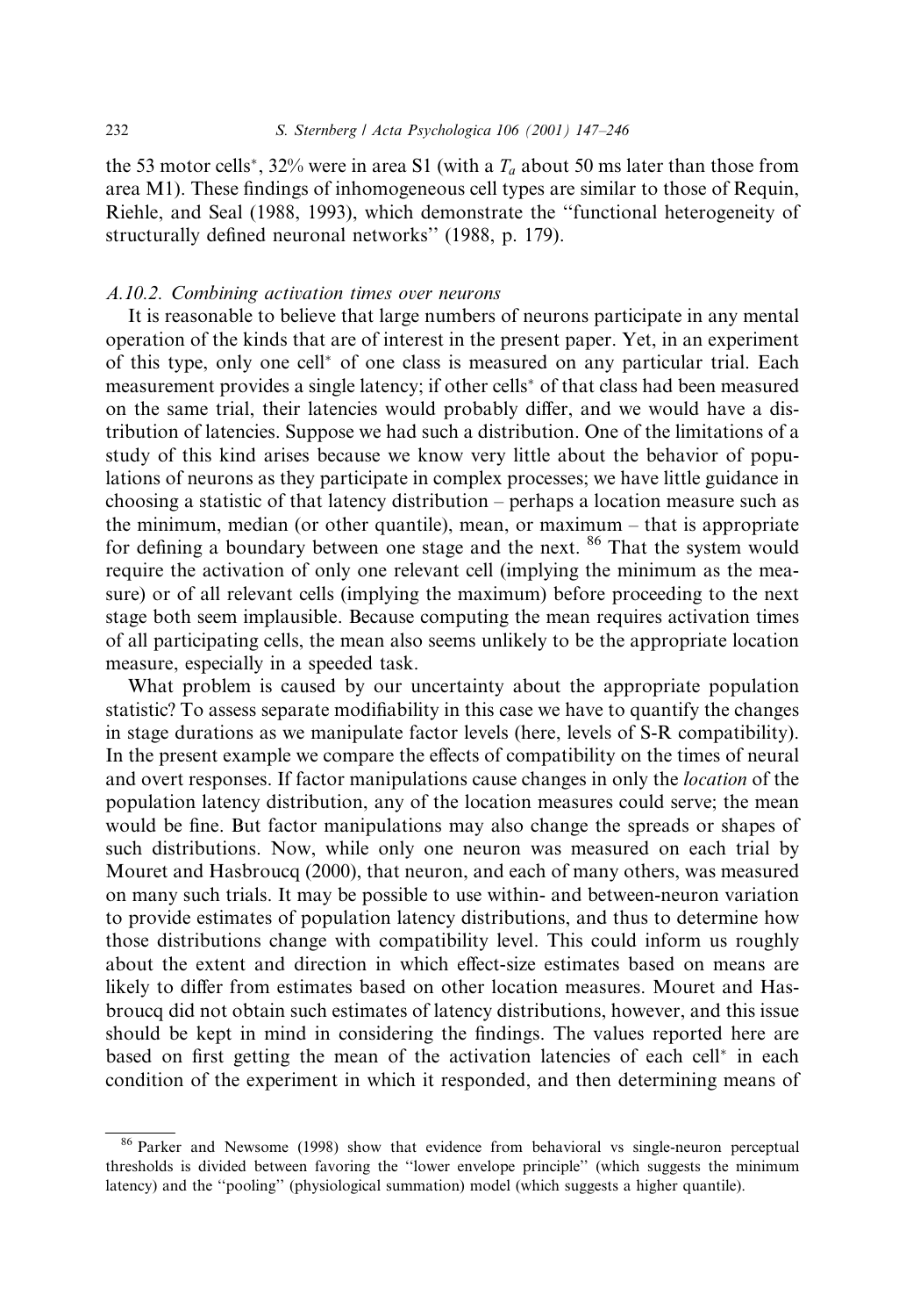these values over cells<sup>\*</sup> within classes and subclasses. As a working hypothesis, I assume, with Mouret and Hasbroucq, that the use of means does not substantially bias the effect-size estimates. This is justified to the extent that S-R compatibility influences only the location of the latency distribution of the  $MC_2$  and  $MC_4$  cells<sup>\*</sup>, and not the shape of that distribution.

## A.10.3. Effects of stimulus and response factors on stage durations

Given the Mouret-Hasbroucq experiment, stimulus and response factors can be defined: just as the contrast for activation time  $T_a$  associated with SRM is  $(T_{a,tF} + T_{a,fT})/2 - (T_{a,tT} + T_{a,fF})/2$ , the orthogonal contrast for the *stimulus* factor STIM (levels f, t) is  $(T_{a,tF} + T_{a,tT})/2 - (T_{a,fT} + T_{a,fF})/2$ , and for the response factor RESP (levels F, T) is  $(T_{a,tF} + T_{a,fF})/2 - (T_{a,tT} + T_{a,fT})/2$ . Ideally, STIM would influence only  $\alpha$ , and *RESP* would influence only  $\gamma$ . While there was no consistent effect of RESP on  $\overline{RT}$ , there was a consistent effect of STIM:  $\overline{RT}$  was longer by 19 ms for  $f$  than  $t$ . Unfortunately, insofar as the neuronal data permit localizing the  $STIM$ effect in one of the three stages, it appears to be in  $\beta$  rather than  $\alpha$ . If these findings were borne out by data with greater precision and, ideally, larger effects, then this would not violate the conclusion that *SRM* selectively influences  $\beta$ , but it would say that if there is a separate stage influenced selectively by  $STIM$ , the choice of neurons to measure has not isolated it.

#### A.11. fMRI and modular processes: requirements and statistical issues

## A.11.1. Requirements for a process-decomposition study

Some of the requirements for a study of the kind described in Section 11 are as follows:

- (1) The subject should be performing a task as measurements are taken. Even in sensory studies enough evidence has emerged for task effects at early levels of cortical processing (e.g., Martinez et al., 1999) so it is no longer appropriate merely to present stimuli to a passive observer.
- (2) The subject should be performing the same task as factor levels are varied. By "same task" I mean that a persuasive argument can be made that for all combinations of factor levels, the same set of processing operations is involved, varying only "quantitatively". A change in level should not replace one process with another, or introduce an additional process. Another way to say this is that factors should be unitary (Appendix A.2.1); using the data to provide a partial check of whether this criterion is met requires at least three levels of each factor.
- (3) Because the invariance of a measure (e.g.,  $M_\beta$  in Fig. 9A) across levels of a factor (e.g.,  $F$ ) is at least as important in our inferences as the influence of that factor on another measure (e.g.,  $M_{\alpha}$ ), it is critical that we have some index of precision for the size of an effect when the effect is claimed to be nil. Insofar as the precision of the data is poor, a test can fail to reach significance even if the "true" effect is large (Section 1.5; Appendix A.11.2).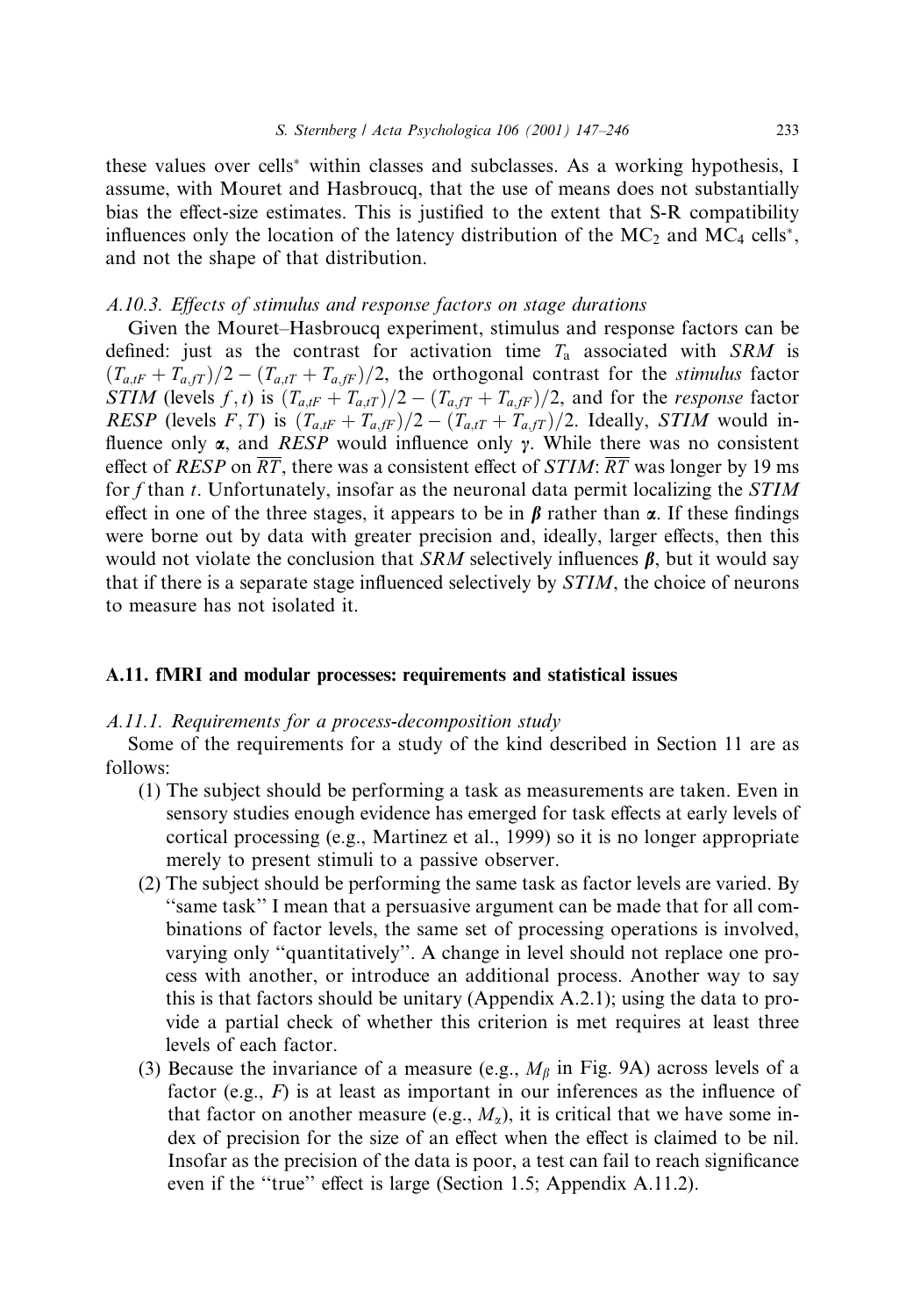- (4) Because activation levels of selected voxels are the quantities of interest, it is they that should be reported, rather than only quantities (such as the t-values of "statistical maps") that reflect both means and variances of such activation levels. (Compare Figs. 1 and 2 in McDermott et al., 1999, for example.)
- (5) The sets of voxels that define regions such as  $\alpha$  and  $\beta$  should, ideally, be selected before the experiment, based on prior knowledge. If that is not possible, their selection should be based on measurements within the experiment that can be shown to be independent of the measures  $M_{\alpha}$  and  $M_{\beta}$  used to test the joint hypothesis. Otherwise the selection process may bias the obtained values of those measures.

Non-essential desiderata include factorial designs and, as mentioned in Section 11, testing for analogous patterns of effects of the same factors in behavioral data.

As researchers gain more experience with fMRI, studies are appearing that increasingly adopt these requirements and desiderata, such as the use of factorial designs (e.g., McDermott et al., 1999) the use of such designs where factors are plausibly unitary (Appendix A.2.1; e.g., Cohen et al., 1997), and the use of factors with multiple levels (e.g., Braver et al., 1997).

#### A.11.2. Statistical issues

Because the data in Fig. 9 are hypothetical and idealized, no tests or measures of precision are reported. With real data, we would of course have to show: (1a) the effects of F on  $M_\beta$  and of G on  $M_\alpha$  are convincingly negligible (Section 1.5); as well as (2a) the effects of F on  $M_{\alpha}$  and of G on  $M_{\beta}$  are convincing. Initial global tests could use four ANOVAs. Insofar as we expect monotonic effects, more focused tests would use one-dimensional measures of effect size such as the mean slopes of lines fitted to the four functions for each subject, each with an estimated S.E. based on betweensubject variation. Letting  $M_x^*(Y)$  be the slope of  $M_x(Y)$ , we would then have to show: (1b)  $M^*_{\beta}(F)$  and  $M^*_{\alpha}(G)$  are convincingly close to zero; as well as (2b)  $M^*_{\alpha}(F)$  and  $M^*_{\beta}(G)$  are convincingly greater than zero.

We could show (2b) if the two mean slopes are substantially greater than their S.E.s. For (1b), consider  $M^*_{\beta}(F)$ . One minimal requirement is that it does not differ significantly from zero. However, this can occur simply because the experiment is insufficiently precise, the S.E. large. Another minimal requirement, worth checking, is for  $M^*_{\beta}(F)$  to be significantly less than  $M^*_{\beta}(G)$ . But it would seem important also to consider the power of the test of  $M^*_{\beta}(F) \neq 0$  (or of  $M^*_{\beta}(F) > 0$ ), expressed, for example, by the smallness of its S.E., or by using the S.E. to specify  $max_{ns} \{ M^*_{\beta}(F) \}$ , the largest value of  $M^*_{\beta}(F)$ , given the data, that would not differ significantly from zero. However, to determine how small  $max_{ns} \{ M^*_{\beta}(F) \}$  must be to declare invariance requires a complex judgement, based on relevant information from outside the experiment as well as on (a) the sensitivity of  $M_\beta$  and (b) the potency of F (Section 2.3). One might think of using  $M^*_{\beta}(G)$  and  $M^*_{\alpha}(F)$  as measures of (a) and (b), respectively; unfortunately, however, the former also depends on the potency of  $G$ , and the latter on the sensitivity of  $M_{\alpha}^*$ .

Instead, it may be worth basing a decision about whether selective influence is satisfied on the relationship between two quantities: One, the mean absolute value of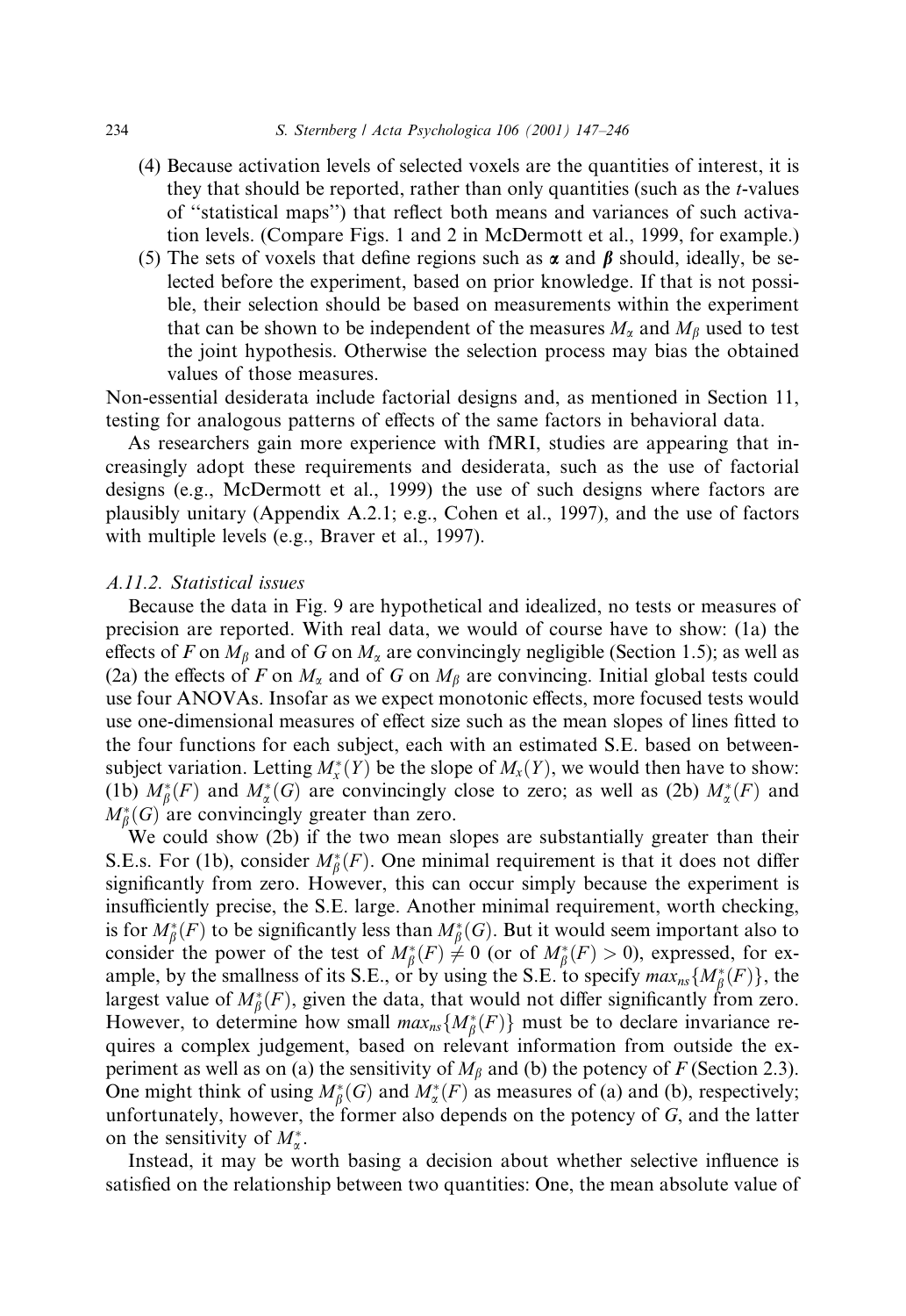$M^*_{\alpha}(G)$  and  $M^*_{\beta}(F)$ , combines the magnitudes of the evidence *against* the two kinds of invariance that selective influence requires. The other, the mean absolute value of  $M^*_{\alpha}(F)$  and  $M^*_{\beta}(G)$ , combines the magnitudes of the evidence *favoring* two kinds of *influence* that it requires. Both quantities reflect the potency of both factors together with the sensitivity of both measures. To declare invariance, the first quantity could be required to be no greater than a small percentage (e.g., 10%) of the second.

#### A.13. Fitting and testing one-channel and two-channel models of detection

In Section 3.2 I noted that the logarithmic transformation can be useful when proportional factor effects are multiplicative. However, in the present example,  $\hat{P}_{ND}$ takes on values that can be close to zero, which introduces considerable heterogeneity in the S.E.s of its log-transformed values. Because this renders plots somewhat misleading, the data displayed in Fig. 10 were not logarithmically transformed. However, more standard fitting and testing of the two-channel model was done by using a generalized linear model with the logarithm as the link function and the variance specified as  $\mu/(1 - \mu)$ . <sup>87</sup> The conclusions are the same as those stated in Section 13.2, in relation to both overall tests and tests focused on linear and quadratic patterns of deviation.

Fig. 10 also shows the results of fitting a broadband single-channel model.  $88$  For this model, the shape of the psychometric function  $(Pr\{Detect\}$  vs contrast) becomes relevant; Sachs et al. (1971) showed that for most of their sets of simple-grating data it is well-approximated by multiplying  $(1 - p_{ng})$  by the Gaussian cumulative distribution function (cdf), which is similar to the logistic cdf. For the data in panel B, the relation between  $P_{ND}(Cf_j, 0)$  and  $P_{ND}(Cf_j, Cf'_2)$  is better captured by assuming the logistic. Letting  $P_{ND}^* = P_{ND}/p_{ng}$  (the non-detection proportion corrected for guessing) we then have  $P_{ND}^* = (1 + e^{x + \beta x})^{-1}$ , where x is contrast. If a second grating is added to the first, with  $f'$  sufficiently close to f so that detectability is determined by a single analyzer, then adding the second grating should be equivalent to an increase in the contrast of the first. The contrast modulation  $x$  can then be regarded as the sum of two parts,  $y = y(Cf_j)$  and  $y' = y'(Cf'_k)$ , due to the f- and f'-gratings, respectively. Letting  $Odds_{ND}^* = P_{ND}^*/(1 - P_{ND}^*)$  be the guessing-corrected odds of non-detection, it follows that

$$
Odds_{ND}^*(Cf_j, Cf_k') = e^{-\beta y (Cf_j)} \times e^{-\beta y'(Cf_j')} \times e^{-\alpha}.
$$
\n(19)

Thus, a consequence of the form of the psychometric function is that for the composite measure  $Odds_{ND}^*$ ,  $Cf$  and  $Cf'$  are multiplicative factors as in Eq. (8). (This

<sup>&</sup>lt;sup>87</sup> See "quasi-likelihood" in McCullagh and Nelder (1989).

<sup>88</sup> For a broadband analyzer (required for a single-channel model), a composite grating (but not a simple one) varies in amplitude across spatial locations. The single-channel model discussed by Sachs et al. (1971) and described here would today be regarded as primitive, partly because it does not reflect the combining of information across such locations (Graham, 1989, Chapter 5). One consequence is that the behavior of a more modern single-channel model would be closer to that of the multiple-channel model.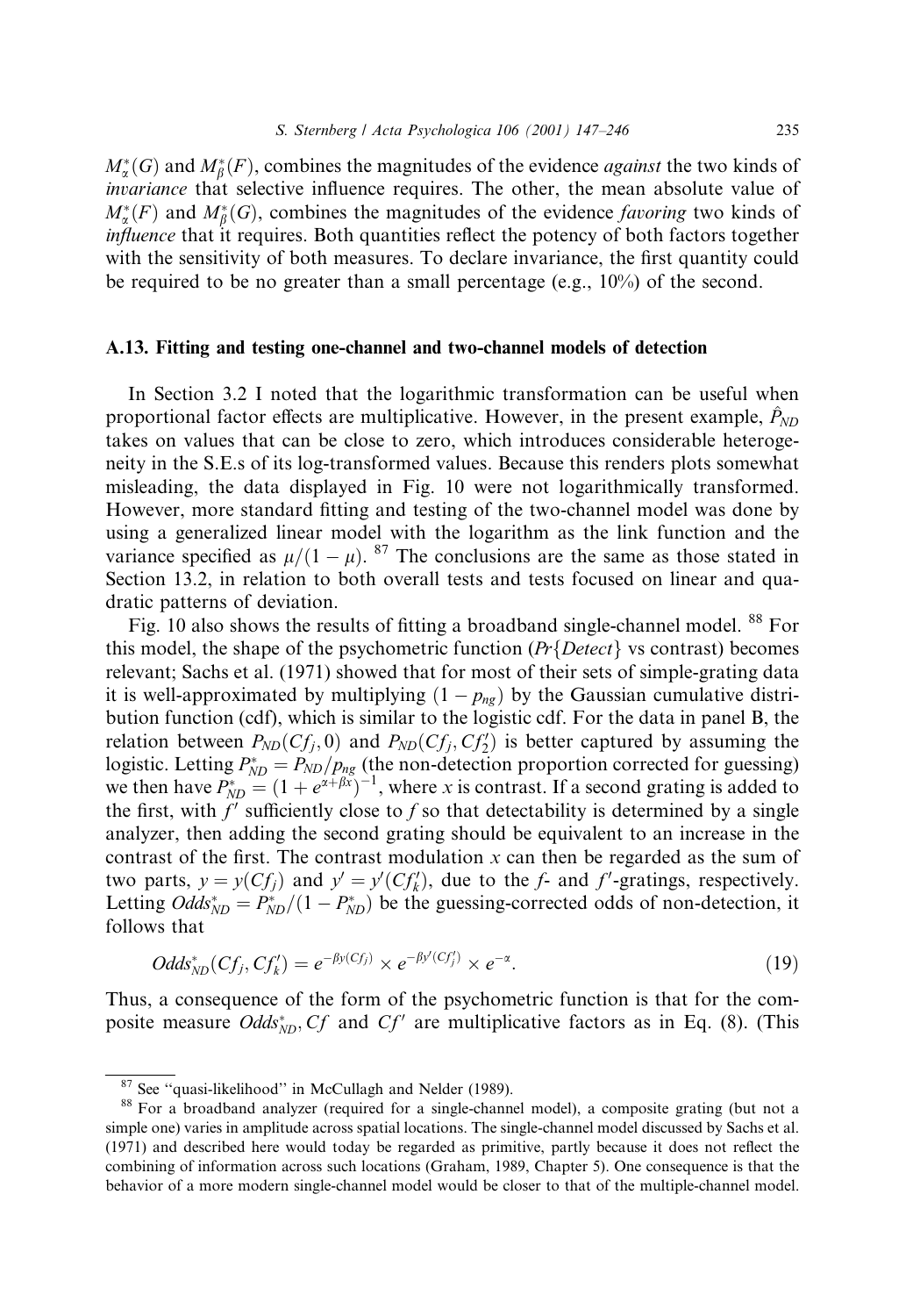emphasizes the situation mentioned in Appendix A.3.1, where transforming a measure causes the expected p.effects of two factors to be multiplicative, but where this property can be plausibly explained if they influence the same module, and not if they selectively influence different modules.) For the present experiment,  $y'$  is either  $y'_1 = 0$  (simple grating) or a fixed positive value  $y' = y'_2$  (compound grating). It follows that

$$
Odds_{ND}^*(Cf_j, Cf_2') = \eta \ Odds_{ND}^*(Cf_j, 0), \quad (0 < \eta < 1), \tag{20}
$$

where  $\eta$  is the constant  $e^{-\beta y_2}$ . Note the similarity to Eq. (10): here the predicted result of adding the f'-grating is multiplication of  $Odds_{ND}^*$  (rather than  $P_{ND}$ ) by a constant.

Shown in each panel of Fig.  $10$  is the fit of Eq. (20) to the compound-grating data (with  $p_{ng}$  and  $\eta$  estimated by least squares), given the simple-grating data. While the one-channel model fails systematically in panels A and C (where the two-channel model fits well), the one-channel model fits very well in panel B, where the twochannel model fails.

#### A.15. Numerical scaling of factor levels for multiplicative and hybrid combination rules

In Sections 7.2, 13.2, and 15.1 I pointed out the usefulness of linearized data for discovering and assessing the extent to which deviations from a model are systematic. In addition to this advantage, constraints on the data that are implied by Eq. (5) are rendered simple and easy to test by such linearization. As Roberts (1987) recognized, the same advantage of linearizing also applies to the more elaborate process structure and the associated hybrid combination rules of Eq. (11). For simplicity I disregard sampling error. What follows is a minor reformulation of his findings.

Let us write Eq. (5) as

$$
Variant 0: \t M_{jk} = u_j v_k,
$$
\t(21)

where j and k index the levels of factors F and G, respectively. Instead of plotting  $M_{ik}$ for each k as a function of the level index j of factor  $F$ , plot it as a function of a numeric variate,  $\mathcal{F}_i \equiv M_{i\bullet}$ . The result of such scaling is that for each level k of factor G, the values of  $M_{jk}$  vs  $\mathcal{F}_j$  fall on a line,  $M_{jk} = v'_k \mathcal{F}_j$ , where  $v'_k = v_k/v_{\bullet}$ . Note that all the resulting lines intersect at the same point  $-$  the origin  $(0,0)$   $-$  and that their mean slope  $v'_\bullet = 1$ . The fitted lines in Fig. 13A provide an example. Next consider three variants that generalize the simple multiplication rule by incorporating an additive term, described in Section 15 as hybrid (multiplicative-additive) combination rules.

In Variant 1 the additive term,  $w$ , is constant with respect to j and  $k$ .

$$
Variant 1: \t M_{jk} = u_j v_k + w, \t (w \neq 0).
$$
\t(22)

Again the values of  $M_{jk}$  for each k fall on a line,  $M_{jk} = v'_k \mathcal{F}_j + (w - wv'_k)$ , and the lines intersect at a common point, but here the point is  $(w, w)$ . Because w is unknown, the diagnostic feature is the existence of a common point of intersection other than (0,0). Because Variants 0 and 1 are both symmetric with respect to j and  $k$ , the same properties obtain if  $M_{ik}$  is considered, for each j, as a function of  $\mathscr{G}_k \equiv M_{\bullet k}$ .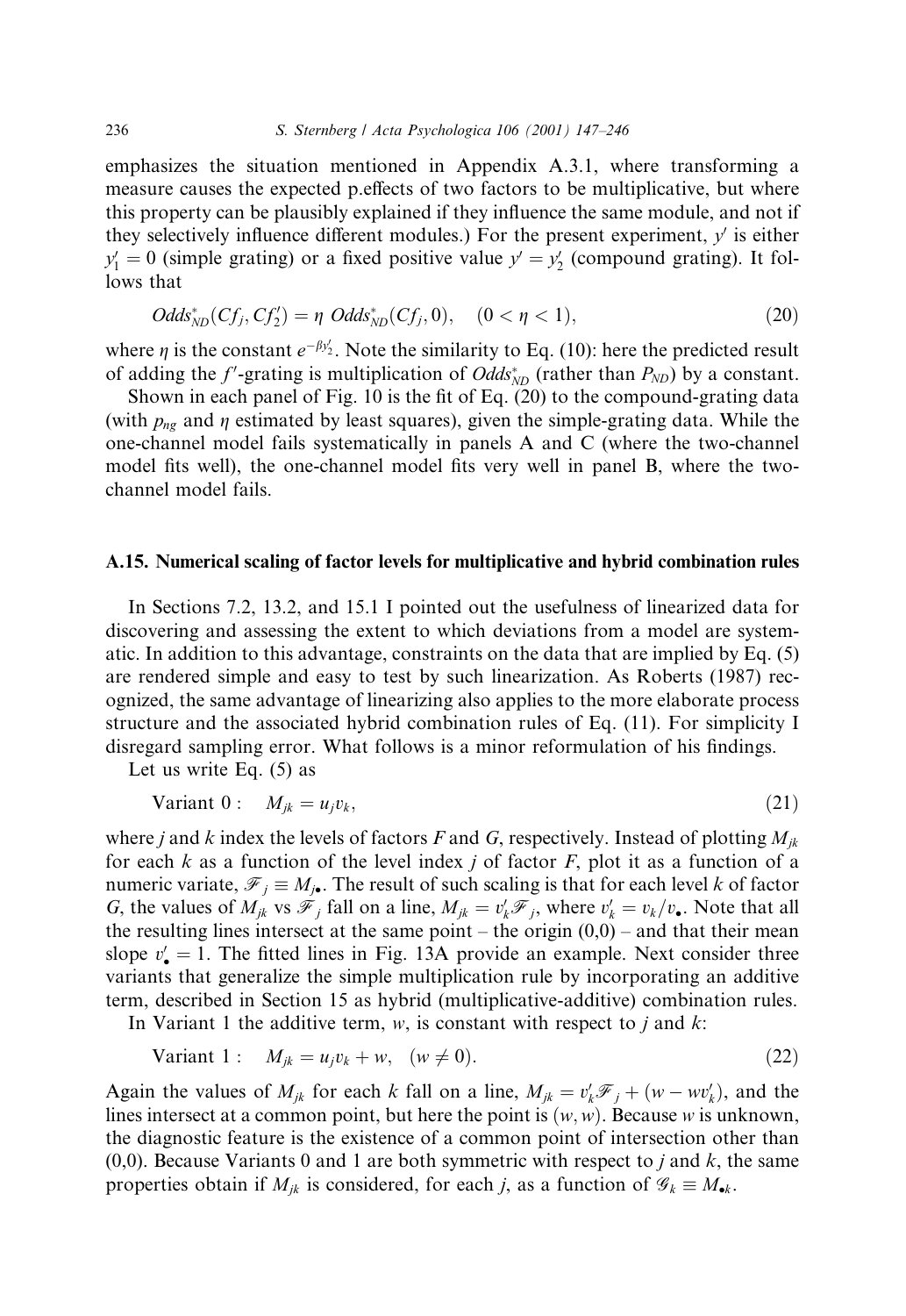In Variant 2 the additive term  $w_k$  can vary with the level of G, but not with the level of  $F$ :

$$
Variant 2: \t M_{jk} = u_j v_k + w_k. \t (23)
$$

Again the values of  $M_{jk}$  for each k fall on a line,  $M_{jk} = v'_k \mathcal{F}_j + (w_k - w_{\bullet} v'_k)$ , but here the lines need not intersect at a common point. To distinguish Variants 1 and 2 requires at least two pairs of intersecting lines, hence at least three levels of factor G.

In Variant 3 the additive term  $w_i$  can vary with the level of F, but not with the level of  $G$ :

$$
Variant 3: \t M_{jk} = u_j v_k + w_j. \t (24)
$$

In this case the functions,  $M_{jk} = v'_k \mathcal{F}_j + (w_j - w_j v'_k)$ , need not be linear. However, the plot obtained by reversing the roles of F and G and plotting  $M_{jk}$  against  $\mathcal{G}_k$  has the same properties as Variant 2.<sup>89</sup>

In conclusion, for the simple multiplicative combination rule (Variant 0) and all three of the hybrid rules (Variants 1, 2, and 3) the data can be represented, by suitable numeric scaling of factor levels, as points on a set of lines with different slopes. The rules differ in three ways: (a) which of  $\mathcal{F}_i$  or  $\mathcal{G}_k$  produces linearity (both do for Variants 0 and 1, only  $\mathcal{F}_i$  for Variant 2, and only  $\mathcal{G}_k$  for Variant 3); (b) whether there is a common point of intersection for the set of lines (there is for Variants 0 and 1, but not for 2 and 3); (c) the location of a common intersection point if there is one  $[(0,0)$  for Variant 0,  $(w, w)$  for Variant 1]. Which pattern characterizes the data has important implications for the underlying process.

## A.16. Processing stages as modules

## A.16.1. Multiplicative combination rule for the proportion of response omissions

As often found in sleep-deprivation experiments, the rate of response omissions was high; on average, responses were produced on only 89.2% of trials.  $\frac{90}{10}$  The way in which factors  $SLP$ ,  $SO$ , and  $MF$  combine in influencing the probability of responding (like  $\overline{RT}$ , a composite measure) may also provide useful information about the underlying process. For the analysis of errors of commission in processes believed to be arranged in stages, Schweickert (1985) found that in several data sets, factors had multiplicative p.effects (Section 3.2) on the proportion of responses that were correct. He explained this by a plausible multiplicative combination rule similar to Roberts' (1987; Ex. 9): Roughly, for a response to be correct, each required stage must function correctly. If such events are mutually independent stochastically, then  $Pr{Respose Correct}$  is a product of the corresponding stage probabilities. (Schweickert's examples are additional instances of analysis of a composite measure

<sup>&</sup>lt;sup>89</sup> Among the many data patterns considered by Roberts (1987) some are consistent with each of Eqs. (21)–(23); this is also true for the various "linear fan" patterns discussed by Anderson (1996).

 $290$  Given that a response was produced, SLP had virtually no influence on whether it was correct.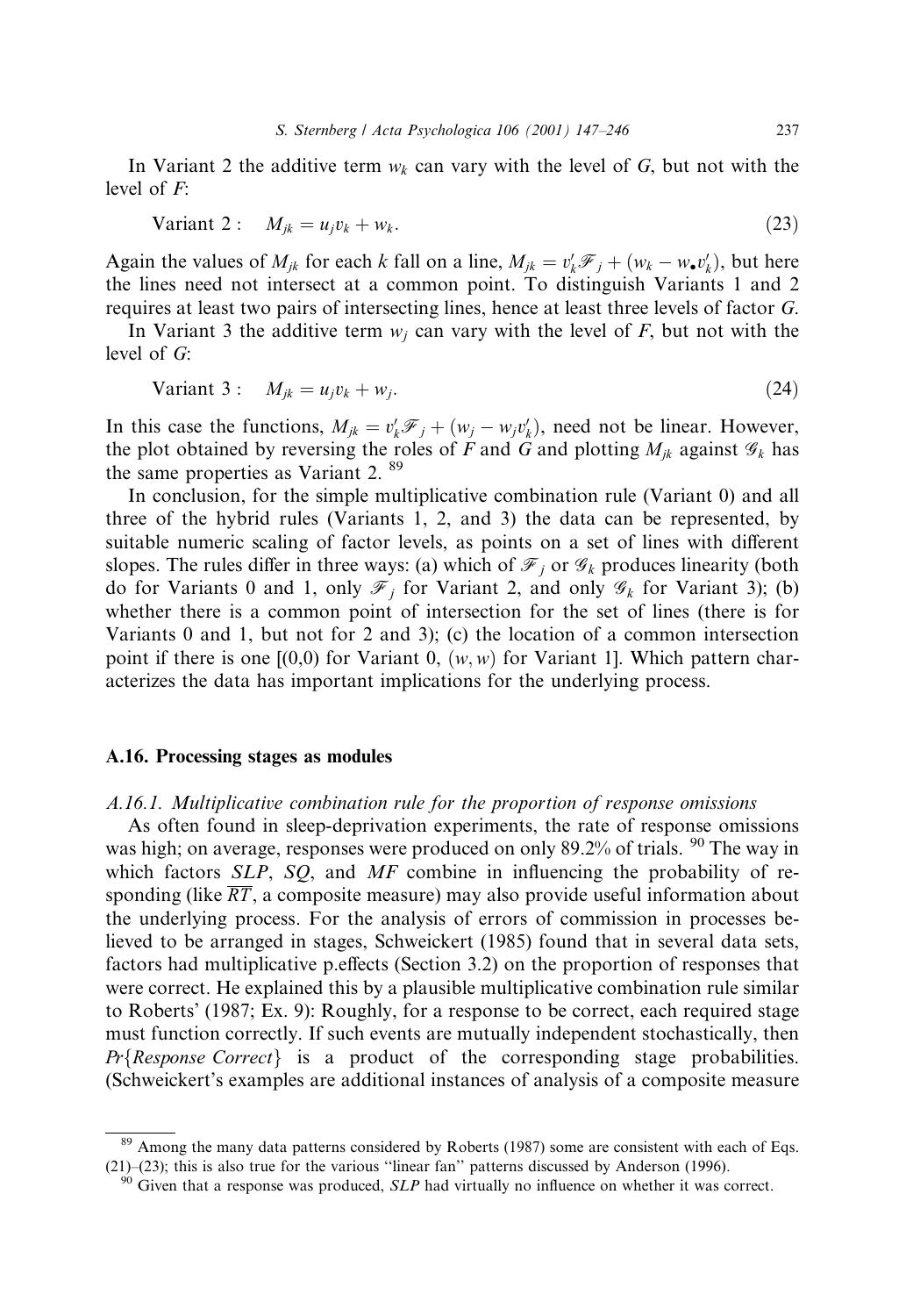with multiplication as the combination rule.) For the present experiment we might expect, by analogy, that a response is produced (rather than omitted) on a trial only if each stage functions so as to permit it. Again, if such events are mutually independent we should have a multiplicative combination rule for the contributions of each stage to response occurrence. This implies (Table 4) that factors that influence different stages selectively should have multiplicative p.effects on  $Pr{Response}$ .

Fortunately, whether one considers either effects or p.effects, analysis of the proportion of trials on which responses were produced tells the same story. But this story differs slightly from the inferences from  $\overline{RT}$ : As they do for  $\overline{RT}$ , each of the three factors has substantial main effects, and  $SLP$  modulates the effect of  $SO$ substantially while leaving the effect of  $MF$  virtually invariant. However, for  $Pr{Respose}, MF$  and  $SQ$  do appear to interact slightly. <sup>91</sup> It would of course be of great interest if two different composite measures,  $\overline{RT}$  and  $\text{Pr}\{\text{Response}\}\$  provided convincing evidence for the same process decomposition.

## A.16.2. What is a `stage'?

Suppose we are persuaded that a particular process is organized as a sequence of processing stages: what does this mean? A stage is a function carried out during an epoch in time; it is not necessarily associated with a distinct neuroanatomical processor. Too often, an inferred flowchart, which describes the temporal arrangement of a set of operations (and is inherently ordered, because of the nature of time), has been confused with a circuit diagram, which indicates how processors are connected.

When a two-stage model is supported, all we "know" in the simplest case is that the complex process between stimulus and response can be cut at some time point, defining stage  $a$  (before the cut, and the epoch during which process  $\bf{A}$  takes place) and stage b (after the cut, and the epoch during which process **B** takes place). <sup>92</sup> In some cases, such as the present one, it is plausible that the processes are connected, in the sense that  $\bf{R}$  (response selection) uses information provided by  $\bf{S}$  (stimulus identification). That is,  $S$  and  $R$  probably have a relation of *data-dependence*. This does not necessarily mean that the two processes are accomplished by distinct neural processors. However, insofar as distinct functions are carried out by special-purpose neural processors (possibly localized in different regions of the brain), it is also plausible, for the present example, that  $S$  and  $R$  are carried out by different pro-

<sup>&</sup>lt;sup>91</sup> The discussion of omissions in Sanders et al. (1982) suggests that this last interaction, while proportionally greater than in the  $\overline{RT}$  data, is not statistically significant, whereas the main effects and the  $SLP \times SQ$  interaction are. As the basic data are no longer available, and no analysis of p.effects was reported, we do not know about statistical significance of the corresponding p.effect interaction.<br><sup>92</sup> The alternation (multiplexing) of two processes,  $A_1 \rightarrow B_1 \rightarrow A_2 \rightarrow B_2, \ldots$ , is an example of an

arrangement whose behavior is similar in some ways, and, given only  $M_{AB} = \overline{RT}$ , is indistinguishable from  $A \rightarrow B$ . See Appendix A.6 for combining the  $\overline{RT}$  measure with evidence from pure measures of two neural processes, to distinguish the two.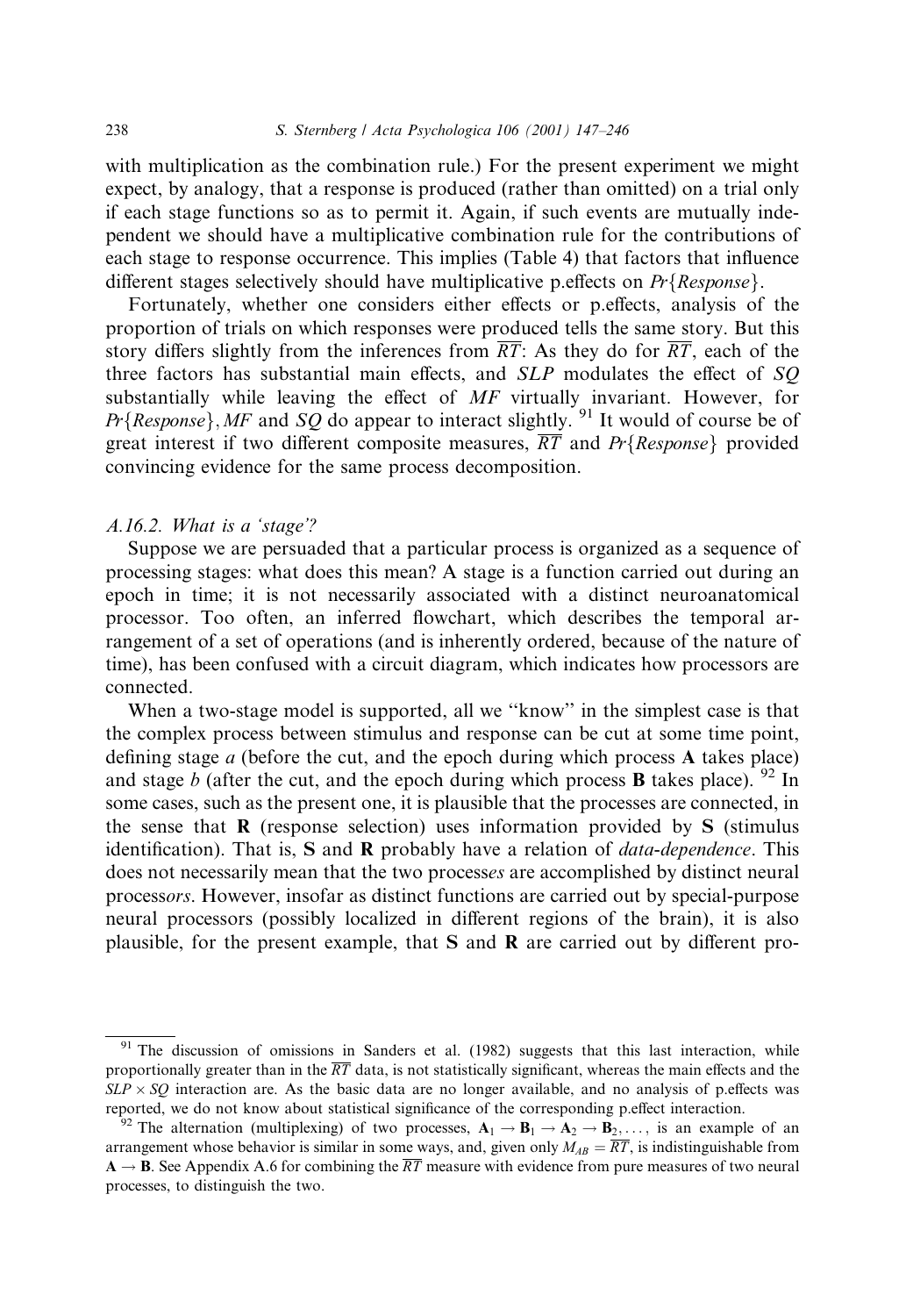cessors, as their functions seem to be so different. In other instances, multiple operations (such as the recognition of each of two unrelated words, see, e.g., Sternberg, 1998b, Section 14.5.11) may be arranged sequentially, not because of data-dependence but perhaps because of capacity limitation. Indeed, in such a two-word recognition task it is plausible that the same neural processor is responsible for both operations, as their functions are the same.

The confusion of flow-charts with circuit-diagrams has led to unwarranted overinterpretations of the class of models that the AFM suggests. Broadbent (1984, p. 55) provided one example when he described a stage model as "a pipeline ... through which information flows from the senses to the effectors" and suggested that stage models are consistent only with "bottom-up" theories.  $93$  An example of an alternative is a possible model for the recognition of a degraded printed word during reading: There is no obstacle to having one stage  $A$  during which a first interpretation of a word is developed, based on an initial sample of letter and word-shape features and influenced by context, followed by a second stage  $\bf{B}$  during which the same process is repeated, now guided by the first interpretation as well, involving a new sample of features, and producing a revised interpretation. The flow-chart for this part of the process would contain two boxes, with an arrow from  $\bf{A}$  to  $\bf{B}$  that represents succession in time (not information flow, although some of the information used by  $\bf{B}$  is provided by  $\bf{A}$ ). In contrast, the corresponding circuit diagram might contain just one box, with an arrow (representing the flow of information) from its output to its input. (See Sternberg, 1998b, Section 14.6.1.)

## $A.16.3.$  Additive effects of factors on mean reaction time: alternative interpretations

Additive effects on  $\overline{RT}$  have been of sufficient interest so that alternatives to stage models have been considered as explanations. It has been discovered that under some conditions, other models, quite different in spirit from stage models, can also generate such additive effects. Thus, McClelland's (1979) cascade model as further developed by Ashby (1982) (see also Roberts & Sternberg, 1993) can produce close approximations to additivity of factor effects on both means and variances. (Additive effects on variance are predicted from a stage model if the model is elaborated by assuming that stage durations are stochastically independent.) Miller, van der Ham, and Sanders (1995) have shown that a range of models with temporally overlapping processes can approximate additive effects on means, and in a few cases on variances as well. <sup>94</sup> And Roberts and Sternberg (1993) described an alternate-pathways model that produces exactly additive effects on means, but fails miserably for variances. In all these cases, the prediction of means additivity derives from modularity plus selective influence; hence, from the viewpoint of discovering modules (but not of how these modules are organized), the existence of these alternative possibilities does not

 $93$  Others sharing this misunderstanding include, e.g., Neisser (1976, p. 23) and Rabbitt and Maylor (1991, p. 277).

<sup>&</sup>lt;sup>94</sup> On the other hand, Miller (1993) developed and explored another family of models in which overlapping processes are permitted, and found that in general they do not produce additive factor effects.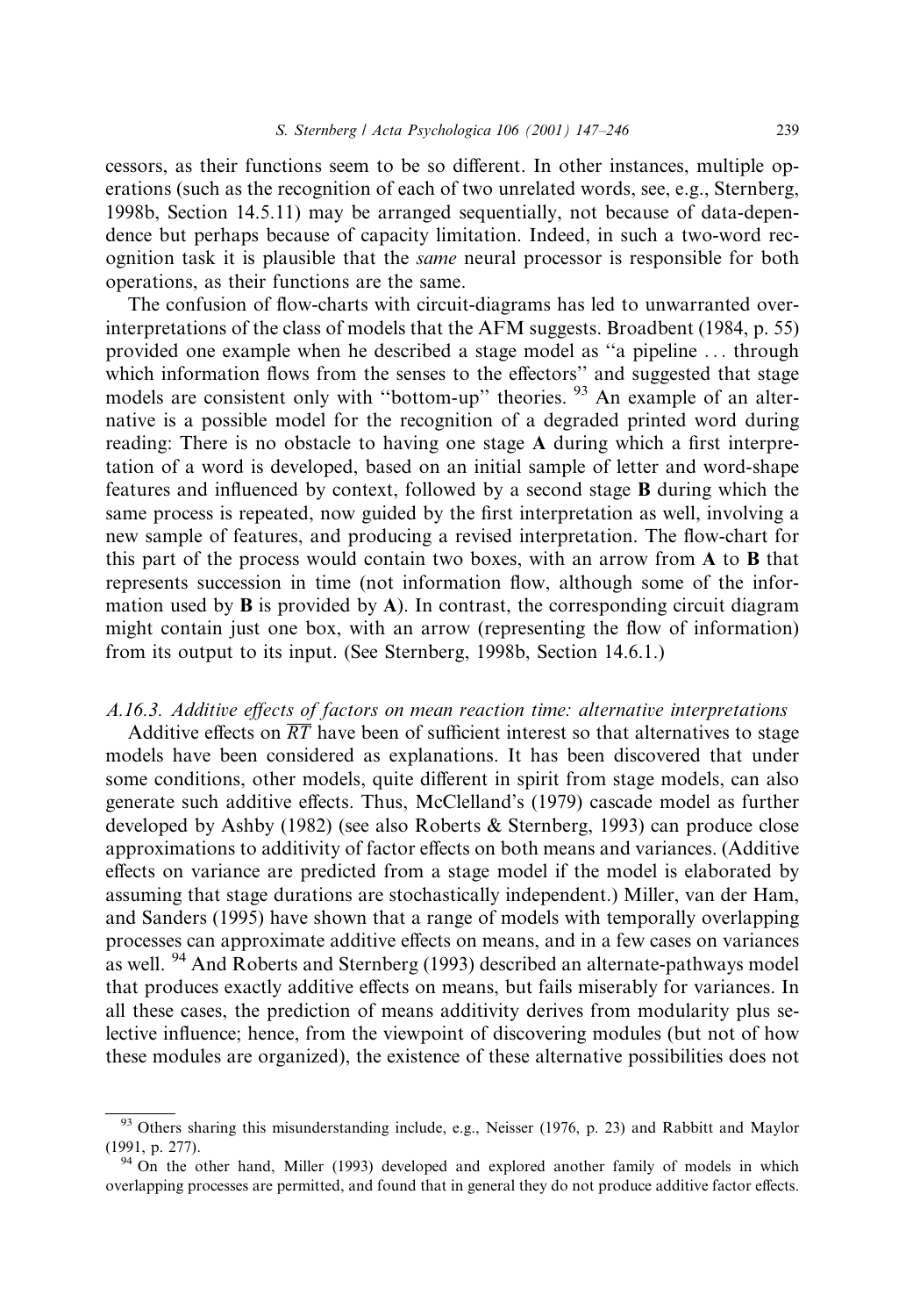weaken the argument outlined in Table 3. Their discovery, however, decidedly weakens the inference from the additivity of factor effects on  $\overline{RT}$  to the organization in stages of the corresponding modules. Other aspects of the RT data can sometimes help distinguish among such alternatives; by elaborating stage models with the assumption that stage durations are stochastically independent, Roberts and Sternberg (1993) have shown how properties of the RT distributions can help to select among competing models; in their analysis of five data sets, the elaborated stage model survived, while its competitors did not. Stage models without the elaborations provided by uncorrelated or (stronger) stochastically independent stage durations are, however, of interest, and at present there appear to be few ways to distinguish them from some of their competitors. Other approaches to selection among such models include techniques such as speed-accuracy decomposition (e.g., Meyer et al., 1988, Section 5) and concomitant measurements that might be electrophysiological (e.g., Appendix A.6; Magliero, Bashore, Coles, & Donchin, 1984; Meyer et al., 1988, Sections 7 & 8) or behavioral (e.g., Sternberg, 1998b, Section 14.5.7).

## Acknowledgements

This paper was inspired by an invitation to contribute to the symposium ``Looking for Stages'' in August 1998, honoring Andries F. Sanders. Parts of it re flect ideas developed by Seth Roberts, and many fruitful discussions with him. For providing unpublished details of their data and/or guidance in interpreting them I thank Brent Alsop, Norma Graham, Thierry Hasbroucq, Victoria Johnstone, John Kounios, Jacob Nachmias, Seth Roberts, and Fren Smulders. I am also especially grateful to Brent Alsop for furnishing basic data from the McCarthy and Davison (1984) experiment. For helpful comments on the manuscript, I thank Mieke Donk, Janice Hamer, Michael Kahana, John Kounios, Caleb McArthur, Jeff Miller, Jacob Nachmias, Allen Osman, Seth Roberts, Eric Schumacher, Jennifer Sternberg, John Swets, Rolf Ulrich, Dirk Vorberg, and especially Teresa Pantzer. For invaluable guidance about data analysis I thank Paul Rosenbaum, and for other helpful discussions I thank Marion D. Cohen, Wim Koster, David H. Krantz, Frank Norman, and Robert Rescorla.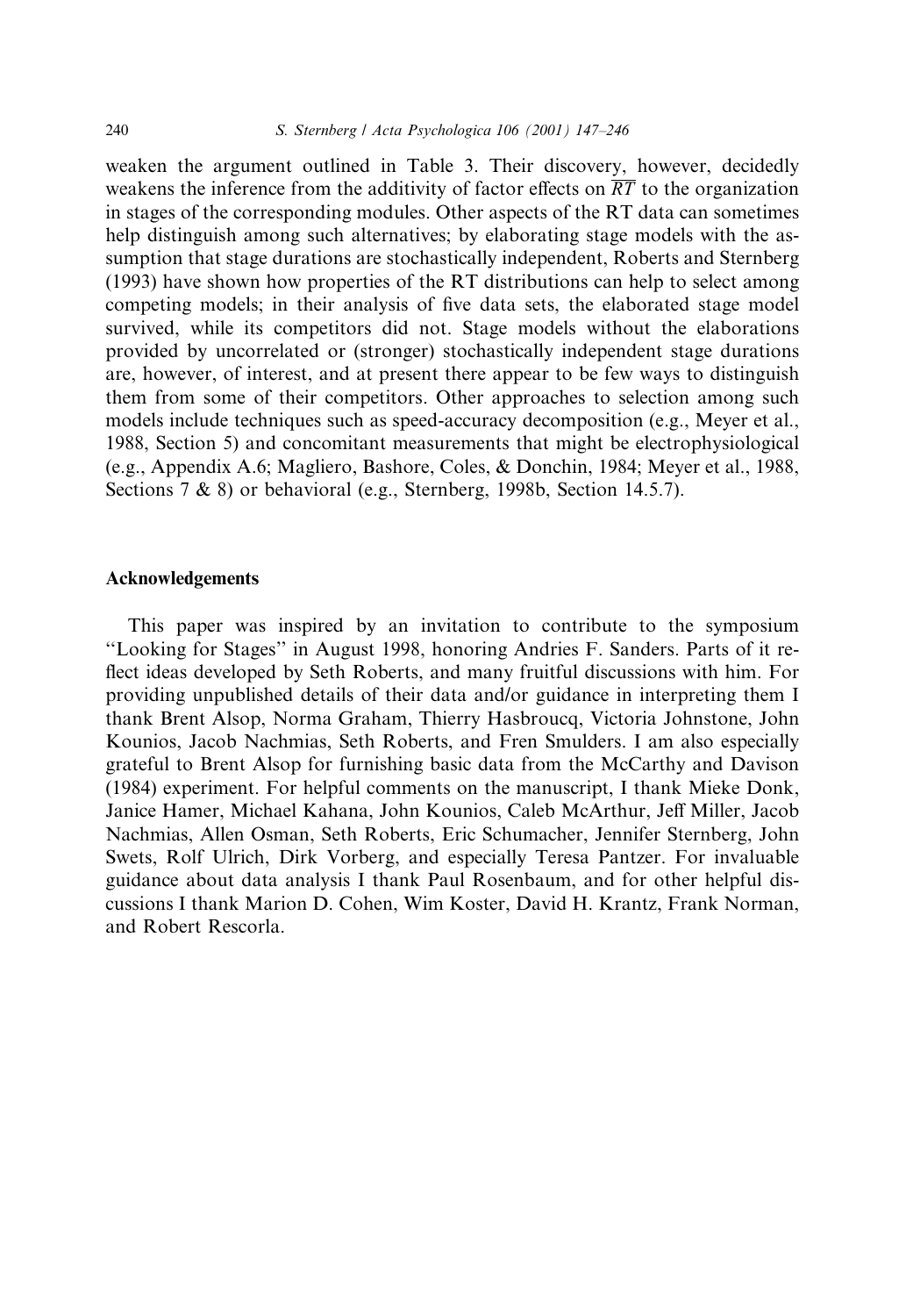# **Glossary**

Here I provide a list of the main abbreviations used, with numbers of the sections or appendices in which they are introduced, and brief definitions. It may also be helpful to review Section 1.2.

| AFM         | $\mathbf{1}$ | additive-factor method                              |
|-------------|--------------|-----------------------------------------------------|
| <b>ERP</b>  | 1            | event-related potential                             |
| ERP(t)      | 6            | event-related potential as a measure                |
| FF          | 15           | frequency of feeding                                |
| FF          | 15.1         | <i>FF</i> as a numeric variable                     |
| fMRI        | 1.7          | functional magnetic resonance imaging               |
| <b>GND</b>  | 6            | Go-NoGo discriminability                            |
| H1, H2      | 2.2          | hypotheses                                          |
| $H1*$       | A.2.3        | hypothesis                                          |
| H3          | 3.1.1        | hypothesis                                          |
| H4, H5      | 3.2          | hypotheses                                          |
| HA          | 9            | high-frequency adaptation                           |
| HD          | 15           | hours of food deprivation                           |
| H D         | 15.1         | <i>HD</i> as a numeric variable                     |
| <b>IRT</b>  | A.3.2        | inter-response time                                 |
| LA          | 9            | low-frequency adaptation                            |
| LR.         | 7.2          | luminance ratio                                     |
| LR          | 7.2          | LR as a numeric variable                            |
| <b>LRP</b>  | 6            | lateralized readiness potential                     |
| MA          | 9            | medium-frequency adaptation                         |
| МF          | 11           | stimulus-response mapping familiarity               |
| PF          | 5            | probability of food                                 |
| <b>PM</b>   | 7            | payoff matrix                                       |
| PM          | 7            | payoff matrix as a factor                           |
| RC          | A.6          | response complexity                                 |
| <b>REL</b>  | 14.1         | semantic relatedness                                |
| <b>RESP</b> | A.10.3       | response (as a factor)                              |
| <b>ROC</b>  | 7.2          | relative (or receiver) operating characteristic     |
| <b>RR</b>   | 7.1          | as a factor (Section 7; Appendix A.2.2): reinforce- |
|             |              | ment ratio                                          |
| RR          | 15           | as a measure (Section 15): response rate            |
| RR          | 7.2          | RR (reinforcement ratio) as a numeric variable      |
| RT          | $\mathbf{1}$ | reaction time                                       |
| RT          | 1            | reaction time as a measure                          |
| S.E.        | 1.5          | standard error                                      |
| <i>SAT</i>  | 14.1         | semantic satiation                                  |
| <b>SDT</b>  | 1            | signal-detection theory                             |
| <b>SLP</b>  | 16           | sleep state                                         |
| so          | 11           | stimulus quality                                    |
| <b>SRM</b>  | 6            | stimulus-response mapping                           |
| <b>STIM</b> | A.10.3       | stimulus (as a factor)                              |
| TD          | 16           | time of day                                         |
| TF          | 5            | time of food                                        |
| VI          | 7.2          | variable-interval reinforcement schedule            |
|             |              |                                                     |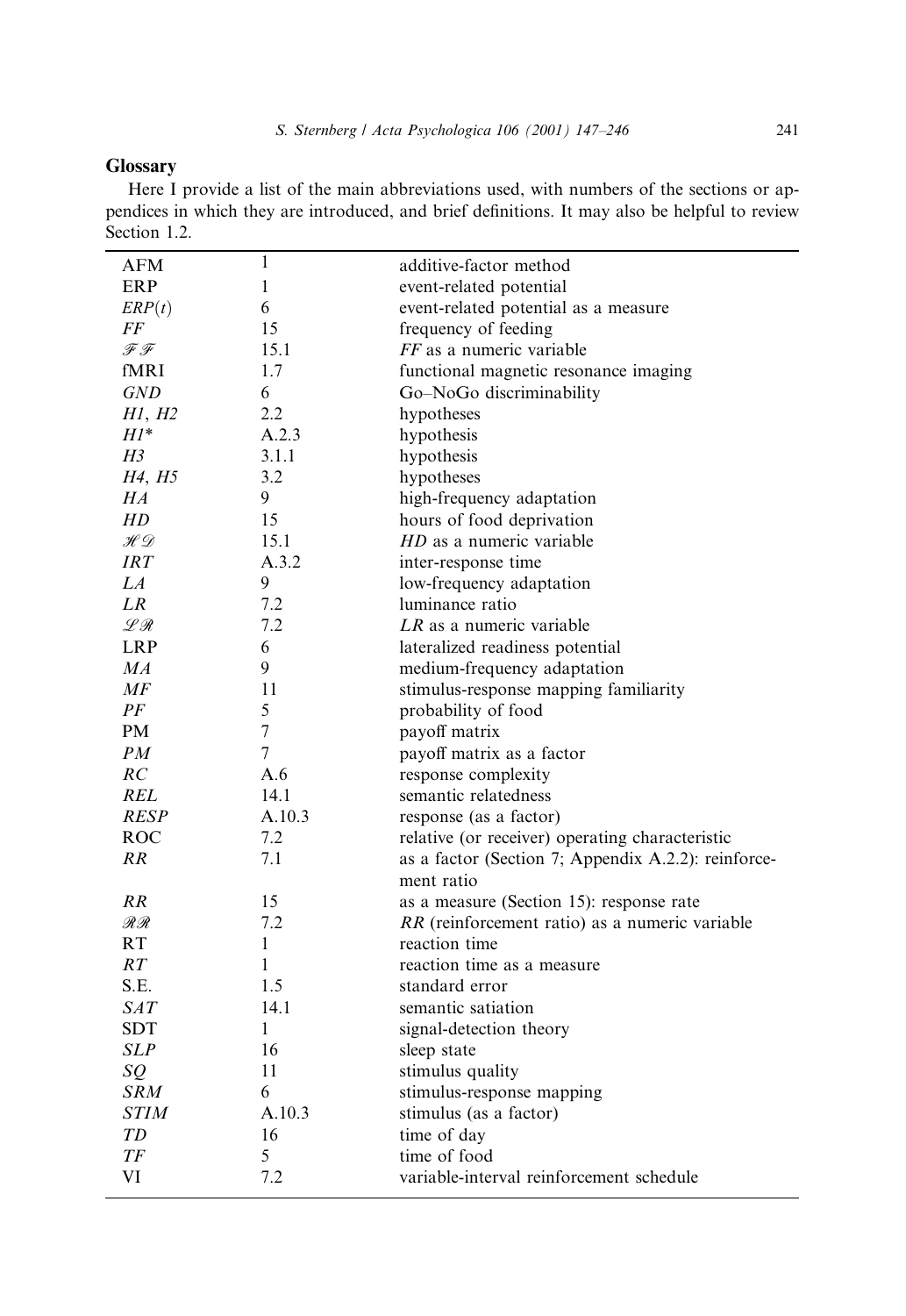#### References

- Abelson, R. P., & Prentice, D. A. (1997). Contrast tests of interaction hypotheses. *Psychological Methods*, 2, 315±328.
- Alsop, B. (1998). Receiver operating characteristics from nonhuman animals: some implications and directions for research with humans. Psychonomic Bulletin & Review, 5, 239–252.
- Alsop, B., & Davison, M. (1991). Effects of varying stimulus disparity and the reinforcer ratio in concurrent-schedule and signal-detection procedures. Journal of the Experimental Analysis of Behavior, 56, 67-80.
- Anderson, N. H. (1996). A functional theory of cognition. Hillsdale, NJ: Erlbaum.
- Ashby, F. G. (1982). Deriving exact predictions from the cascade model. *Psychological Review*, 89, 599–607.
- Bechtel, W., & Richardson, R. C. (1993). Discovering complexity: decomposition and localization as strategies in scientific research. Princeton, NJ: Princeton.
- Berger, R. L., & Hsu, J. C. (1996). Bioequivalence trials, intersection-union tests and equivalence confidence sets. Statistical Science, 11, 283-319.
- Blakemore, C., & Campbell, F. W. (1969). On the existence of neurones in the human visual system selectively sensitive to the orientation and size of retinal images. Journal of Physiology, 203, 237–260.
- Braver, T. S., Cohen, J. D., Nystrom, L. E., Jonides, J., Smith, E. E., & Noll, D. C. (1997). A parametric study of prefrontal cortex involvement in human working memory. Neuroimage, 5, 49–62.
- Broadbent, D. E. (1984). The Maltese cross: a new simplistic model for memory. Behavioral and Brain Sciences, 7, 55-94.
- Buchner, A., Erdfelder, E., & Vaterrodt-Plunnecke, B. (1995). Toward unbiased measurement of conscious and unconscious memory processes within the process dissociation framework. Journal of Experimental Psychology: General, 124, 137-160.
- Bullinaria, J. A., & Chater, N. (1995). Connectionist modeling: implications for cognitive neuropsychology. Language and Cognitive Processes, 10, 227-264.
- Campbell, F. W., & Robson, J. G. (1968). Application of Fourier analysis to the visibility of gratings. Journal of Physiology, 197, 551-566.
- Carandini, M., & Heeger, D. J. (1994). Summation and division by neurons in primate visual cortex. Science, 264, 1333-1336.
- Catania, A. C. (1970). Reinforcement schedules and psychophysical judgements: a study of some temporal properties of behavior. In W. N. Schoenfeld, The theory of reinforcement schedules (pp. 1-42). New York: Appleton-Century-Crofts.
- Christie, L. S., & Luce, R. D. (1956). Decision structure and time relations in simple choice behavior. Bulletin of Mathematical Biophysics, 18, 89-112.
- Clark, F. C. (1958). The effect of deprivation and frequency of reinforcement on variable-interval responding. Journal of the Experimental Analysis of Behavior, 1, 221-228.
- Cohen, J. D., Perlstein, W. M., Braver, T. S., Nystrom, L. E., Noll, D. C., Jonides, J., & Smith, E. E. (1997). Temporal dynamics of brain activation during a working memory task. Nature,  $386, 604–608$ .
- Cowey, A. (1985). Aspects of cortical organization related to selective attention and selective impairments of visual perception: a tutorial review. In M. I. Posner, & O. S. M. Marin, Attention and performance  $XI$  (pp. 41–62). Hillsdale, NJ: Erlbaum.
- Curran, T., & Hintzman, D. L. (1995). Violations of the independence assumption in process dissociation. Journal of Experimental Psychology: Learning, Memory, and Cognition, 21, 531-547.
- De Valois, R. L., & De Valois, K. K. (1988). Spatial vision. New York: Oxford.
- Dinges, D. F., & Kribbs, N. B. (1991). Performing while sleepy: effects of experimentally-induced sleepiness. In T. H. Monk, Sleep, sleepiness and performance (pp. 97–128). London: Wiley.
- Donders, F. C. (1868). Over de snelhid van psychische processen (On the speed of mental processes). Onderzoekingen gedaan in het Physiologisch Laboratorium der Utrechtsche Hoogeschool, 1868–1869, Tweede reeks, II, 92-120. (Transl. by W. G. Koster (1969). In W. G. Koster, Attention and performance II. Acta Psychologica, 30, 412-431).
- Dunn, J. C., & Kirsner, K. (1988). Discovering functionally independent mental processes: the principle of reversed association. Psychological Review, 95, 91-101.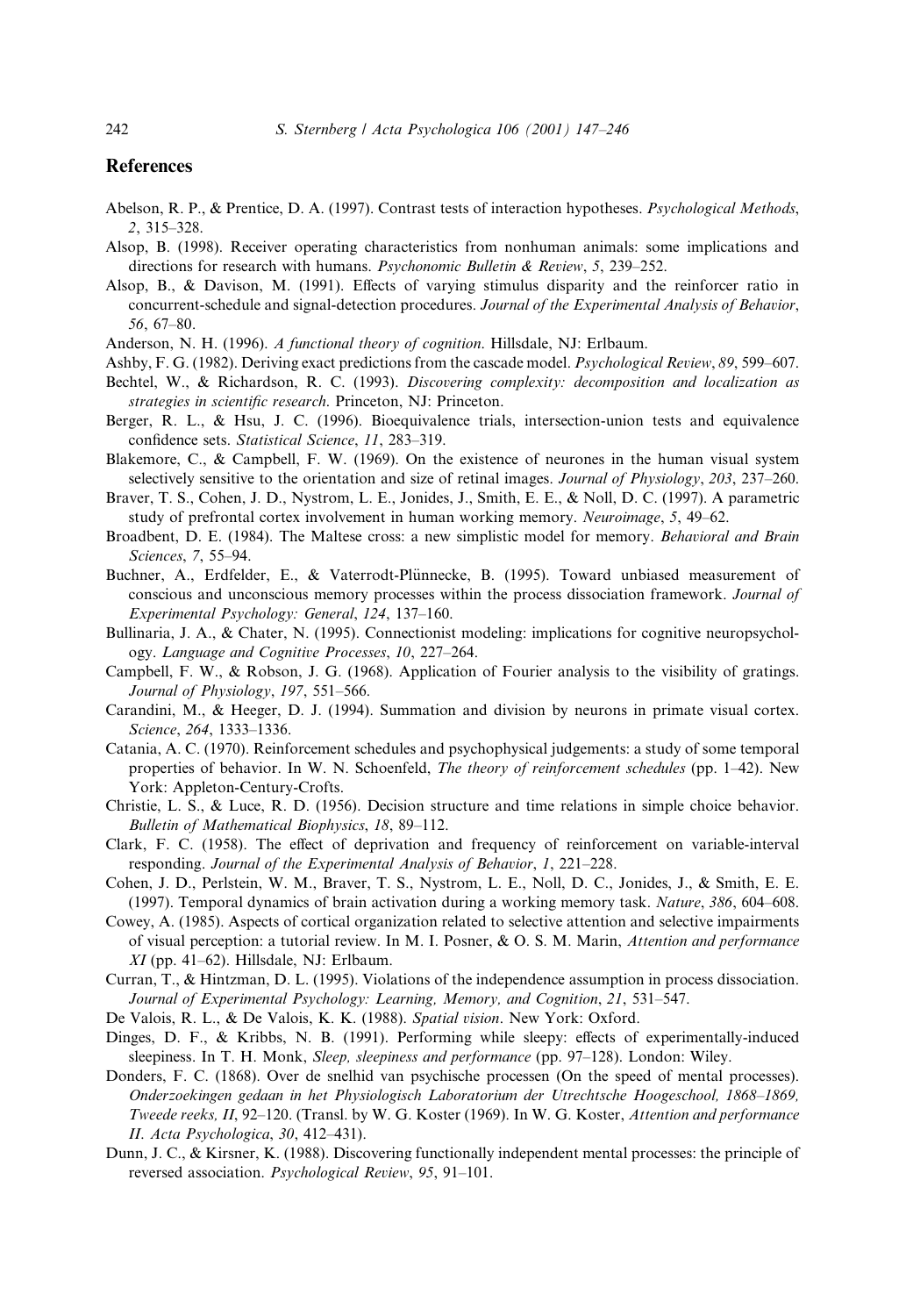- Dusoir, A. E. (1975). Treatments of bias in detection and recognition models: a review. Perception &  $Psychophysics, 17, 167–178.$
- Dusoir, T. (1983). Isobias curves in some detection tasks. Perception & Psychophysics, 33, 403-412.
- Eimer, M. (1998). The lateralized readiness potential as an on-line measure of central response activation processes. Behavior Research Methods, Instruments, & Computers, 30, 146-156.
- Farah, M. J. (1984). The neurological basis of mental imagery: a componential analysis. Cognition, 18, 245±272.
- Fisher, R. A. (1926). The arrangement of field experiments. Journal of the Ministry of Agriculture of Great Britain, 33, 503–513.
- Fisher, R. A. (1935). The design of experiments. Edinburgh: Oliver & Boyd.
- Frackowiak, R. S. J., Friston, K. J., Frith, C. D., & Mazziotta, J. (1997). Human brain function. San Diego, CA: Academic Press.
- Geisler, W. S., & Albrecht, D. G. (1995). Bayesian analysis of identification performance in monkey visual cortex: Nonlinear mechanisms and stimulus certainty. Vision Research, 35, 2723-2730.
- Geisler, W. S., & Albrecht, D. G. (2000). Spatial vision: single neurons and perception. In K. K. De Valois, Seeing (pp. 79-128). San Diego, CA: Academic Press.
- Glanzer, M., & Cunitz, A. R. (1966). Two storage mechanisms in free recall. Journal of Verbal Learning and Verbal Behavior, 5, 351-360.
- Glymour, C. (1994). On the methods of cognitive neuropsychology. British Journal for the Philosophy of Science, 45, 815-835.
- Gourevitch, V., & Galanter, E. (1967). A significance test for one-parameter isosensitivity functions. Psychometrika, 32, 25-33.
- Graham, N. V. S. (1989). Visual pattern analyzers. New York: Oxford.
- Graham, N. (1970). Spatial frequency channels in the human visual system: effects of luminance and pattern drift rate. Doctoral dissertation. University of Pennsylvania, Philadelphia.
- Graham, N. (1972). Spatial frequency channels in the human visual system: effects of luminance and pattern drift rate. Vision Research, 12, 53-68.
- Graham, N., Kramer, P., & Haber, N. (1985). Attending to the spatial frequency and spatial position of near-threshold visual patterns. In M. I. Posner, & O. S. M. Marin, Attention and performance XI (pp. 269±284). Hillsdale, NJ: Erlbaum.
- Graybill, F. A. (1976). Theory and application of the linear model. North Scituate, MA: Duxbury.
- Green, D. M., & Swets, J. A. (1966). Signal detection theory and psychophysics. New York: Wiley.
- Happel, B. L. M., & Murre, J. M. J. (1994). Design and evolution of modular neural network architectures. Neural Networks, 7, 985-1004.
- Howard, M. W., & Kahana, M. J. (1999). Contextual variability and serial position effects in free recall. Journal of Experimental Psychology: Learning, Memory, and Cognition, 25, 923-941.
- Humphrey, D. G., Kramer, A. F., & Stanny, R. R. (1994). Influence of extended wakefulness on automatic and nonautomatic processing. Human Factors, 36, 652–669.
- Jacobs, R. A. (1997). Nature, nurture, and the development of functional specializations: a computational approach. Psychonomic Bulletin & Review, 4, 299-309.
- Jacobs, R. A., & Jordan, M. I. (1992). Computational consequences of a bias toward short connections. Journal of Cognitive Neuroscience, 4, 323-336.
- Jacobs, R. A., Jordan, M. I., & Barto, A. G. (1991). Task decomposition through competition in a modular connectionist architecture: the what and where vision tasks. Cognitive Science, 15, 219-250.
- Jacobs, R. A., Jordan, M. I., Nowlan, S. J., & Hinton, G. E. (1991). Adaptive mixtures of local experts. Neural Computation, 3, 79-87.
- Jacoby, L. L. (1991). A process dissociation framework: separating automatic from intentional uses of memory. Journal of Memory and Language, 30, 513-541.
- Jacoby, L. L., & Dallas, M. (1981). On the relationship between autobiographical memory and perceptual learning. Journal of Experimental Psychology: General, 110, 306-340.
- Jacoby, L. L., Toth, J. P., & Yonelinas, A. P. (1993). Separating conscious and unconscious influences of memory: measuring recollection. Journal of Experimental Psychology: General, 122, 139-154.
- Johnstone, V., & Alsop, B. (2000). Reinforcer control and human signal-detection performance. *Journal of* the Experimental Analysis of Behavior, 73, 275-290.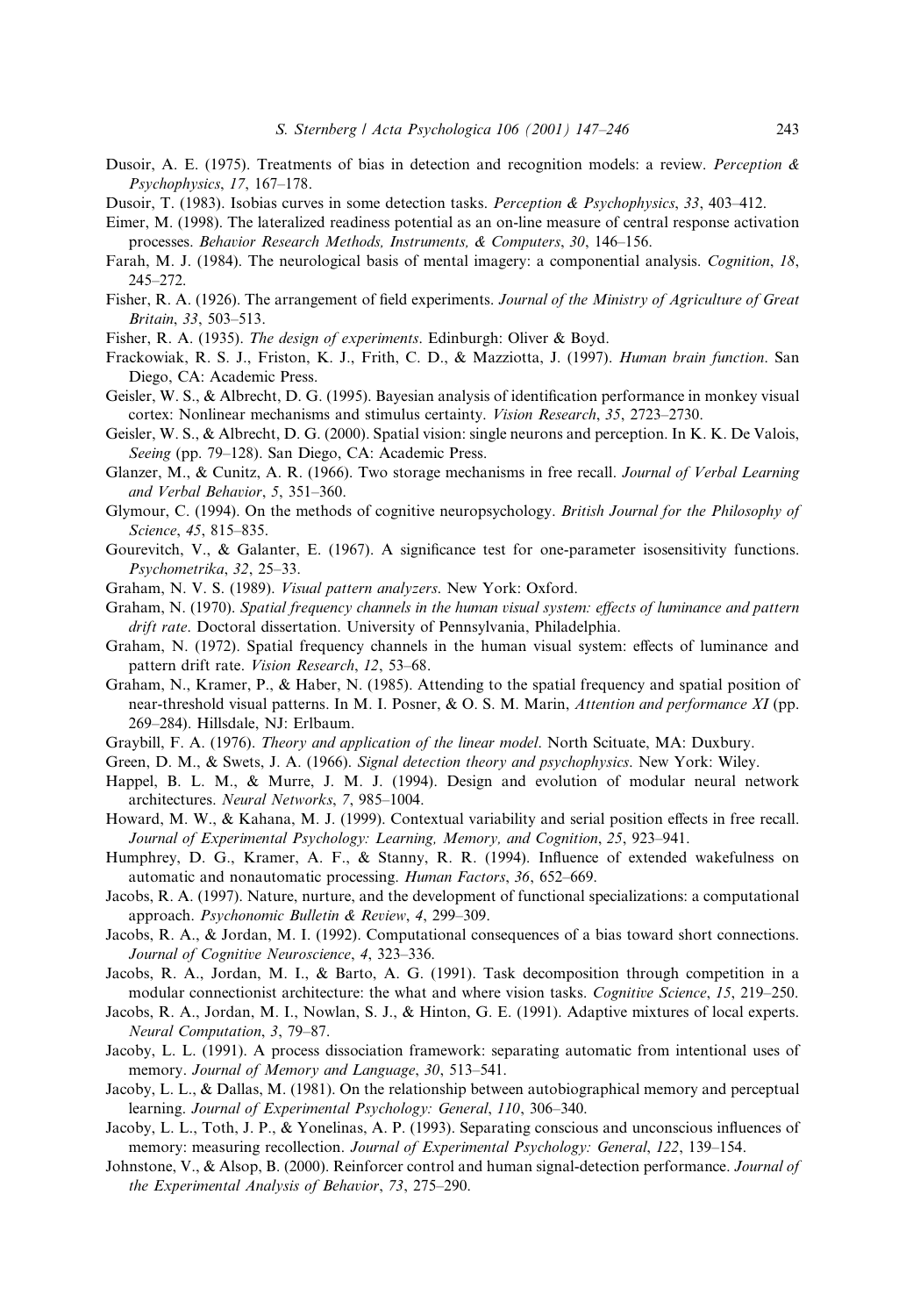- Kahana, M. J. (2000). Contingency analysis of memory. In E. Tulving, & F. I. M. Craik, Oxford handbook of memory (pp. 58-72). New York: Oxford.
- Kelley, C. M., & Lindsay, D. S. (1996). Conscious and unconscious forms of memory. In E. L. Bjork, & R. A. Bjork, Memory (pp. 31–63) San Diego, CA: Academic Press.
- Kounios, J. (1996). On the continuity of thought and the representation of knowledge: electrophysiological and behavioral time-course measures reveal levels of structure in semantic memory. Psychonomic Bulletin & Review, 3, 265-286.
- Kounios, J. (1999). Neurocognitive modules revealed by event-related brain potentials (submitted).
- Kounios, J., Kotz, S. I., & Holcomb, P. J. (2000). On the locus of the semantic satiation effect: evidence from event-related brain potentials. Memory & Cognition (in press).
- Kutas, M., & Dale, A. (1997). Electrical and magnetic readings of mental functions. In M. D. Rugg, Cognitive neuroscience (pp. 197-242). Cambridge, MA: MIT Press.
- Luce, R. D. (1986). Response times: their role in inferring elementary mental organization. New York: Oxford.
- Macmillan, N. A., & Creelman, C. D. (1991). Detection theory: a user's guide. New York: Cambridge.
- Magliero, A., Bashore, T. R., Coles, M. G. H., & Donchin, E. (1984). On the dependence of P300 latency on stimulus evaluation processes. Psychophysiology, 21, 171-186.
- Markowitz, J., & Swets, J. A. (1967). Factors affecting the slope of empirical ROC curves: comparison of binary and rating responses. Perception  $\&$  Psychophysics, 2, 91–100.
- Marr, D. (1976). Early processing of visual information. Philosophical Transactions of the Royal Society of London B, 275, 483-524.
- Martinez, A., Anllo-Vento, L., Sereno, M. I., Frank, L. R., Buxton, R. B, Dubowitz, D. J., Wong, E. C., Hinrichs, H., Heinze, H. J., & Hillyard, S. A. (1999). Involvement of striate and extrastriate visual cortical areas in spatial attention. Nature Neuroscience, 2, 364-369.
- McBride, D. M., & Dosher, B. A. (1999). Forgetting rates are comparable in conscious and automatic memory: a process-dissociation study. Journal of Experimental Psychology: Learning, Memory and Cognition, 25, 583-607.
- McCarthy, D., & Davison, M. (1984). Isobias and alloiobias functions in animal psychophysics. *Journal of* Experimental Psychology: Animal Behavior Processes, 10, 390-409.
- McClelland, J. L. (1979). On the time relations of mental processes: an examination of systems of processes in cascade. *Psychological Review*, 86, 287–330.
- McCullagh, P., & Nelder, J. A. (1989). Generalized linear models (2nd ed.). London: Chapman & Hall.
- McDermott, K. B., Buckner, R. L., Petersen, S. E., Kelley, W. M., & Sanders, A. L. (1999). Set- and codespecific activation in the frontal cortex: an fMRI study of encoding and retrieval of faces and words. Journal of Cognitive Neuroscience, 11, 631-640.
- Meyer, D. E., Osman, A. M., Irwin, D. E., & Yantis, S. (1988). Modern mental chronometry. Biological  $Psychology, 26, 3–67.$
- Miller, J. O. (1993). A queue-series model for reaction time, with discrete-stage and continuous-flow models as special cases. Psychological Review, 100, 702-715.
- Miller, J. (1988). Discrete and continuous models of human information processing: theoretical distinctions and empirical results. Acta Psychologica, 67, 191-257.
- Miller, J., van der Ham, F., & Sanders, A. F. (1995). Overlapping stage models and the additive factor method. Acta Psychologica, 90, 11-28.
- Mouret, I., & Hasbroucq, T. (2000). The chronometry of single neuron activity: testing discrete and continuous models of information processing. Journal of Experimental Psychology Human Perception and Performance, 26, 1622-1638.
- Neisser, U. (1976). Cognition and reality. San Francisco, CA: Freeman.
- Nunez, P. (1981). Electric fields of the brain. NewYork: Oxford.
- Osman, A. (1998). Brainwaves and mental processes: electrical evidence of attention, perception, and intention. In D. Scarborough, & S. Sternberg, An invitation to cognitive science, vol. 4: methods, models, and conceptual issues (pp. 865-915). Cambridge, MA: MIT Press.
- Osman, A., Bashore, T. R., Coles, M. G. H., Donchin, E., & Meyer, D. E. (1992). On the transmission of partial information: inferences from movement-related brain potentials. Journal of Experimental Psychology: Human Perception and Performance, 18, 217-232.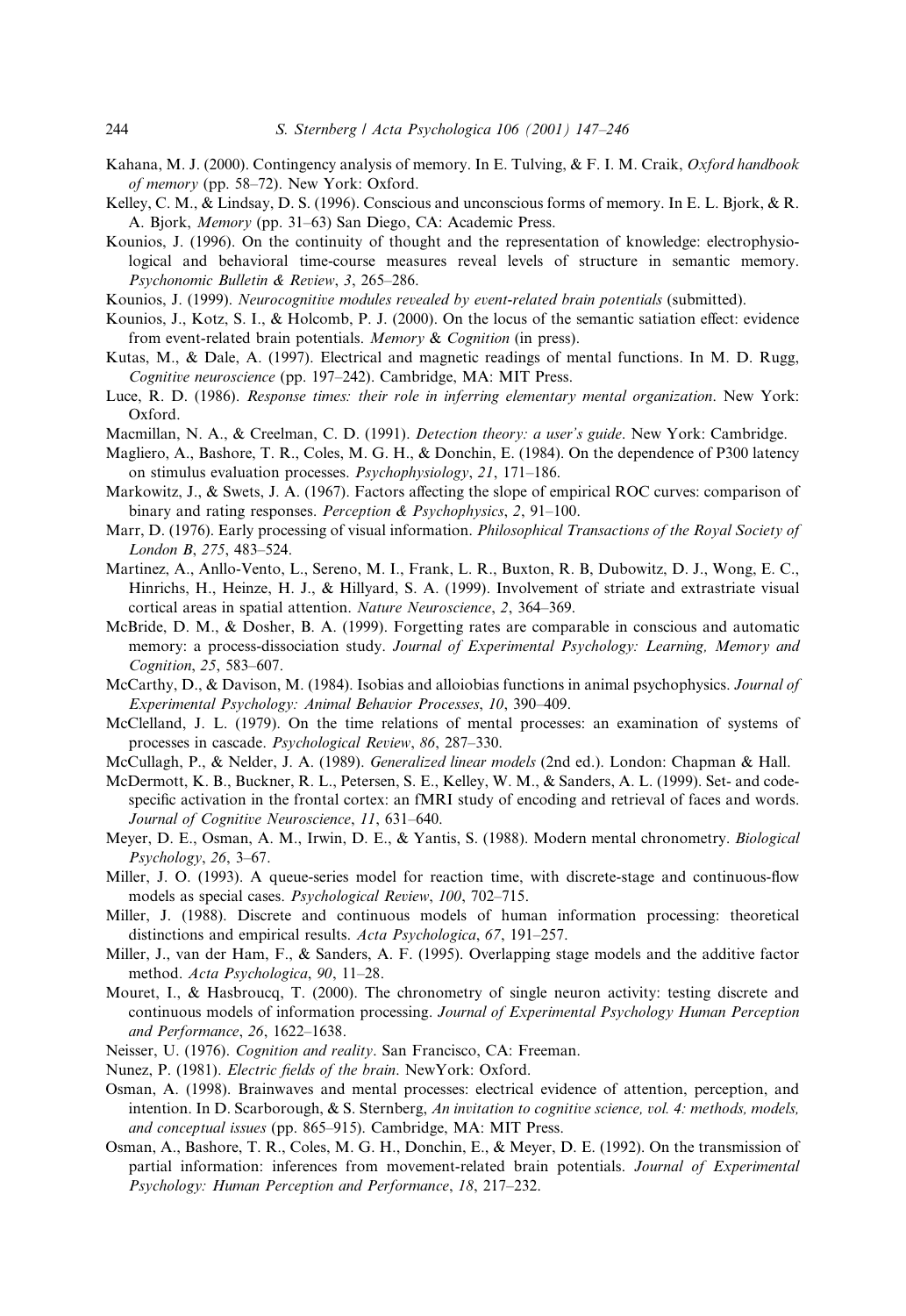- Parker, A. J., & Newsome, W. T. (1998). Sense and the single neuron: probing the physiology of perception. Annual Review of Neuroscience, 21, 227-277.
- Petersen, S. E., Fox, P. T., Posner, M. I., Mintun, M., & Raichle, M. E. (1988). Positron emission tomographic studies of the cortical anatomy of single-word processing. Nature, 331, 585–589.
- Phillips, C. G., Zeki, S., & Barlow, H. B. (1984). Localization of function in the cerebral cortex: Past, present and future. Brain, 107, 328-361.
- Plaut, D. C. (1995). Double dissociation without modularity: evidence from connectionist neuropsychology. Journal of Clinical and Experimental Neuropsychology, 17, 291-321.
- Posner, M.I., & Raichle, M.E. (1994). Images of mind. New York: Freeman.
- Posner, M. I., & Raichle, M. E. (1995). Précis of images of mind. Behavioral and Brain Sciences, 18, 327-383.
- Raaijmakers, J. G., & Shiffrin, R. M. (1981). Search of associative memory. Psychological Review, 88, 93-134.
- Rabbitt, P. M., & Maylor, E. A. (1991). Investigating models of human performance. British Journal of Psychology, 82, 259-290.
- Raichle, M. E. (1998). Behind the scenes of functional brain imaging: a historical and physiological perspective. Proceedings of the National Academy of Sciences of the United States of America, 95, 765-772.
- Requin, J., Riehle, A., & Seal, J. (1988). Neuronal activity and information processing in motor control: from stages to continuous flow. Biological Psychology, 26, 179-198.
- Requin, J., Riehle, A., & Seal, J. (1993). Neuronal networks for movement preparation. In D. E. Meyer, & S. Kornblum, Attention and performance XIV: synergies in experimental psychology, artificial intelligence, and cognitive neuroscience  $- a$  silver jubilee (pp. 745-769). Cambridge, MA: MIT Press.
- Richardson-Klavehn, A., & Bjork, R. A. (1988). Measures of memory. Annual Review of Psychology, 39, 475±543.
- Roberts, S. (1981). Isolation of an internal clock. Journal of Experimental Psychology: Animal Behavior Processes, 7, 242-268.
- Roberts, S. (1982). Cross-modal use of an internal clock. Journal of Experimental Psychology: Animal Behavior Processes, 8, 2-22.
- Roberts, S. (1983). Properties and function of an internal clock. In R. L. Mellgren, *Animal cognition and* behavior (pp. 345-397). Amsterdam: North-Holland.
- Roberts, S. (1987). Evidence for distinct serial processes in animals: the multiplicative-factors method. Animal Learning and Behavior, 15, 135-173.
- Roberts, S. (1993). Use of independent and correlated measures to divide a time discrimination mechanism into parts. In D. E. Meyer, & S. Kornblum, Attention and performance XIV: synergies in experimental  $p$ sychology, artifical intelligence, and cognitive neuroscience  $-$  a silver jubilee (pp. 589-610). Cambridge, MA: MIT Press.
- Roberts, S. (1998). The mental representation of time: uncovering a biological clock. In D. Scarborough, & S. Sternberg, An invitation to cognitive science, vol. 4: methods, models, and conceptual issues (pp. 53- 105). Cambridge, MA: MIT Press.
- Roberts, S., & Sternberg, S. (1993). The meaning of additive reaction-time effects: tests of three alternatives. In D. E. Meyer,  $\& S$ . Kornblum, Attention and performance XIV: synergies in experimental psychology, artificial intelligence, and cognitive neuroscience  $-$  a silver jubilee (pp. 611-653). Cambridge, MA: MIT Press.
- Rubinstein, J., Meyer, D. E., & Evans, J. E. (2000). Executive control of cognitive processes in task switching. Journal of Experimental Psychology: Human Perception and Performance (accepted).
- Rugg, M. D., & Coles, M. G. H. (1995). The ERP and cognitive psychology: conceptual issues. In M. D. Rugg, & M. G. H. Coles, Electrophysiology of mind: event-related brain potentials and cognition (pp. 27±39). Oxford: Oxford.
- Sachs, M. B., Nachmias, J., & Robson, J. G. (1971). Spatial-frequency channels in human vision. Journal of the Optical Society of America, 61, 1176-1186.
- Sanders, A. F. (1980). Stage analysis of reaction processes. In G. E. Stelmach, & J. Requin, Tutorials in motor behavior (pp. 331–354). Amsterdam: North-Holland.
- Sanders, A. F. (1990). Some issues and trends in the debate on discrete vs continuous processing of information. In E. J. Stoffels, M. W. van der Molen,  $\&$  P. J. Keuss, *Stage analysis of the reaction* process: models, methods, and applications. Acta Psychologica, 74, 123-169.